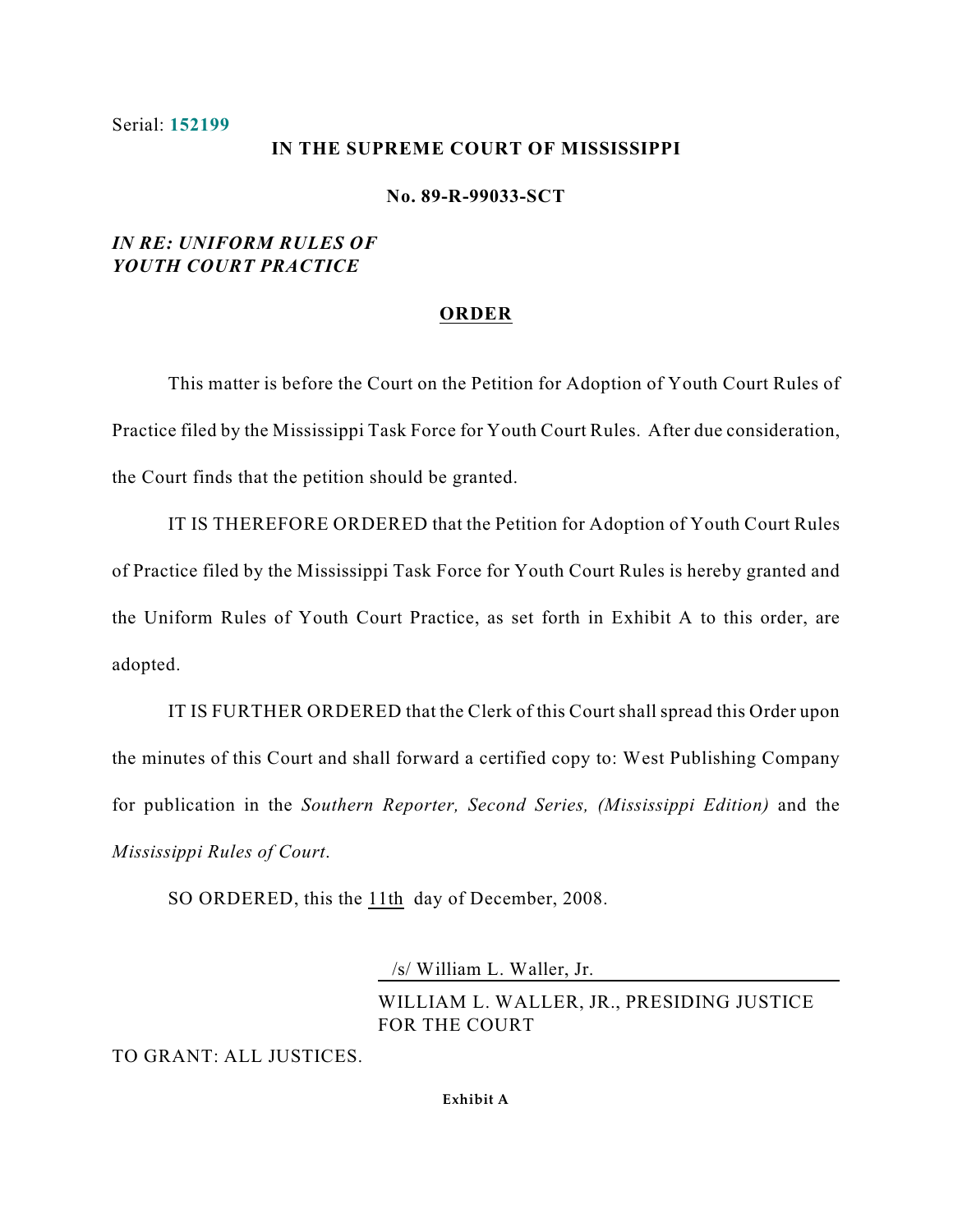# **UNIFORM RULES OF YOUTH COURT PRACTICE**

# **Table of Rules**

| Rule 1  | Title                                                                       |
|---------|-----------------------------------------------------------------------------|
| Rule 2  | <b>Scope of Rules</b>                                                       |
| Rule 3  | <b>Construction of Rules</b>                                                |
| Rule 4  | <b>Definitions</b>                                                          |
| Rule 5  | <b>Confidentiality of Records and Proceedings</b>                           |
| Rule 6  | Subpoena Duces Tecum                                                        |
| Rule 7  | <b>Federal Laws and Regulations</b>                                         |
| Rule 8  | Intake                                                                      |
| Rule 9  | Court Orders upon Intake Recommendations                                    |
| Rule 10 | Valid Court Order                                                           |
| Rule 11 | Temporary Custody Orders / Custody Orders                                   |
| Rule 12 | Taking into Custody Without Custody Order                                   |
| Rule 13 | Appointment of Guardian Ad Litem                                            |
| Rule 14 | Attorney of Record / Withdrawal of Counsel                                  |
| Rule 15 | <b>Prehearing Procedures</b>                                                |
| Rule 16 | Detention Hearings / Shelter Hearings                                       |
| Rule 17 | Rights of Child in Custody for Delinquency and Child in Need of Supervision |
|         | Proceedings                                                                 |
| Rule 18 | Release from Custody upon Change of Circumstances                           |
| Rule 19 | <b>Proper Facilities</b>                                                    |
| Rule 20 | Petition                                                                    |
| Rule 21 | <b>Proper Venue</b>                                                         |
| Rule 22 | <b>Summons</b>                                                              |
| Rule 23 | <b>Transfer of Cases</b>                                                    |
| Rule 24 | <b>Adjudication Hearings</b>                                                |
| Rule 25 | <b>Adjudication Orders</b>                                                  |
| Rule 26 | <b>Disposition Hearings</b>                                                 |
| Rule 27 | <b>Disposition Orders</b>                                                   |
| Rule 28 | Modification of Disposition Orders / Annual Reviews                         |
| Rule 29 | <b>Permanency Hearings</b>                                                  |
| Rule 30 | <b>Foster Care Review Hearings</b>                                          |
| Rule 31 | <b>Permanency Review Hearings</b>                                           |
| Rule 32 | Civil Commitments Within the Jurisdiction of the Youth Court                |
| Rule 33 | Truancy                                                                     |
| Rule 34 | <b>Interstate Compact for Placement of Children</b>                         |
| Rule 35 | <b>Drug Courts</b>                                                          |
| Rule 36 | Rehearing of Referee's Order                                                |
| Rule 37 | <b>Appeals from Final Orders or Decrees</b>                                 |

**RULE 1 TITLE**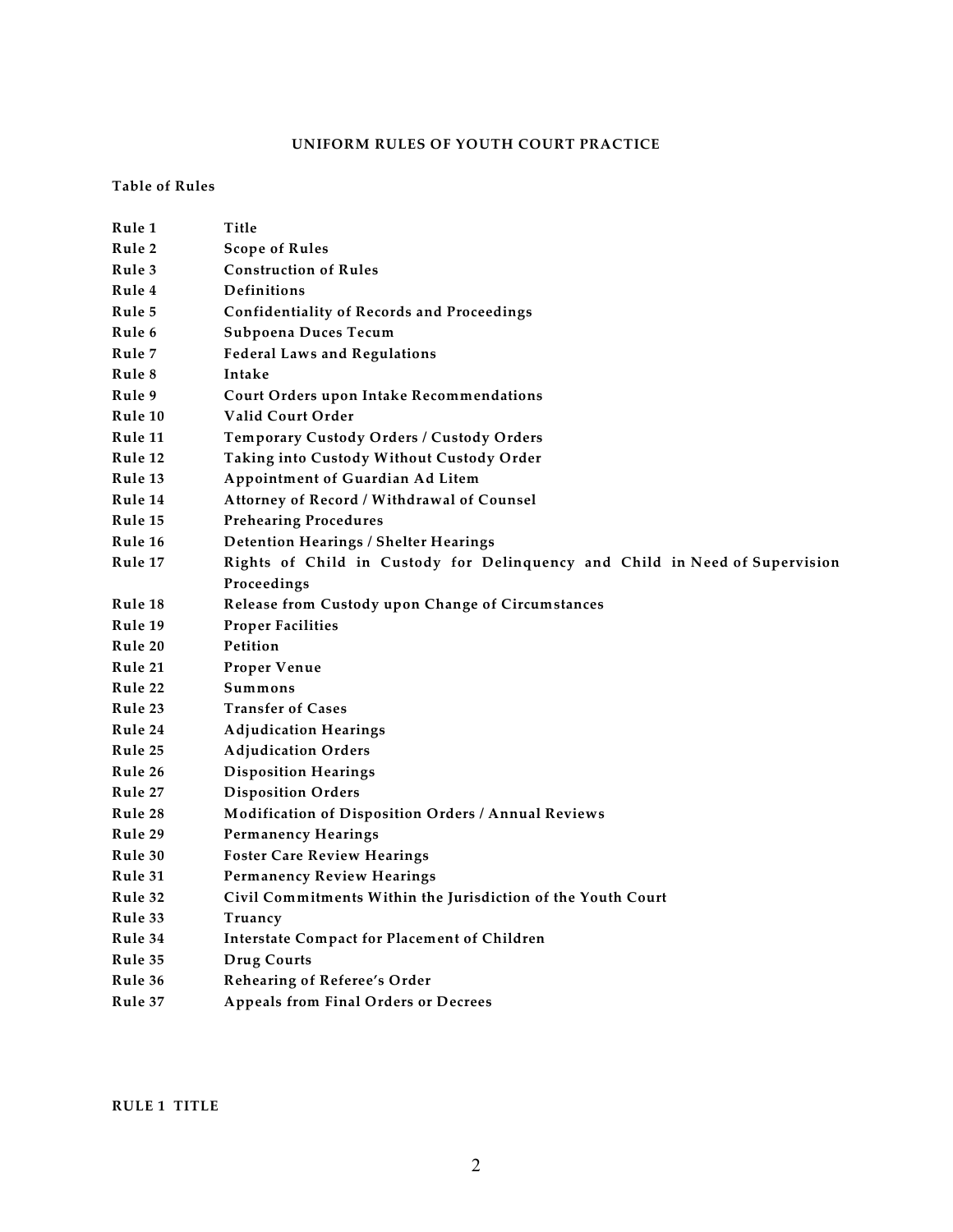These rules shall be known as the Uniform Rules of Youth Court Practice and may be cited as U.R.Y.C.P.: e.g., U.R.Y.C.P. 1.

## **RULE 2 SCOPE OF RULES**

### **(a) Proceedings subject to these rules.** The following proceedings are subject to these rules:

**(1)** any youth court proceeding;

**(2)** any chancery court proceeding when hearing, pursuant to section 93-11-65 of the Mississippi Code, an allegation of abuse or neglect of a child that first arises in the course of a custody or maintenance action; **(3)** any proceeding conducted by a referee appointed pursuant to section 43-21-111 of the Mississippi Code;

**(4)** any proceeding conducted by a designee appointed pursuant to the Mississippi Youth Court Law when acting in a judicial capacity.

**(b) Commencement of proceedings.** Proceedings commence when a report or complaint of a child within the jurisdiction of the youth court requires an action by the youth court or by the chancery court or by a referee appointed pursuant to section 43-21-111 of the Mississippi Code or by a designee appointed pursuant to the Mississippi Youth Court Law when acting in a judicial capacity.

## *Comments & Procedures*

#### *Rule 2(a)(1)*.

The Mississippi Youth Court Law provides for the creation of youth courts throughout the state. *See* Miss. Code Ann. § 43-21-107 (2008); *see also In re T.L.C.*, 566 So. 2d 691, 696 (Miss. 1990) ("In a sense our youth courts are neither superior, equal to, or inferior to other "inferior" courts - they are special courts due to the special nature of their function.").

## *Rule 2(a)(2).*

Chancery court may hear an allegation of abuse or neglect of a child that first arises in the course of a custody or maintenance action. *See* Miss. Code Ann. § 99-11-65(4) (2008). All proceedings on the abuse and neglect charge shall be conducted in accordance with these rules.

#### *Rule 2(a)(3).*

For procedures pertaining to section 43-21-111 of the Mississippi Code refer to the appendix of these rules.

# *Rule 2(a)(4).*

"Designee" means any person that the judge appoints to perform a duty which the Mississippi Youth Court Law requires to be done by the judge or the judge's designee. The judge may not appoint a person who is involved in law enforcement to be a designee. *See* Miss. Code Ann. § 43-21-105(c) (2008). A designee, when acting in a judicial capacity, is subject to these rules. *See, e.g.,* Miss. Code Ann. §§ 43-21-301, -307, -311, and -451 (2008). Designees appointed by the youth court judge are subject to the Code of Judicial Conduct. *See* Miss. Code Ann. § 43-21-201(5) (2008).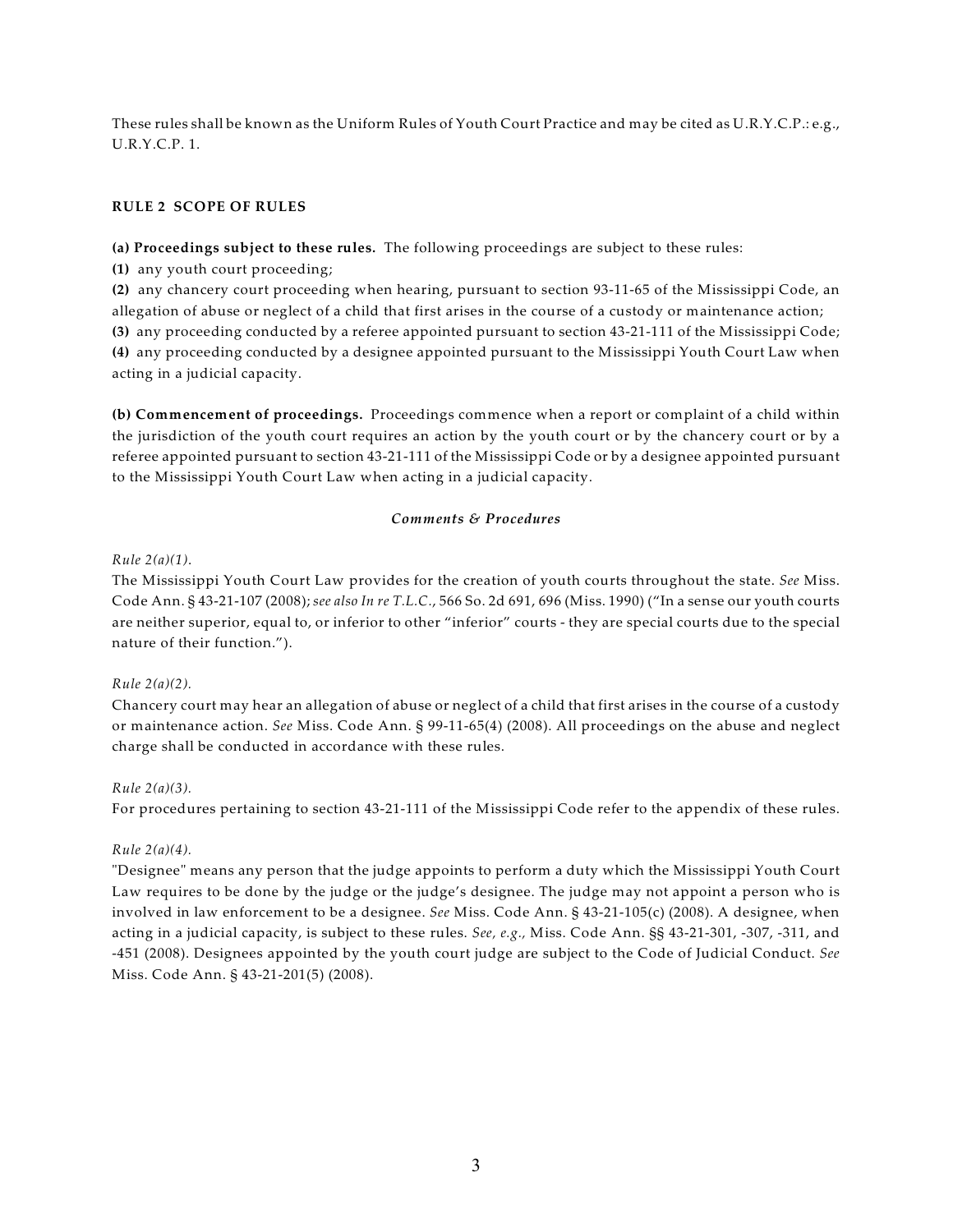## **RULE 3 CONSTRUCTION OF RULES**

**(a)** These rules are intended to provide a just, reasonably prompt, and efficient determination of every action within the jurisdiction of the youth court.

**(b)** These rules shall not be construed to extend or limit the jurisdiction of the courts of Mississippi.

**(c)** These rules shall be interpreted and applied in keeping with the philosophy expressed in section 43-21-103 of the Mississippi Code.

## *Comments & Procedures*

## *Rule 3(a).*

Rule 3(a) limits the scope of these rules to every action within the jurisdiction of the youth court. Actions not within the jurisdiction of the youth court include:

(1) any offense, unless there is a transfer to youth court pursuant to section 43-21-159 of the Mississippi Code, committed by a child 13 years or older which is:

(a) punishable under state or federal law by life imprisonment or death. *See* Miss. Code Ann. §§ 43-21-105(j), -151(a) (2008); *Holly v. State*, 671 So. 2d 32 (Miss. 1996); *Winters v. State*, 473 So. 2d 452 (Miss. 1985). *Cf. Williams v. State*, 459 So. 2d 777, 779 (Miss. 1984) (holding that once jurisdiction is acquired by the circuit court, it is not lost by accepting a plea to a lesser-included offense or conviction for a lesser-included offense);

(b) a felony and involves the use of a deadly weapon, the carrying of which concealed is prohibited by section 97-37-1, or a shotgun or a rifle. *See* Miss. Code Ann. § 43-21-151(b) (2008);

(c) committed on or after the child's eighteenth birthday. *See* Miss. Code Ann. § 43-21-151(2) (2008);

(d) committed on or after the child's seventeenth birthday where such would be a felony if committed by an adult. *See* Miss. Code Ann. § 43-21-151(2) (2008);

(e) committed after the circuit court has had original jurisdiction and the child was convicted by the circuit court. *See* Miss. Code Ann. § 43-21-157 (2008);

(f) transferred by the youth court to a criminal court. *See* Miss. Code Ann. § 43-21-157 (2008);

(g) a hunting or fishing violation, a state or federal traffic violation, a violation under the Mississippi Implied Consent Law, a violation of a municipal ordinance or county resolution, or a violation of section 67-3-70 of the Mississippi Code. *See Miss. Code Ann.* § 43-21-159 (2008); *White v. Walker*, 950 F.2d 972 (5<sup>th</sup> Cir. 1991);

(2) adoption proceedings. *See* Miss. Code Ann. § 93-17-3 (2008); *In re Beggiani*, 519 So. 2d 1208 (Miss. 1988);

(3) paternity actions. *See* Miss. Code Ann. 93-9-15 (2008); *Davis v. Washington*, 453 So. 2d 712 (Miss. 1984);

(4) cases involving exclusively child support, contempt, and modification issues. *See Dep't of Human Servs. v. Blount*, 913 So. 2d 326 (Miss. Ct. App. 2005).

*Rule 3(b).*

This provision reaffirms that nothing in these rules shall be construed as extending or limiting the jurisdiction of any state court. Thus, any previous appellate rulings on jurisdictional matters are unaffected by these rules. *See, e.g., Helmert v. Biffany*, 842 So. 2d 1287 (Miss. 2003); *K.M.K. v. S.L.M.*, 775 So. 2d 115 (Miss. 2000); *Thomas v. Byars*, 947 So. 2d 375 (Miss. Ct. App. 2007).

# *Rule 3(c).*

For procedures pertaining to section 43-21-103 of the Mississippi Code refer to the appendix of these rules.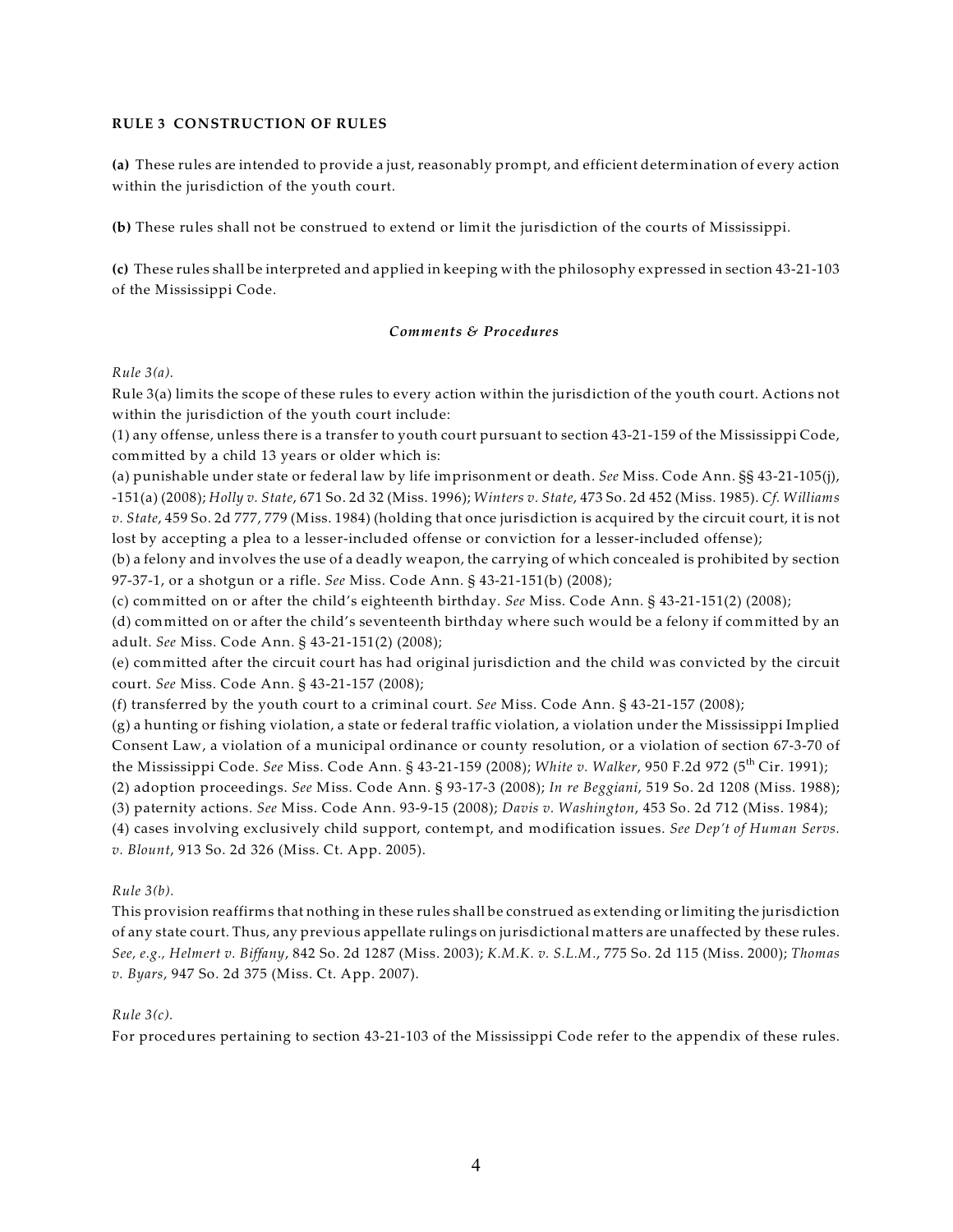#### **RULE 4 DEFINITIONS**

All words and phrases shall have the meaning ascribed in the Mississippi Youth Court Law or, if the context clearly requires otherwise, the appropriate sections of the Mississippi Code applicable to the particular issue before the court, provided such are not inconsistent with these rules.

## *Comments & Procedures*

Definitions of words and phrases for purposes of these Rules are as follows:

"Abused child" has the same meaning as in section 43-21-105(m) of the Mississippi Code. *See, e.g., In re A.R.*, 579 So. 2d 1269, 1270 (Miss. 1991) (dealing with corporal punishment in disciplining a child);

"Adjudication hearing" means a hearing to determine whether a child is a delinquent child, a child in need of supervision, an abused child or a neglected child;

"Child" has the same meaning as in section 43-21-105(d) of the Mississippi Code;

"Child in need of special care" has the same meaning as in section  $43-21-105$  (o) of the Mississippi Code;

"Child in need of supervision" has the same meaning as in section  $43-21-105(k)$  of the Mississippi Code; "Child protection proceedings" means a proceeding concerning a child reported abused, neglected or dependent;

"Complaint" means a report of abuse or neglect pursuant to section 43-21-353 of the Mississippi Code;

"Concurrent plan" means a permanency plan that runs concurrent with another permanency plan;

"Court" means any youth court created under the Mississippi Youth Court Law or any chancery court when hearing, pursuant to section 93-11-65 of the Mississippi Code, a charge of abuse or neglect of a child that first arises in the course of a custody or maintenance action;

"Custodian" has the same meaning as in section  $43-21-105(g)$  of the Mississippi Code;

"Custody" has the same meaning as in section  $43-21-105(q)$  of the Mississippi Code;

"Delinquent act" has the same meaning as in section 43-21-105(j) of the Mississippi Code;

"Delinquency proceeding" means a court proceeding concerning a child charged with a delinquent act;

"Delinquent child" has the same meaning as in section 43-21-105(I) of the Mississippi Code;

"Dependent child" has the same meaning as in section  $43-21-105(p)$  of the Mississippi Code;

"Designee" has the same meaning as in section  $43-21-105(c)$  of the Mississippi Code;

"Detention" has the same meaning as in section 43-21-105(s) of the Mississippi Code;

"Disposition hearing" means a hearing to determine the appropriate disposition for an adjudicated child;

"Durable legal custody" has the same meaning as in section  $43-21-105(y)$  of the Mississippi Code;

"Educational neglect" means neglect in providing the child with an education as required by law;

"Guardian" has the same meaning as in section  $43-21-105(f)$  of the Mississippi Code;

"Legal custodian" has the same meaning as in section 43-21-105(h) of the Mississippi Code;

"Legal custody" has the same meaning as in section 43-21-105® of the Mississippi Code;

"Neglected child" has the same meaning as in section 43-21-105(l) of the Mississippi Code;

"Out-of-home setting" has the same meaning as in section  $43-21-105(x)$  of the Mississippi Code;

"Parent" has the same meaning as in section 43-21-105(e) of the Mississippi Code. *Cf.* 42 U.S.C. § 675(2) (2008) ("The term "parents" means biological or adoptive parents or legal guardians, as determined by applicable State law.");

"Party" means the child, the child's parent(s), the child's guardian or custodian, and any other person whom the court deems necessary to designate a party;

"Permanency hearing" means a hearing conducted pursuant to Rule 29 of these rules;

"Permanency plan" means a judicial plan to achieve, in compliance with federal requirements, a permanent living arrangement for a child taken into protective custody;

"Permanency review hearing" means a hearing conducted pursuant to Rule 31 of these rules;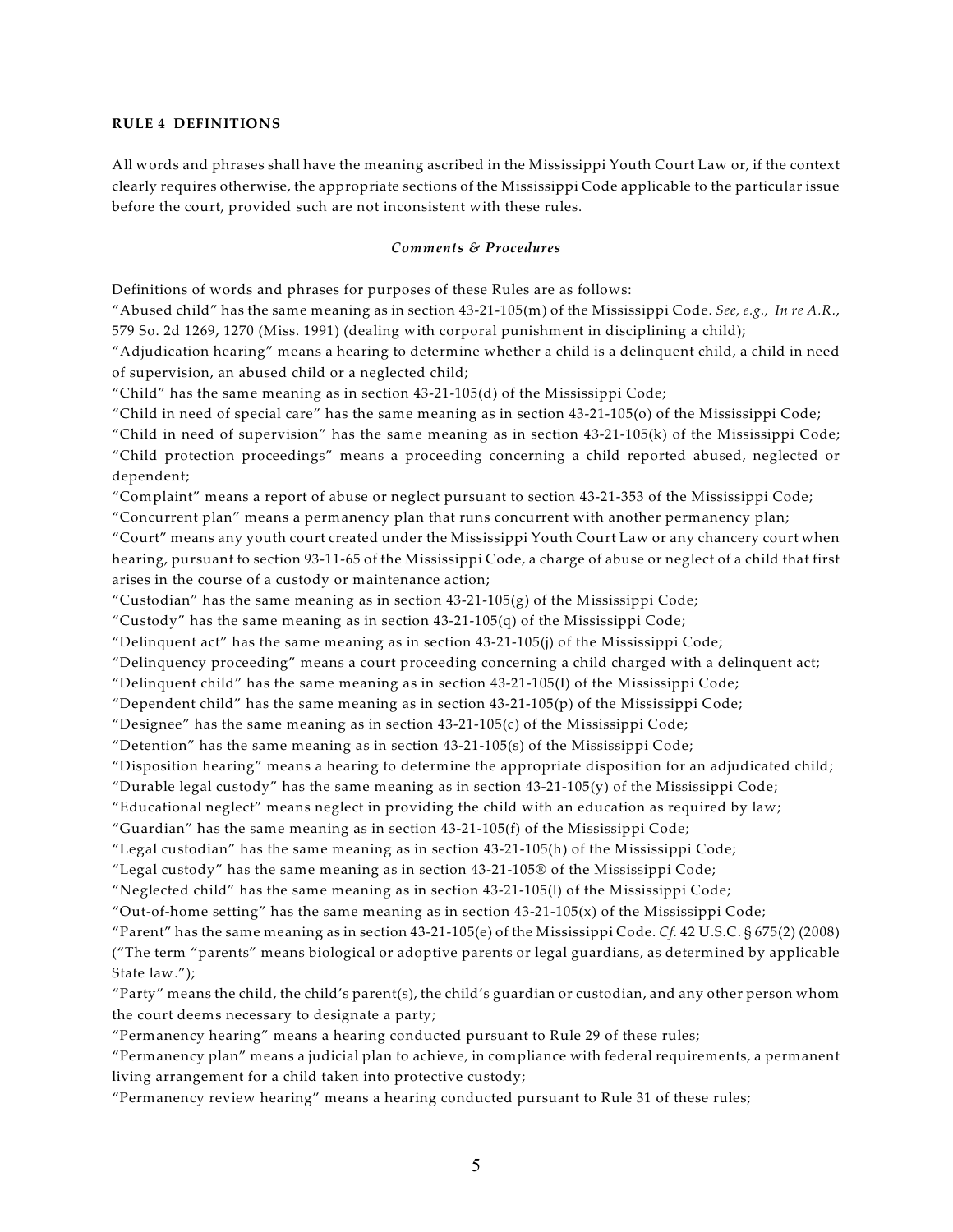"Person responsible for care or support" has the same meaning as in section  $43-21-105(v)$  of the Mississippi Code;

"Placement" means placing the child in the care and custody of an appropriate person or organization; "Records involving children" has the same meaning as in section  $43-21-105(u)$  of the Mississippi Code; "Report" means a report to intake of a matter within the jurisdiction of the youth court;

"Residential child-caring agency" has the same meaning as in section  $43-15-103(p)$  of the Mississippi Code; "Sexual abuse" has the same meaning as in section  $43-21-105(n)$  of the Mississippi Code;

"Shelter" has the same meaning as in section 43-21-105(t) of the Mississippi Code;

"Social history" means a history of significant events and relationships throughout the child's life;

"Status offense" has the same meaning as in section  $43-21-105(z)$  of the Mississippi Code;

"Summons"means notice issued as required by these rules;

"Truant child" means a compulsory-school-age child who is in violation of Mississippi's Compulsory School Attendance Law for reasons of nonattendance or unlawful absences;

"Uniform Youth Court Case Identification and Docket Numbering System" means the system to be implemented by intake in assigning an identification and docket number for every matter coming before the youth courts of the State of Mississippi. *See* Amended Special Order No. 46 (Miss. Dec. 12, 1997);

"Uniform Youth Court Case Tracking System and Form" means the system to be implemented by intake as a data collection procedure for every matter coming before the youth courts of the State of Mississippi. *See* Special Order No. 47 (Miss. Dec. 16, 1996);

"Volunteer trained layperson" means a qualified person appointed, pursuant to section 43-21-121(7) of the Mississippi Code, to assist the child in addition to the appointment of a guardian ad litem;

"Youth" has the same meaning as in section  $43-21-105(d)$  of the Mississippi Code;

"Youth court" has the same meaning as in section  $43-21-105(a)$  of the Mississippi Code;

"Youth court clerk" means the clerk of the court exercising jurisdiction of the matter.

Words and phrases defined in the Mississippi Compulsory School Attendance Law, which may apply to youth court proceedings under section 43-21-621 of the Mississippi Code, include: appropriate school official; compulsory-school-age child; custodian; guardian; nonpublic school; parent; school; school attendance officer; and school day. *See* Miss. Code Ann. § 37-13-91 (2008).

# **RULE 5 CONFIDENTIALITY OF RECORDS AND PROCEEDINGS**

**(a) Delinquency and child in need of supervision proceedings.** 

**(1) Confidential records.** Records involving children, as defined under section 43-21-105 of the Mississippi Code, shall not be disclosed except as authorized by Mississippi's Youth Court Law or as otherwise provided by law.

**(2) Disclosure of records involving children by court order.** The court may order the disclosure of records involving children pursuant to section 43-21-261(1) of the Mississippi Code. Any records so disclosed shall be subject to the confidentiality requirements of section 43-21-261(2) of the Mississippi Code.

**(3) Disclosure of records involving children not requiring a court order.** Certain records involving children may be disclosed without an order of the court pursuant to sections 43-21-261(1) through (18) and 43-21-623 of the Mississippi Code. Any records so disclosed shall be subject to the confidentiality requirements of section 43-21-261(2) of the Mississippi Code.

**(4) Media and electronic media access to proceedings.** Media and electronic media coverage, as such terms are defined under Rule 2 of the Rules for Electronic and Photographic Coverage of Judicial Proceedings, in delinquency or child in need of supervision proceedings is strictly prohibited except upon findings of facts and conclusions of law by the court of extraordinary and compelling circumstances.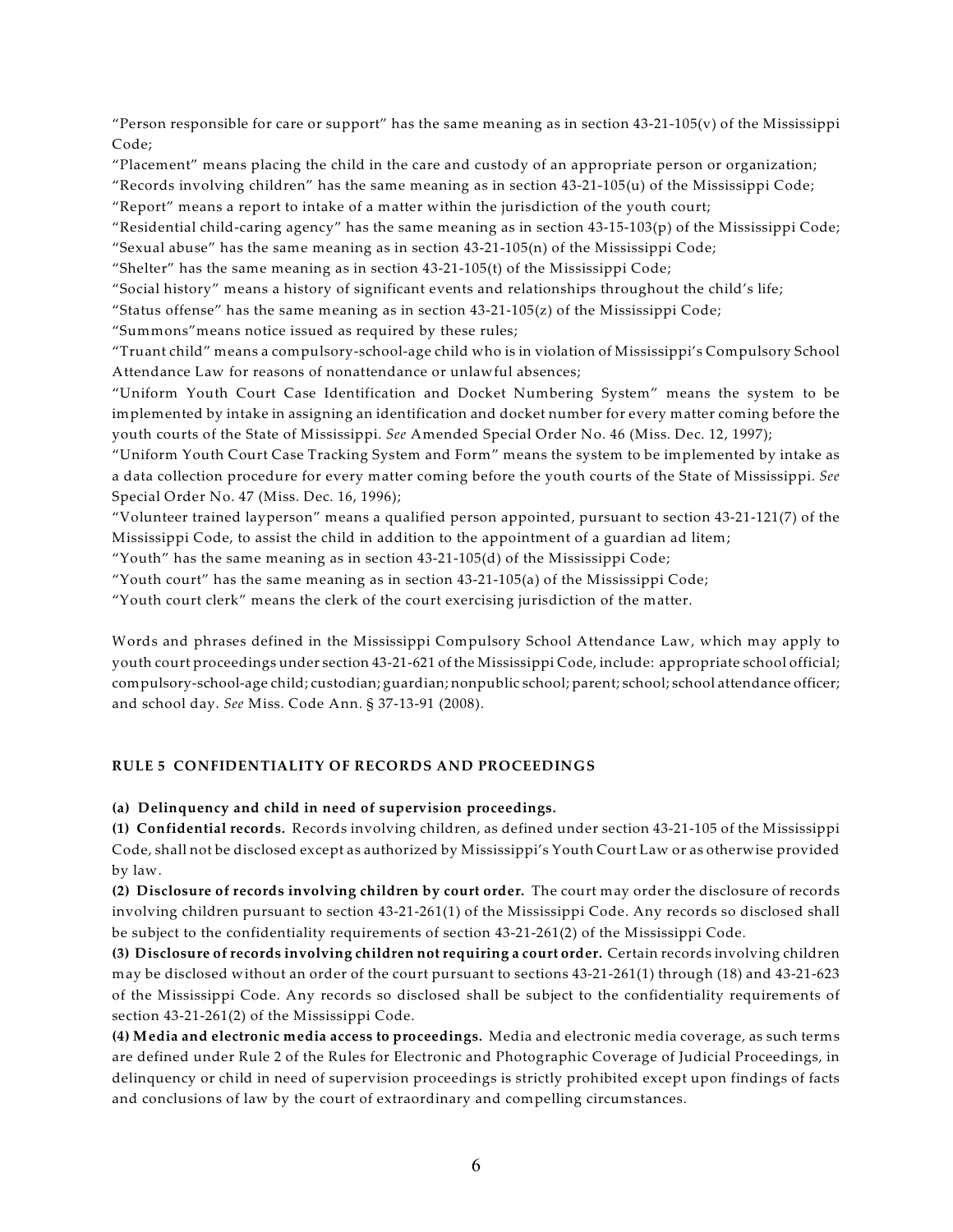### **(b) Child protection proceedings.**

**(1) Confidential records.** Records involving children, as defined under section 43-21-105 of the Mississippi Code, shall not be disclosed except as authorized by Mississippi's Youth Court Law or as otherwise provided by law.

**(2) Disclosure of records involving children pursuant to a court order.** The court may order the disclosure of records involving children pursuant to section 43-21-261(1) of the Mississippi Code. Any records so disclosed shall be subject to the confidentiality requirements of section 43-21-261(2) of the Mississippi Code. **(3) Disclosure of records involving children not requiring a court order.** Certain records involving children may be disclosed without an order of the court pursuant to section 43-21-261(1) through (18) of the Mississippi Code. Any records so disclosed shall be subject to the confidentiality requirements of section 43- 21-261(2) of the Mississippi Code.

**(4) Media and electronic media access to proceedings.** Media or electronic media coverage, as such terms are defined under Rule 2 of the Rules for Electronic and Photographic Coverage of Judicial Proceedings, is strictly prohibited except upon findings of facts and conclusions of law by the court of extraordinary and compelling circumstances.

## *Comments & Procedures*

## *Rule 5(a)(1), -(b)(1).*

Records involving children shall be kept confidential except as authorized by Mississippi's Youth Court Law or as otherwise provided by law. *See* Miss. Code Ann. § 43-21-259 (2008). This confidentiality requirement is conducive to the protective and rehabilitative purposes of the court. *See, e.g., Smith v. Daily Mail Pub. Co*., 443 U.S. 97, 107 (1979) (Rehnquist, J., concurring) ("The prohibition of publication of a juvenile's name is designed to protect the young person from the stigma of his misconduct and is rooted in the principle that a court concerned with juvenile affairs serves as a rehabilitative and protective agency of the State."). It is not, however, absolute. *See Windham v. State*, 800 So. 2d 1257, 1260 (Miss. Ct. App. 2001) ("[Section 43-21-261] itself provides that the confidentiality requirement may be overridden by a determination that disclosure would advance the child's best interests or the public safety.").

#### *Rule 5(a)(2), -(b)(2)*.

For procedures pertaining to section 43-21-261 of the Mississippi Code refer to the appendix of these rules.

A court order for the disclosure of records involving children must specify the person or persons to whom the records may be disclosed, the extent of the records which may be disclosed and the purpose of the disclosure. Additionally, the order must be limited to those persons listed in section 43-21-261(1)(a) through (g) of the Mississippi Code and must contain a finding that the particular disclosure is in the best interests of the child, the public safety or the functioning of the youth court. *See* Miss. Code Ann. § 43-21-261 (2008).

#### *Rule 5(a)(3), -(b)(3).*

Statutory provisions allowing for limited disclosure of records involving children restrict the persons to whom the records may be disclosed, the extent of the records which may be disclosed, and the purpose of the disclosure. *See* Miss. Code Ann. § 43-21-261(2) (2008); *see also* Miss. Code Ann. § 43-21-267 (2008) (providing sanctions for disclosing or encouraging the disclosure of any records involving children without proper authorization).

# *Rule 5(a)(4), -(b)(4).*

Media and electronic media access to youth court proceedings is seldom consistent with the philosophy expressed in section 43-21-103 of the Mississippi Code.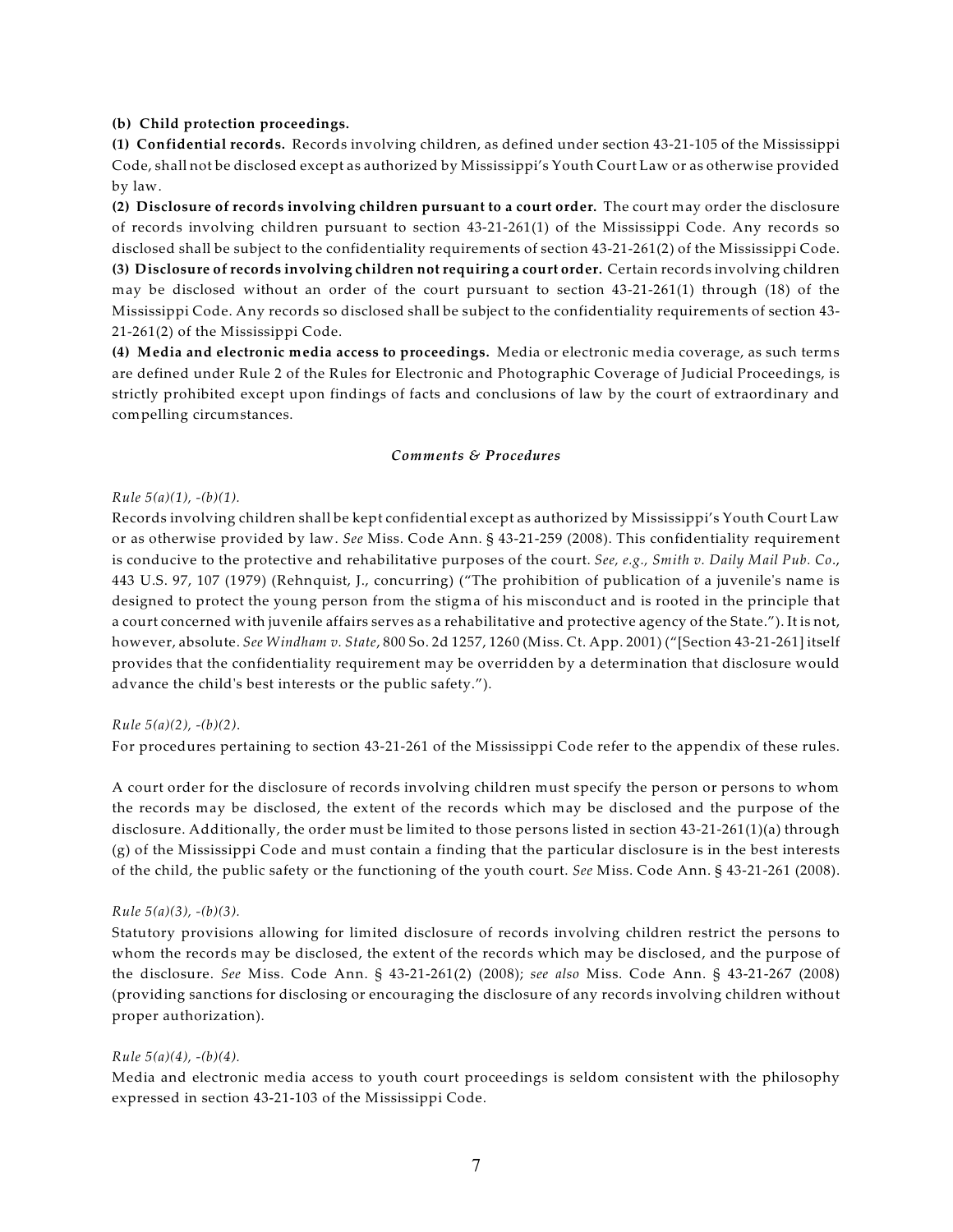## **RULE 6 SUBPOENA DUCES TECUM**

**(a) Procedures for issuing a subpoena duces tecum.** Every subpoena duces tecum for records involving children, as such records are defined under section 43-21-105 of the Mississippi Code, and which originates from any issuing court shall be in compliance with the following procedures:

**(1)** the party shall make an application to the court specifying which records are sought;

**(2)** the court shall issue a subpoena duces tecum to the youth court for these records;

**(3)** the youth court, unless a hearing is conducted pursuant to Rule 6(b) of these rules, shall transfer copies of the records to the court;

**(4)** the court shall conduct an in camera inspection of the records, in accordance with the procedures set forth in *Pennsylvania v. Ritchie*, 480 U.S. 39 (1987), to determine which records should be disclosed to the party;

**(5)** the court shall, at all times, protect the confidentiality of the records to the extent required of the youth court under Mississippi's Youth Court Law.

**(b) Hearing on access to confidential files.** The youth court may require a hearing to determine whether the court or parties have a legitimate interest to be allowed access to the confidential files. In determining whether a person has a legitimate interest, the youth court shall consider the nature of the proceedings, the welfare and safety of the public, and the interest of the child.

## *Comments & Procedures*

#### *Rule 6.*

The child's right of confidentiality of youth records is a qualified privilege, not an absolute one*. See Daniels v. Wal-Mart Stores, Inc.,* 634 So.2d 88, 93 (Miss. 1993). Mississippi has adopted the procedures advanced in *Ritchie* when there is a request for disclosure of confidential youth court records. *See In re J.E.*, 726 So. 2d 547, 553 (Miss. 1998). These procedures require the trial judge to: (1) conduct an in camera review of the requested records and (2) release any information contained therein material to the fairness of the trial. Such is an ongoing duty. *See Pennsylvania v. Ritchie*, 480 U.S. 39, 60 (1987).

### **Rule 7 FEDERAL LAWS AND REGULATIONS**

**(a) Federal laws requiring compliance.** These rules require compliance with federal laws which impact funding for cases within the jurisdiction of the youth court, including:

**(1)** Juvenile Justice and Delinquency Prevention Act of 1974, Pub. L. No. 93-415, 88 Stat. 1109 (1974) (codified as amended in scattered sections of 18 and 42 U.S.C.);

**(2)** Juvenile Justice and Delinquency Amendments of 1988, Pub. L. No. 100-690, 102 Stat. 4434 (1988) (codified as amended in scattered sections of 42 U.S.C.);

**(3)** Juvenile Justice and Delinquency Prevention Act of 2002, Pub. L. No. 107-273, 116 Stat. 1869 (2002) (codified as amended in scattered sections of 42 U.S.C.);

**(4)** Adoption and Safe Families Act of 1997, Pub. L. No. 105-89, 111 Stat. 2115 (1997) (codified as amended in scattered sections of 42 U.S.C.);

**(5)** Title IV-E of the Social Security Act. 42 U.S.C. §§ 670-79(b) (2008).

**(b) Federal regulations requiring compliance.** These rules require compliance with federal regulations which impact funding for cases within the jurisdiction of the youth court, including:

**(1)** 28 C.F.R. § 31.303 (2008);

**(2)** 28 C.F.R. § 31.304 (2008);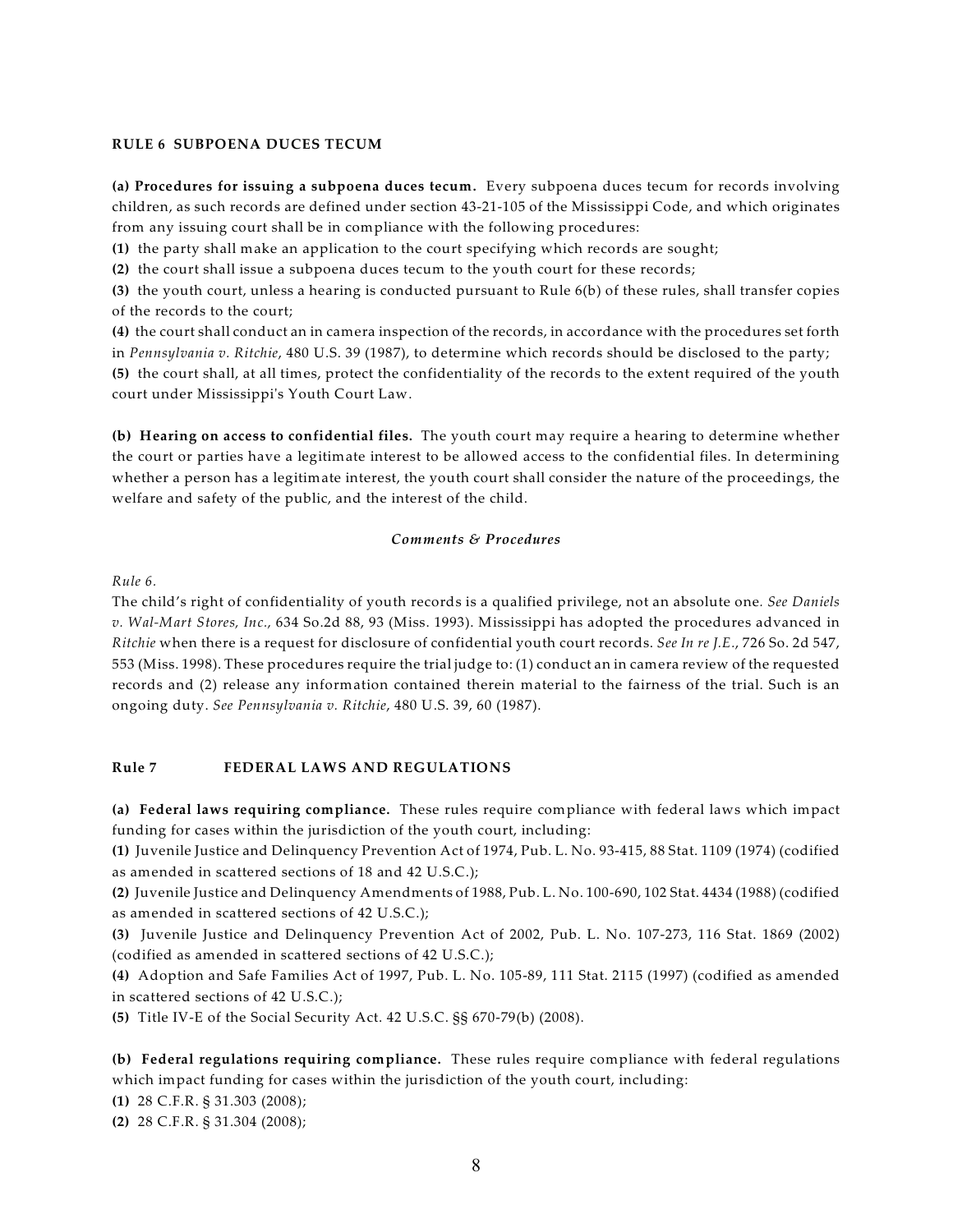### **(3)** 45 C.F.R. §§ 1355, -1356 (2008).

## *Comments & Procedures*

# *Rule 7.*

These rules require compliance with federal laws and regulations which impact funding for cases within the jurisdiction of the youth court. Failure to comply results in the loss of federal monies crucial in achieving the best interests of the child and the interest of justice.

## *Rule 7(a)(1)-(3).*

The purposes of the Juvenile Justice and Delinquency Prevention Act are to: "(1) to support State and local programs that prevent juvenile involvement in delinquent behavior; (2) to assist State and local governments in promoting public safety by encouraging accountability for acts of juvenile delinquency; (3) to assist State and local governments in addressing juvenile crime through the provision of technical assistance, research, training, evaluation, and the dissemination of information on effective programs for combating juvenile delinquency." 42 U.S.C. § 5602 (2008).

## *Rule 7(a)(4).*

Sections of Title IV-E of the Social Security Act affected by the Adoption and Safe Families Act include: 42 U.S.C. §§ 671, -672, -673, -673b; -674, -675, -677, -678, -679b (2008).

## *Rule 7(a)(5).*

Title IV-E of the Social Security Act authorizes payments for foster care and transitional independent living programs for children pursuant to the eligibility criteria contained therein. *See* 42 U.S.C. § 670 (2008).

#### **RULE 8 INTAKE**

**(a) Delinquency and child in need of supervision proceedings.** Whenever an intake screening process has been conducted pursuant to section 43-21-357(1) of the Mississippi Code and it appears that the child is a delinquent child or a child in need of supervision, the youth court intake unit shall recommend to the court: **(1)** that the youth court take no action;

- **(2)** that an informal adjustment process be made;
- **(3)** that the child be warned or counseled informally; or
- **(4)** that a petition be filed.

The youth court shall then, without a hearing, order the appropriate action to be taken. If the intake screening process discloses that a child needs emergency medical treatment, the judge may order the necessary treatment.

**(b) Child protection proceedings.** Whenever an intake screening process has been conducted pursuant to section 43-21-357(1) of the Mississippi Code and it appears that the child is an abused or neglected child, the youth court intake unit shall recommend to the court:

**(1)** that the youth court take no action;

- **(2)** that an informal adjustment process be made;
- **(3)** that the Department of Human Services, Division of Family and Children's Services, or other appointed intake unit, monitor the child, family and other children in the same environment;
- **(4)** that the parents be warned or counseled informally; or
- **(5)** that a petition be filed.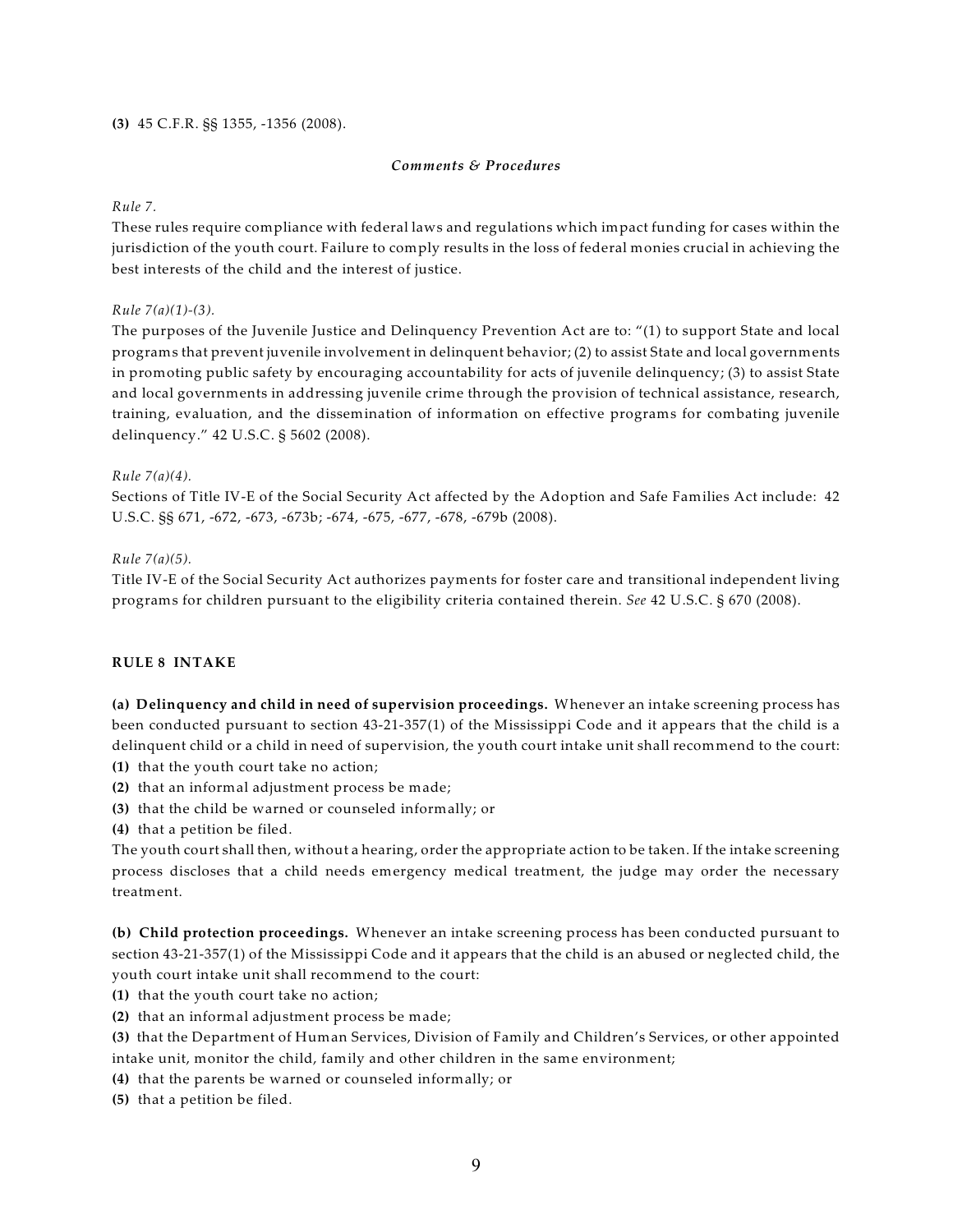The youth court shall then, without a hearing, order the appropriate action to be taken. If the intake screening process discloses that a child needs emergency medical treatment, the judge may order the necessary treatment.

**(c) Chancery court proceedings.** When a chancery court orders the Department of Human Services, Division of Family and Children's Services, or other appointed intake unit, to investigate a charge of abuse and neglect that first arises in the course of a custody or maintenance action, the assigned caseworker shall conduct an intake screening process in the same manner as required in child protection proceedings and thereupon recommend to the court:

**(1)** that the chancery court take no action;

**(2)** that an informal adjustment process be made;

**(3)** that the Department of Human Services, Division of Family and Children's Services, or other appointed intake unit, monitor the child, family and other children in the same environment;

**(4)** that the parents be warned or counseled informally; or

**(5)** that a petition be filed.

The chancery court shall then, without a hearing, order the appropriate action to be taken or transfer the case and recommendation to youth court. If the intake screening process discloses that a child needs emergency medical treatment, the chancellor may order the necessary treatment.

**(d) Appointment of intake unit.** In every youth court division the judge shall appoint one or more persons to function as an intake unit pursuant to sections 43-21-115 and 43-21-123 of the Mississippi Code.

## *Comments & Procedures*

## *Rule 8(a).*

When the intake unit receives a report of a delinquent child or a child in need of supervision it may request, or the youth court may order, the Department of Human Services, Division of Youth Services, or other appointed intake unit, to make an investigation concerning the child, and any other children in the same environment, and present the findings to the intake unit. If it appears from the intake screening process that the child is a delinquent child or a child in need a supervision, the intake unit must make a recommendation to the youth court pursuant to Rule 8(a) of this rule – even if the recommendation is that no action be taken. The youth court shall then, without a hearing, order the appropriate action to be taken. This procedure assures that the youth court is made aware of every valid report received by the intake unit. The youth court, and not the intake unit, determines how each case proceeds. *See* Miss. Code Ann. § 43-21-357(2).

#### *Rule 8(b).*

When the intake unit receives a report of an abused or neglected child it must immediately forward the complaint to the Department of Human Services, Division of Family and Children's Services, or other appointed intake unit, to make an investigation concerning the child, and any other children in the same environment, and promptly present the findings to the intake unit. If it appears from the intake screening process that the child is an abused or neglected child, the intake unit must make a recommendation to the youth court pursuant to Rule 8(b) of this rule – even if the recommendation is that no action be taken. The youth shall then, without a hearing, order the appropriate action to be taken. This procedure assures that the youth court is made aware of every valid report received by the intake unit. The youth court, and not the intake unit, determines how each case proceeds. *See* Miss. Code Ann. § 43-21-357(2).

### *Rule 8(c).*

Rule 8(c) is to assure, consistent with Rule 2 of these rules, that chancery court procedures for investigating charges of abuse or neglect are consistent with those applicable to youth court. When a chancellor orders the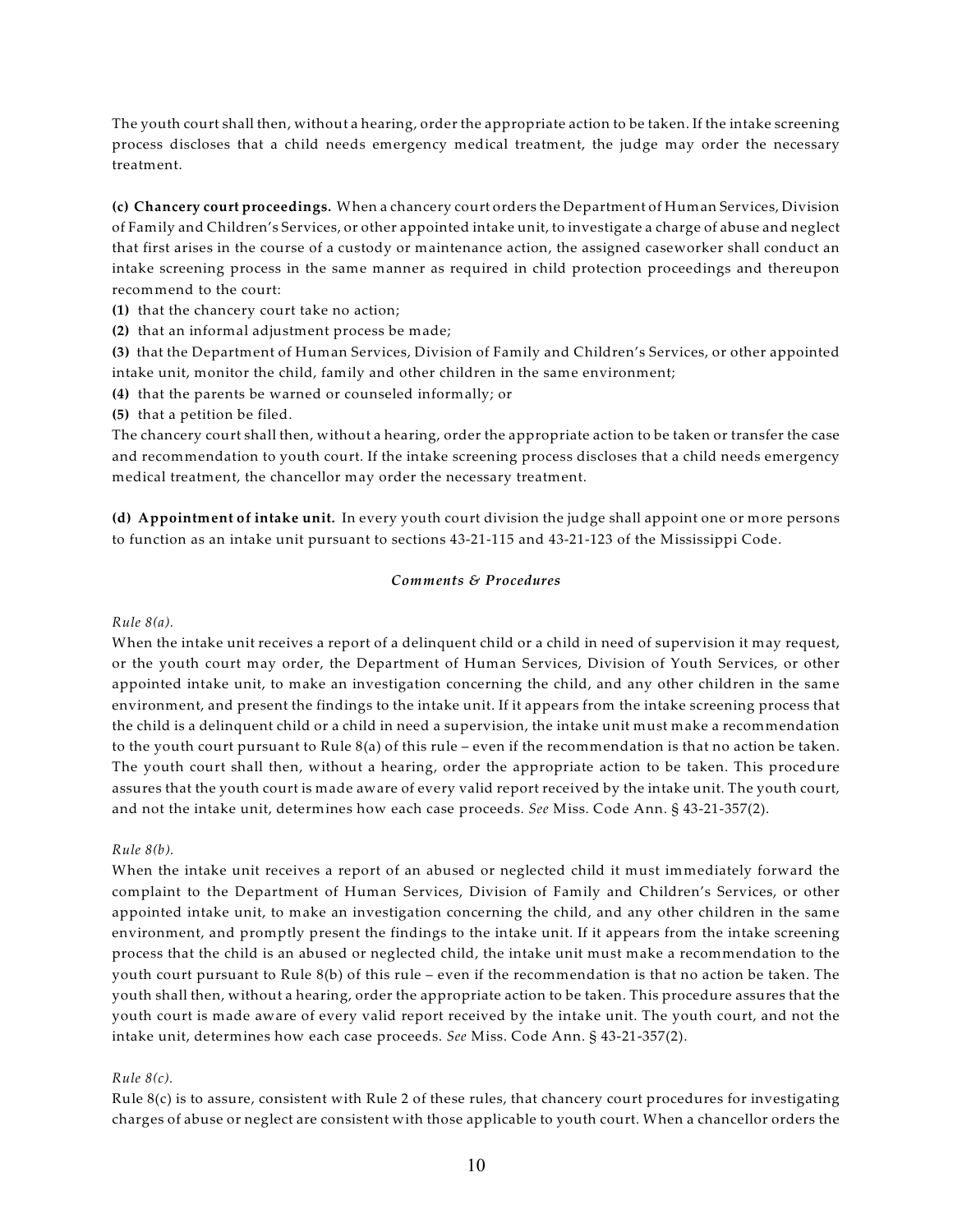investigation of abuse or neglect, the Department of Human Services, Division of Family and Children's Services follows normal intake procedures. Upon receiving the intake recommendation, the chancery court must decide whether to hear the case or transfer it to youth court. If the chancery court decides to hear the case, then it must follow all procedures required of a youth court under these rules.

## *Rule 8(a), -(b), -(c).*

Upon the intake officer recommending that a petition be filed, and the court ordering that a petition be filed, the prosecutor must file the petition or request the court to dismiss the proceedings or to handle the cause informally.

## *Uniform Youth Court Case Identification and Docket Numbering System.*

The Mississippi Supreme Court has adopted a Uniform Youth Court Case Identification and Docket Numbering System to be implemented by intake in assigning an identification and docket number for every matter coming before the youth courts of the State of Mississippi. *See* Amended Special Order No. 46 (Miss. Dec. 12, 1997). For procedures pertaining to this system refer to the appendix of these rules.

## *Uniform Youth Court Case Tracking System and Form.*

The Mississippi Supreme Court has adopted a Uniform Youth Court Case Tracking System and Form to be implemented by intake as a data collection procedure for every matter coming before the youth courts of the State of Mississippi. *See* Special Order No. 47 (Miss. Dec. 16, 1996). For procedures pertaining to this system refer to the appendix of these rules.

## *Rule 8(d).*

For procedures pertaining to sections 43-21-115 and 43-21-123 of the Mississippi Code refer to the appendix of these rules.

# **RULE 9 COURT ORDERS UPON INTAKE RECOMMENDATIONS**

# **(a) Delinquency and child in need of supervision proceedings.**

**(1) No action to be taken.** The court may order that no action be taken if such is in the best interest of the child and in the interest of justice.

**(2) Informal adjustment process to be made.** The court may order the Department of Human Services, Division of Youth Services, or other appointed intake unit, to conduct an informal adjustment process pursuant to sections 43-21-401 through 43-21-407 of the Mississippi Code. No informal adjustment process may commence except upon an order of the court. Every informal adjustment process shall include:

(i) the giving of counsel and advice to the child and the child's parent, guardian, or custodian;

(ii) referrals to public and private agencies which may provide benefits, guidance or services to the child or the child's parent, guardian or custodian; and

(iii) temporary placement of the child or supervision by the youth court counselor with the consent of the child and the child's parent, guardian or custodian, subject to review by the court.

If the child and the child's parent, guardian or custodian agree to participate in an informal adjustment process, the defense of a failure to provide a speedy trial is waived and a petition may be filed if the informal adjustment process is unsuccessfully terminated under section 43-21-407 of the Mississippi Code. If authorized by the court, the informal adjustment process may be commenced after the filing of a petition.

**(3) The child be warned or counseled informally.** The court may order the child to be warned or counseled informally in accordance with the policies of the Department of Human Services, Division of Youth Services. **(4) A petition be filed.** The court may order that a petition be filed.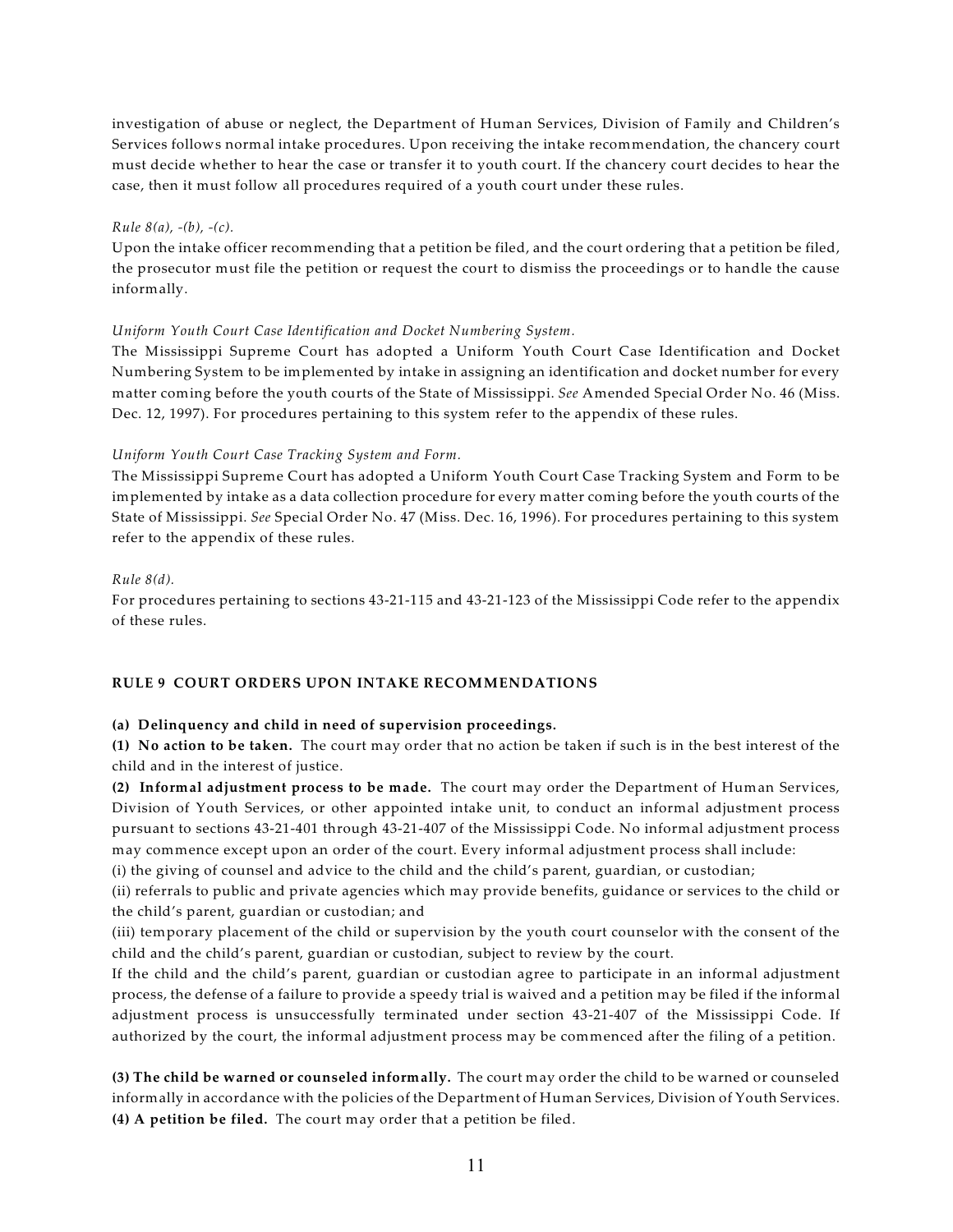### **(b) Child protection proceedings.**

**(1) No action to be taken.** The court may order that no action be taken if such is in the best interest of the child and in the interest of justice.

**(2) Informal adjustment process to be made.** The court may order the Department of Human Services, Division of Family and Children's Services to conduct an informal adjustment process pursuant to sections 43-21-401 through 43-21-407 of the Mississippi Code. No informal adjustment process may commence except upon an order of the court. Every informal adjustment process shall include:

(i) the giving of counsel and advice to the child and the child's parent, guardian, or custodian;

(ii) referrals to public and private agencies which may provide benefits, guidance or services to the child or the child's parent, guardian or custodian; and

(iii) temporary placement of the child or supervision by the Department of Human Services, Division of Family and Children's Services with the consent of the child and the child's parent, guardian or custodian, subject to review by the court.

If the child and the child's parent, guardian or custodian agree to participate in an informal adjustment process, the defense of a failure to provide a speedy trial is waived and a petition may be filed if the informal adjustment process is unsuccessfully terminated under section 43-21-407 of the Mississippi Code. If authorized by the court, an informal adjustment process may be commenced after the filing of a petition.

**(3) Monitor the child, family and other children in the same environment.** The court may order the Department of Human Services, Division of Family and Children's Services to monitor the child, family and other children in the same environment.

**(4) The parent(s) to be warned or counseled informally.** The court may order the parent(s) to be warned or counseled informally in accordance with the policies of the Department of Human Services, Division of Family and Children's Services.

**(5) A petition to be filed.** The court may order a petition to be filed.

# *Comments & Procedures*

#### *Rule 9(a)(2), -(b)(2).*

For procedures pertaining to sections 43-21-401 through 43-21-407 of the Mississippi Code refer to the appendix of these rules.

An instance where an informal adjustment process might be appropriate in child protection proceedings, even after the filing of the petition, is where the parent is temporarily unable to care for the child (e.g., inpatient drug and alcohol treatment), but a suitable relative is willing to do so for the short-term period. In any event, an informal adjustment process does not circumvent the authority of the Department of Human Services to remove the child from the home or any placement if there is a reasonable concern for the child's safety or welfare.

#### *Rule 9(b)(2)(iii).*

The Department of Human Services, Division of Family and Children's Services should conduct a background check and home study prior to making a temporary placement of a child within its custody.

#### *Rule 9(a)(5), -(b)(5).*

Procedures for filing a petition are set out in Rule 20 of these rules.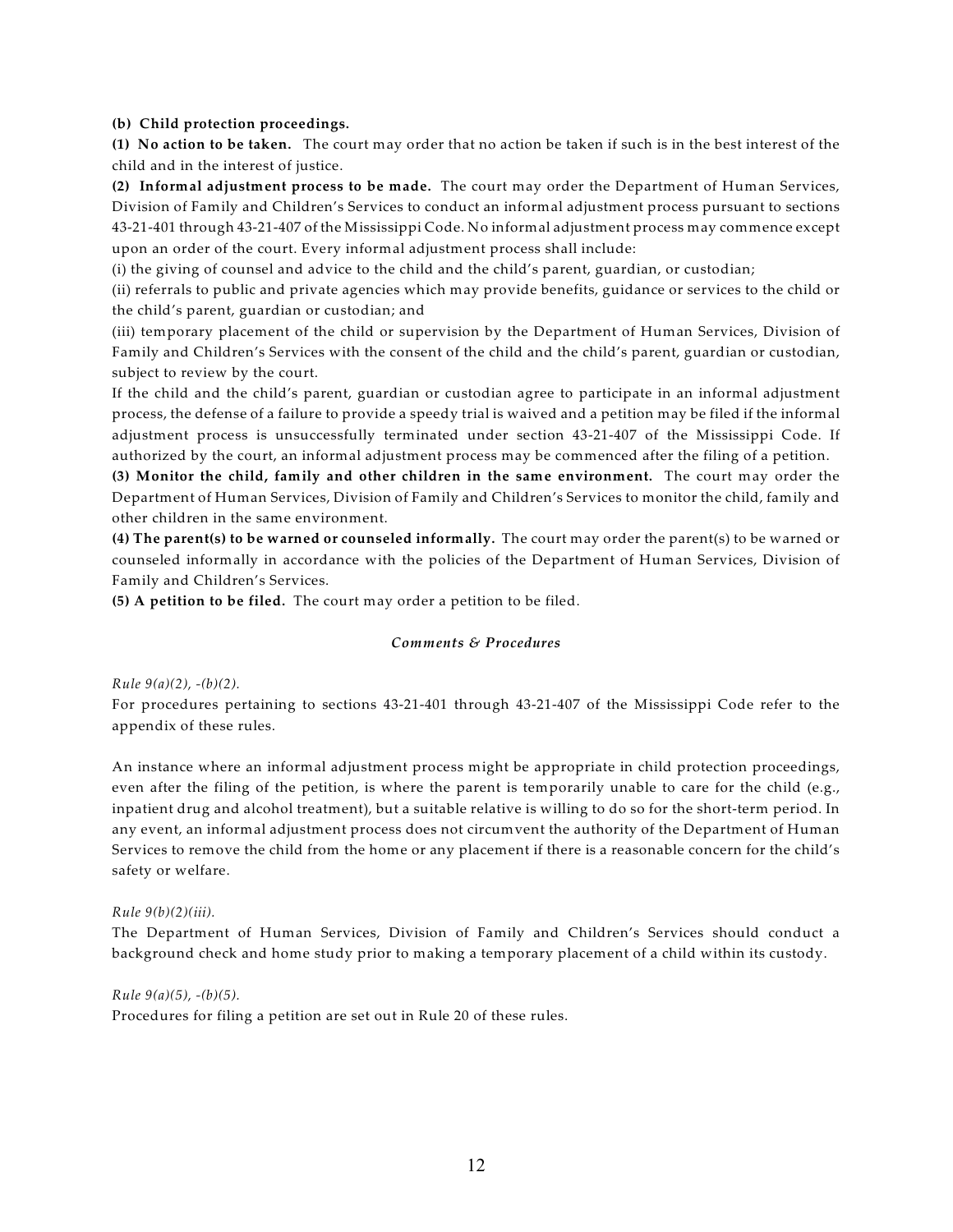## **Rule 10 VALID COURT ORDER**

## **(a) Valid court order for a child in need of supervision who has committed a status offense.**

A child in need of supervision who has committed a status offense shall not be held in secure juvenile detention longer than twenty-four (24) hours prior to and twenty-four (24) hours after an initial appearance, with the exception of a child who is an out-of-state runaway pending return to the child's home state, unless:

**(1)** the court has issued a valid court order which contains:

(i) an advisement of rights, including:

the right to have the petition served on the child in a reasonable time before the hearing;

the right to a hearing on the petition before the court;

the right to an explanation of the nature and consequences of the proceedings;

the right to remain silent;

the right to legal counsel and, if indigent, the right to appointed legal counsel;

the right to present and confront witnesses;

the right to a transcript of the proceedings; and

the right to appeal; and

(ii) a warning that a violation of the valid court order is contempt of court and may result in the child being ordered to a secure juvenile detention facility;

**(2)** reasonable oral or written notice of the time, place and purpose of the contempt hearing for the violation of the valid court order is given to the child, the child's parent, guardian or custodian, the child's guardian ad litem, if any, and the child's counsel.

Notice shall be satisfied if the following notice is placed in capital letters at the bottom of the valid court order and is acknowledged on the record by the child, the child's parent, guardian or custodian, the child's guardian ad litem, if any, and the child's counsel:

A VIOLATION OF THIS VALID COURT ORDER IS CONTEMPT OF COURT AND MAY RESULT IN YOU BEING ORDERED TO SECURE JUVENILE DETENTION. IF A REPORT OR COMPLAINT OF A VIOLATION OF THIS VALID COURT ORDER IS RECEIVED BY THIS COURT, YOU ARE HEREBY COMMANDED TO APPEAR BEFORE THIS COURT WITHIN 72 HOURS OF YOUR ORIGINAL SECURE JUVENILE DETENTION PERTAINING TO THE VIOLATION OF THE VALID COURT ORDER, EXCLUDING SATURDAYS, SUNDAYS, AND STATUTORY STATE HOLIDAYS FOR A CONTEMPT HEARING ON THE VIOLATION OF THE VALID COURT ORDER. YOU HAVE A RIGHT TO BE REPRESENTED BY AN ATTORNEY. YOU ARE REQUESTED TO IMMEDIATELY NOTIFY THIS COURT OF THE NAME OF YOUR ATTORNEY. IF INDIGENT, YOU HAVE THE RIGHT TO HAVE AN ATTORNEY APPOINTED FREE OF CHARGE, AND YOU SHOULD IMMEDIATELY APPLY TO THIS COURT FOR SUCH APPOINTED COUNSEL. YOU HAVE A RIGHT TO SUBPOENA WITNESSES IN YOUR BEHALF. THIS NOTICE SHALL BE LEGAL AND SUFFICIENT NOTICE TO YOU, YOUR PARENT(S), GUARDIAN, OR CUSTODIAN, YOUR GUARDIAN AD LITEM, IF ANY, AND YOUR COUNSEL WITH RESPECT TO SUCH HEARING;

but in any event, if the child's parent, guardian or custodian cannot be found, the court may hold the hearing in the absence of the child's parent, guardian or custodian;

**(3)** the court conducts a probable cause hearing within twenty-four (24) hours of the child being ordered to secure juvenile detention, excluding Saturdays, Sundays, and statutory state holidays, for the violation of the valid court order;

**(4)** the court conducts an adjudication hearing within seventy-two (72) hours of the original secure juvenile detention for the violation of the valid court order, excluding Saturdays, Sundays, and statutory state holidays; and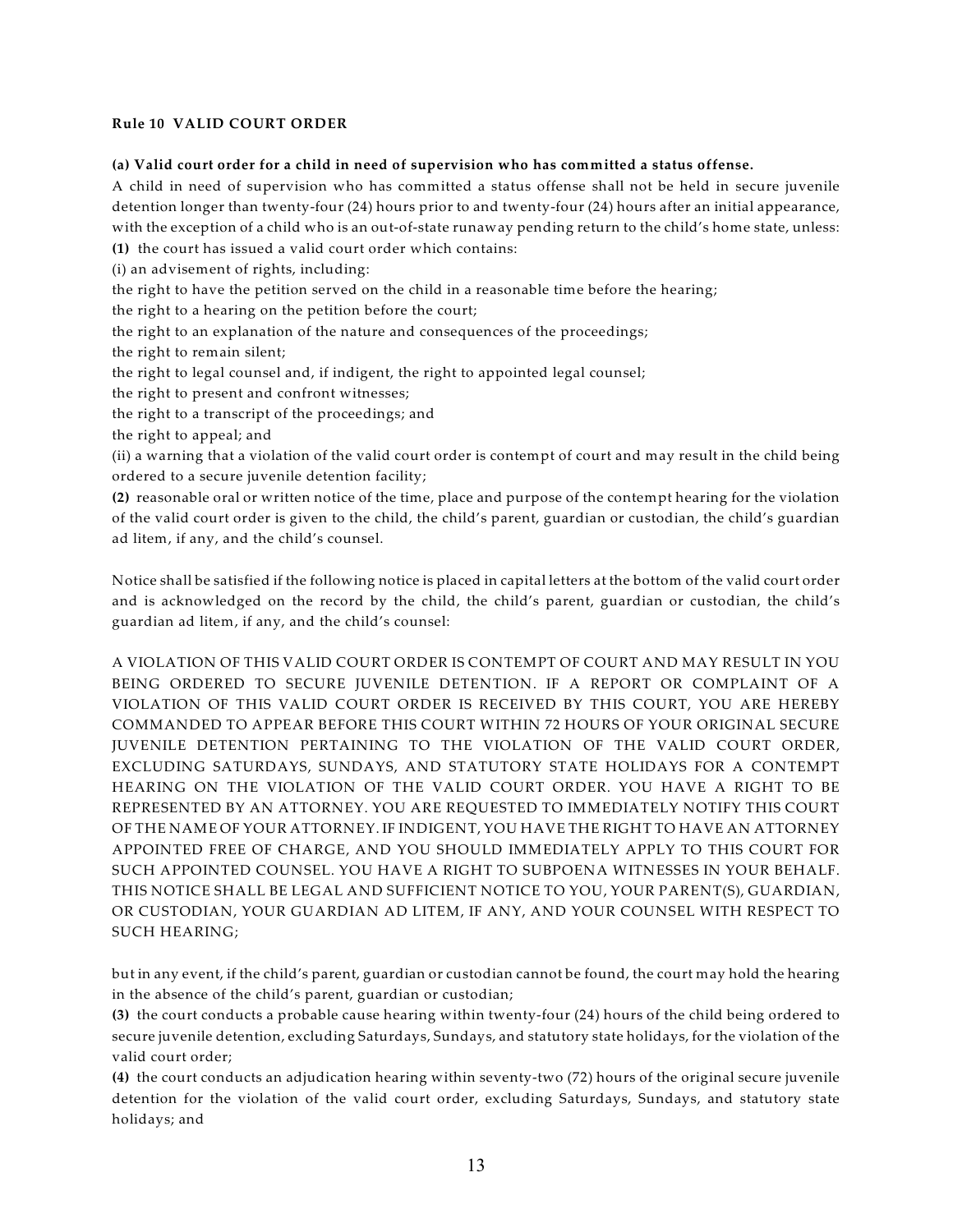**(5)** the court conducts a separate and distinct disposition hearing within seventy-two (72) hours of the original secure juvenile detention for the violation of the valid court order, excluding Saturdays, Sundays, and statutory state holidays, and in which:

(i) the Department of Human Services, Division of Youth Services submits to the court a written report that contains: a review of the child's behavior; a determination of the reasons for that behavior; and a determination that all other dispositions other than secure juvenile detention are inappropriate;

(ii) the court makes the determination, based upon the written report and other evidence before the court, that all other dispositions other than secure juvenile detention are inappropriate; and

(iii) the court specifies in the disposition order: the number of days the child is to be held in secure juvenile detention, that the secure juvenile detention complies with federal and state laws; and that the court may, within its discretion, suspend the secure juvenile detention should a less restrictive alternative become available.

**(b) Valid Court Order Exception Form**. If a child is taken into custody upon an order of the court for a violation of a valid court order, and such custody is prior to the child being adjudicated in contempt for the violation, the court shall complete and sign a Valid Court Order Exception Form and send a copy thereof to the secure juvenile detention facility.

## *Comments & Procedures*

## *Rule 10.*

This rule comports with the statutory procedures. *See* Miss. Code Ann. § 43-21-301(6) (2008). It also satisfies the federal laws and regulations in holding status offenders in secure juvenile detention. Contempt for a violation of a valid court order requires proof beyond a reasonable doubt.

"Valid court order", in the context of Rule 10 of these rules, is a distinct term that identifies any order holding a status offender in secure juvenile detention. Its usage originated when Congress, in response to the problem of status offenders disobeying court orders, amended the Juvenile Justice Delinquency Prevention Act of 1974 by passing a "valid court order exception." *See* Claire Shubik & Jessica Kendall, *Rethinking Juvenile Status Offense Laws: Considerations for Congressional Review of the Juvenile Justice and Delinquency Prevention Act*, 45 Fam. Ct. Rev. 384, 388-89 (2007) (discussing the rationale for the passage of the "valid court order exception"). Federal agencies closely scrutinize all valid court orders to ensure compliance with the statutory exception.

#### *Four core protections requiring State compliance.*

The JJDP Act, through the 2002 reauthorization, establishes four core protections with which

participating States and territories must comply to receive grants under the JJDP Act:

-Deinstitutionalization of status offenders (DSO).

-Separation of juveniles from adults in institutions (separation).

-Removal of juveniles from adult jails and lockups (jail removal).

-Reduction of disproportionate minority contact (DMC), where it exists.

Meeting the core protections is essential to creating a fair, consistent, and effective juvenile

justice system that advances the important goals of the JJDP Act. OFFICE OF JUVENILE JUSTICE AND DELINQUENCY PREVENTION, U.S. DEP'T OF JUSTICE, GUIDANCE MANUAL FOR MONITORING FACILITIES UNDER THE JUVENILE JUSTICE AND DELINQUENCY PREVENTION ACT OF 2002 1 (SEPTEMBER 2003).

# *Rule 10(a)(2).*

This provision comports with the statutory procedures. *See* Miss. Code Ann. §§ 43-21-309(2), -503 (2008).

*Rule 10(b).*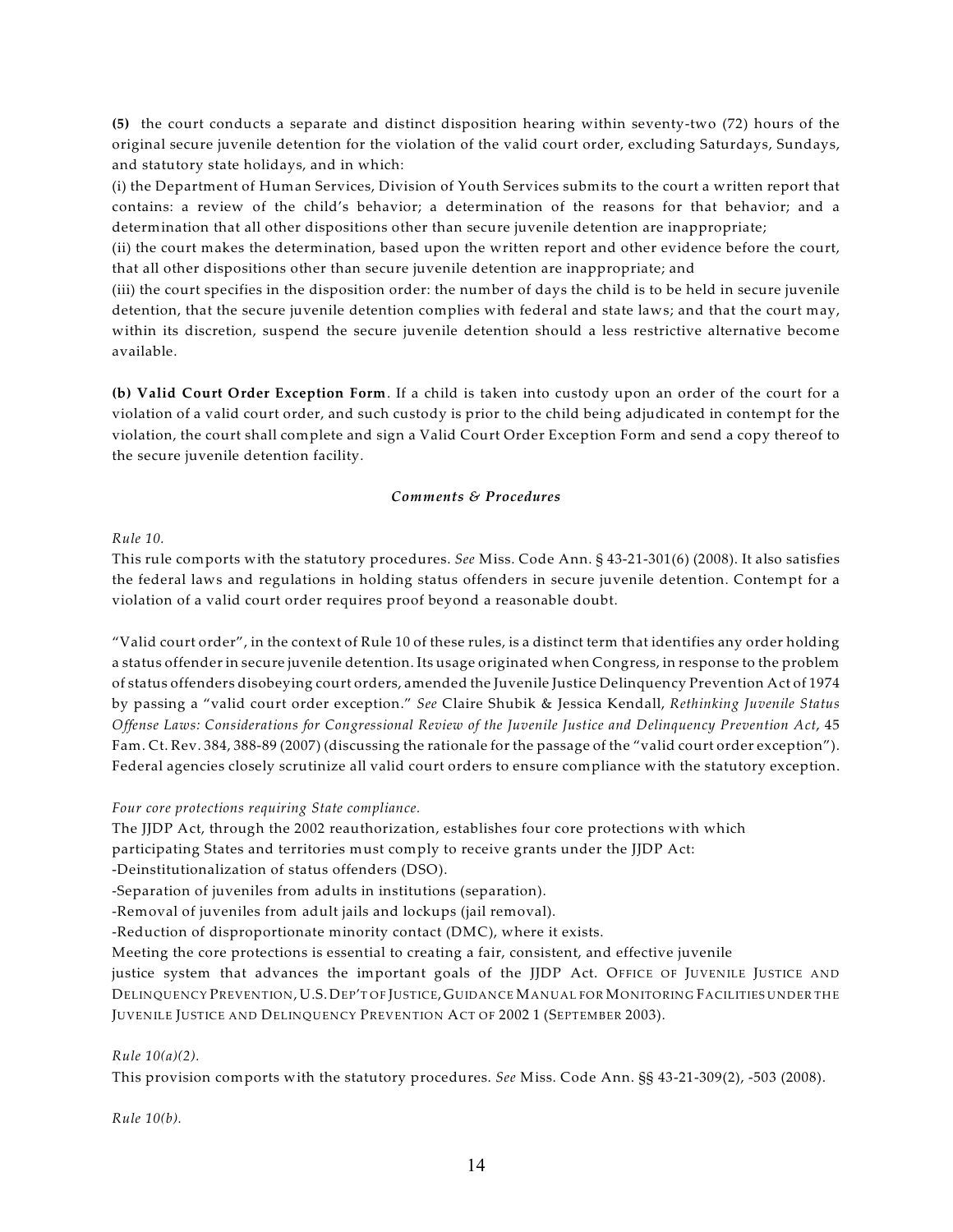Within twenty-four (24) hours of the time the child is taken into custody for a violation of a valid court order, if such is prior to the child being adjudicated in contempt for the violation, the appropriate public agency must: be notified that the child is being held in custody; interview the child in person; and submit an assessment on the needs of the child to the court that issued the order*. See* 28 C.F.R. § 31.303 (2008).

## *The Valid Court Order Assessment Report.*

The Valid Court Order Assessment Report requires the appropriate public agency worker to:

state the name of the juvenile facility in which the child was placed;

state the date of the placement;

state the name of the person conducting the interview;

describe the circumstances, events, and/or behaviors relevant to the incident;

describe the immediate needs of the child;

describe the most appropriate placement alternatives available for the child pending a disposition on the alleged violation; and

sign and date the assessment report.

# *Federal Requirements*

These rules require compliance with federal laws and regulations which impact funding for cases within the jurisdiction of the youth court. *See* U.R.Y.C.P. 7. Failure to comply results in the loss of federal monies crucial in achieving the best interests of the child and the interest of justice. Federal laws and regulations applicable to valid court orders include:

*Valid court order means.*

42 U.S.C. § 5603 (2008) provides in part:

(16) the term "valid court order" means a court order given by a juvenile court judge to a juvenile--

(A) who was brought before the court and made subject to such order; and

(B) who received, before the issuance of such order, the full due process rights guaranteed to such juvenile by the Constitution of the United States; . . .

#### *Status offender means.*

28 C.F.R. § 31.304 (2008) provides in part:

(h) Status offender. A juvenile offender who has been charged with or adjudicated for conduct which would not, under the law of the jurisdiction in which the offense was committed, be a crime if committed by an adult.

# *Secure detention facility means.*

42 U.S.C. § 5603 (2008) provides in part:

(12) the term "secure detention facility" means any public or private residential facility which–

(A) includes construction fixtures designed to physically restrict the movements and activities of juveniles or other individuals held in lawful custody in such facility; and

(B) is used for the temporary placement of any juvenile who is accused of having committed an offense, any nonoffender, or of any other individual accused of having committed a criminal offense; . . .

# *Status offenders who commit violation of valid court order excluded from prohibition of secure detention.*

42 U.S.C. 5633 (2008) provides in part:

[A State plan to receive formula grants] . . .

(11) shall, in accordance with rules issued by the Administrator, provide that–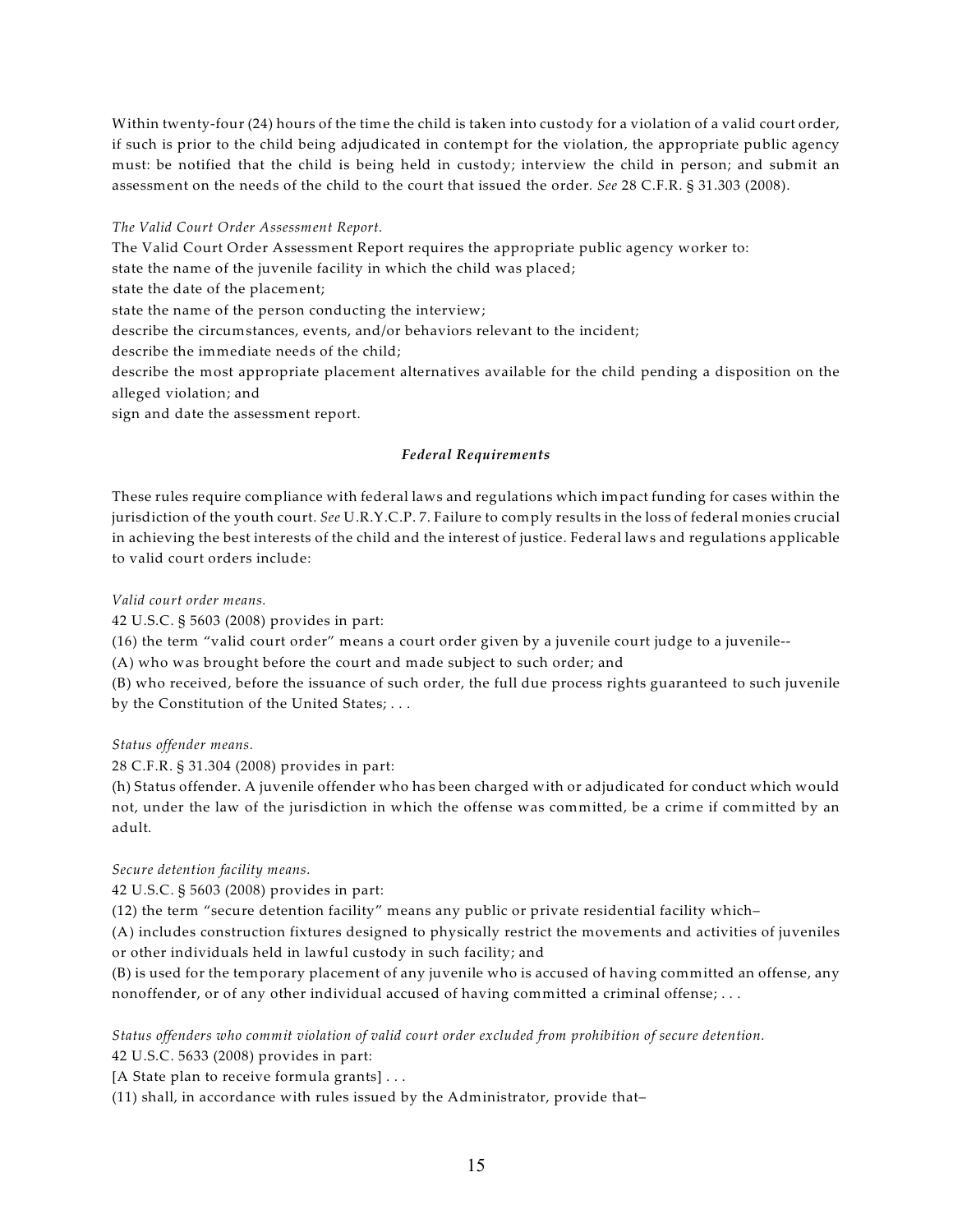(A) juveniles who are charged with or who have committed an offense that would not be criminal if committed by an adult, excluding– . . .

(ii) juveniles who are charged with or who have committed a violation of a valid court order;  $\dots$ shall not be placed in secure detention facilities or secure correctional facilities; . . .

### *Monitoring of detention facilities.*

28 C.F.R. § 31.303 (2008) provides in part.

(3) Valid court order. For the purpose of determining whether a valid court order exists and a juvenile has been found to be in violation of that valid order all of the following conditions must be present prior to secure incarceration:

(i) The juvenile must have been brought into a court of competent jurisdiction and made subject to an order issued pursuant to proper authority. The order must be one which regulates future conduct of the juvenile. Prior to issuance of the order, the juvenile must have received the full due process rights guaranteed by the Constitution of the United States.

(ii) The court must have entered a judgment and/or remedy in accord with established legal principles based on the facts after a hearing which observes proper procedures.

(iii) The juvenile in question must have received adequate and fair warning of the consequences of violation of the order at the time it was issued and such warning must be provided to the juvenile and to the juvenile's attorney and/or legal guardian in writing and be reflected In the court record and proceedings.

(iv) All judicial proceedings related to an alleged violation of a valid court order must be held before a court of competent jurisdiction. A juvenile accused of violating a valid court order may be held in secure detention beyond the 24-hour grace period permitted for a noncriminal juvenile offender under OJJDP monitoring policy, for protective purposes as prescribed by State law, or to assure the juvenile's appearance at the violation hearing, as provided by State law, if there has been a judicial determination based on a hearing during the 24-hour grace period that there is probable cause to believe the juvenile violated the court order. In such case the juveniles may be held pending a violation hearing for such period of time as is provided by State law, but in no event should detention prior to a violation hearing exceed 72 hours exclusive of nonjudicial days. A juvenile alleged or found in a violation hearing to have violated a Valid Court Order may be held only in a secure juvenile detention or correctional facility, and not in an adult jail or lockup.

(v) Prior to and during the violation hearing the following full due process rights must be provided:

(A) The right to have the charges against the juvenile in writing served upon him a reasonable time before the hearing;

(B) The right to a hearing before a court;

(C) The right to an explanation of the nature and consequences of the proceeding;

(D) The right to legal counsel, and the right to have such counsel appointed by the court if indigent;

- (E) The right to confront witnesses;
- (F) The right to present witnesses;
- (G) The right to have a transcript or record of the proceedings; and
- (H) The right of appeal to an appropriate court.

(vi) In entering any order that directs or authorizes the placement of a status offender in a secure facility, the judge presiding over an initial probable cause hearing or violation hearing must determine that all the elements of a valid court order (paragraphs  $(f)(3)(i)$ , (ii) and (iii) of this section) and the applicable due process rights (paragraph  $(f)(3)(v)$  of this section) were afforded the juvenile and, in the case of a violation hearing, the judge must obtain and review a written report that: reviews the behavior of the juvenile and the circumstances under which the juvenile was brought before the court and made subject to such order; determines the reasons for the juvenile's behavior; and determines whether all dispositions other than secure confinement have been exhausted or are clearly inappropriate. This report must be prepared and submitted by an appropriate public agency (other than a court or law enforcement agency).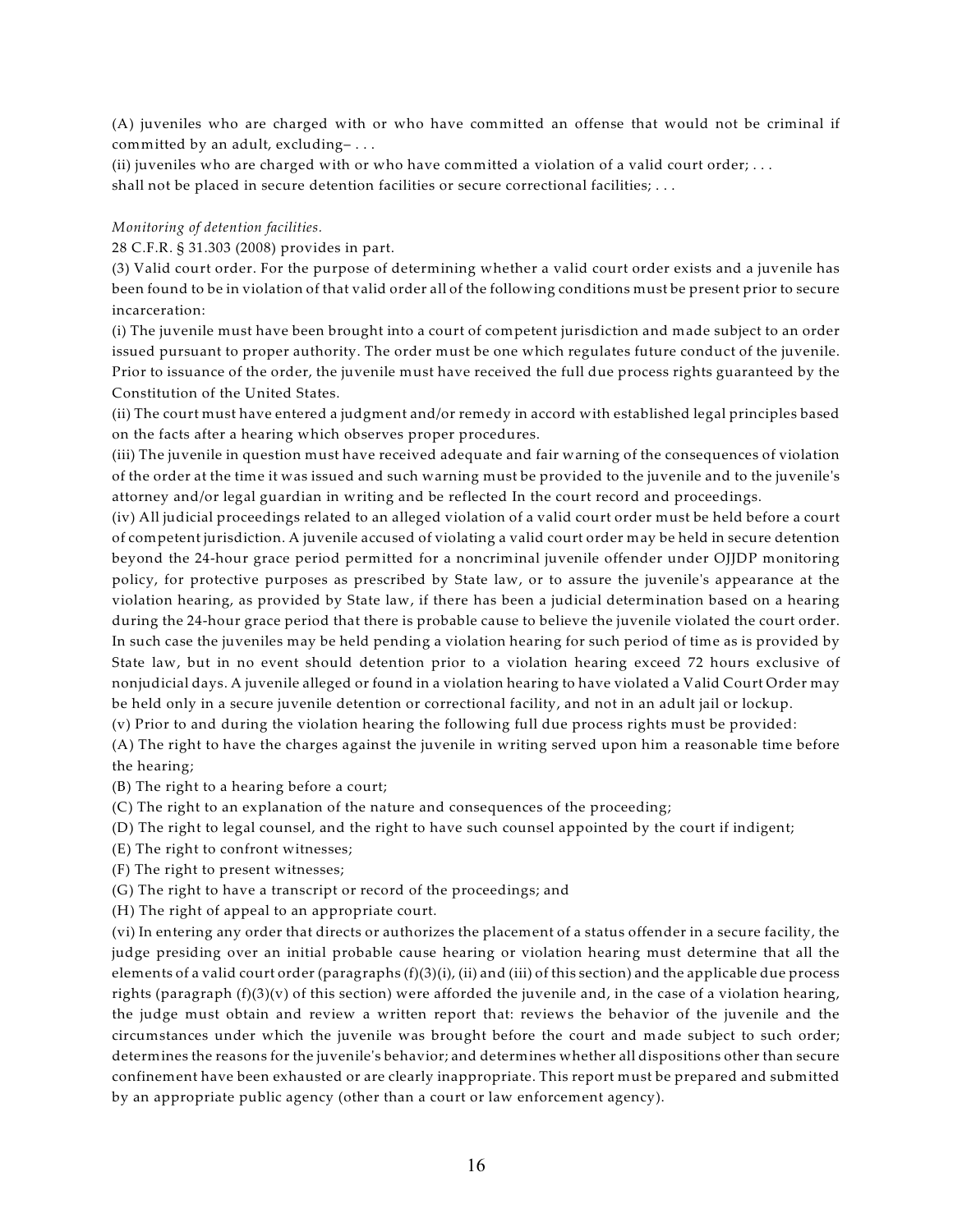(vii) A non-offender such as a dependent or neglected child cannot be placed in secure detention or correctional facilities for violating a valid court order.

#### *Forms*

All orders of the court shall be in substantial compliance with these rules. Courts which do not utilize the Mississippi Youth Court Information Delivery System (MYCIDS) or other network database of Mississippi youth courts, such as SWORD, may access at <http://www.mssc.state.ms.us> the following form(s):

*ORDER OF DISPOSITION OF CHILD IN NEED OF SUPERVISION AND VALID COURT ORDER; ORDER ADJUDICATING CHILD IN CONTEMPT OF COURT FOR VIOLATION OF VALID COURT ORDER; ORDER OF DISPOSITION FOR CHILD IN CONTEMPT OF COURT FOR VIOLATION OF VALID COURT ORDER; VALID COURT ORDER EXCEPTION FORM (VIOLATION OF VALID COURT ORDER FORM).*

## **RULE 11 TEMPORARY CUSTODY ORDERS / CUSTODY ORDERS**

### **(a) Delinquency and child in need of supervision proceedings.**

**(1) When a custody order may be issued.** The youth court judge or referee, a chancellor sitting as a youth court judge, or the judge's designee, and no other judge of another court, may issue an order to take into temporary custody or custody a child within the original exclusive jurisdiction of the youth court, for a period not to exceed forty-eight (48) hours, excluding Saturdays, Sundays, and statutory state holidays, if the court finds and the temporary custody order or custody order recites that:

(i) that there is probable cause the child is within the jurisdiction of the youth court; and

(ii) that there is probable cause that custody is necessary.

Custody shall be deemed necessary: (1) when a child is endangered or any person would be endangered by the child; or to insure the child's attendance in court at such time as required; or when a parent, guardian or custodian is not available to provide for the care and supervision of the child; and (2) there is no reasonable alternative to custody. Unless there is substantial compliance with these procedures, the court shall order the child to be released to the custody of the child's parent, guardian, or custodian. Any order placing a child into custody shall comply with the requirements provided in section 43-21-301 of the Mississippi Code.

**(2) Order requirements.** The temporary custody order or custody order may be written or oral, but, if oral, reduced to writing as soon as practicable. The written order shall:

(i) specify the name and address of the child, or, if unknown, designate the child by any name or description by which the same can be identified with reasonable certainty;

(ii) specify the age of the child, or, if unknown, that the child is believed to be of an age subject to the jurisdiction of the youth court;

(iii) state that the child be brought immediately before the youth court or be taken to a place designated by the order to be held pending review of the order;

(iv) state the date issued and the youth court by which the order is issued; and

(v) be signed by the youth court judge or referee, or the judge's designee, with the title of his/her office.

**(3) Custody requirements.** The court shall comply with the following custodial requirements:

(i) No child who has been accused or adjudicated of any status offense shall be placed in an adult jail or lockup. An accused status offender shall not be held in secure juvenile detention longer than twenty-four (24) hours prior to and twenty-four (24) hours after an initial court appearance, excluding Saturdays, Sundays and statutory state holidays, except under the following circumstances: a status offender may be held in secure juvenile detention for violating a valid court order as set forth in Rule 10 of these rules and pursuant to the criteria as established by the federal Juvenile Justice and Delinquency Prevention Act of 2002, and any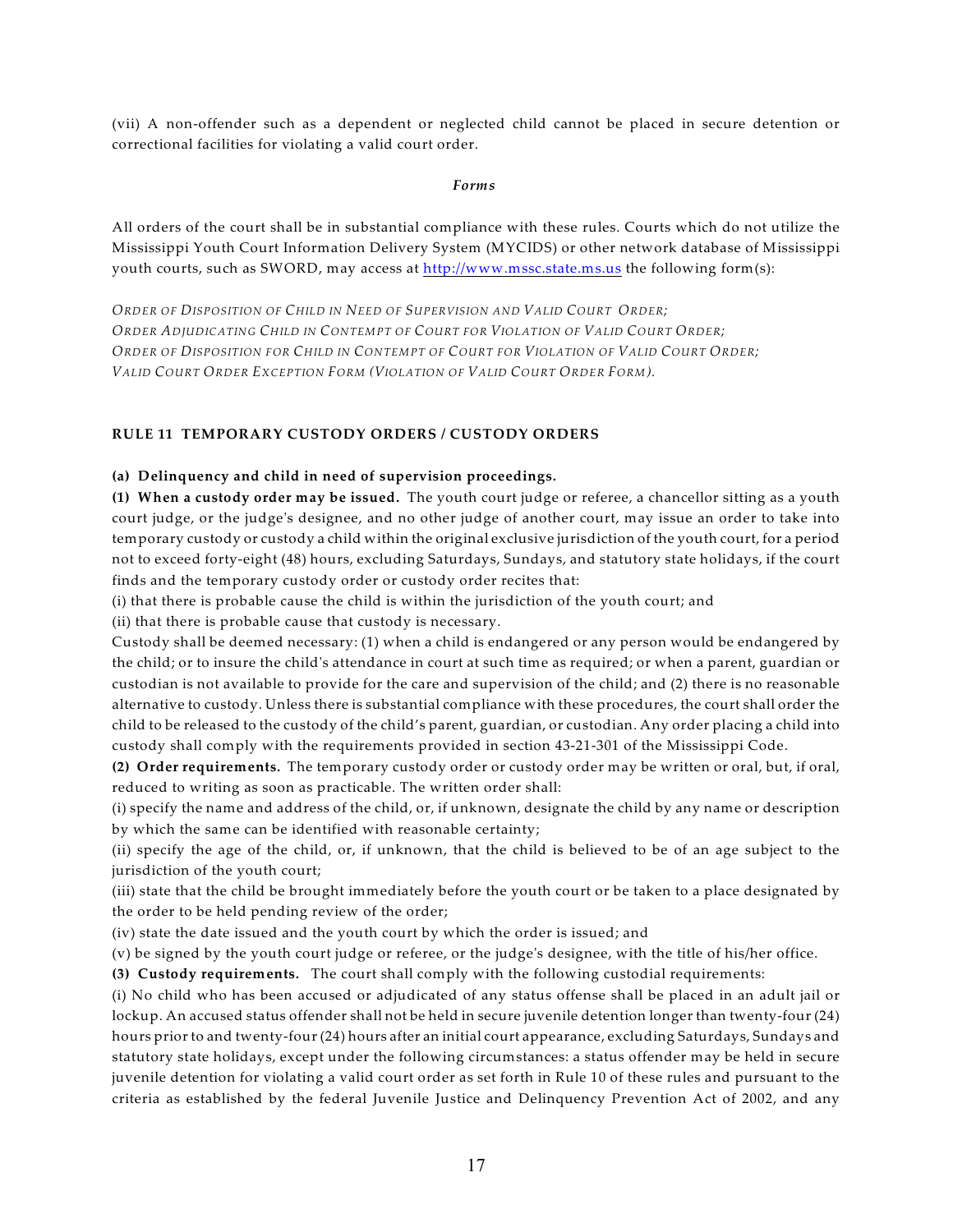subsequent amendments thereto, and out-of-state runaways may be detained pending return to their home state.

(ii) No accused or adjudicated juvenile offender, except for an accused or adjudicated juvenile offender in cases where jurisdiction is waived to the adult criminal court, shall be detained or placed into custody of any adult jail or lockup for a period in excess of six (6) hours.

(iii) The custody of any child taken into custody shall comply with the detention requirements of section 43- 21-315 of the Mississippi Code.

**(4) Additional orders.** After a child is ordered into custody, the court may:

(i) arrange for the custody of the child with any private institution or agency caring for children;

(ii) may commit the child to the Department of Mental Health pursuant to Section 41-21-61 et seq.; or

(iii) may order the Department of Human Services or any other public agency to provide for the custody, care and maintenance of the child.

## **(b) Child protection proceedings.**

**(1) When a custody order may be issued.** The youth court judge or referee, or the judge's designee, or a chancellor when hearing, pursuant to section 93-11-65 of the Mississippi Code, an allegation of abuse or neglect of a child that first arises in the course of a custody or maintenance action, and no other judge of another court, may issue an order to take into custody a child within the exclusive original jurisdiction of the youth court, for a period not to exceed forty-eight (48) hours, excluding Saturdays, Sundays, and statutory state holidays, if the court finds and the custody order recites that:

(i) that there is probable cause the child is within the jurisdiction of the court; and

(ii) that there is probable cause that custody is necessary.

Custody shall be deemed necessary: (1) when a child is endangered or any person would be endangered by the child; or to insure the child's attendance in court at such time as required; or when a parent, guardian or custodian is not available to provide for the care and supervision of the child; and (2) there is no reasonable alternative to custody. Unless there is substantial compliance with these procedures, the court shall order the child to be released to the custody of the child's parent, guardian, or custodian. Any order placing a child into custody shall comply with the requirements provided in section 43-21-301 of the Mississippi Code.

**(2) Order requirements.** The custody order may be written or oral, but, if oral, reduced to writing as soon as practicable. The written order shall:

(i) specify the name and address of the child, or, if unknown, designate the child by any name or description by which the same can be identified with reasonable certainty;

(ii) specify the age of the child, or, if unknown, that the child is believed to be of an age subject to the jurisdiction of the youth court;

(iii) state that the effect of the continuation of the child's residing within the child's own home would be contrary to the welfare of the child, that the placement of the child in foster care or relative care is in the best interest of the child;

(iv) state and specify, unless the reasonable efforts requirement is bypassed under section 43-21-603(7)(c) of the Mississippi Code, that:

(a) reasonable efforts have been made to maintain the child within the child's own home, but that the circumstances warrant the child's removal and there is no reasonable alternative to custody; or

(b) the circumstances are of such an emergency nature that no reasonable efforts have been made to maintain the child within the child's own home, there is no reasonable alternative to custody, and reasonable efforts be made towards the reunification of the child with the child's family;

(v) state that the child be brought immediately before the youth court or be taken to a place designated by the order to be held pending review of the order;

(vi) state the date issued and the youth court by which the order is issued; and

(vii) be signed by the youth court judge or referee, the judge's designee, or chancellor, with the title of his/her office.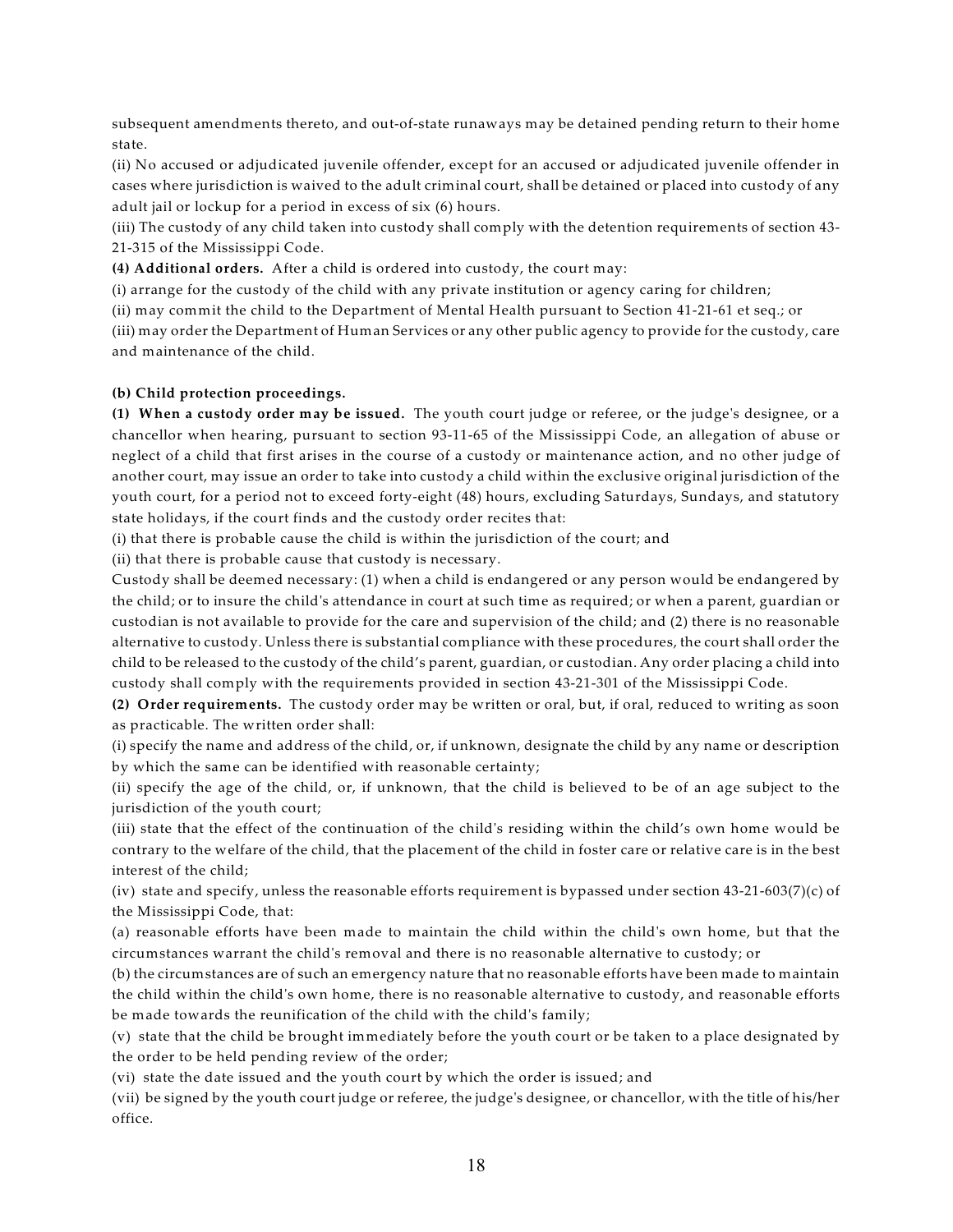No child in the custody of the Department of Human Services, Division of Family and Children's Services shall be placed in a foster care setting that has not been licensed or approved as meeting the Department of Human Services, Division of Family and Children's Services licensure standards, except that a child may be placed with a relative if there is: (1) an emergency process, as developed by the Department of Human Services, Division of Family and Children's Services in conjunction with the Council on Accreditation, that enables, after an initial screening of the relative's home in accordance with Mississippi's Settlement Agreement and Reform Plan, the child to be placed with the relative as soon as the child enters placement, and (2) a full licensing process, which shall be completed no later than sixty (60) calendar days after the child has entered placement. The Department of Human Services, Division of Family and Children's Services may waive non-safety licensing requirements for relative foster placements in individual cases pursuant to federal regulations.

**(3) Reasonable efforts, judicial determination required.** Within sixty (60) days from the date of the child being removed from the child's home pursuant to the court's temporary custody order or custody order, the court shall conduct a hearing to determine whether the Department of Human Services, Division of Family and Children's Services has made reasonable efforts to prevent the removal of the child from the child's home or, pursuant to section 43-21-603(7) of the Mississippi Code, whether reasonable efforts were not required to prevent the removal.

(i) If the court determines that the Department of Human Services, Division of Family and Children's Services has made reasonable efforts to prevent the removal of the child from the child's home but that removal remains in the best interest of the child, the court shall adopt a permanency plan and a concurrent plan and order that the Department of Human Services, Division of Family and Children's Services make reasonable efforts to timely finalize the permanency plan and concurrent plan for the child. Thereafter, until the permanency plan or concurrent plan is achieved, the court shall conduct a permanency hearing and permanency review hearings pursuant to these rules.

(ii) If the court determines that, pursuant to section 43-21-603(7) of the Mississippi Code, reasonable efforts were not required to prevent the removal of the child from the child's home, it shall adopt a permanency plan and concurrent plan and order that the Department of Human Services, Division of Family and Children's Services make reasonable efforts to timely finalize the adopted permanency plan and concurrent plan for the child. Thereafter, until the permanency plan or concurrent permanency plan is achieved, the court shall conduct a permanency hearing and permanency review hearings pursuant to these rules.

**(4) Additional orders.** After a child is ordered into custody, the court may:

(i) arrange for the custody of the child with any private institution or agency caring for children;

(ii) may commit the child to the Department of Mental Health pursuant to Section 41-21-61 et seq.; or

(iii) may order the Department of Human Services or any other public agency to provide for the custody, care and maintenance of the child.

#### *Comments & Procedures*

# *Rule 11(a), -(b).*

These provisions comport with the statutory procedures. *See* Miss. Code Ann. §§ 43-21-301, -307, -315 (2008). For procedures pertaining to these sections of the Mississippi Code refer to the appendix of these rules.

#### *Rule 11(a)(1).*

Factors the court may consider in determining whether custody is necessary include: the child's family ties and relationships; the child's prior delinquency record; the violent nature of the alleged offense; the child's prior history of committing acts that resulted in bodily injury to others; the child's character and mental condition; the court's ability to supervise the child if placed with a parent or relative; the child's ties to the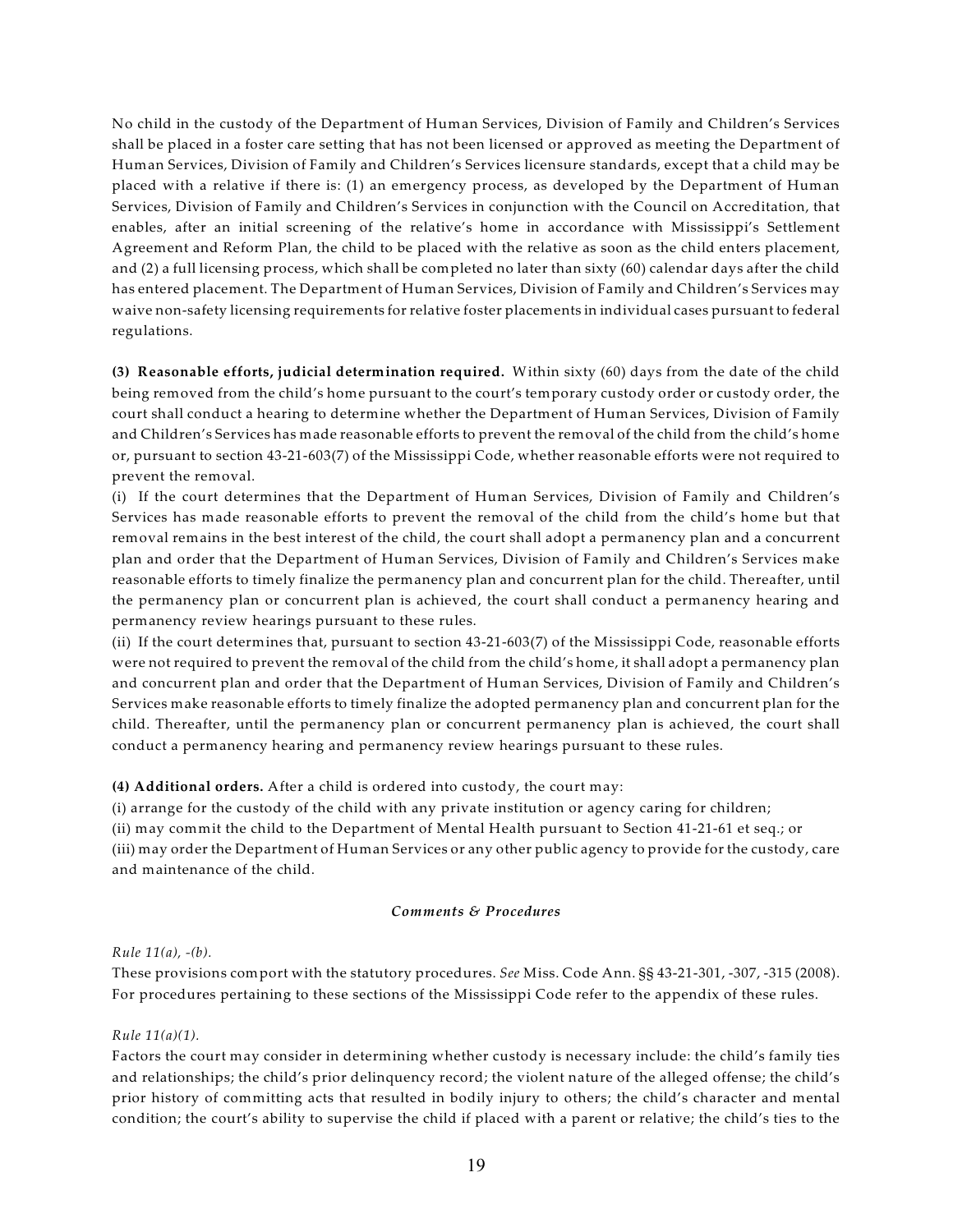community; the risk of nonappearance; the danger to the child or public if the child is released; another petition is pending against the child; the home conditions of the child; and a violation of a valid court order. *Accord* Michigan Court Rule 3.935(C). The court must include its findings in the temporary custody or custody order.

Justice and municipal courts may not issue an order to take a child into custody, or an arrest warrant, for any child within the exclusive original jurisdiction of the youth court. Such is not applicable to offenses outside the exclusive original jurisdiction of the youth court, e.g., hunting, fishing or traffic violations. *See White v. Walker*, 950 F.2d 972, 979 (5th Cir. 1991). However, in those instances, the custody of the child must comply with all state and federal laws pertaining to the detention of juveniles. *See* U.R.Y.C.P. 19(c). When a child convicted of a misdemeanor offense by a criminal court having original jurisdiction of the misdemeanor charge and the sentence includes that the child is to be committed to, incarcerated in or imprisoned in a jail or other place of detention, the commencement of such commitment, incarceration or imprisonment in a jail or other place of detention is stayed until the criminal court has notified the youth court judge or the judge's designee of the conviction and sentence.

# *Rule 11(b)(2).*

The foster child relative licensing process consists of: (1) an emergency process and (2) a full licensing process. The emergency process requires, in accordance with Mississippi Department of Human Services policies, that background checks and Central Registry checks be completed on all persons residing in the home who are fourteen (14) years of age or older and the completion of an emergency placement safety checklist of the home. The full licensing process requires, in accordance with Mississippi Department of Human Services policies, that the relative completes, within 60 calendar days after the child has been placed in the home, the full home study, fifteen hours of training, and all other licensure requirements. *See* RESOURCE FAMILY LICENSURE POLICY, MDHS POLICY MANUAL 4500-43 (2008); *see also Olivia Y.*, 351 F. Supp. 2d 543 (S.D. Miss. 2004) (regarding the placement of children in DCFS custody with available relatives).

# *Emergency Placement Safety Checklist.*

The Emergency Placement Safety Checklist requires the family protection specialist or caseworker to: conduct a local law enforcement background check; conduct a MACWIS background check; conduct a gun safety check (all weapons shall be safely stored away); check that all utilities are working; check that there is access to an operable telephone; check that there is clear access to exits; check that hazardous substances are safeguarded; check that premises are free of rodents and insects; check that the refrigerator, stove and oven are operable; check that there is a functional sewage system; and

check that the interior plumbing has running warm and cold water.

For purposes of eligibility of foster care maintenance payments under Title IV-E of the Social Security Act, the "reasonable efforts" determination must be made no later than 60 days from the date the child is removed from the home. *See* 42 U.S.C. §§ 672(a)(2)(A), -671(a)(15) (2008); 45 C.F.R. § 1356.21(b)(1) (2008).

For purposes of eligibility of foster care maintenance payments under Title IV-E of the Social Security Act, the "contrary to the welfare" determination must be made in the first court ruling that sanctions (even temporarily) the removal of a child from the home. *See* 42 U.S.C. § 672(a)(2)(A) (2008); 45 C.F.R. § 1356.21(c) (2008).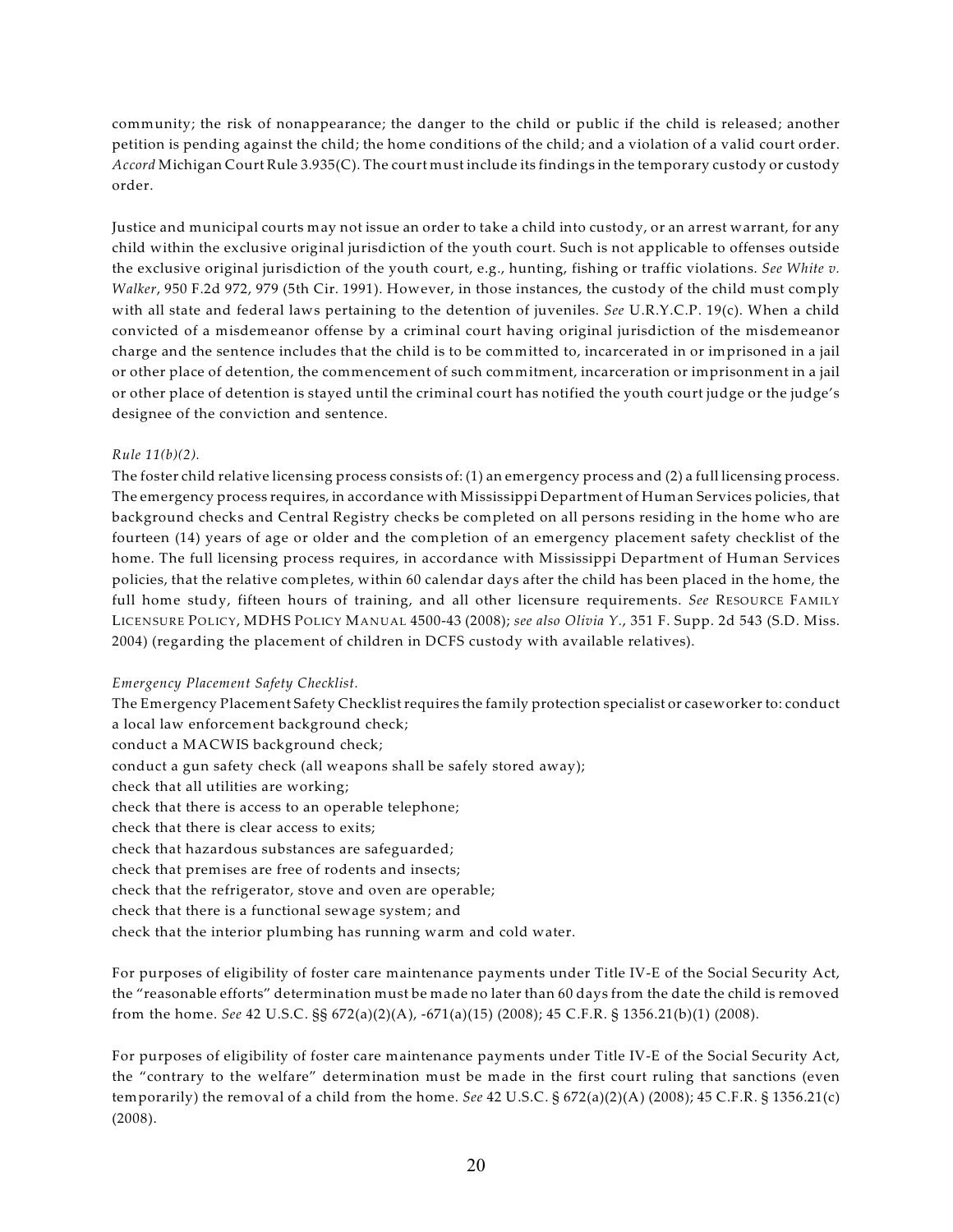## *Rule 11(a)(4), -(b)(4).*

These provisions comport with the statutory procedures. *See* Miss. Code Ann. § 43-21-315(4) (2008).

## *Federal Requirements*

These rules require compliance with federal laws and regulations which impact funding for cases within the jurisdiction of the youth court. *See* U.R.Y.C.P. 7. Failure to comply results in the loss of federal monies crucial in achieving the best interests of the child and the interest of justice. Federal laws and regulations applicable to custody orders include:

#### *Removal and foster care placement requirements.*

42 U.S.C. § 672(a)(2)(A); 671(a)(15) (2008) (requiring "contrary to the welfare of the child" and "reasonable efforts" determinations as set forth therein for eligibility of title IV-E foster care maintenance payments).

## *Reasonable efforts determination.*

45 C.F.R. § 1356.21 (2008) provides in part:

(b) Reasonable efforts determination. . . .

(1) Judicial determination of reasonable efforts to prevent a child's removal from the home.

(i) When a child is removed from his/her home, the judicial determination as to whether reasonable efforts were made, or were not required to prevent the removal, in accordance with paragraph (b)(3) of this section, must be made no later than 60 days from the date the child is removed from the home pursuant to paragraph  $(k)(1)(ii)$  of this section.

(ii) If the determination concerning reasonable efforts to prevent the removal is not made as specified in paragraph  $(b)(1)(i)$  of this section, the child is not eligible under the title IV-E foster care maintenance payments program for the duration of that stay in foster care.

#### *Judicial determination of reasonable efforts to finalize a permanency plan.*

45 C.F.R. § 1356.21 (2008) provides in part:

(b) Reasonable efforts. . . .

(2) Judicial determination of reasonable efforts to finalize a permanency plan.

(i) The State agency must obtain a judicial determination that it has made reasonable efforts to finalize the permanency plan that is in effect (whether the plan is reunification, adoption, legal guardianship, placement with a fit and willing relative, or placement in another planned permanent living arrangement) within twelve months of the date the child is considered to have entered foster care in accordance with the definition at § 1355.20 of this part, and at least once every twelve months thereafter while the child is in foster care.

(ii) If such a judicial determination regarding reasonable efforts to finalize a permanency plan is not made in accordance with the schedule prescribed in paragraph  $(b)(2)(i)$  of this section, the child becomes ineligible under title IV-E at the end of the month in which the judicial determination was required to have been made, and remains ineligible until such a determination is made.

# *Contrary to the welfare determination.*

# 45 C.F.R. § 1356.21 (2008) provides in part:

(c) Contrary to the welfare determination. Under section  $472(a)(1)$  of the Act, a child's removal from the home must have been the result of a judicial determination (unless the child was removed pursuant to a voluntary placement agreement) to the effect that continuation of residence in the home would be contrary to the welfare, or that placement would be in the best interest, of the child. The contrary to the welfare determination must be made in the first court ruling that sanctions (even temporarily) the removal of a child from home. If the determination regarding contrary to the welfare is not made in the first court ruling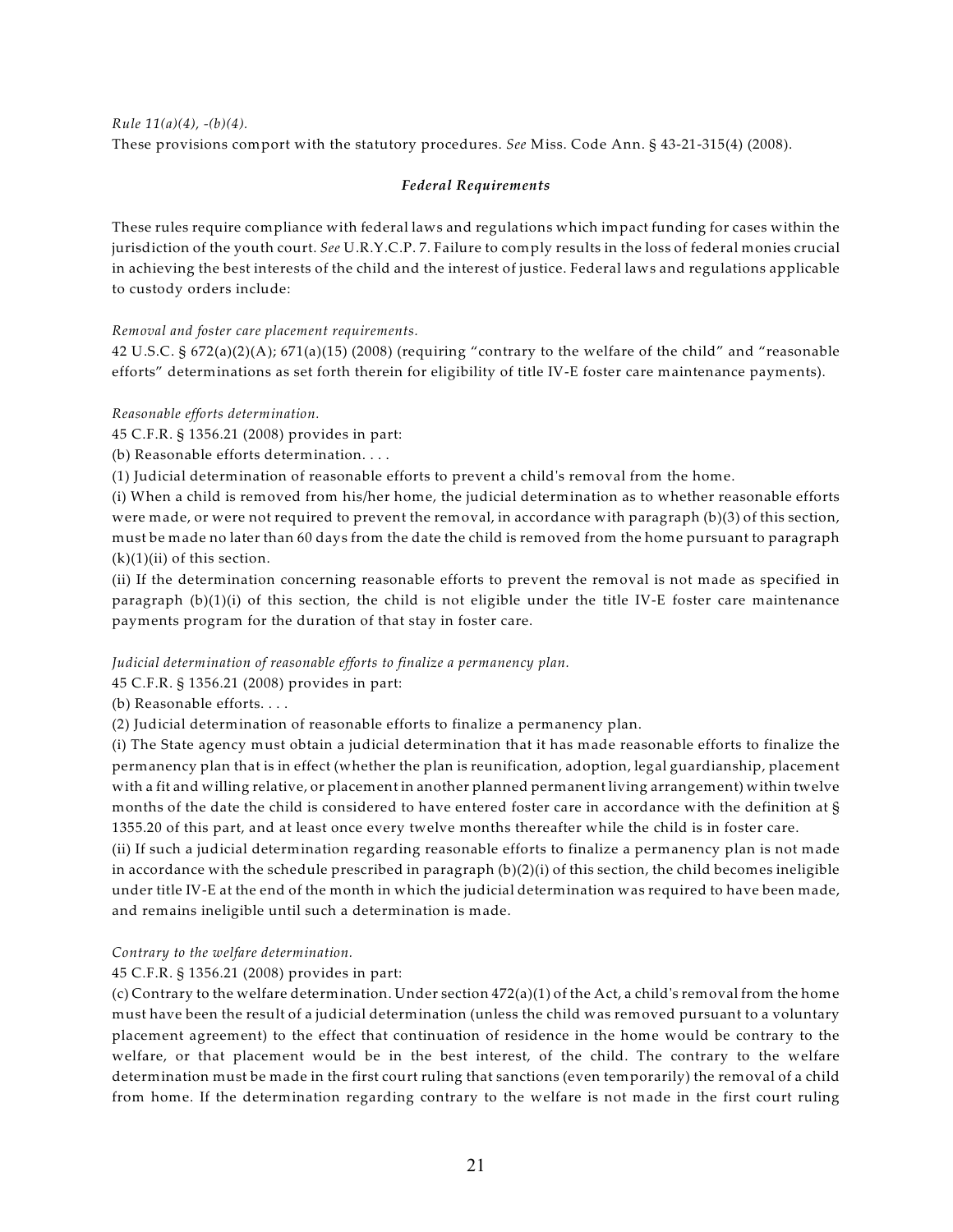pertaining to removal from the home, the child is not eligible for title IV-E foster care maintenance payments for the duration of that stay in foster care.

*Concurrent planning.* 45 C.F.R. § 1356.21 (2008) provides in part: (b) Reasonable efforts. . . . (4) Concurrent planning. Reasonable efforts to finalize an alternative permanency plan may be made concurrently with reasonable efforts to reunify the child and family.

*Detention of juveniles.* 42 U.S.C. § 5633 (2008); 28 C.F.R. 31.301 (2008) (setting forth requirements for placing juveniles in secure juvenile detention).

## *Forms*

All orders of the court shall be in substantial compliance with these rules. Courts which do not utilize the Mississippi Youth Court Information Delivery System (MYCIDS) or other network database of Mississippi youth courts, such as SWORD, may access at <http://www.mssc.state.ms.us> the following form(s):

PETITION TO TAKE CHILD INTO CUSTODY (DELINQUENT CHILD / CHILD IN NEED OF SUPERVISION); *ORDER TO TAKE CHILD INTO CUSTODY (DELINQUENT CHILD / CHILD IN NEED OF SUPERVISION); PETITION TO TAKE CHILD INTO CUSTODY (ABUSE AND NEGLECT); ORDER TO TAKE CHILD INTO CUSTODY (ABUSE AND NEGLECT).*

# **RULE 12 TAKING INTO CUSTODY WITHOUT CUSTODY ORDER**

Procedures for taking into custody without a custody order a child in a matter in which the youth court has exclusive original jurisdiction shall be pursuant to section 43-21-303 of the Mississippi Code. The custody of any child taken into custody shall comply with the detention requirements of sections 43-21-301(6) and 43-21- 315 of the Mississippi Code.

# *Comments & Procedures*

*Rule 12.*

For procedures pertaining to sections 43-21-301(6), 43-21-303, 43-21-315 of the Mississippi Code refer to the appendix of these rules.

For purposes of eligibility of foster care maintenance payments under Title IV-E of the Social Security Act, the "reasonable efforts" determination must be made no later than 60 days from the date the child is removed from the home. *See* 42 U.S.C. §§ 672(a)(2)(A), -671(a)(15) (2008); 45 C.F.R. § 1356.21(b)(1) (2008).

For purposes of eligibility of foster care maintenance payments under Title IV-E of the Social Security Act, the "contrary to the welfare" determination must be made in the first court ruling that sanctions (even temporarily) the removal of a child from the home. *See* 42 U.S.C. §§ 672(a)(2)(A) (2008); 45 C.F.R. § 1356.21(c) (2008).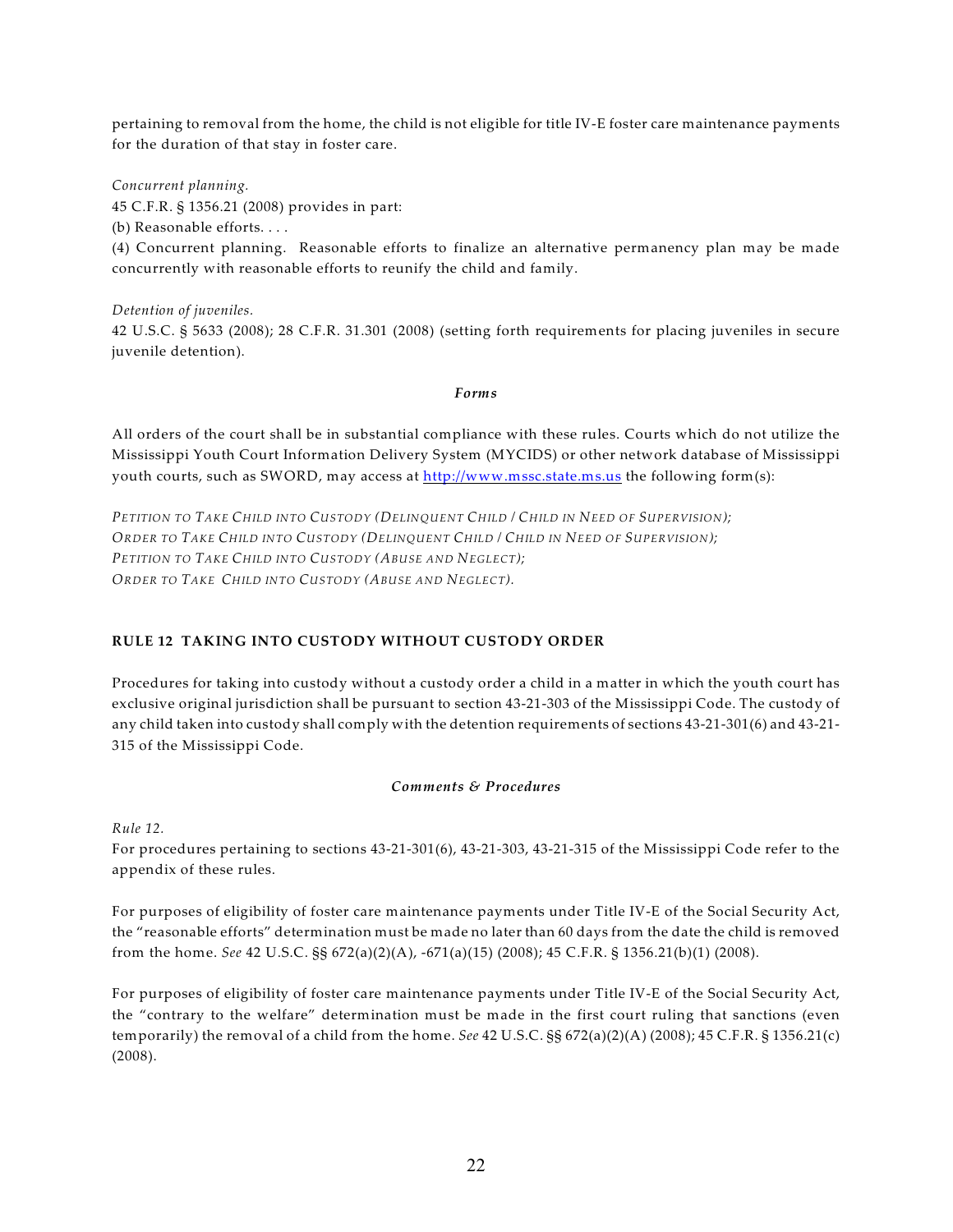## *Federal Requirements*

These rules require compliance with federal laws and regulations which impact funding for cases within the jurisdiction of the youth court. *See* U.R.Y.C.P. 7. Failure to comply results in the loss of federal monies crucial in achieving the best interests of the child and the interest of justice. Federal laws and regulations applicable to taking a child into custody without a custody order include:

#### *Removal and foster care placement requirements.*

42 U.S.C. §§ 671(a)(15), -672(a)(2)(A) (2008) (requiring "contrary to the welfare of the child" and "reasonable efforts" determinations as set forth therein for eligibility of title IV-E foster care maintenance payments).

#### *Reasonable efforts determination.*

45 C.F.R. § 1356.21 (2008) provides in part:

(b) Reasonable efforts determination. . . .

(1) Judicial determination of reasonable efforts to prevent a child's removal from the home.

(i) When a child is removed from his/her home, the judicial determination as to whether reasonable efforts were made, or were not required to prevent the removal, in accordance with paragraph (b)(3) of this section, must be made no later than 60 days from the date the child is removed from the home pursuant to paragraph  $(k)(1)(ii)$  of this section.

(ii) If the determination concerning reasonable efforts to prevent the removal is not made as specified in paragraph  $(b)(1)(i)$  of this section, the child is not eligible under the title IV-E foster care maintenance payments program for the duration of that stay in foster care.

## *Contrary to the welfare determination.*

45 C.F.R. § 1356.21 (2008) provides in part:

(c) Contrary to the welfare determination. Under section  $472(a)(1)$  of the Act, a child's removal from the home must have been the result of a judicial determination (unless the child was removed pursuant to a voluntary placement agreement) to the effect that continuation of residence in the home would be contrary to the welfare, or that placement would be in the best interest, of the child. The contrary to the welfare determination must be made in the first court ruling that sanctions (even temporarily) the removal of a child from home. If the determination regarding contrary to the welfare is not made in the first court ruling pertaining to removal from the home, the child is not eligible for title IV-E foster care maintenance payments for the duration of that stay in foster care.

#### *Detention of juveniles.*

42 U.S.C. § 5633 (2008); 28 C.F.R. § 31.301 (2008) (setting forth requirements for placing juveniles in secure juvenile detention).

#### **RULE 13 APPOINTMENT OF GUARDIAN AD LITEM**

**(a) Appointment of guardian ad litem.** The court shall appoint a guardian ad litem for the child when custody is ordered or at the first judicial hearing regarding the case, whichever occurs first,

**(1)** when a child has no parent, guardian or custodian;

**(2)** when the court cannot acquire personal jurisdiction over a parent, a guardian or a custodian;

**(3)** when the parent is a minor or a person of unsound mind;

**(4)** when the parent is indifferent to the interest of the child or if the interests of the child and the parent, considered in the context of the cause, appear to conflict;

**(5)** in every case involving an abused or neglected child which results in a judicial proceeding; or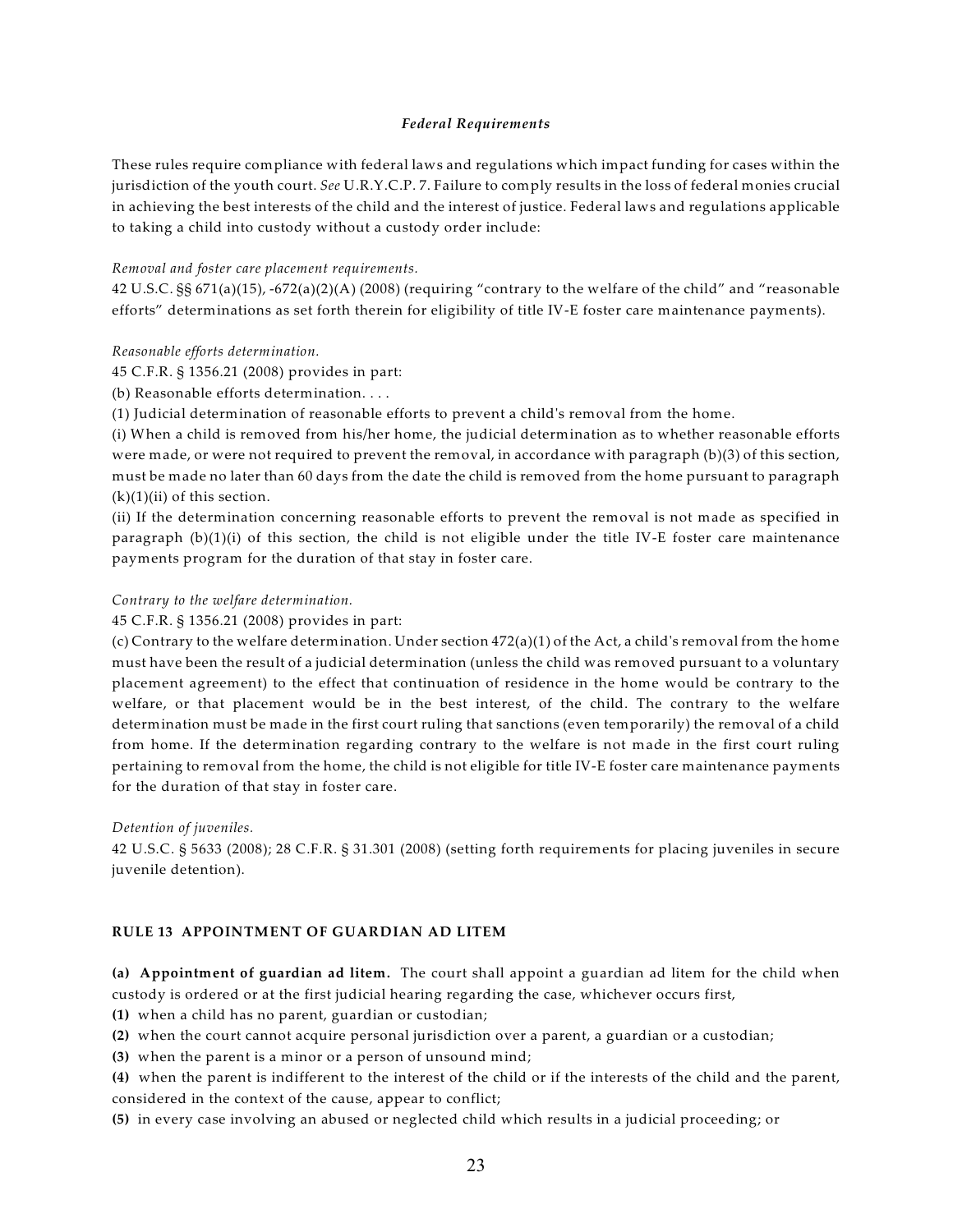**(6)** in any other instance where the court finds appointment of a guardian ad litem to be in the best interest of the child.

In cases where the court appoints a layperson as guardian ad litem, the court shall also appoint an attorney to represent the child. Upon appointment of a guardian ad litem, the court shall continue any pending proceedings for a reasonable time to allow the guardian ad litem to become familiar with the matter, consult with counsel and prepare for the cause.

**(b) Qualifications of guardian ad litem.** The court shall only appoint as guardian ad litem a competent person who has no adverse interest to the minor and who has received, in accordance with section 43-21- 121(4) of the Mississippi Code, the requisite child protection and juvenile justice training provided by or approved by the Mississippi Judicial College within the year immediately preceding such appointment.

**(c) Duties of guardian ad litem.** The guardian ad litem, in addition to all other duties required by law, shall: **(1)** protect the interest of a child for whom he/she has been appointed guardian ad litem; and

**(2)** investigate, make recommendations to the court or enter reports as necessary to hold paramount the child's best interest.

The court shall insure that guardians ad litem perform their duties properly and in the best interest of their wards.

**(d) Reasonable fees.** The guardian ad litem shall be paid a fee in the performance of duties pursuant to section 43-21-121(6) of the Mississippi Code. The court may order financially able parents to pay for the reasonable fees of the guardian ad litem, or a portion thereof, pursuant to section 43-21-619 of the Mississippi Code.

**(e) Appointment of volunteer trained layperson to assist children.** The court may appoint a volunteer trained layperson to assist children, in addition to the appointment of a guardian ad litem, pursuant to section 43-21-121(7) of the Mississippi Code.

**(f) Appointment of an attorney if conflict exists.** If there is a conflict between the child's preferences and the guardian ad litem's recommendation, the court shall retain the guardian ad litem to represent the best interest of the child and appoint an attorney to represent the child's preferences. The court shall then continue the proceedings for a reasonable time to allow the newly appointed attorney to prepare for the cause.

**(g) Appointment of attorney in delinquency matters.** In delinquency matters, if a guardian ad litem is appointed, the guardian ad litem and the legal defense counsel for the child cannot be the same person.

# *Comments & Procedures*

*Rule 13(a).*

This provision comports with the statutory procedures. *See* Miss. Code Ann. § 43-21-121(1), (4), (5) (2008).

The appointment of a guardian ad litem pursuant to this rule is a mandatory obligation. *See* Miss. Code Ann. § 43-21-121(1), -(2) (2008); *In re R.D.*, 658 So. 2d 1378, 1385 (Miss. 1995) ("Whether requested or not, judges have the obligation to appoint a guardian ad litem to represent every minor alleged to be abused or neglected as the statute requires.").

*Rule 13(b).* 

This provision comports with the statutory procedures. *See* Miss. Code Ann. § 43-21-121(3), -(4) (2008).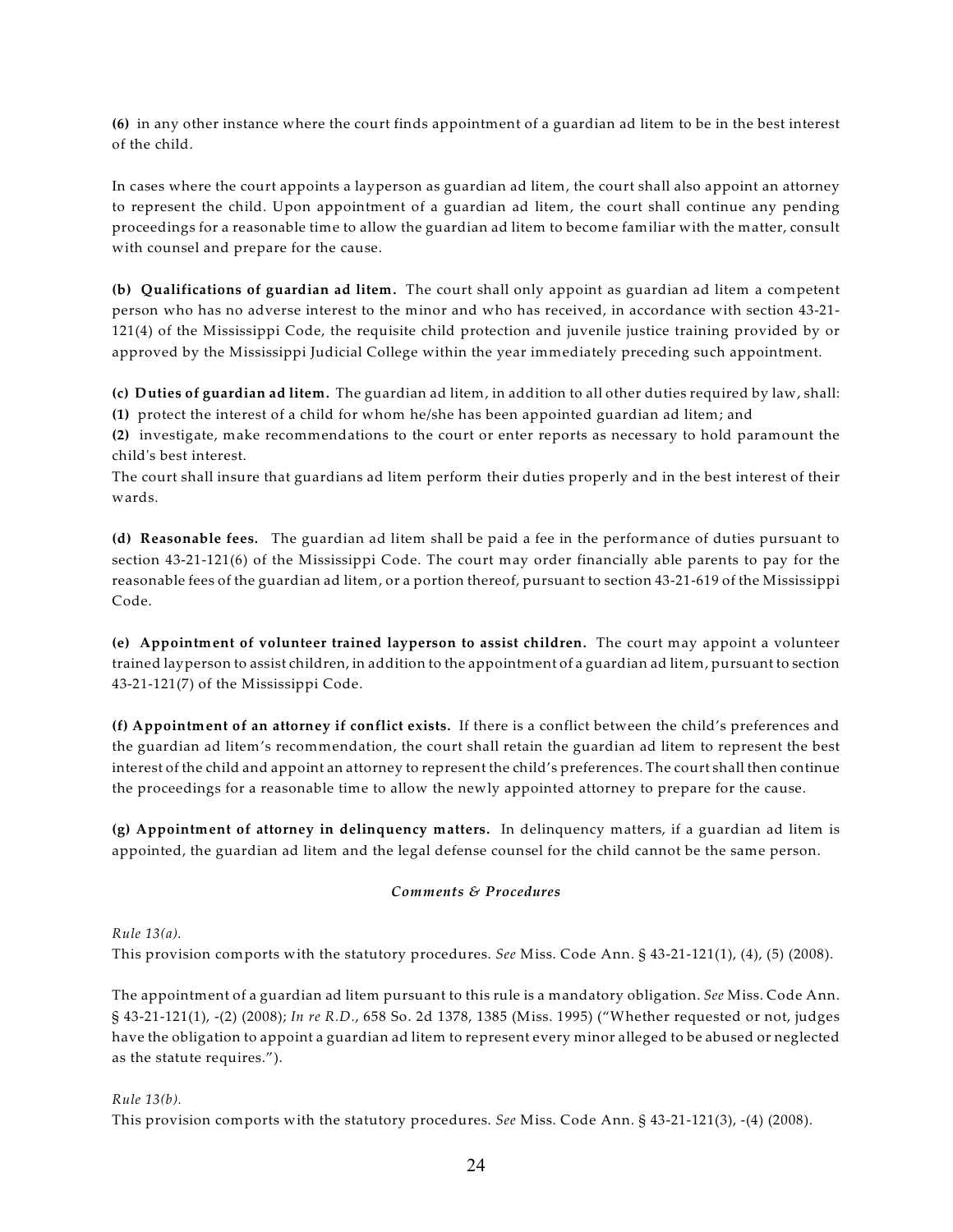The Mississippi Judicial College presently requires six (6) hours of child protection and guardian ad litem training through an educational program approved by the Director of the Mississippi Judicial College for any appointment within 365 days thereof.

## *Rule 13(c).*

This provision comports with the statutory procedures. *See* Miss. Code Ann. § 43-21-121(3) (2008).

The guardian ad litem has the responsibility to fully represent the interests of the child. *See In re D.K.L.*, 652 So. 2d 184, 191 (Miss. 1995). Such requires being prepared to testify as to the present health, education, estate and general welfare of the child, which, of necessity, requires interviewing the minor children, their current custodians, and prospective parents, if any. *See M.J.S.H.S. v. Yalobusha County Dep't of Human Servs.*, 782 So. 2d 737, 741 (Miss. 2001)*.* Additionally, the guardian ad litem must submit a written report to the court during the hearing, or testify and thereby become available for cross-examination by the natural parent. *See D.J.L. v. Bolivar County Dep't of Human Servs.*, 824 So. 2d 617, 623 (Miss. 2002). The court should include in its findings of facts and conclusions of law a summary of the guardian ad litem's recommendations, whether it agrees or disagrees with the guardian ad litem, and why. *In re L.D.M.*, 848 So. 2d 181, 183 (Miss. 2003); *S.N.C. v. J.R.D.*, 755 So. 2d 1077, 1082 (Miss. 2000).

#### *Rule 13(d).*

This provision comports with the statutory procedures. *See* Miss. Code Ann. § 43-21-121(6) (2008). It also allows the court, pursuant to section 43-21-619 of the Mississippi Code, to order financially able parents to pay for the reasonable fees awarded the guardian ad litem or a portion thereof. Such is consistent with the philosophy expressed in section 43-21-103 of the Mississippi Code. Parental accountability is a key element in achieving a child's productive citizenry.

Factors to be weighed when considering the proper amount of guardian ad litem fees to be awarded include: (1) the relative ability of the parties; (2) the skill and standing of the attorney employed; (3) the nature of the case and novelty and difficulty of the questions at issue; (4) the degree of responsibility involved in the management of the case; (5) the time and labor required; (6) the usual and customary charge in the community; and (7) preclusion of other employment by the attorney due to the acceptance of the case. *See In re L.D.M.*, 872 So. 2d 655, 657 (Miss. 2004).

#### *Rule 13(e).*

This provision comports with the statutory procedures. *See* Miss. Code Ann. § 43-21-121(7) (2008).

#### *Rule 13(f).*

This provision addresses the situation where the child opposes the recommendation of the guardian ad litem who is also an attorney. Since a guardian ad litem may not simultaneously represent the best interest of the child and advocate the child's preferences, the court must appoint an attorney to represent the child's preferences while retaining the appointed guardian ad litem to represent the best interest of the child.

#### *Rule 13(g).*

This provision comports with the statutory procedures. *See* Miss. Code Ann. § 43-21-201(1) (2008).

#### *Forms*

All orders of the court shall be in substantial compliance with these rules. Courts which do not utilize the Mississippi Youth Court Information Delivery System (MYCIDS) or other network database of Mississippi youth courts, such as SWORD, may access at <http://www.mssc.state.ms.us> the following form(s):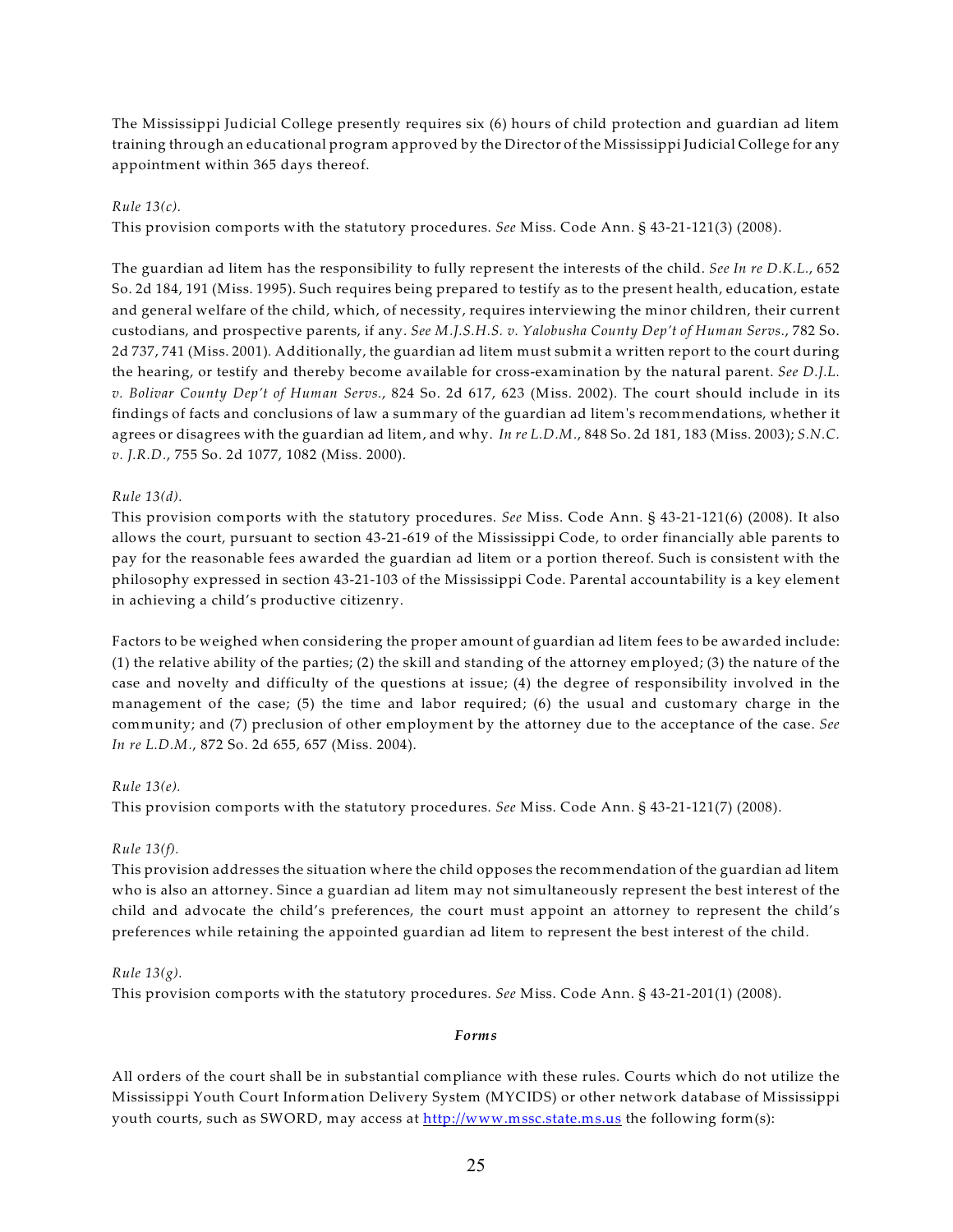# **RULE 14 ATTORNEY OF RECORD / WITHDRAWAL OF COUNSEL**

**(a) Appointment of counsel in delinquency and children in need of supervision matters.** In delinquency and children in need of supervision matters, the youth court shall appoint legal counsel to represent indigent children at all critical stages, which include, but are not limited to, detention, adjudicatory, and disposition hearings and parole and probation revocation proceedings.

**(b) Entry of appearance.** An attorney shall be deemed of record when the attorney appears personally before the court, files a written entry of appearance, or has been appointed by the court. Once an attorney is deemed of record that attorney shall continue to represent the party in all proceedings pertaining to the case except upon a withdrawal of counsel as set forth in Rule 14(c). After an entry of appearance, counsel shall be served with copies of all subsequent pleadings, motions and notices required to be served on the party which counsel represents.

**(c) Withdrawal of counsel.** An attorney who has made an entry of appearance shall not be permitted to withdraw from the case until a timely appeal if any has been decided, except by leave of the court after a notice of withdrawal has been served on the party which counsel represents.

# *Comments & Procedures*

# *Rule 14.*

This rule comports with the statutory procedures. *See* Miss. Code Ann. § 43-21-201(4) (2008). It is not to be construed to extend or limit the right to counsel under the Mississippi Youth Court Law.

# *Qualifications for attorneys appointed to delinquency cases*

# Miss. Code Ann. § 43-21-201(3) provides:

An attorney appointed to represent a delinquent child shall be required to complete annual juvenile justice training that is approved by the Mississippi Judicial College or the Mississippi Commission on Continuing Legal Education. The Mississippi Judicial College and the Mississippi Commission on Continuing Legal Education shall determine the amount of juvenile justice training and continuing education required to fulfill the requirements of this subsection. The Administrative Office of Courts shall maintain a roll of attorneys who have complied with the training requirements and shall enforce the provisions of this subsection. Should an attorney fail to complete the annual training requirement or fail to attend the required training within six (6) months of being appointed to a youth court case, the attorney shall be disqualified to serve and the youth court shall immediately terminate the representation and appoint another attorney. Attorneys appointed by a youth court to five (5) or fewer cases a year are exempt from the requirements of this subsection.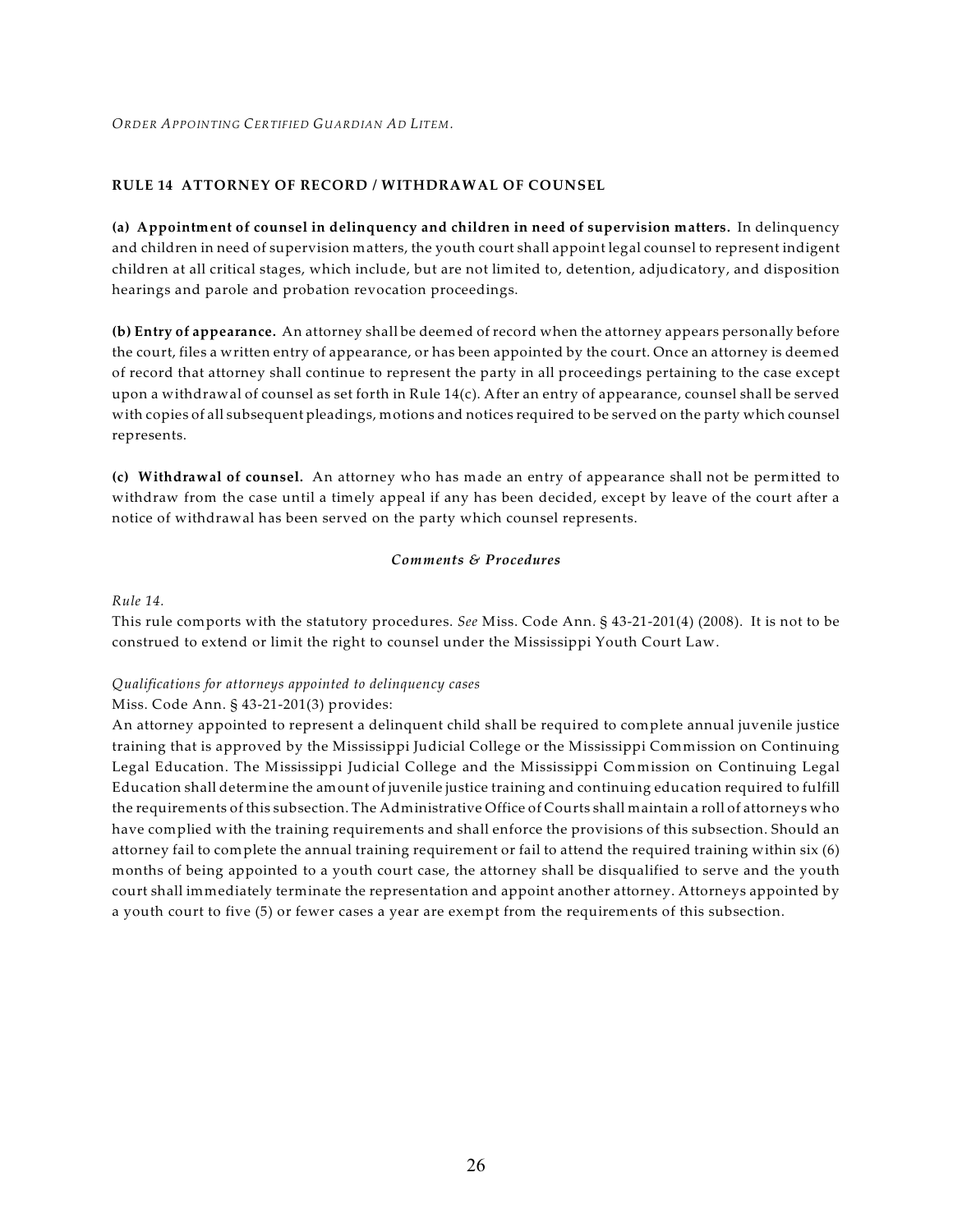#### **RULE 15 PREHEARING PROCEDURES**

#### **(a) Discovery**

**(1) Request for discovery.** The child or other party to an adjudicatory hearing, or any proceeding thereafter, may make a written request for discovery to any other party consistent with the United States Constitution and the Mississippi Constitution and to the extent that such does not require the disclosure of confidential or privileged information prohibited from disclosure pursuant to Rule 5 of these rules or otherwise by law. A written request for discovery shall be made, if possible, no later than seven (7) days preceding the date set for the adjudicatory hearing or other applicable proceeding. The child or other party making a written request for discovery shall promptly provide reciprocal discovery to the party upon whom the discovery request was made. Recipients of discovery who disclose or encourage the disclosure of any records involving children or the contents thereof, except as authorized under the Mississippi Youth Court Law, shall be subject to the sanctions set forth in section 43-21-267 of the Mississippi Code. No request for discovery shall be made until after a petition has been filed.

**(2) Application for a discovery order.** If a request for discovery is refused, application may be made to the court for a written order granting the discovery. Motions for discovery shall certify that a request for discovery has been made and refused. An order granting discovery may make such discovery reciprocal for all parties to the proceeding, including the party requesting discovery. The court may deny, in whole or part, or otherwise limit or set conditions for discovery, upon its own motion, or upon a showing by a party upon whom a request for discovery is made that granting discovery may jeopardize the safety of a party, witness, or confidential informant, result in the production of perjured testimony or evidence, endanger the existence of physical evidence, violate a privileged communication, disclose confidential information, or impede the criminal prosecution of a minor as an adult or of an adult charged with an offense arising from the same transaction or occurrence. An application for a discovery order shall be made, if possible, no later than seven (7) days preceding the date set for the adjudicatory hearing or other applicable proceeding. Any hearing on an application for a discovery order shall be conducted in a way that protects the best interests of the child and the interest of justice.

**(3) Depositions.** Depositions may only be taken as authorized by the court.

**(4) Failure to comply.** If at any time prior to the adjudicatory hearing, or other applicable proceeding, it is brought to the attention of the court that a person has failed to comply with a discovery order issued pursuant to this rule, the court may grant a continuance, prohibit the person from introducing in evidence the material not disclosed, or enter such other order as it deems just under the circumstances. In no event shall a continuance be granted pursuant to this rules provision if the child or other party has failed to make an application to the court for a discovery order.

#### **(b) Notice of alibi or insanity defense**

**(1) Time.** No later than seven (7) days before the date of the adjudication hearing, the child or the child's attorney must file a written notice with the court and prosecuting attorney of the intent to rely on a defense of alibi or insanity. The notice shall include a list of names and addresses of defense witnesses.

**(2) Notice of rebuttal witnesses.** Within seven (7) days after the receipt of notice, but no later than two (2) days before the adjudication hearing date, the prosecutor shall provide written notice to the court and defense of an intent to offer rebuttal to the above listed defenses. The notice shall include names and addresses of rebuttal witnesses.

**(3) Furnishing notification of additional witnesses.** If, prior to or during the adjudication hearing, a party learns of an additional witness whose identity, if known, should have been included in the information previously furnished, the party shall promptly notify the other party or the party's attorney of the name and address of such additional witness.

**(4) Sanctions.** Upon the failure of either party to comply with the requirements of this rule, the court may use such sanctions as it deems just and proper under the circumstances, including: granting a continuance;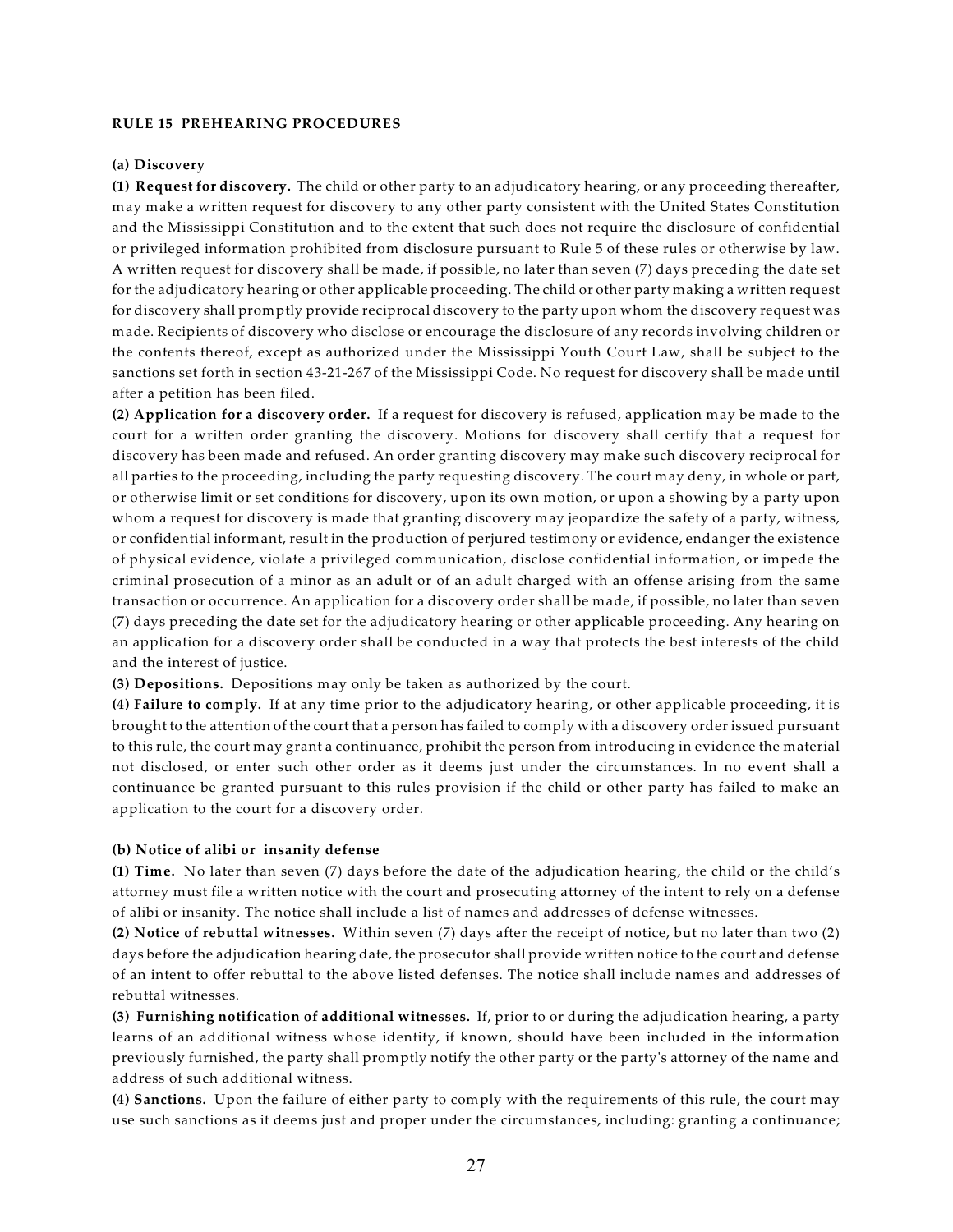limiting further discovery of the party failing to comply; finding the attorney failing to comply in contempt; or excluding the testimony of the undisclosed witness. In no event shall the court limit the right of the defendant to testify in his/her own behalf. For good cause shown, the court may grant an exception to any of the requirements of this rules provision.

## **(c) Motion practice**

The following provisions shall apply to all written motions in proceedings subject to these rules.

**(1) Filing.** The original of each motion, and all affidavits and other supporting evidentiary documents, shall be filed within five (5) days of the applicable judicial hearing with the clerk of the youth court in the county where the action is docketed. The moving party at the same time shall serve a copy of the motion(s) upon each of the parties, with proof of service being upon certificate of the person executing the same, and mail a copy thereof to the youth court judge or referee at the judge's or referee's mailing address. Responses and supporting evidentiary documents shall be filed in the same manner.

**(2) Memoranda and briefs.** Accompanying memoranda or briefs in support of motions are encouraged but not required. Where the movant has served a memorandum or brief, respondent may serve a reply within five (5) days after service of the movant's memorandum or brief. A rebuttal memorandum or brief may be served within five (5) days of service of the reply memorandum. No memorandum or brief required or permitted herein shall be filed with the clerk. Memoranda or briefs shall not exceed twenty-five (25) pages in length.

#### **(d) Prehearing conference**

At any time after the filing of the petition, the court may, on its own motion or the motion of any party, direct the attorneys for the parties to appear before it for a prehearing conference to consider and determine:

- (1) the simplification of issues;
- (2) the necessity or desirability of amendments to the petition;
- (3) the amount of time necessary to complete discovery;
- (4) whether the child intends to raise an alibi or insanity defense;
- (5) the limitation of the number of expert witnesses;

(6) the exchange of reports of expert witnesses expected to be called by each party, but only to the extent that such does not require the disclosure of confidential or privileged information prohibited from disclosure pursuant to Rule 5 of these rules or otherwise by law;

(7) the possibility of obtaining admissions of facts and of documents and other exhibits which will avoid unnecessary proof;

- (8) the imposition of sanctions as authorized by these rules;
- (9) such other matters as may aid in the disposition of the action.

The court may enter an order reciting the action taken at the conference, the amendments allowed to the petition, and the agreements made by the parties as to any other matters considered, and limiting issues for the hearing to those not disposed of by admissions or agreements of counsel; and such order shall control the subsequent course of the proceedings, unless modified at the hearing to prevent manifest injustice.

# **RULE 16 DETENTION HEARINGS / SHELTER HEARINGS**

#### **(a) Delinquency and child in need of supervision proceedings.**

A child who has been ordered or taken into custody may be held in custody for longer than temporary custody if:

**(1)** A written report, complaint, or petition has been filed.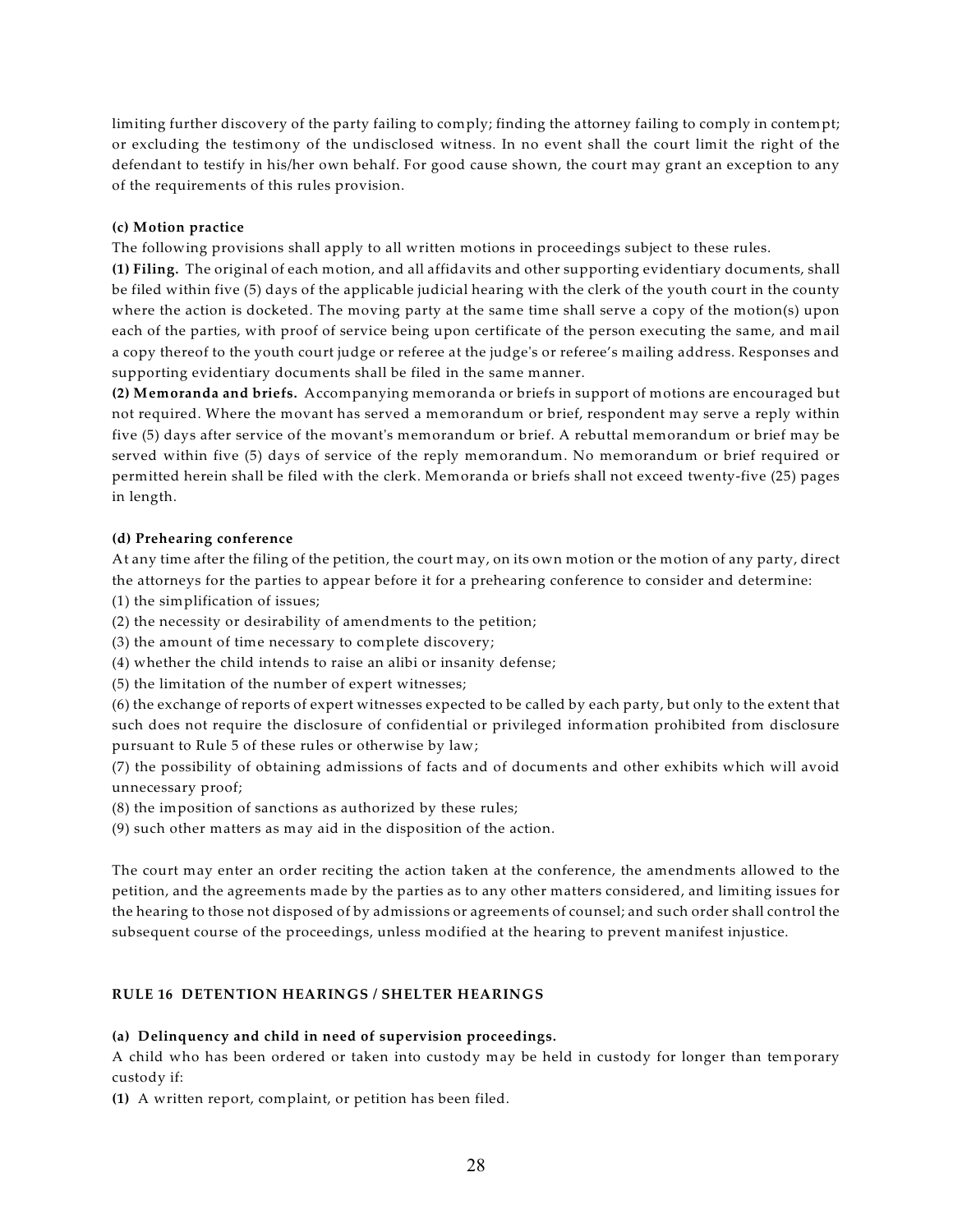**(2)** Reasonable oral or written notice of the time, place and purpose of the hearing has been given to the child; to the child's parent, guardian or custodian; to the child's guardian ad litem, if any; and to the child's counsel. If the parent, guardian or custodian cannot be found, the youth court may hold the hearing in the absence of the child's parent, guardian or custodian.

**(3)** All parties present are afforded the opportunity to present evidence and cross-examine witnesses produced by others. The youth court may, in its discretion, limit the extent but not the right or presentation of evidence and cross-examination of witnesses. The youth court may receive any testimony and other evidence relevant to the necessity for the continued custody of the child without regard to the formal rules of evidence, including hearsay and opinion evidence. All testimony shall be made under oath and may be in narrative form.

**(4)** At the conclusion of the detention hearing, the court finds and the detention order recites that:

(i) that there is probable cause the child is within the jurisdiction of the court; and

(ii) that there is probable cause that custody is necessary.

Custody shall be deemed necessary: (1) when a child is endangered or any person would be endangered by the child; or to insure the child's attendance in court at such time as required; or when a parent, guardian or custodian is not available to provide for the care and supervision of the child; and (2) there is no reasonable alternative to custody.

Unless there is substantial compliance with these procedures, the court shall order the child to be released to the custody of the child's parent, guardian, or custodian. Any order placing a child into custody shall comply with the requirements provided in section 43-21-301 of the Mississippi Code.

**(5)** The court orders custody of the child and that a petition be filed if one has not been filed.

The child with advice of counsel may waive in writing the time of the detention hearing or the detention hearing itself.

# **(b) Child protection proceedings.**

A child who has been ordered or taken into custody may be held in custody for longer than temporary custody if:

**(1)** A written report, complaint, or petition has been filed.

**(2)** Reasonable oral or written notice of the time, place and purpose of the hearing has been given to the child; to the child's parent, guardian or custodian; to the child's guardian ad litem, if any; and to the child's counsel. If the parent, guardian or custodian cannot be found, the youth court may hold the hearing in the absence of the child's parent, guardian or custodian.

**(3)** All parties present are afforded the opportunity to present evidence and cross-examine witnesses produced by others. The youth court may, in its discretion, limit the extent but not the right or presentation of evidence and cross-examination of witnesses. The youth court may receive any testimony and other evidence relevant to the necessity for the continued custody of the child without regard to the formal rules of evidence, including hearsay and opinion evidence. All testimony shall be made under oath and may be in narrative form.

**(4)** At the conclusion of the shelter hearing, the court finds and the shelter order recites that:

**(i)** there is probable cause the child is within the jurisdiction of the court;

**(ii)** there is probable cause that custody is necessary as described in Rule 16(a)(4)(ii) of these rules; and **(iii)** the effect of the continuation of the child's residing within the child's own home would be contrary to the welfare of the child; that the placement of the child in foster care is in the best interest of the child; and, unless the reasonable efforts requirement is bypassed under Section 43-21-603(7)(c) of the Mississippi Code: (1) reasonable efforts have been made to maintain the child within the child's own home, but that the circumstances warrant the child's removal and there is no reasonable alternative to custody; or (2) the circumstances are of such an emergency nature that no reasonable efforts have been made to maintain the child within the child's own home, and there is no reasonable alternative to custody. The court shall order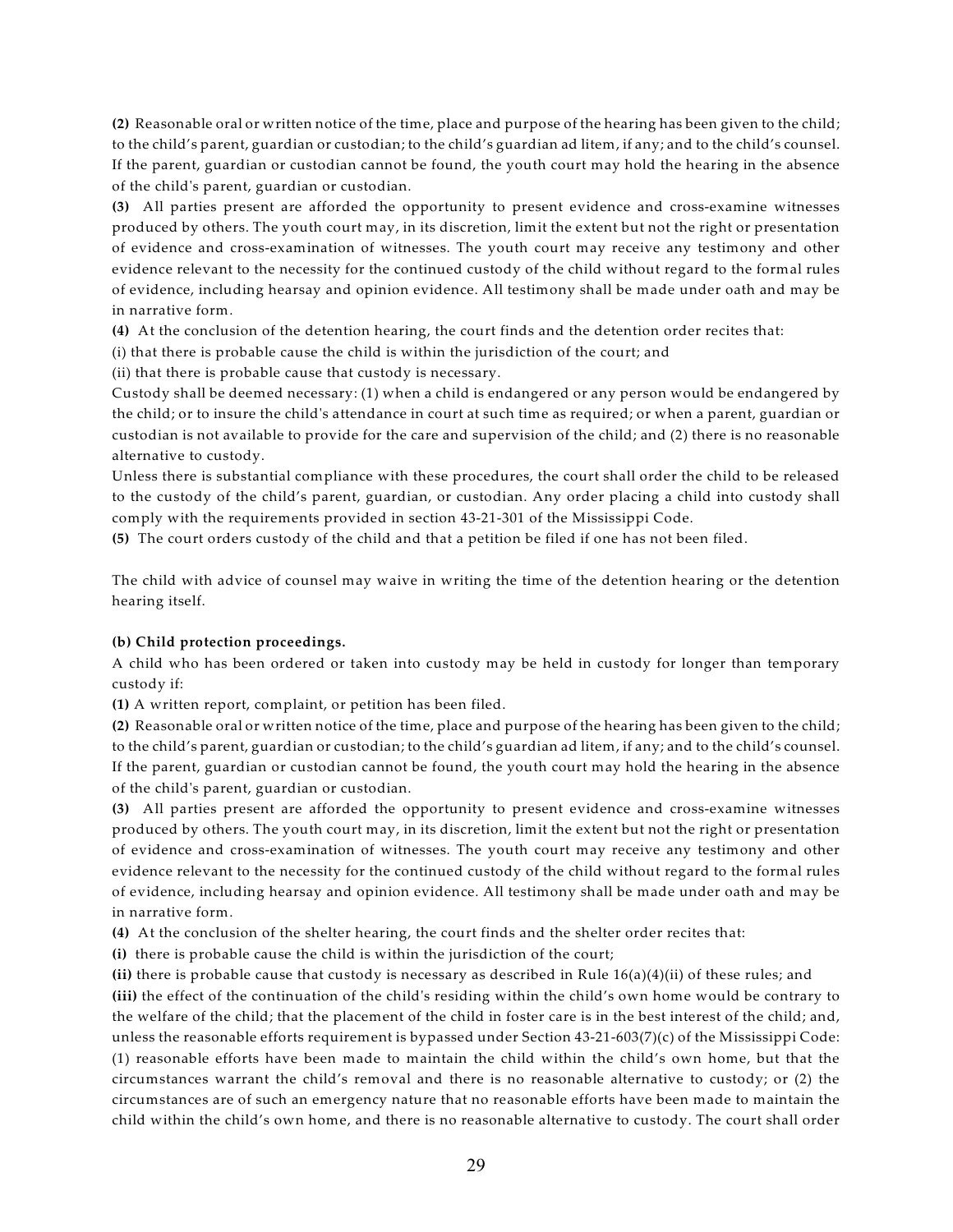that reasonable efforts be made towards the reunification of the child with the child's family if it finds and the shelter order recites that the circumstances are of such an emergency nature that no reasonable efforts have been made to maintain the child within the child's own home, and there is no reasonable alternative to custody.

Unless there is substantial compliance with these procedures, the court shall order the child to be released to the custody of the child's parent, guardian, or custodian. Any order placing a child into custody shall comply with the requirements provided in section 43-21-301 of the Mississippi Code.

**(5)** The court orders custody of the child and that a petition be filed if one has not been filed.

The child's guardian ad litem, and parent, guardian or custodian, and child may waive in writing the time of the shelter hearing or the shelter hearing itself. The child's consent is not required if the child has not reached ten (10) years of age.

## *Comments & Procedures*

*Rule 16(a), -(b).* These provisions comport with the statutory procedures. *See* Miss. Code Ann. § 43-21-309 (2008).

# *Rule 16(a)(4)(ii), -(b)(4)(ii).*

For procedures pertaining to section 43-21-301(3)(b) of the Mississippi Code refer to the appendix of these rules.

Factors the court may consider in determining whether custody is necessary include: the child's family ties and relationships; the child's prior delinquency record; the violent nature of the alleged offense; the child's prior history of committing acts that resulted in bodily injury to others; the child's character and mental condition; the court's ability to supervise the child if placed with a parent or relative; the child's ties to the community; the risk of nonappearance; the danger to the child or public if the child is released; another petition is pending against the child; the home conditions of the child; and a violation of a valid court order. *Accord* Michigan Court Rule 3.935(C). The court must include its findings in the detention or shelter order.

# *Rule 16(b)(4)(iii).*

For procedures pertaining to section 43-21-603(7)(c) of the Mississippi Code refer to the appendix of these rules.

#### *Rule 16(b)(iv).*

For purposes of eligibility of foster care maintenance payments under Title IV-E of the Social Security Act, the "reasonable efforts" determination must be made no later than 60 days from the date the child is removed from the home. *See* 42 U.S.C. §§ 672(a)(2)(A), -671(a)(15) (2008); 45 C.F.R. § 1356.21(b)(1) (2008).

For purposes of eligibility of foster care maintenance payments under Title IV-E of the Social Security Act, the "contrary to the welfare" determination must be made in the first court ruling that sanctions (even temporarily) the removal of a child from the home. *See* 42 U.S.C. § 672(a)(2)(A) (2008); 45 C.F.R. § 1356.21(c) (2008).

# *Federal Requirements*

These rules require compliance with federal laws and regulations which impact funding for cases within the jurisdiction of the youth court. *See* U.R.Y.C.P. 7. Failure to comply results in the loss of federal monies crucial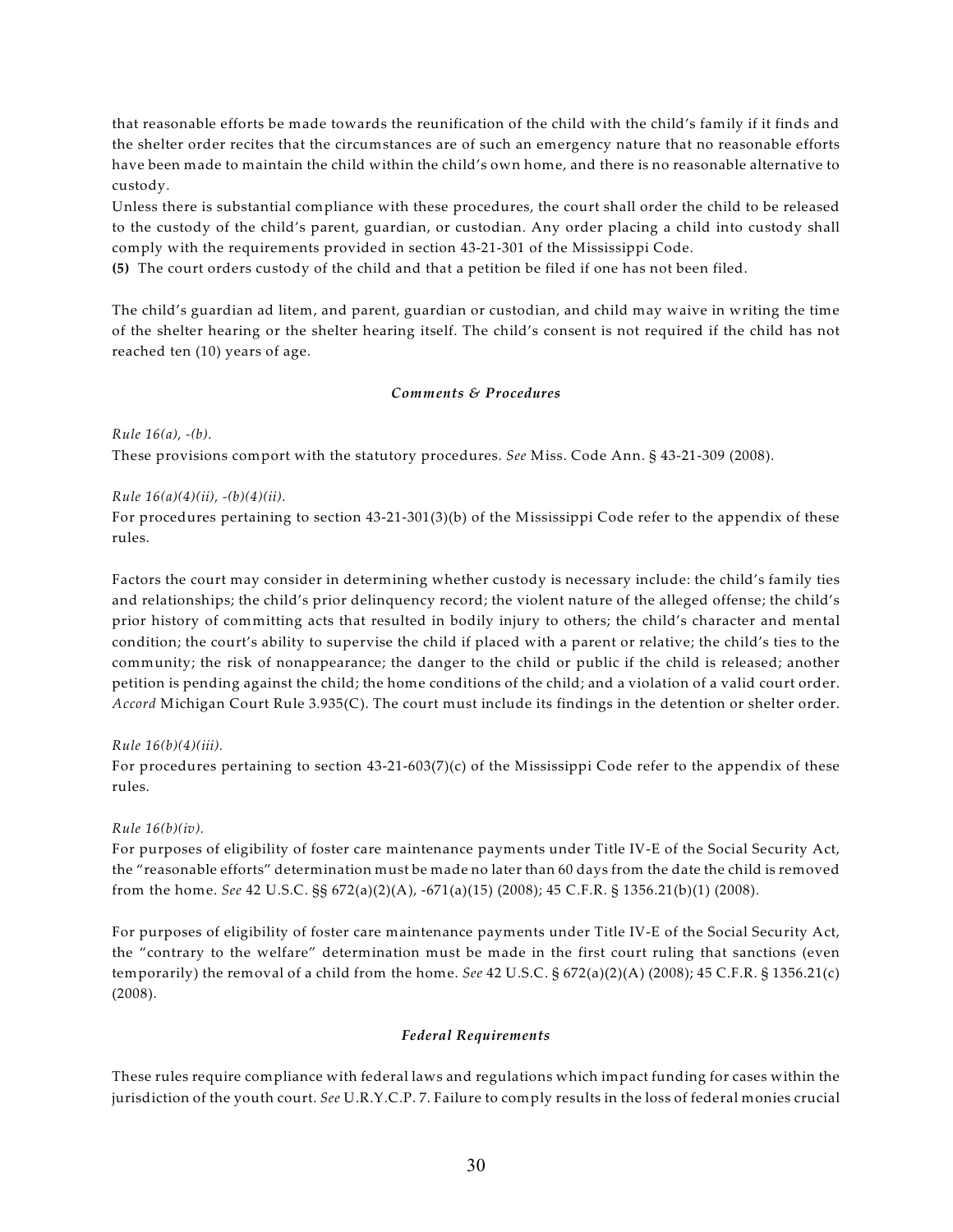in achieving the best interests of the child and the interest of justice. Federal laws and regulations applicable to detention/shelter hearings include:

#### *Reasonable efforts determination.*

45 C.F.R. § 1356.21 (2008) provides in part:

(b) Reasonable efforts determination. . . .

(1) Judicial determination of reasonable efforts to prevent a child's removal from the home.

(i) When a child is removed from his/her home, the judicial determination as to whether reasonable efforts were made, or were not required to prevent the removal, in accordance with paragraph (b)(3) of this section, must be made no later than 60 days from the date the child is removed from the home pursuant to paragraph  $(k)(1)(ii)$  of this section.

(ii) If the determination concerning reasonable efforts to prevent the removal is not made as specified in paragraph  $(b)(1)(i)$  of this section, the child is not eligible under the title IV-E foster care maintenance payments program for the duration of that stay in foster care.

#### *Contrary to the welfare determination.*

45 C.F.R. § 1356.21 (2008) provides in part:

(c) Contrary to the welfare determination. Under section 472(a)(1) of the Act, a child's removal from the home must have been the result of a judicial determination (unless the child was removed pursuant to a voluntary placement agreement) to the effect that continuation of residence in the home would be contrary to the welfare, or that placement would be in the best interest, of the child. The contrary to the welfare determination must be made in the first court ruling that sanctions (even temporarily) the removal of a child from home. If the determination regarding contrary to the welfare is not made in the first court ruling pertaining to removal from the home, the child is not eligible for title IV-E foster care maintenance payments for the duration of that stay in foster care.

# **RULE 17 RIGHTS OF CHILD IN CUSTODY FOR DELINQUENCY AND CHILD IN NEED OF SUPERVISION PROCEEDINGS**

Procedures governing the rights of a child taken into custody for delinquency or as a child in need of supervision shall be in compliance with section 43-21-311 of the Mississippi Code.

#### *Comments & Procedures*

*Rule 17.*

For procedures pertaining to section 43-21-311 of the Mississippi Code refer to the appendix of these rules.

The rights set forth in section 43-21-311 of the Mississippi Code attach whenever the child is taken into custody for an offense which is within the jurisdiction of the youth court. *See Smith v. State*, 534 So. 2d 194, 196 (Miss. 1988) ("At the time [the child] gave his confession he had not been charged with any crime that would remove him from the Youth Court's jurisdiction . . . Therefore, the circumstances surrounding [his] confession must satisfy the Youth Court Act."). However, these rights do not necessarily apply to a minor who is a suspect in a crime carrying a potential life or death sentence. *See Moody v. State*, 838 So. 2d 324, 334 (Miss. Ct. App. 2002) ("Once a minor becomes a suspect in a crime carrying a potential life sentence or death, to the extent that it becomes necessary to detain that person and inform him of his *Miranda* rights prior to an attempt to interrogate him, we conclude that Section 43-21-151(1)(a) is sufficiently invoked so as to remove that youthful suspect from the protections otherwise afforded him under the Youth Court Act."). If the rights are applicable then failure to abide by them may constitute a violation of due process. *See Gallegos v. Colorado*,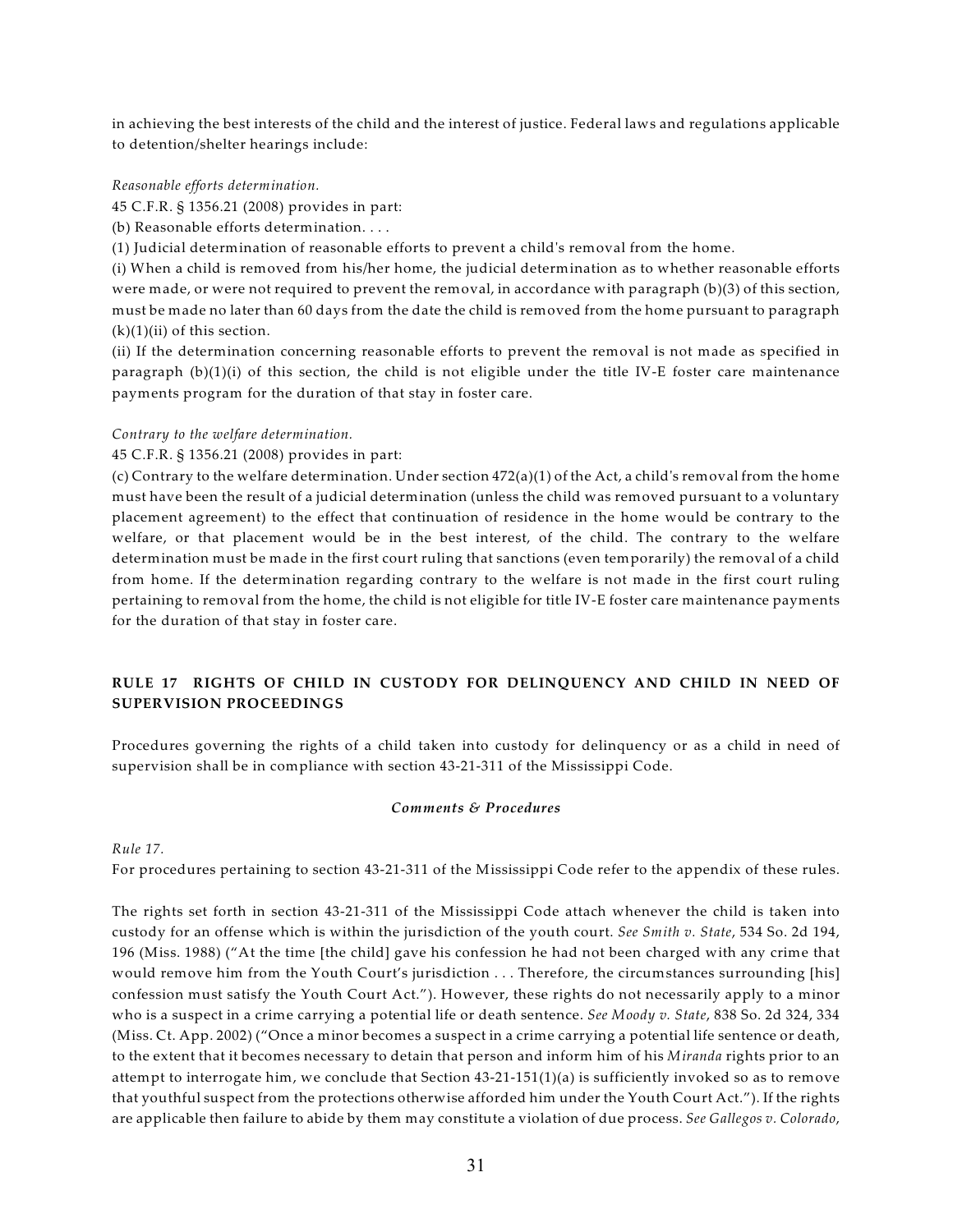370 U.S. 49, 55 (1962) ("The youth of the petitioner, the long detention, the failure to send for his parents, the failure immediately to bring him before the judge of the Juvenile Court, the failure to see to it that he had the advice of a lawyer or a friend - all of these combine to make us conclude that the formal confession . . . was obtained in violation of due process."); *Edmonds v. State*, 955 So. 2d 787, 804 (Miss. 2007) ("[The] absence of a parent or guardian during the interrogation of a [child who was under the jurisdiction of the youth court] goes directly to the issue of voluntariness; such a violation renders the statement inadmissible as a violation of basic constitutional guarantees.").

# **RULE 18 RELEASE FROM CUSTODY UPON CHANGE OF CIRCUMSTANCES**

Procedures governing the release of a child from custody upon a change in circumstances shall be conducted pursuant to section 43-21-313 of the Mississippi Code.

# *Comments & Procedures*

*Rule 18.*

For procedures pertaining to section 43-21-313 of the Mississippi Code refer to the appendix of these rules.

# **RULE 19 PROPER FACILITIES**

## **(a) Designating detention or shelter facilities.**

The youth court shall, by general order or rule of court, designate the available detention or shelter facilities to which children shall be delivered when taken into custody. Copies of the order or rule shall be made available to the Department of Human Services and all law enforcement agencies within the territorial jurisdiction of the youth court.

# **(b) Detention prohibitions.**

Except as otherwise provided in the Mississippi Youth Court Law, unless jurisdiction is transferred, no child shall be placed in any adult jail or place of detention of adults by any person or court. This rules provision shall not be construed to apply to commitments to the training school under section  $43-21-605(1)(g)(iii)$  of the Mississippi Code.

# **(c) Detention of children charged with certain misdemeanor offenses.**

Any child who is charged with a hunting or fishing violation, a traffic violation, or any other criminal offense for which the youth court shall have power on its own motion to remove jurisdiction from any criminal court, may be detained only in the same juvenile facilities designated by the youth court for children within the jurisdiction of the youth court.

# **(d) Arranging for the custody, care and maintenance of a child ordered into custody.**

After a child is ordered into custody, the court may:

(i) arrange for the custody of the child with any private institution or agency caring for children;

(ii) may commit the child to the Department of Mental Health pursuant to Section 41-21-61 et seq.; or (iii) may order the Department of Human Services or any other public agency to provide for the custody, care and maintenance of the child.

# *Comments & Procedures*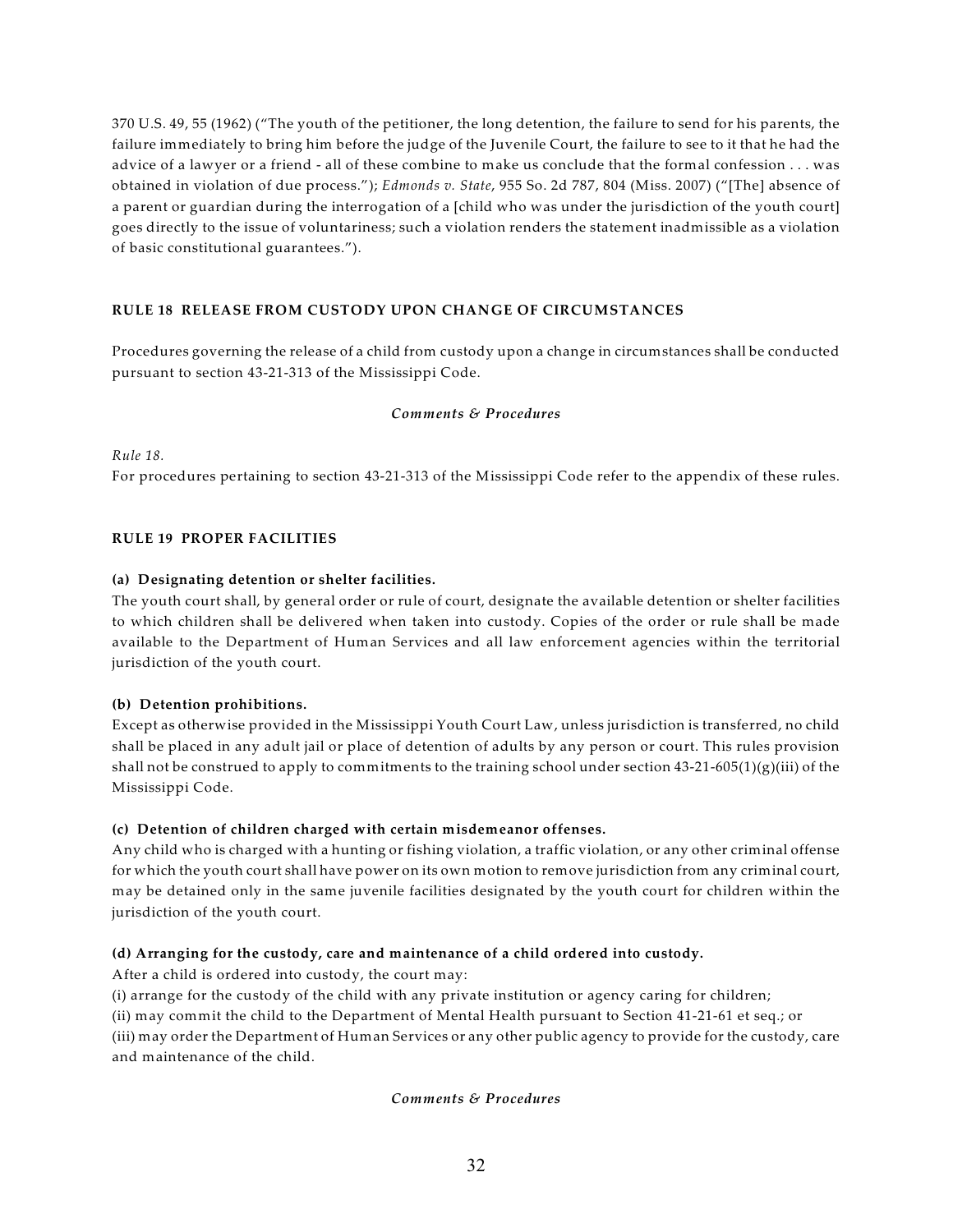# *Rule 19(a).*

This provision comports with the statutory procedures. *See* Miss. Code Ann. § 43-21-315(1) (2008). Federal law prohibits placing juveniles alleged to be dependent, neglected, or abused in secure juvenile detention. *See* 42 U.S.C. § 5633(a)(11)(B) (2008). Unless there is a valid court order, a child in need of supervision (other than an out-of-state runaway pending return to the child's home state) shall not be held in secure juvenile detention longer than twenty-four (24) hours prior to and twenty-four (24) hours after an initial appearance.

### *Four core protections requiring State compliance.*

The JJDP Act, through the 2002 reauthorization, establishes four core protections with which participating States and territories must comply to receive grants under the JJDP Act:

-Deinstitutionalization of status offenders (DSO).

-Separation of juveniles from adults in institutions (separation).

-Removal of juveniles from adult jails and lockups (jail removal).

-Reduction of disproportionate minority contact (DMC), where it exists.

Meeting the core protections is essential to creating a fair, consistent, and effective juvenile

justice system that advances the important goals of the JJDP Act. OFFICE OF JUVENILE JUSTICE AND DELINQUENCY PREVENTION, U.S. DEP'T OF JUSTICE, GUIDANCE MANUAL FOR MONITORING FACILITIES UNDER THE JUVENILE JUSTICE AND DELINQUENCY PREVEN TION ACT OF 2002 1 (SEPTEMBER 2003).

## *Rule 19(b).*

This provision comports with the statutory procedures. *See* Miss. Code Ann. § 43-21-315(2) (2008); *accord* 42 U.S.C. §§ 5603, -5633 (2008); 28 C.F.R. § 31.303(e)(3)(i)(C) (2008).

## *Rule 19(c).*

This provision comports with the statutory procedures. *See* Miss. Code Ann. § 43-21-315(3) (2008).

#### *Rule 19(d).*

This provision is congruent with Mississippi's constitutional mandates. *See* Miss. Const. art. IV, § 86 ("It shall be the duty of the legislature to provide by law for the treatment and care of the insane; and the legislature may provide for the care of the indigent sick in the hospitals in the state."); *In re B.C.M.,* 744 So. 2d 299, 303 (Miss. 1999) ("The Constitution requires that the State assume responsibility for [the child], and reasonable statutory interpretation requires the director to provide temporary housing, treatment and care, which should become permanent when adequate "services and facilities are available" in the facility. The only role of the trial judge regarding this minor was to determine whether the minor needed the treatment and care provided by the state facility, and if so, to order [the child's] commitment."); *see also* Miss. Code Ann. § 43-21-315(4) (2008).

# *Federal Requirements*

These rules require compliance with federal laws and regulations which impact funding for cases within the jurisdiction of the youth court. *See* U.R.Y.C.P. 7. Failure to comply results in the loss of federal monies crucial in achieving the best interests of the child and the interest of justice. Federal laws and regulations applicable to proper facilities include:

#### *Secure detention facility means.*

42 U.S.C. § 5603 (2008) provides in part:

(12) the term "secure detention facility" means any public or private residential facility which–

(A) includes construction fixtures designed to physically restrict the movements and activities of juveniles or other individuals held in lawful custody in such facility; and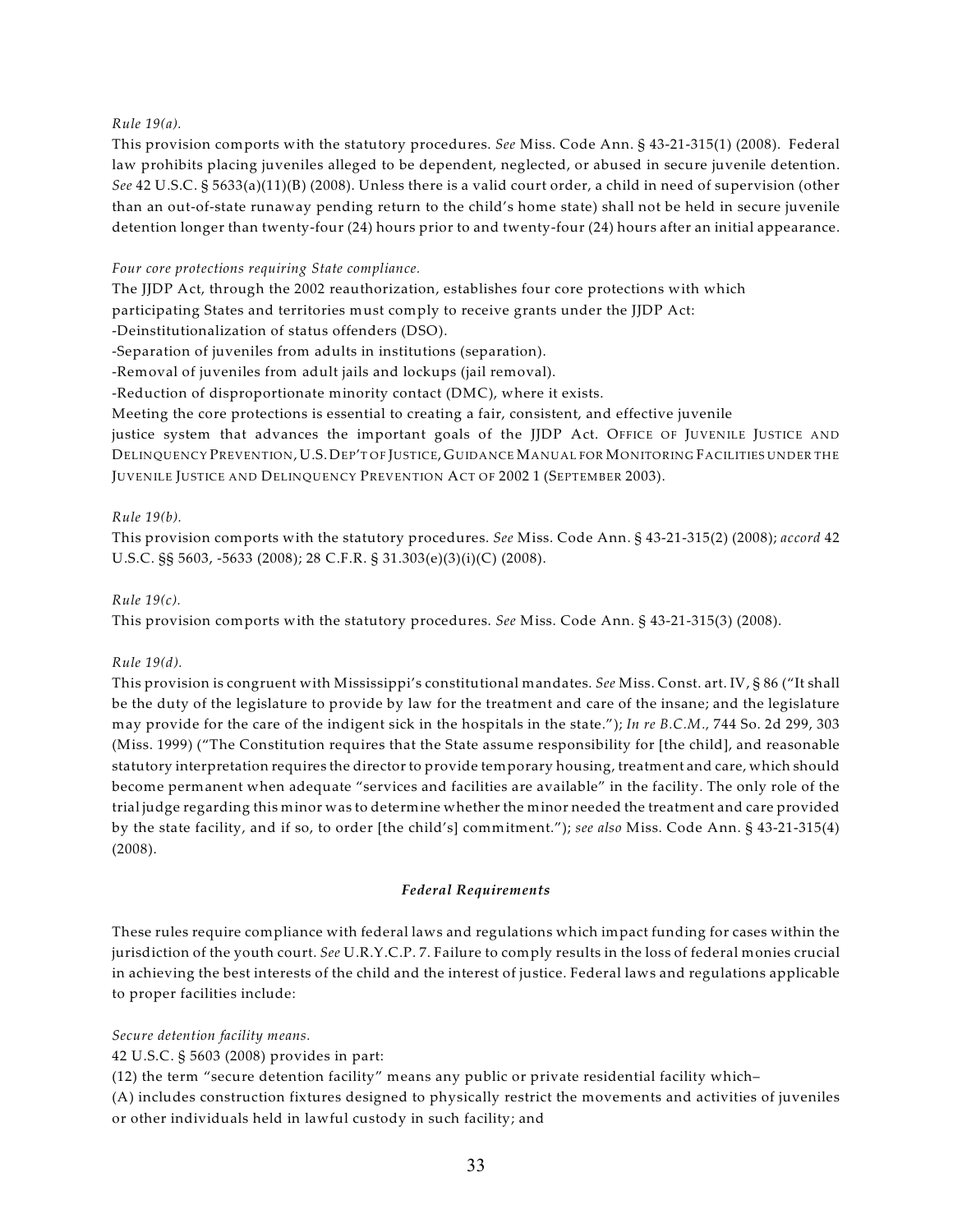(B) is used for the temporary placement of any juvenile who is accused of having committed an offense, any nonoffender, or of any other individual accused of having committed a criminal offense; . . .

### *Secure correction facility means.*

42 U.S.C. § 5603 (2008) provides in part:

(13) the term "secure correctional facility" means any public or private residential facility which–

(A) includes construction fixtures designed to physically restrict the movements and activities of juveniles or other individuals held in lawful custody in such facility; and

(B) is used for the placement, after adjudication and disposition, of any juvenile who has been adjudicated as having committed an offense or any other individual convicted of a criminal offense; . . .

## *Contact with adult inmates prohibited.*

42 U.S.C. § 5633 (2008) provides in part:

[A State plan to receive formula grants shall] . . .

(12) provide that--

(A) juveniles alleged to be or found to be delinquent or juveniles within the purview of paragraph (11) will not be detained or confined in any institution in which they have contact with adult inmates; and

(B) there is in effect in the State a policy that requires individuals who work with both such juveniles and such adult inmates, including in collocated facilities, have been trained and certified to work with juveniles; . . .

## *Contact means.*

42 U.S.C. § 5603 (2008) provides in part:

(25) the term "contact" means the degree of interaction allowed between juvenile offenders in a secure custody status and incarcerated adults under section 31.303(d)(1)(i) of title 28, Code of Federal Regulations, as in effect on December 10, 1996; . . .

# *Collated facilities means.*

42 U.S.C. § 5603 (2008) provides in part:

(28) the term "collocated facilities" means facilities that are located in the same building, or are part of a related complex of buildings located on the same grounds; . . .

# *Criteria for juvenile facilities if collated with an adult jail or lockup.*

*See* 28 C.F.R. § 31.303(e)(3)(i)(C) (2008) (setting forth four criteria to be met to ensure the requisite separateness of a juvenile detention facility that is collocated with an adult jail or lockup).

# *Status offenders who commit violation of valid court order.*

42 U.S.C. § 5633 (2008) provides in part:

[A State plan to receive formula grants] . . .

(11) shall, in accordance with rules issued by the Administrator, provide that–

(A) juveniles who are charged with or who have committed an offense that would not be criminal if committed by an adult, excluding– . . .

(ii) juveniles who are charged with or who have committed a violation of a valid court order; shall not be placed in secure detention facilities or secure correctional facilities; . . .

*Alleged dependent, neglected, or abused children not be placed in secure detention.*

42 U.S.C. § 5633 (2008) provides in part:

[A State plan to receive formula grants] . . .

(11) shall, in accordance with rules issued by the Administrator, provide that- $\dots$ 

(B) juveniles--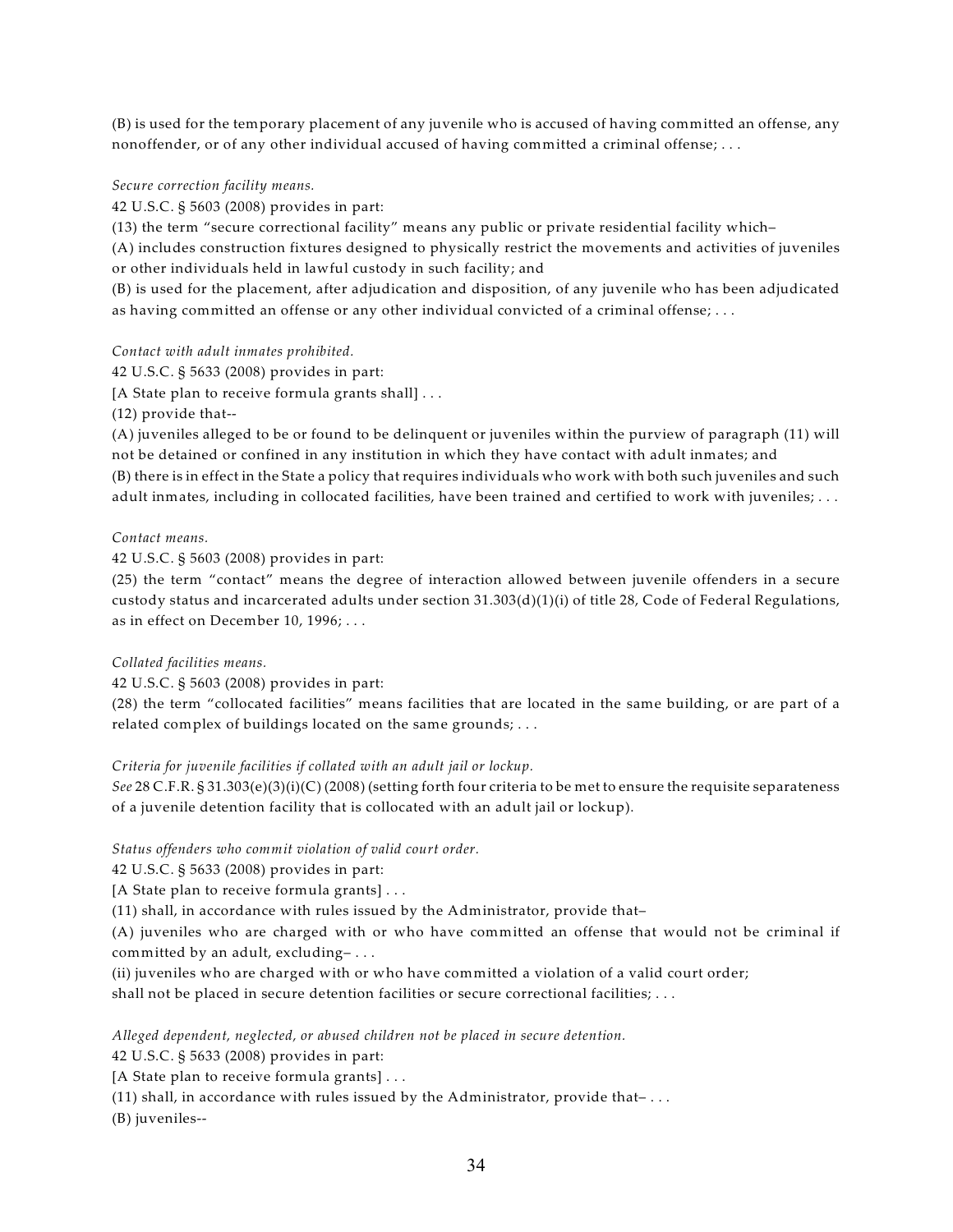(i) who are not charged with any offense; and

(ii) who are--

(I) aliens; or

(II) alleged to be dependent, neglected, or abused;

shall not be placed in secure detention facilities or secure correctional facilities; . . .

*Six hour jail or lockup limitation.* 

42 U.S.C. § 5633 (2008) provides in part:

[A State plan to receive formula grants shall] . . .

(13) provide that no juvenile will be detained or confined in any jail or lockup for adults except–

(A) juveniles who are accused of nonstatus offenses and who are detained in such jail or lockup for a period not to exceed 6 hours--

(i) for processing or release;

(ii) while awaiting transfer to a juvenile facility; or

(iii) in which period such juveniles make a court appearance;

and only if such juveniles do not have contact with adult inmates and only if there is in effect in the State a policy that requires individuals who work with both such juveniles and adult inmates in collocated facilities have been trained and certified to work with juveniles; ...

*Forty-eight hour jail or lockup limitation if awaiting initial court appearance.*

See 42 U.S.C. § 5633 (2008) provides in part:

[A State plan to receive formula grants shall] . . .

(13) provide that no juvenile will be detained or confined in any jail or lockup for adults except–  $\dots$ 

(B) juveniles who are accused of nonstatus offenses, who are awaiting an initial court appearance that will occur within 48 hours after being taken into custody (excluding Saturdays, Sundays, and legal holidays), and who are detained in a jail or lockup–

(i) in which–

(I) such juveniles do not have contact with adult inmates; and

(II) there is in effect in the State a policy that requires individuals who work with both such juveniles and adults inmates in collocated facilities have been trained and certified to work with juveniles; and (ii) that--

(I) is located outside a metropolitan statistical area (as defined by the Office of Management and Budget) and has no existing acceptable alternative placement available;

(II) is located where conditions of distance to be traveled or the lack of highway, road, or transportation do not allow for court appearances within 48 hours (excluding Saturdays, Sundays, and legal holidays) so that a brief (not to exceed an additional 48 hours) delay is excusable; or

(III) is located where conditions of safety exist (such as severe adverse, life-threatening weather conditions that do not allow for reasonably safe travel), in which case the time for an appearance may be delayed until 24 hours after the time that such conditions allow for reasonable safe travel; . . .

# **RULE 20 PETITION**

# **(a) Delinquency proceedings.**

**(1) Filing.** All proceedings seeking an adjudication that a child is a delinquent child shall be initiated by the filing of a petition. Upon authorization of the youth court, the petition shall be drafted and filed by the youth court prosecutor unless the youth court has designated some other person to draft and file the petition. **(2) Time.** The petition shall be filed within five (5) days from the date of a detention hearing continuing

custody. Unless another period of time is authorized by the court, in noncustody cases the petition shall be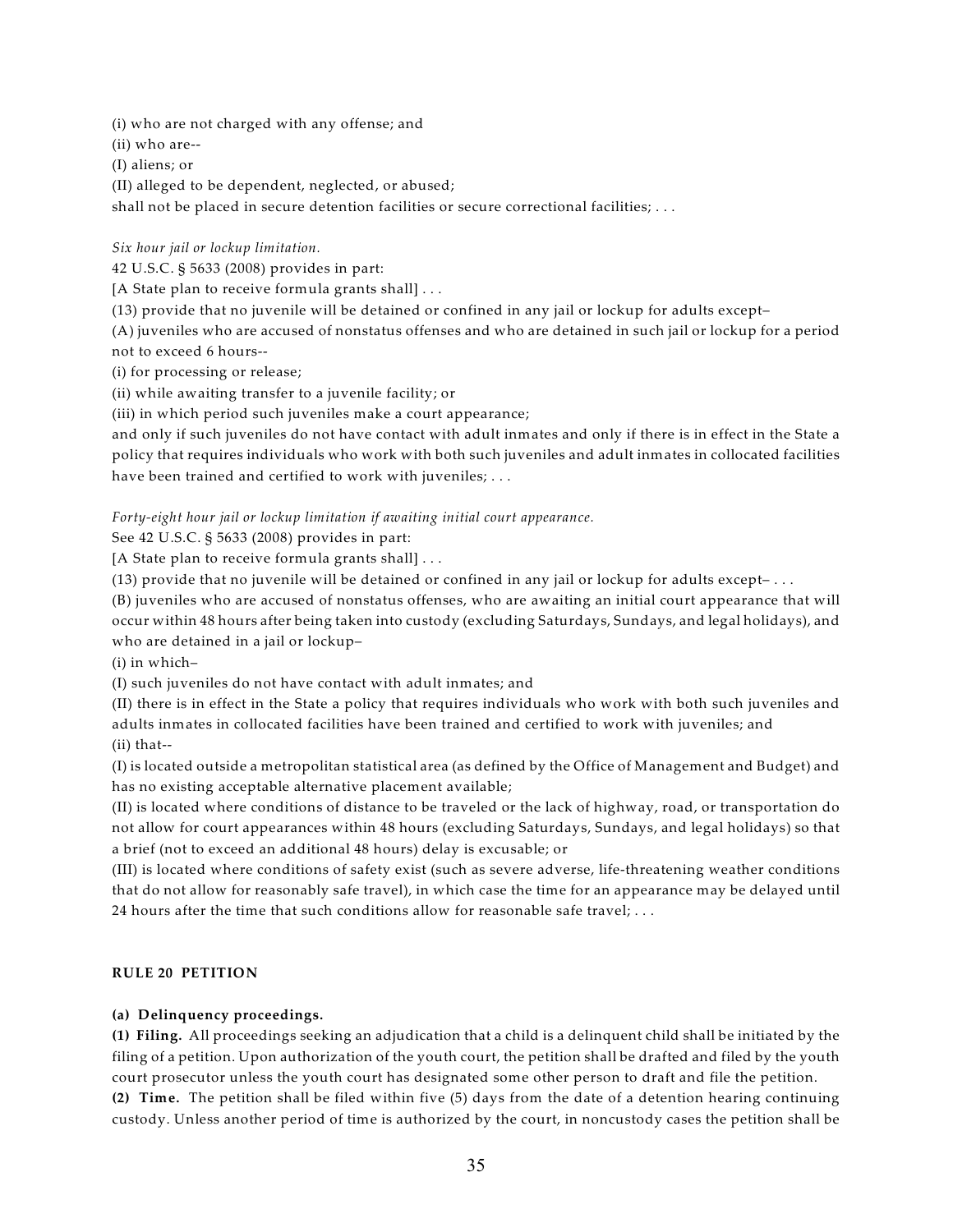filed within ten (10) days of the court order authorizing the filing of a petition. The court may, in its discretion, dismiss the petition for failure to comply with the time schedule contained herein.

**(3) Form.** The petition shall be entitled "IN THE INTEREST OF \_\_\_\_\_\_\_\_\_\_\_\_\_\_\_\_\_\_

**(4) Contents.** The petition shall set forth plainly and concisely with particularity:

(i) identification of the child, including the child's full name, birth date, age, sex and residence;

(ii) identification of the parent, guardian or custodian including the name and residence of the child's parents, the name and residence of the child's legal guardian, if there be one, any person or agency in whose custody the child may be and the child's nearest relative if no parent or guardian be known;

(iii) a statement of the facts, including the facts which bring the child within the jurisdiction of the youth court and which show the child is a delinquent child;

(iv) a citation of the statute or ordinance which the child is alleged to have violated;

(v) a prayer for the type of adjudicatory relief sought; and

(vi) if any of the facts herein required are not known by the petitioner.

The petition must recite factual allegations with the same particularity required in a criminal indictment but need not have the technical form of a criminal indictment. Error in or omission of the citation shall not be grounds for dismissing the petition or for a reversal of the adjudication based thereon if the error or omission did not mislead the child to the child's prejudice.

On each petition alleging a delinquent child, the following notice shall be placed in capital letters at the bottom of the petition:

A PARENT, GUARDIAN, OR CUSTODIAN OF A CHILD SHALL BE A PARTY TO THIS CASE PURSUANT TO THE MISSISSIPPI YOUTH COURT LAW. A PERSON MADE A PARTY TO THIS CASE MAY BE REQUIRED: TO PAY FOR THE SUPPORT OF THE CHILD PLACED IN CUSTODY OF ANY PERSON OR AGENCY INCLUDING ANY NECESSARY MEDICAL TREATMENT PURSUANT TO SECTION 43-21-615 OF THE MISSISSIPPI CODE; TO PAY FOR COURT ORDERED MEDICAL AND OTHER EXAMINATIONS AND TREATMENT OF A CHILD, FOR REASONABLE ATTORNEY'S FEES AND COURT COSTS, AND FOR OTHER EXPENSES FOUND NECESSARY OR APPROPRIATE IN THE BEST INTEREST OF THE CHILD PURSUANT TO SECTION 43-21-619 OF THE MISSISSIPPI CODE; TO PAY DAMAGES OR RESTITUTION AND TO PARTICIPATE IN A COUNSELING PROGRAM OR OTHER SUITABLE FAMILY TREATMENT PROGRAM PURSUANT TO SECTION 43-21-619 OF THE MISSISSIPPI CODE; TO RECEIVE COUNSELING AND PARENTING CLASSES PURSUANT TO SECTION 43-21-605 OF THE MISSISSIPPI CODE; TO DO OR OMIT TO DO ANY ACT DEEMED REASONABLE AND NECESSARY FOR THE WELFARE OF THE CHILD PURSUANT TO SECTION 43-21-617 OF THE MISSISSIPPI CODE.

**(5) Two or more offenses alleged in same petition.** The youth court may order that two (2) or more offenses be alleged in the same petition in a separate count for each offense if each particular offense is one in which a child could be adjudicated either as a delinquent child or as a child in need of supervision.

On each count admitted or proved in accordance with these rules, the court shall enter a separate adjudication on that count within its adjudicatory order and, after the disposition hearing, a separate disposition on that count within its disposition order. The court may order the disposition of any count to run concurrent or consecutive to any other count(s) or current dispositions, as it deems in the best interest of the child and in the interest of justice.

**(6) Motion to transfer to a criminal court.** The petition may contain a motion to transfer.

**(7) Amendments.** A petition may be amended at any time on order of the youth court for good cause shown so long as there is no prejudice to the parties.

**(8) Responsive pleadings not required.** No party shall be required to file a responsive pleading.

**(b) Child in need of supervision proceedings.**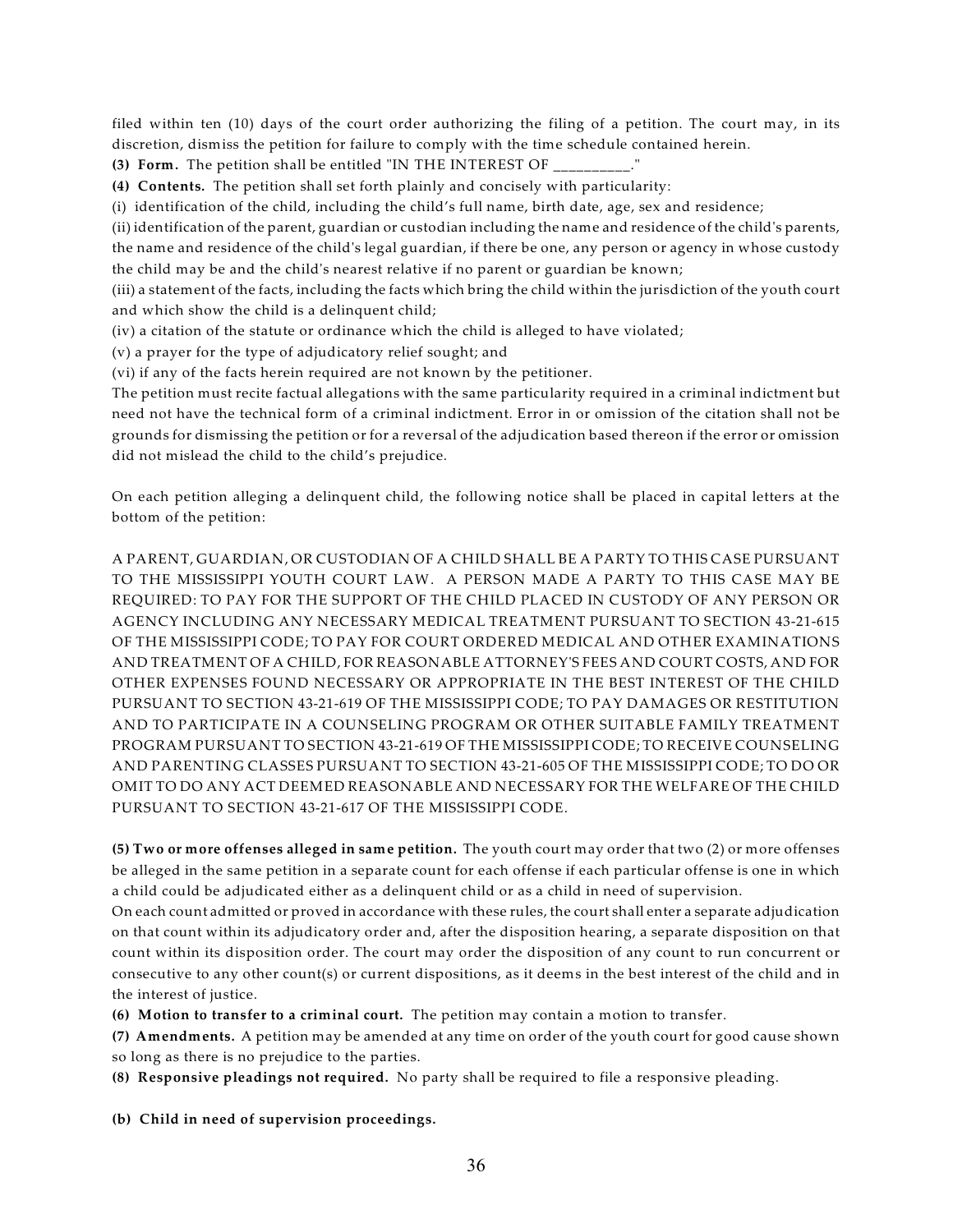**(1) Filing.** All proceedings seeking an adjudication that a child is a child in need of supervision shall be initiated by the filing of a petition. Upon authorization of the youth court, the petition shall be drafted and filed by the youth court prosecutor unless the youth court has designated some other person to draft and file the petition.

**(2) Time.** The petition shall be filed within five (5) days from the date of a detention hearing continuing nonsecure placement custody. Unless another period of time is authorized by the court, in noncustody cases the petition shall be filed within ten (10) days of the court order authorizing the filing of a petition. The court may, in its discretion, dismiss the petition for failure to comply with the time schedule contained herein.

**(3) Form.** The petition shall be entitled "IN THE INTEREST OF \_\_\_\_\_\_\_\_\_\_."

**(4) Contents.** The petition shall set forth plainly and concisely with particularity:

(i) identification of the child, including the child's full name, birth date, age, sex and residence;

(ii) identification of the parent, guardian or custodian including the name and residence of the child's parents, the name and residence of the child's legal guardian, if there be one, any person or agency in whose custody the child may be and the child's nearest relative if no parent or guardian be known;

(iii) a statement of the facts, including the facts which bring the child within the jurisdiction of the youth court and which show the child is a child in need of supervision;

(iv) a prayer for the type of adjudicatory relief sought; and

(v) if any of the facts herein required are not known by the petitioner.

On each petition alleging a child in need of supervision, the following notice shall be placed in capital letters at the bottom of the petition:

A PARENT, GUARDIAN, OR CUSTODIAN OF A CHILD SHALL BE A PARTY TO THIS CASE PURSUANT TO THE MISSISSIPPI YOUTH COURT LAW. A PERSON MADE A PARTY TO THIS CASE MAY BE REQUIRED: TO PAY FOR THE SUPPORT OF THE CHILD PLACED IN CUSTODY OF ANY PERSON OR AGENCY INCLUDING ANY NECESSARY MEDICAL TREATMENT PURSUANT TO SECTION 43-21-615 OF THE MISSISSIPPI CODE; TO PAY FOR COURT ORDERED MEDICAL AND OTHER EXAMINATIONS AND TREATMENT OF A CHILD, FOR REASONABLE ATTORNEY'S FEES AND COURT COSTS, AND FOR OTHER EXPENSES FOUND NECESSARY OR APPROPRIATE IN THE BEST INTEREST OF THE CHILD PURSUANT TO SECTION 43-21-619 OF THE MISSISSIPPI CODE; TO PAY DAMAGES OR RESTITUTION AND TO PARTICIPATE IN A COUNSELING PROGRAM OR OTHER SUITABLE FAMILY TREATMENT PROGRAM PURSUANT TO SECTION 43-21-619 OF THE MISSISSIPPI CODE; TO RECEIVE COUNSELING AND PARENTING CLASSES PURSUANT TO SECTION 43-21-605 OF THE MISSISSIPPI CODE; TO DO OR OMIT TO DO ANY ACT DEEMED REASONABLE AND NECESSARY FOR THE WELFARE OF THE CHILD PURSUANT TO SECTION 43-21-617 OF THE MISSISSIPPI CODE.

**(5) Two or more offenses alleged in same petition.** The youth court may order that two (2) or more offenses be alleged in the same petition in a separate count for each offense if each particular offense is one in which a child could be adjudicated either as a delinquent child or as a child in need of supervision.

On each count admitted or proved in accordance with these rules, the court shall enter a separate adjudication on that count within its adjudicatory order and, after the disposition hearing, a separate disposition on that count within its disposition order. The court may order the disposition of any count to run concurrent or consecutive to any other count(s) or current dispositions, as it deems in the best interest of the child and in the interest of justice.

**(6) Amendments.** A petition may be amended at any time on order of the youth court for good cause shown so long as there is no prejudice to the parties.

**(7) Responsive pleadings not required.** No party shall be required to file a responsive pleading.

**(c) Child protection proceedings.**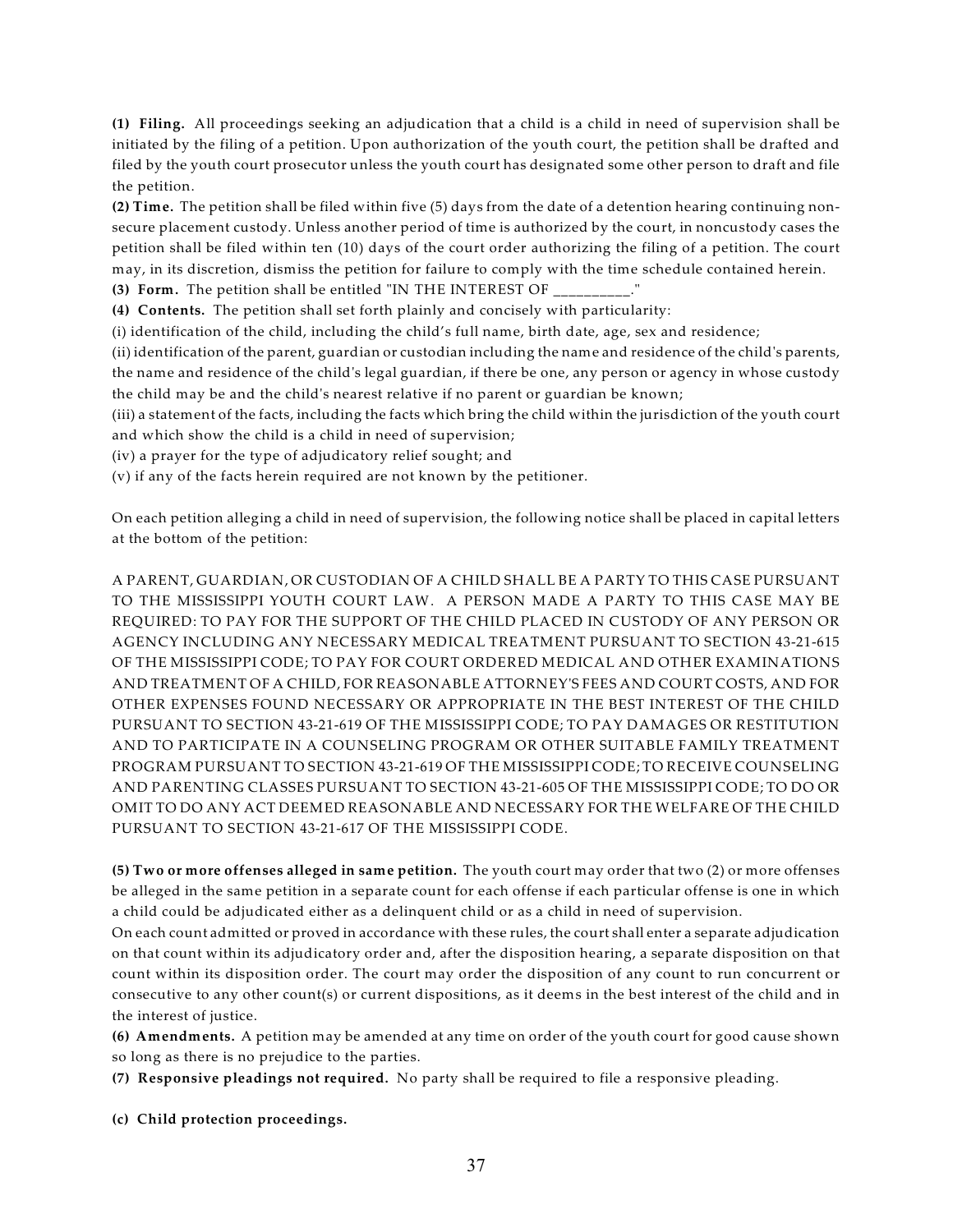**(1) Filing.** All proceedings seeking an adjudication that a child is a neglected child or an abused child shall be initiated by the filing of a petition. Upon authorization of the youth court, the petition shall be drafted and filed by the youth court prosecutor unless the youth court has designated some other person to draft and file the petition.

**(2) Time.** The petition shall be filed within five (5) days from the date of a shelter hearing continuing custody. In noncustody cases, unless another period of time is authorized by the court, the petition shall be filed within ten (10) days of the court order authorizing the filing of a petition. The court may, in its discretion, dismiss the petition for failure to comply with the time schedule contained herein.

**(3) Form.** The petition shall be entitled "IN THE INTEREST OF \_\_\_\_\_\_

**(4) Contents.** The petition shall set forth plainly and concisely with particularity:

(i) identification of the child, including the child's full name, birth date, age, sex and residence;

(ii) identification of the parent, guardian or custodian including the name and residence of the child's parents, the name and residence of the child's legal guardian, if there be one, any person or agency in whose custody the child may be and the child's nearest relative if no parent or guardian be known;

(iii) a statement of the facts, including the facts which bring the child within the jurisdiction of the youth court and which show the child is a neglected child or an abused child;

(iv) a prayer for the type of adjudicatory relief sought; and

(v) if any of the facts herein required are not known by the petitioner.

On each petition alleging an abused or neglected child, the following notice shall be placed in capital letters at the bottom of the petition:

A PARENT, GUARDIAN, OR CUSTODIAN OF A CHILD SHALL BE A PARTY TO THIS CASE PURSUANT TO THE MISSISSIPPI YOUTH COURT LAW. A PERSON MADE A PARTY TO THIS CASE MAY BE REQUIRED: TO PAY FOR THE SUPPORT OF THE CHILD PLACED IN CUSTODY OF ANY PERSON OR AGENCY INCLUDING ANY NECESSARY MEDICAL TREATMENT PURSUANT TO SECTION 43-21-615 OF THE MISSISSIPPI CODE; TO PAY FOR COURT ORDERED MEDICAL AND OTHER EXAMINATIONS AND TREATMENT OF A CHILD, FOR REASONABLE ATTORNEY'S FEES AND COURT COSTS, AND FOR OTHER EXPENSES FOUND NECESSARY OR APPROPRIATE IN THE BEST INTEREST OF THE CHILD PURSUANT TO SECTION 43-21-619 OF THE MISSISSIPPI CODE; TO PAY DAMAGES OR RESTITUTION AND TO PARTICIPATE IN A COUNSELING PROGRAM OR OTHER SUITABLE FAMILY TREATMENT PROGRAM PURSUANT TO SECTION 43-21-619 OF THE MISSISSIPPI CODE; TO RECEIVE COUNSELING AND PARENTING CLASSES PURSUANT TO SECTION 43-21-605 OF THE MISSISSIPPI CODE; TO DO OR OMIT TO DO ANY ACT DEEMED REASONABLE AND NECESSARY FOR THE WELFARE OF THE CHILD PURSUANT TO SECTION 43-21-617 OF THE MISSISSIPPI CODE.

**(5) Two or more children subject of the same petition.** Two (2) or more children may be the subject of the same petition if: (i) they are siblings and (ii) they are alleged to be neglected or abused from a common source of mistreatment or neglect. On each charge of abuse and neglect in the same petition admitted or proved in accordance with these rules, the court shall enter a separate adjudication on that charge within its adjudicatory order and, after the disposition hearing, a separate disposition on that charge in its disposition order.

**(6) Amendments.** A petition may be amended at any time on order of the youth court for good cause shown so long as there is no prejudice to the parties.

**(7) Responsive pleadings not required.** No party shall be required to file a responsive pleading.

*Comments & Procedures*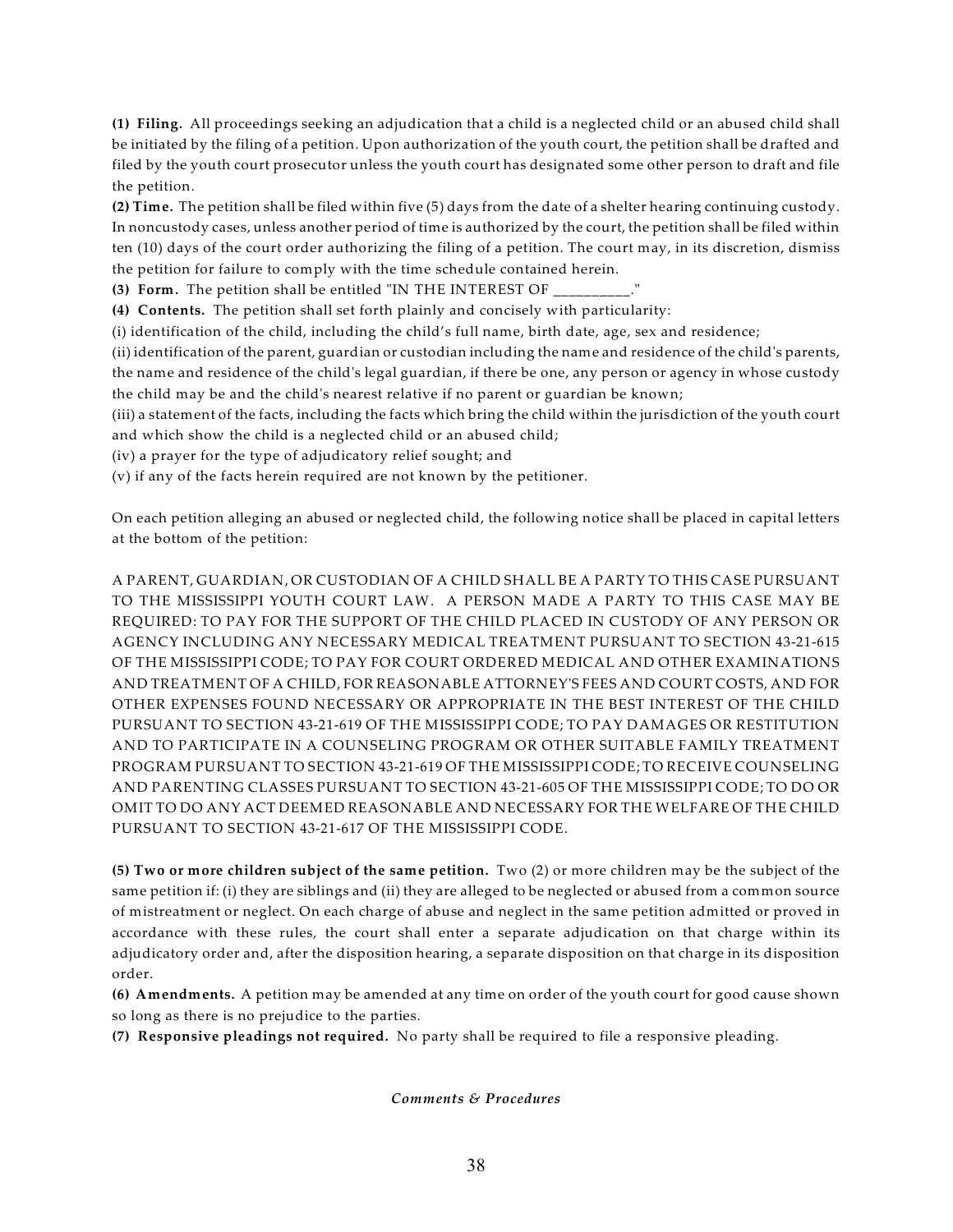### *Rule 20(a)(1), -(b)(1), -(c)(1).*

These provisions comport with the statutory procedures. *See* Miss. Code Ann. § 43-21-451 (2008).

Intake shall assign, pursuant to step 5 of Exhibit A of the Uniform Youth Court Case Identification and Docket Numbering System, a petition number for each petition filed on matters coming before the youth courts of the State of Mississippi. *See* Amended Special Order No. 46 (Miss. Dec. 12, 1997).

### *Rule 20(a)(2), -(b)(2), -(c)(2).*

These provisions comport with the statutory procedures. *See* Miss. Code Ann. § 43-21-451 (2008).

*Rule 20(a)(3), -(b)(3), -(c)(3).* These provisions comport with the statutory procedures. *See* Miss. Code Ann. § 43-21-453 (2008).

### *Rule 20(a)(4), -(b)(4), -(c)(4).*

These provisions comport with the statutory procedures. *See* Miss. Code Ann. § 43-21-455 (2008).

A petition which institutes a youth court proceeding must recite factual allegations specific and definite enough to fairly apprise the child, the child's parents, custodians or guardians of the particular act or acts of misconduct or the particular circumstances which will be inquired into at the adjudicatory proceedings. *See In re Dennis*, 291 So. 2d 731, 733 (Miss. 1974); *see also In re M.R.L.*, 488 So. 2d 788, 792-93 (Miss. 1986) (holding that children expressly charged as children in need of supervision could not be found, absent an amendment to the petition, neglected children). The youth court is a court of statutory and limited jurisdiction, and the facts vesting jurisdiction should be shown affirmatively. *See Monk v. State*, 116 So. 2d 810, 811 (Miss. 1960). A petition charging delinquency is to include the statute or ordinance which the child is alleged to have violated. *See In re R.T.*, 520 So. 2d 136, 137 (Miss. 1988).

*Rule 20(a)(5), -(b)(5), -(c)(5).* 

These provisions comport with the statutory procedures. *See* Miss. Code Ann. § 43-21-455 (2008).

*Rule 20(a)(6).* This provision comports with the statutory procedures. *See* Miss. Code Ann. § 43-21-455 (2008).

*Rule 20(a)(7), -(b)(6), -(c)(6).*  These provisions comport with the statutory procedures. *See* Miss. Code Ann. § 43-21-457 (2008).

*Rule 20(a)(8), -(b)(7), -(c)(7).* These provisions comport with the statutory procedures. *See* Miss. Code Ann. § 43-21-459 (2008).

*Forms* 

All orders of the court shall be in substantial compliance with these rules. Courts which do not utilize the Mississippi Youth Court Information Delivery System (MYCIDS) or other network database of Mississippi youth courts, such as SWORD, may access at <http://www.mssc.state.ms.us> the following form(s):

*PETITION OF DELINQUENCY / CHILD IN NEED OF SUPERVISION; PETITION OF ABUSE OR NEGLECT.*

## **RULE 21 PROPER VENUE**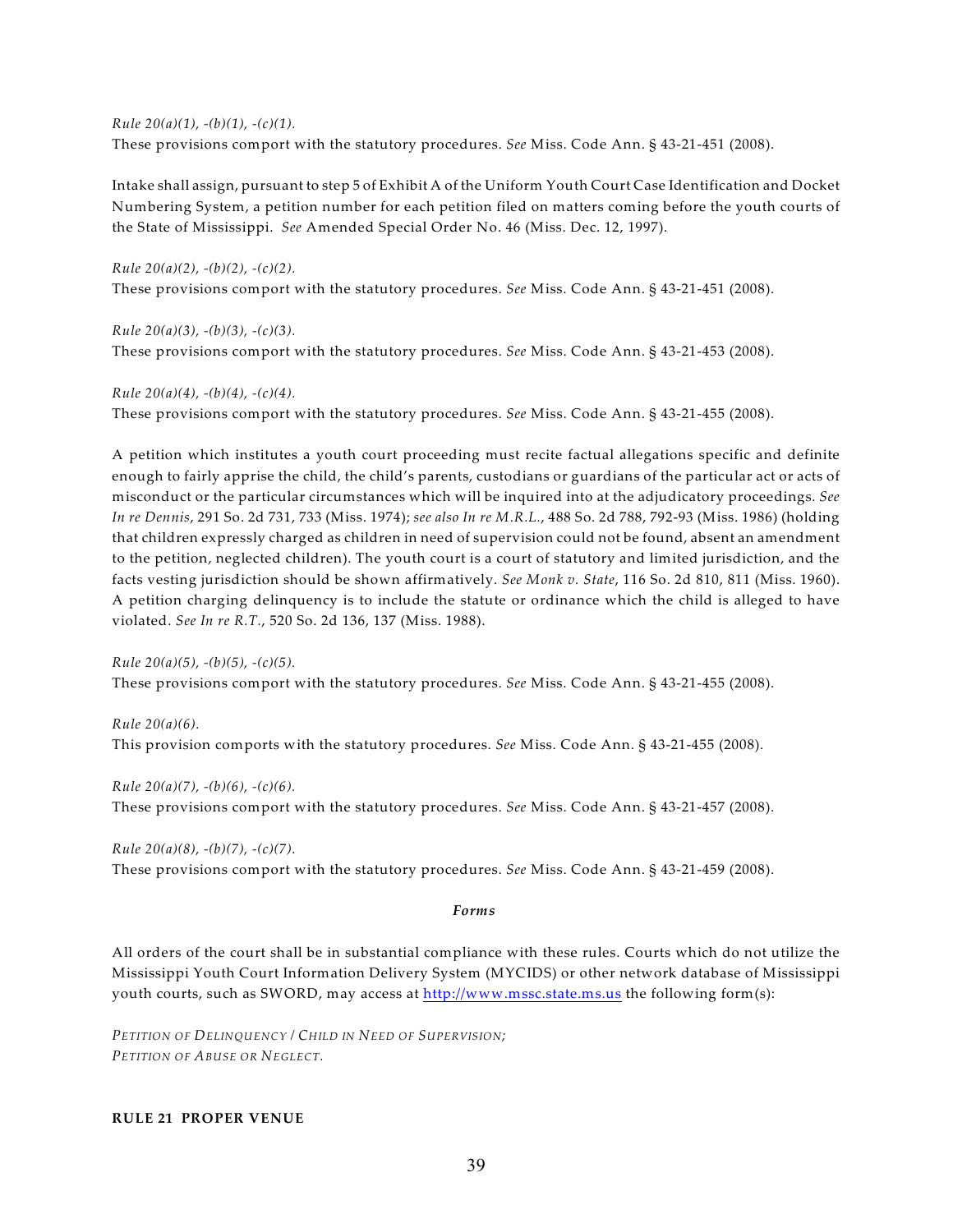**(a) Delinquency and child in need of supervision proceedings.** If a child is alleged to be a delinquent child or a child in need of supervision, the proceedings shall be commenced in any county where any of the alleged acts are said to have occurred. After adjudication, the youth court may, in the best interest of the child, transfer the case at any stage of the proceeding for disposition to the county where the child resides or to a county where a youth court has previously acquired jurisdiction.

**(b) Child protection proceedings.** If a child is alleged to be an abused or neglected child, the proceedings shall be commenced in the county where the child's custodian resides or in the county where the child is present when the report is made to the intake unit.

# *Comments & Procedures*

*Rule 21(a).*

This provision comports with the statutory procedures. *See* Miss. Code Ann. § 43-21-155(1) (2008).

*Rule 21(b).* This provision comports with the statutory procedures. *See* Miss. Code Ann. § 43-21-155(2) (2008).

# **RULE 22 SUMMONS**

## **(a) Adjudication hearings.**

**(1) Persons summoned.** When a petition has been filed and the date of hearing has been set by the youth court, the judge or the judge's designee shall order the clerk of the youth court to issue a summons to the following to appear personally at such hearing: the child named in the petition; the person or persons who have custody or control of the child; the parent or guardian of the child if such parent or guardian does not have custody of the child; and any other person whom the court deems necessary. The clerk does not need to issue summons to:

(i) any person who has already been served with process or who has already appeared in court proceedings in the cause; and

(ii) who has received sufficient notice of the time, date, place and purpose of the adjudication hearing.

**(2) Form.** The form of the summons shall be pursuant to section 43-21-503 of the Mississippi Code.

Additionally, the following notice shall be placed in capital letters at the bottom of the summons:

A PARENT, GUARDIAN, OR CUSTODIAN OF A CHILD SHALL BE A PARTY TO THIS CASE PURSUANT TO THE MISSISSIPPI YOUTH COURT LAW. A PERSON MADE A PARTY TO THIS CASE MAY BE REQUIRED: TO PAY FOR THE SUPPORT OF THE CHILD PLACED IN CUSTODY OF ANY PERSON OR AGENCY INCLUDING ANY NECESSARY MEDICAL TREATMENT PURSUANT TO SECTION 43-21-615 OF THE MISSISSIPPI CODE; TO PAY FOR COURT ORDERED MEDICAL AND OTHER EXAMINATIONS AND TREATMENT OF A CHILD, FOR REASONABLE ATTORNEY'S FEES AND COURT COSTS, AND FOR OTHER EXPENSES FOUND NECESSARY OR APPROPRIATE IN THE BEST INTEREST OF THE CHILD PURSUANT TO SECTION 43-21-619 OF THE MISSISSIPPI CODE; TO PAY DAMAGES OR RESTITUTION AND TO PARTICIPATE IN A COUNSELING PROGRAM OR OTHER SUITABLE FAMILY TREATMENT PROGRAM PURSUANT TO SECTION 43-21-619 OF THE MISSISSIPPI CODE; TO RECEIVE COUNSELING AND PARENTING CLASSES PURSUANT TO SECTION 43-21-605 OF THE MISSISSIPPI CODE; TO DO OR OMIT TO DO ANY ACT DEEMED REASONABLE AND NECESSARY FOR THE WELFARE OF THE CHILD PURSUANT TO SECTION 43-21-617 OF THE MISSISSIPPI CODE.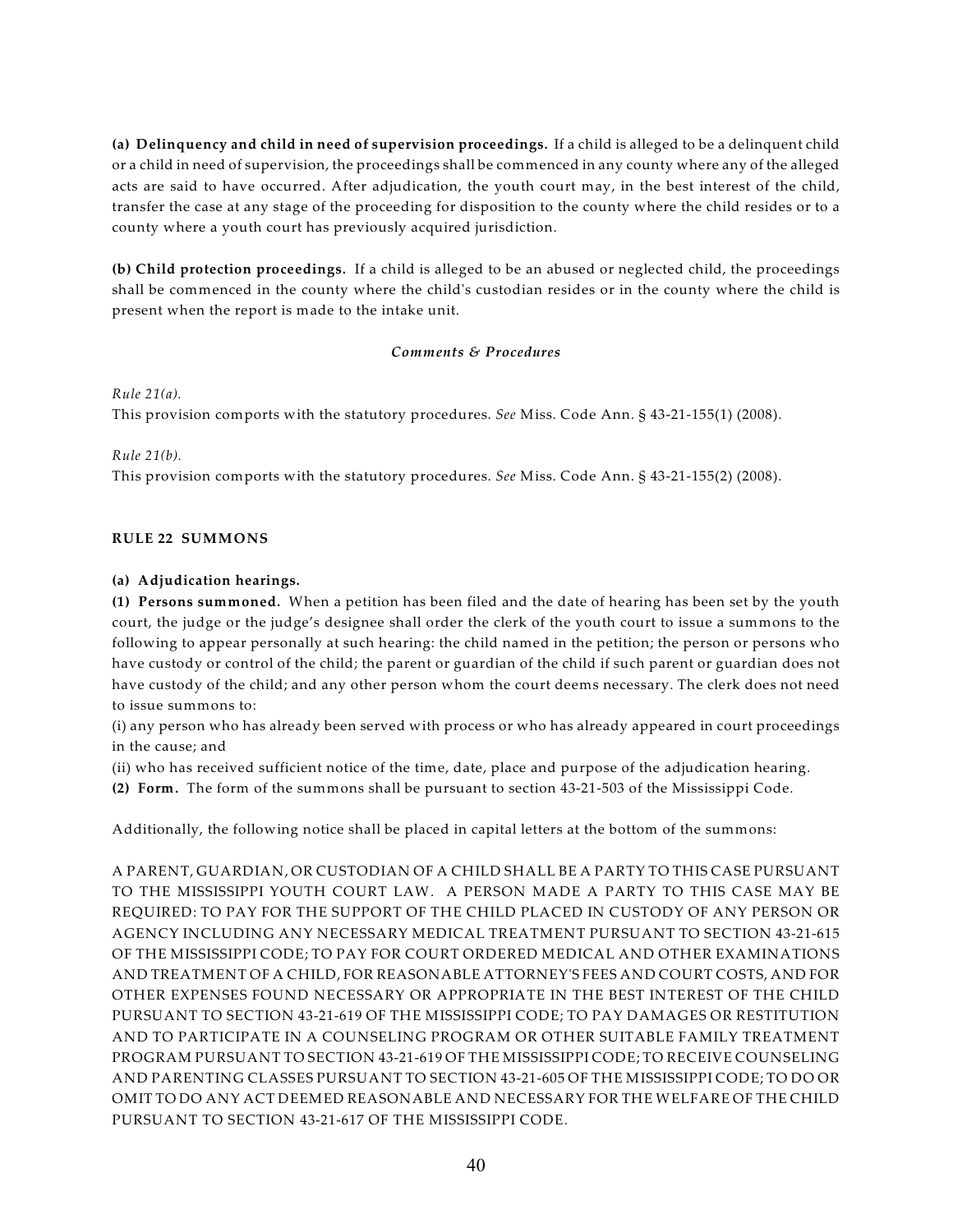### **(3) Manner of service.**

**(i) Who may serve summons.** Service of summons shall be made by a sheriff, deputy sheriff, or any other person appointed by the youth court judge. Any person appointed to serve summons shall, for such purpose, be an officer of the youth court.

**(ii) Notice of time, date, and place.** Notice of the time, date, place and purpose of any hearing other than adjudicatory and transfer hearings shall be given to all parties in person in court or by mail, or in any other manner as the youth court may direct.

**(iii) If parent, guardian, or custodian exercising parental responsibilities resides and can be located within the state.** Service of summons shall be made personally by delivery of a copy of the summons with a copy of the petition in a sealed envelope attached to the summons. A child may be served in the same manner as an adult. Service of the summons and petition, motions, notices and all other papers upon a child who has not reached his/her fourteenth birthday shall be effectuated by making service upon the child's parent, guardian or custodian and guardian ad litem, if any.

**(iv) If parent, guardian, or custodian exercising parental responsibilities does not reside or cannot be located within the state.** If the parent, guardian, or custodian exercising parental responsibilities does not reside within the state or cannot be located therein, the clerk shall issue summons to the guardian ad litem. If the name and post office address of the parent or guardian who does not reside within the state or cannot be located therein can be ascertained, the clerk shall mail by "certified mail" ten (10) days before the date set for the hearing a copy of the summons with a copy of the petition attached to the summons to such parent or guardian. The clerk shall note the fact of such mailing upon the court docket. Ten (10) days after the summons has been mailed, the court may take jurisdiction as if summons had been personally served as herein provided.

**(4) Time.** Summons shall be served not less than three (3) days before the date set for the adjudicatory hearing of proceedings concerning the child.

**(5) Waiver of summons by a party other than the child.** Service of summons on a party other than the child may be waived by that party by written stipulation or by voluntary appearance at the hearing. In the case of written stipulation or voluntary appearance, the youth court may, in its discretion, proceed to a hearing regardless of the date set for the hearing if all other parties are properly before the youth court. At the time of the waiver, a copy of the petition shall be given to the party.

**(6) Waiver of three (3) days' time before hearing by a child served with process.** If a child is served with process, the child may waive the three (3) days' time before the hearing, and the youth court may, in its discretion, proceed to a hearing regardless of the date set for the hearing if all other parties are properly before the youth court and the youth court finds all of the following: the child fully understands his/her rights and fully understands the potential consequences of the hearing; the child voluntarily, intelligently, and knowingly waives his/her rights to three (3) days' time before the hearing; the child is effectively represented by counsel; and the child has had in fact sufficient time to prepare.

**(7) Enforcement.** Any person summoned who fails to appear without reasonable cause may be proceeded against for contempt of court. In case the summons cannot be served or the parties served with summons fail to obey the same, or in any case when it shall be made to appear to the youth court that the service of summons will be ineffectual or the welfare of a child requires that the child be brought forthwith into the custody of the youth court, a warrant or custody order may be issued against the parent, parents, guardian or custodian or against the child.

**(b) Disposition hearings.** Service of summons for disposition hearings shall be made pursuant to Rule 22(a) of these rules. The clerk does not need to issue summons to:

(i) any person who has already been served with process or who has already appeared in court proceedings in the cause; and

(ii) who has received sufficient notice of the time, date, place and purpose of the disposition hearing.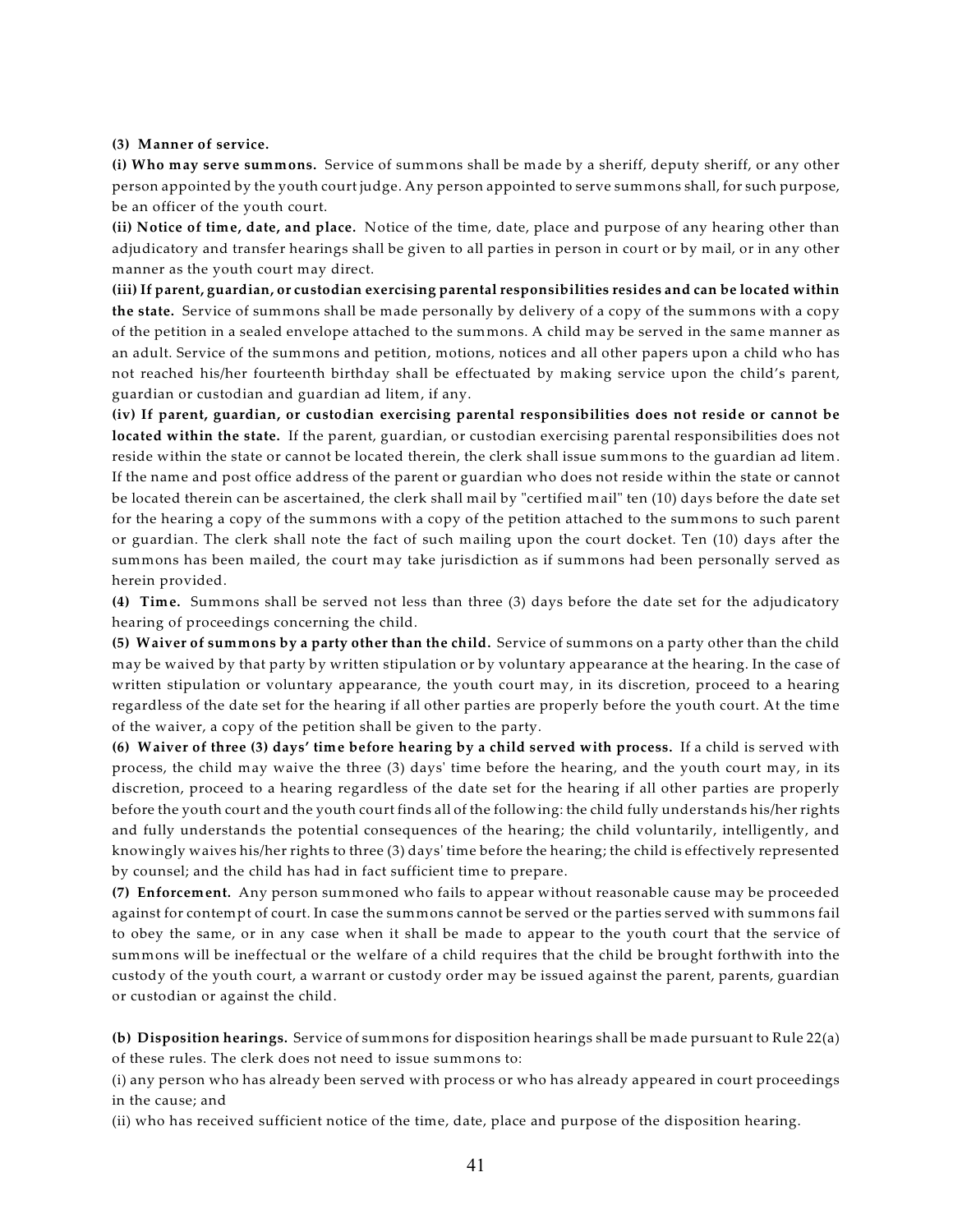**(c) Modification of disposition hearings.** Service of summons for modification of disposition hearings shall be made pursuant to Rule 22(a) of these rules. The clerk does not need to issue summons to:

(i) any person who has already been served with process or who has already appeared in court proceedings in the cause; and

(ii) who has received sufficient notice of the time, date, place and purpose of the modification hearing.

**(d) Permanency hearings.** Service of summons for permanency hearings shall be made pursuant to Rule 29(b) of these rules.

**(e) Permanency review hearings.** Service of summons for permanency review hearings shall be made pursuant to Rule 31(b) of these rules.

### *Comments & Procedures*

*Rule 22(a)(1).*

This provision comports with the statutory procedures. *See* Miss. Code Ann. § 43-21-501 (2008).

Persons who should always be present at the adjudication hearing in abuse and neglect cases include: "judge or judicial officer; parents whose rights have not been terminated, including putative fathers; relatives with legal standing or other custodial adults; assigned caseworker; agency attorney; attorney for parents (separate attorney if conflict warrants); legal advocate for the child and/or GAL/CASA; court reporter or suitable technology; and security personnel." NATIONAL COUNCIL OF JUVENILE AND FAMILY COURT JUDGES, RESOURCE GUIDELINES: IMPROVING PRACTICE IN CHILD ABUSE AND NEGLECT CASES 52 (1995). Other persons whose presence may be needed at the permanency hearing include: "age-appropriate children; extended family members; adoptive parents; judicial case management staff; service providers; other witnesses." *Id.*

*Rule 22(a)(2).*

This provision comports with the statutory procedures. *See* Miss. Code Ann. § 43-21-503 (2008).

### *Rule 22(a)(3).*

This provision comports with the statutory procedures. *See* Miss. Code Ann. § 43-21-505 (2008).

Due process requires that the child and the parents or guardian receive notice. *See Application of Gault*, 387 U.S. 1, 33-34 (1967) ("[Due process of law] does not allow a hearing to be held in which a youth's freedom and his parents' right to his custody are at stake without giving them timely notice, in advance of the hearing, of the specific issues that they must meet."); *In re Litdell*, 232 So.2d 733, 735 (Miss.1970) ("Due process requires only that *reasonable* notice be given."); *Hopkins v. Youth Court*, 227 So. 2d 282, 284 (Miss. 1969) ("The youth court is without jurisdiction unless the parents or guardian if available, be summoned as required by statute.").

### *Rule 22(a)(4), -(5), -(6).*

These provisions comport with the statutory procedures. *See* Miss. Code Ann. § 43-21-507 (2008).

A child cannot waive due process required by law. *See In re Edwards*, 298 So. 2d 703, 704 (Miss. 1974) ("The notice to the parents may be waived by them, but not process on the minor.").

### *Rule 22(a)(7).*

This provision comports with the statutory procedures. *See* Miss. Code Ann. § 43-21-509 (2008).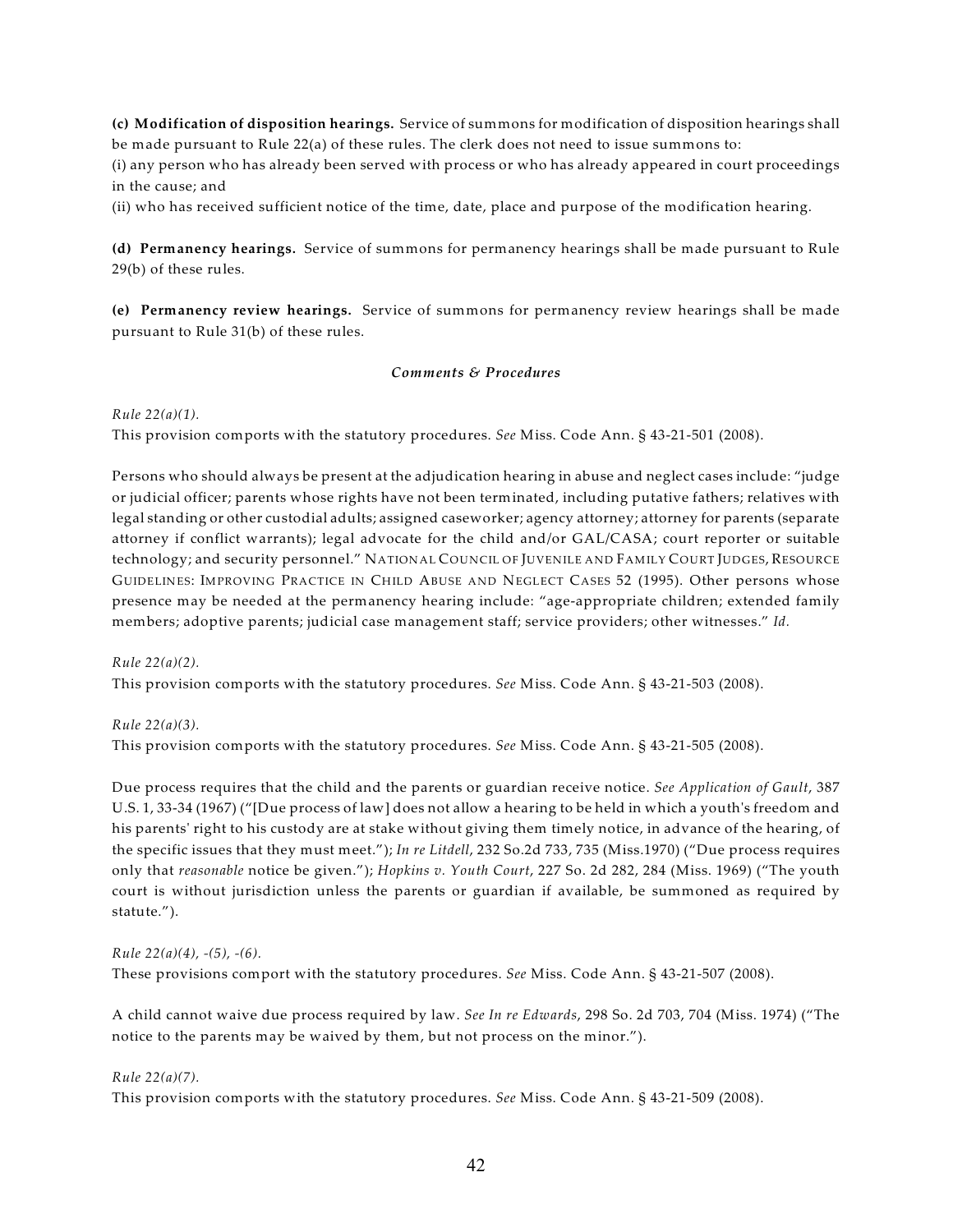### *Rule 22(b), -(c).*

These provisions comport with the statutory procedures. *See* Miss. Code Ann. §§ 43-21-501 to -507 (2008).

Persons who should always be present at the disposition hearing of a child adjudicated abused or neglected include: "judge or judicial officer; parents whose rights have not been terminated, including putative fathers; relatives with legal standing or other custodial adults; assigned caseworker; agency attorney; attorney for parents (separate attorney if conflict warrants); legal advocate for the child and/or GAL/CASA; court reporter or suitable technology; and security personnel." NATIONAL COUNCIL OF JUVENILE AND FAMILY COURT JUDGES, RESOURCE GUIDELINES: IMPROVING PRACTICE IN CHILD ABUSE AND NEGLECT CASES 63 (1995). Other persons whose presence may be needed at the disposition hearing include: "age-appropriate children; extended family members; adoptive parents; judicial case management staff; service providers; adult or juvenile probation or parole officer; other witnesses." *Id.*

### *Forms*

All orders of the court shall be in substantial compliance with these rules. Courts which do not utilize the Mississippi Youth Court Information Delivery System (MYCIDS) or other network database of Mississippi youth courts, such as SWORD, may access at <http://www.mssc.state.ms.us> the following form(s):

*ORDER TO ISSUE SUMMONS; STIPULATION WAIVING SERVICE OF SUMMONS; SUMMONS.*

## **RULE 23 TRANSFER OF CASES**

**(a) Transfers from youth court.** Procedures for transferring cases from youth court to criminal court shall be conducted pursuant to section 43-21-157 of the Mississippi Code.

**(b) Transfers to youth court.** Procedures for transferring cases from other courts to youth court shall be conducted pursuant to section 43-21-159 of the Mississippi Code.

**(c) Removal by the youth court of certain criminal misdemeanor offenses.** Unless the cause has been transferred, or unless the child has previously been the subject of a transfer from the youth court to the circuit court for trial as an adult, except for violations under the Implied Consent Law, and was convicted, the youth court shall have power on its own motion to remove jurisdiction from any criminal court of any offense including a hunting or fishing violation, a traffic violation, or a violation of section 67-3-70 of the Mississippi Code, committed by a child in a matter under the jurisdiction of the youth court and proceed therewith in accordance with the provisions of the Mississippi Youth Court Law. Such does not apply to a youth who has a pending charge or a conviction for any crime over which circuit court has original jurisdiction.

**(d) Stay of execution by the youth court of certain criminal misdemeanor offenses.** After conviction and sentence of any child by any court having original jurisdiction on a misdemeanor charge, and within the time allowed for an appeal of such conviction and sentence, the youth court of the county shall have the full power to stay the execution of the sentence and to release the child on good behavior or on other order as the youth court may see fit to make unless the child has previously been the subject of a transfer from the youth court to the circuit court for trial as an adult and was convicted. When a child is convicted of a misdemeanor and is committed to, incarcerated in or imprisoned in a jail or other place of detention by a criminal court having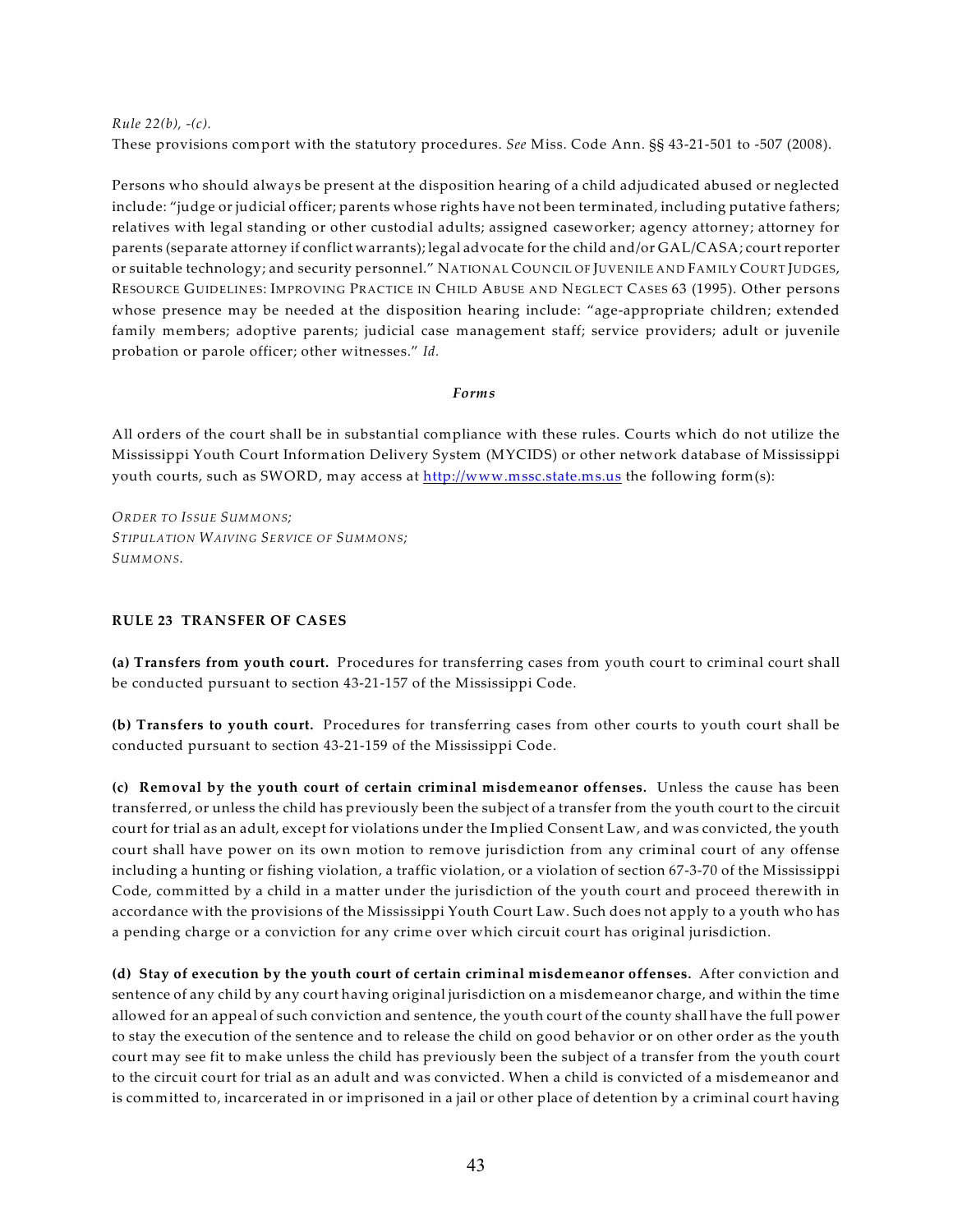proper jurisdiction of such charge, such court shall notify the youth court judge or the judge's designee of the conviction and sentence prior to the commencement of such incarceration.

**(e) Youth court may order the destruction of certain records maintained by a criminal court.** The youth court shall have the power to order and supervise the destruction of any records involving children maintained by a criminal court in accordance with section 43-21-265 of the Mississippi Code.

**(f) Expungement of certain records in other courts.** The youth court shall have the power to set aside a judgment of any other court rendered in any matter over which the youth court has exclusive original jurisdiction, to expunge or destroy the records thereof in accordance with section 43-21-265 of the Mississippi Code, and to order a refund of fines and costs. Such does not apply to a youth who has a pending charge or a conviction for any crime over which circuit court has original jurisdiction.

### *Comments & Procedures*

*Rule 23(a).*

For procedures pertaining to section 43-21-157 of the Mississippi Code refer to the appendix of these rules.

This provision adopts the statutory procedures for transferring cases from youth court to criminal courts. Such procedures require conducting a bifurcated hearing and making specific statutory findings. *See Buck v. State*, 838 So. 2d 256, 261 (Miss. 2003) ("[T]he statutory youth court transfer procedure is comprehensive and must be followed."); *Hicks v. State*, 870 So. 2d 1238, 1240 (Miss. Ct. App. 2004) ("The [transfer] order entered in this matter fully complied with the statutes. . . . Accordingly, [the] claim that the youth court did not have the necessary jurisdiction to transfer the case to circuit court is without merit."); *Biggs v. State*, 741 So. 2d 318, 331 (Miss. Ct. App. 1999) ("[B]efore transferring a juvenile for trial in the circuit courts, the youth court must first conduct a bifurcated hearing and (1) determine . . . [that] probable cause exists to believe that the child committed the alleged offense; and (2) find by clear and convincing evidence that there are no reasonable prospects of rehabilitation within the juvenile system.").

## *Rule 23(b).*

For procedures pertaining to section 43-21-159 of the Mississippi Code refer to the appendix of these rules.

This provision adopts the statutory procedures for transferring cases from other courts to youth court. These procedures require that the circuit court determine whether the transfer is in the best interest of the child and in the interest of justice. *See State v. U.G.*, 726 So. 2d 151, 155 (Miss. 1998) ("Neither the best interest of the child nor "the interest of justice" overrides the other, but they can be separate interests and must be given full review by the circuit court."). *But. cf. Horne v. State*, 825 So. 2d 627, 634 (Miss. 2002) ("The acts of the perpetrators demonstrate a clear lack of conscience. . . . We find that, even though the circuit court erred by not considering the two factors under *State v. U.G.*, this error was harmless."). A transfer to youth court may be made at any stage of the proceedings prior to the attachment of jeopardy. *Hoops v. State*, 681 So. 2d 521, 536 (Miss. 1996). By statute, "[n]o offense involving the use or possession of a firearm by a child who has reached his fifteenth birthday and which, if committed by an adult would be a felony, shall be transferred to the youth court." Miss. Code Ann. 43-21-159(7) (2008); *see also Cockrell v. State*, 811 So. 2d 305, 307-08 (Miss. Ct. App. 2001) (holding that section 43-21-159(7) prohibited transfer of a firearm offense committed by sixteen year old to youth court); *Wash v. State*, 807 So. 2d 452, 459 (Miss. Ct. App. 2001) (holding that the issue of the child's age at the time of the event is critical in determining whether a transfer is prohibited under section 43-21-159(7)).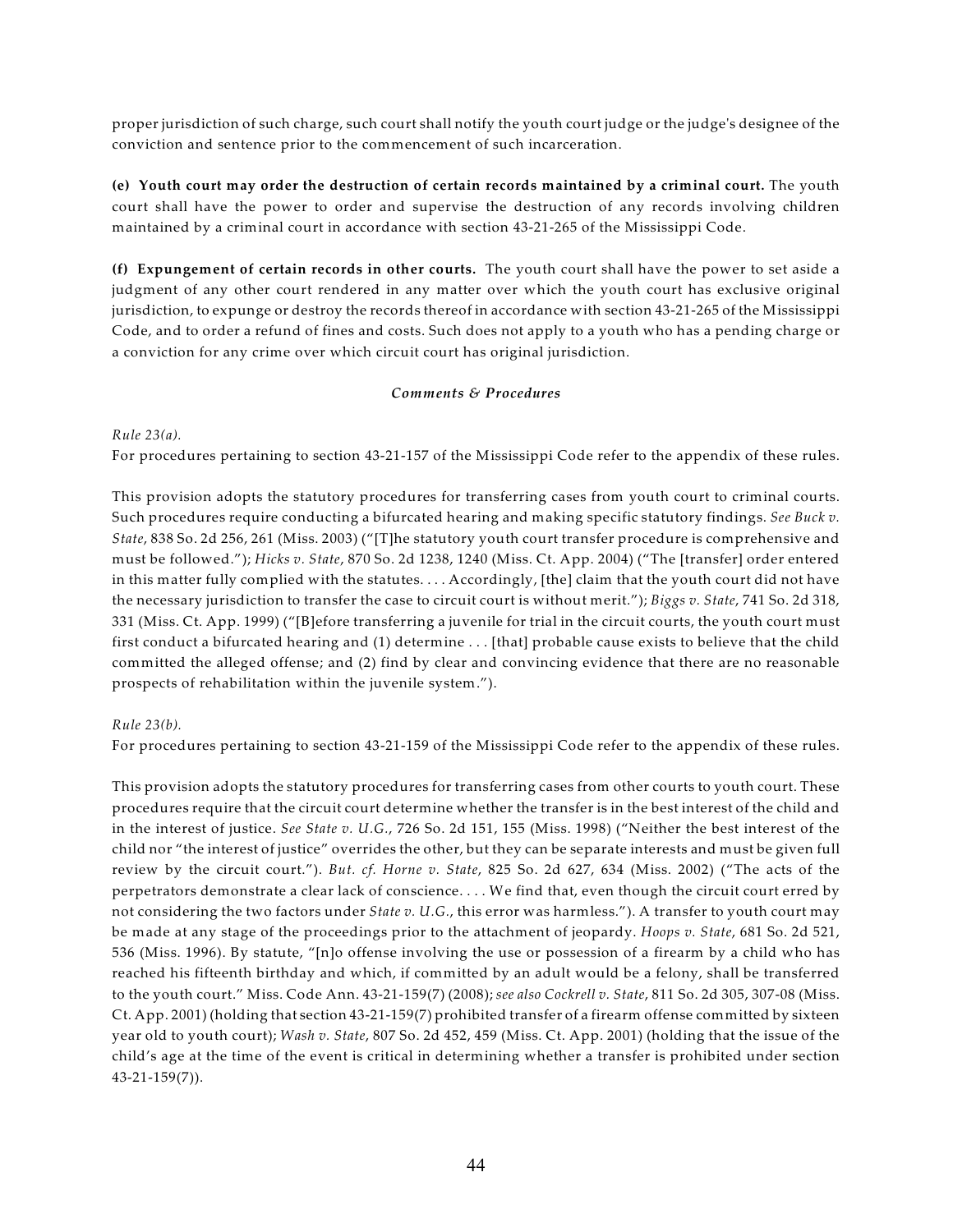#### *Rule 23(c).*

This provision comports with the statutory procedures. *See* Miss. Code Ann. 43-21-159(1) (2008).

#### *Rule 23(d) through (f).*

These provisions comport with the statutory procedures. *See* Miss. Code Ann. 43-21-159(2) (2008).

### **RULE 24 ADJUDICATION HEARINGS**

#### **(a) Delinquency and child in need of supervision proceedings.**

#### **(1) Time of hearing.**

**(i) If child is not in detention.** Unless the hearing is continued upon a showing of good cause or the person who is a subject to the cause has admitted the allegations of the petition, an adjudicatory hearing shall be held within ninety (90) days after the filing of the petition to determine whether there is legally sufficient evidence to find that the child is a delinquent child or a child in need of supervision. If the adjudicatory hearing is not held within the ninety (90) days, the petition shall be dismissed with prejudice.

**(ii) If child is in detention.** If the child is in detention, the hearing shall be held as soon as possible but not later than twenty-one (21) days after the child is first detained by the court unless the hearing be postponed: upon motion of the child; where process cannot be completed; or upon a judicial finding that a material witness is not presently available. If the adjudicatory hearing is not held or postponed for the aforesaid reasons, the child may be released from detention.

**(2) Acceptance of admissions**. At any time after the petition has been filed, all parties to the cause may appear before the judge and admit the allegations of the petition. The judge may accept this admission as proof of the allegations if the judge finds that: the parties making the admission fully understand their rights and fully understand the potential consequences of their admission to the allegations; the parties making the admission voluntarily, intelligently and knowingly admit to all facts necessary to constitute a basis for court action under Mississippi's Youth Court Law; the parties making the admission have not in the reported admission to the allegation set forth facts that, if found to be true, constitute a defense to the allegation; and the child making the admission is effectively represented by counsel.

**(3) Plea bargaining.** Under no circumstances shall the party or the prosecutor engage in discussion for the purpose of agreeing to exchange concessions by the prosecutor for the party's admission to the petition.

**(4) Conduct of hearing.** All cases involving children shall be heard at any place the judge deems suitable but separately from the trial of cases involving adults. Adjudication hearings shall be conducted:

(i) without a jury and may be recessed from time to time;

(ii) under the rules of evidence and rules of court as may comply with applicable constitutional standards; (iii) by excluding the general public and admitting only those persons found by the court to have a direct interest in the cause or work of the court; and

(iv) with a complete record of all evidence taken by stenographic reporting, by mechanical or electronic device or by some combination thereof.

Any person found by the court to have a direct interest in the cause shall have the right to appear and be represented by legal counsel.

**(5) Verifying information and explaining procedures and rights.** At the beginning of each adjudicatory hearing, the court shall: verify the name, age and residence of the child who is the subject of the cause and ascertain the relationship of the parties, each to the other; ascertain whether all necessary parties are present and identify all persons participating in the hearing; ascertain whether the notice requirements have been complied with and, if not, whether the affected parties intelligently waived compliance of the notice requirements in accordance with section 43-21-507 of the Mississippi Code; explain to the parties the purpose of the hearing and the possible dispositional alternatives thereof; and explain to the parties: (i) the right to counsel;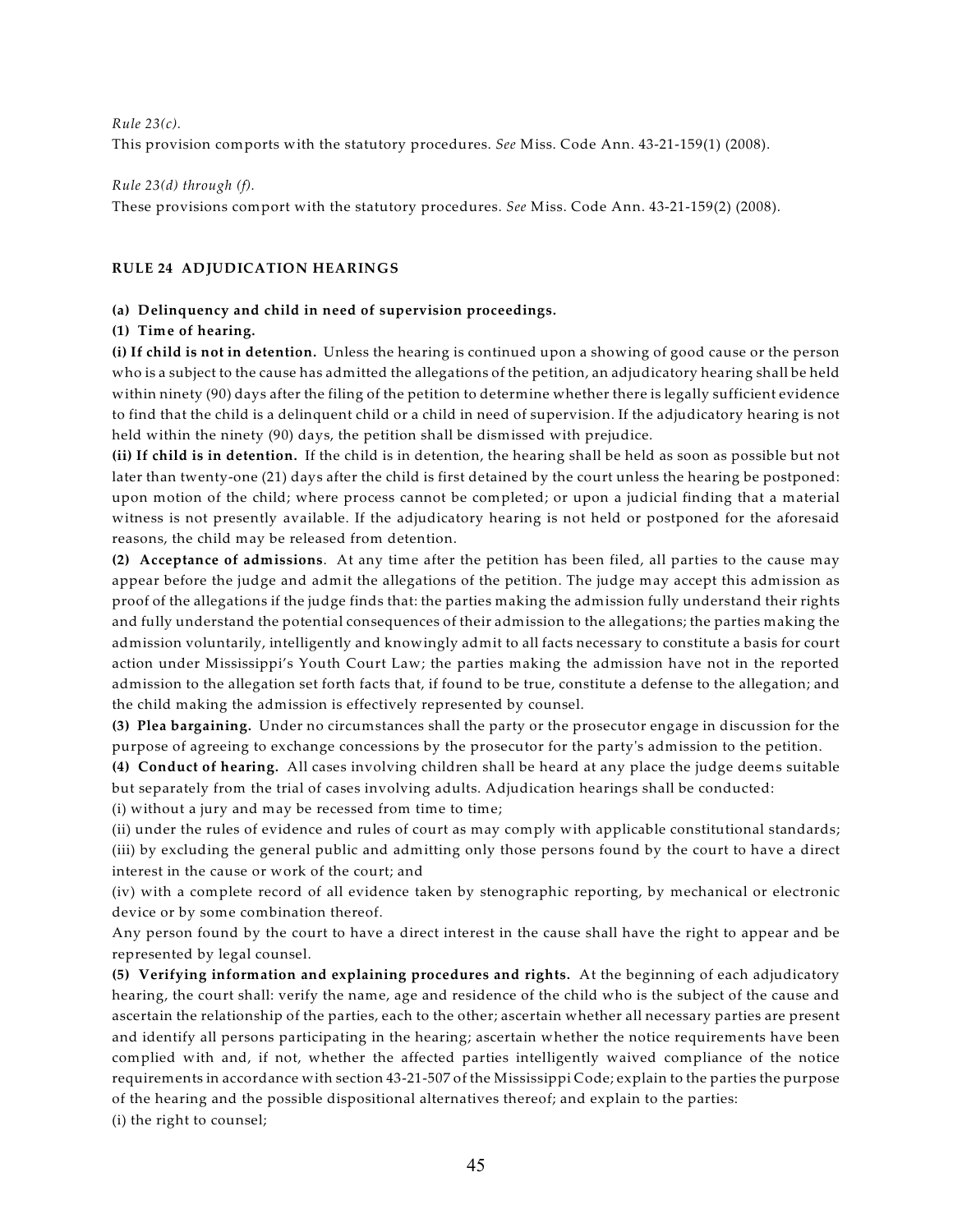(ii) the right to remain silent;

(iii) the right to subpoena witnesses;

(iv) the right to confront and cross-examine witnesses; and

(v) the right to appeal, including the right to a transcript of the proceedings.

Additionally, if the child is an alleged child in need of supervision, the court shall explain the procedures set forth in Rule 10 of these rules for holding the child in secure juvenile detention for a violation of a valid court order.

The court should then ascertain whether the parties before the court are represented by counsel. If the party wishes to retain counsel, the court shall continue the hearing for a reasonable time to allow the party to obtain and consult with counsel of the party's own choosing. If an indigent child does not have counsel, the court shall appoint counsel to represent the child and shall continue the hearing for a reasonable time to allow the child to consult with the appointed counsel.

**(6) Evidence.** In arriving at its adjudicatory decision, the court shall consider only evidence which has been formally admitted at the adjudicatory hearing. The following evidentiary procedures apply to these hearings: (i) All testimony shall be under oath and may be in narrative form.

(ii) The court shall admit any evidence that would be admissible in a criminal proceeding.

(iii) An out-of-court admission or confession by the child, even if otherwise admissible, shall be insufficient to support an adjudication that the child is a delinquent child unless the admission or confession is corroborated in whole or in part by other competent evidence.

(iv) Members of the youth court staff may appear as witnesses except that no admission or confession made to a member of the youth court staff may be testified to at a youth court hearing.

(v) All parties to a youth court cause shall have the right at any hearing in which an investigation, record or report is admitted in evidence to subpoena, confront and examine the person who prepared or furnished data for the report and to introduce evidence controverting the contents of the report.

**(7) Opportunity to present a closing argument.** At the conclusion of the evidence, the court shall give the parties an opportunity to present closing argument pursuant to section 43-21-559(4) of the Mississippi Code. **(8) Standard of proof.** If the court finds on proof beyond a reasonable doubt that a child is a delinquent child or a child in need of supervision, the youth court shall enter an order adjudicating the child to be a delinquent child or a child in need of supervision. Where the petition alleges that the child is a delinquent child, the youth court may, as an alternative, enter an order that the child is a child in need of supervision on proof beyond a reasonable doubt that the child is a child in need of supervision.

**(9) Terminating proceedings.** The court may at any time terminate the proceedings and dismiss the petition if the court finds such action to be conducive to the welfare of the child and in the best interests of the state.

### **(b) Child protection proceedings.**

#### **(1) Time of hearing.**

**(i) If child is not in shelter.** Unless continued upon a showing of good cause or the person who is a subject to the cause has admitted the allegations of the petition, the adjudicatory hearing of a child who is not in shelter shall be held within ninety (90) days after the filing of the petition to determine whether there is legally sufficient evidence to find that the child is a neglected or an abused child. If the adjudicatory hearing is not held within the ninety (90) days, the petition shall be dismissed with prejudice.

**(ii) If child is in shelter.** The adjudicatory hearing of a child who is in shelter shall be held as soon as possible but not later than thirty (30) days after the child is first taken into custody unless the hearing is postponed: upon motion of the child; where process cannot be completed; or upon a judicial finding that a material witness is not presently available. If the adjudicatory hearing is not held or postponed for the aforesaid reasons, the child may be released from shelter.

**(2) Where parties do not contest the allegations in the petition**. At any time after the petition has been filed, all parties to the cause may appear before the judge and voluntarily choose not to contest the allegations in the petition. In such instances, the court may adjudicate the child as a neglected child or an abused child or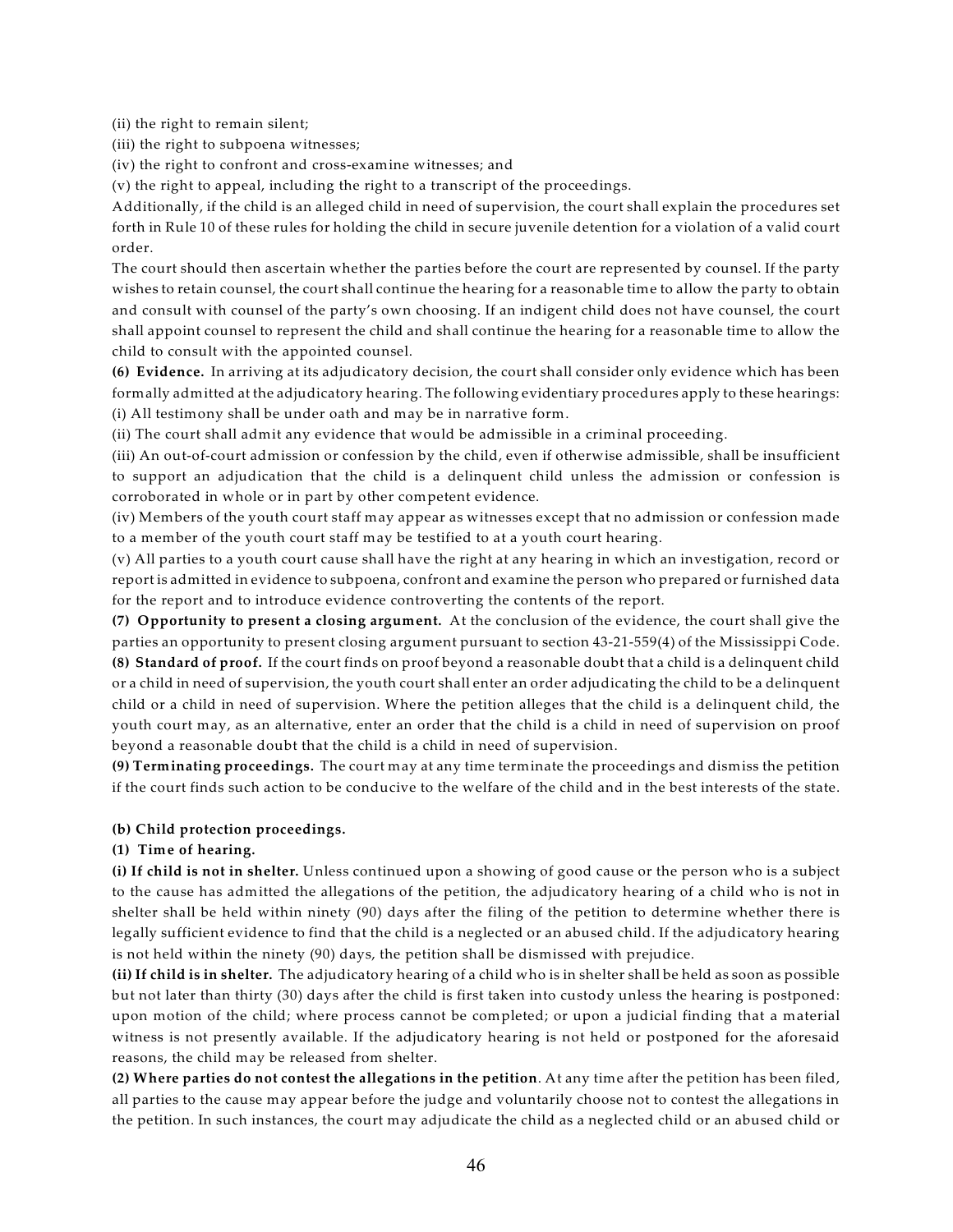a sexually abused child or a dependent child, as applicable, if there is a sufficient factual basis to sustain the charge(s) and the court has verified the information and explained the rights and procedures required pursuant to Rule 24(b)(4) of this rule.

**(3) Conduct of hearing.** All cases involving children shall be heard at any place the judge deems suitable but separately from the trial of cases involving adults. Adjudication hearings shall be conducted:

(i) without a jury and may be recessed from time to time;

(ii) under the rules of evidence and rules of court as may comply with applicable constitutional standards; (iii) by excluding the general public and admitting only those persons found by the court to have a direct interest in the cause or work of the court; and

(iv) with a complete record of all evidence taken by stenographic reporting, by mechanical or electronic device or by some combination thereof.

Any person found by the youth court to have a direct interest in the cause shall have the right to appear and be represented by legal counsel, which shall include the foster parent(s) and the residential child caring agency providing care for the child. The court may exclude the attendance of a child from an adjudication hearing in neglect and abuse cases with consent of the child's counsel.

**(4) Verifying information and explaining procedures and rights.** At the beginning of each adjudicatory hearing, the court shall: verify the name, age and residence of the child who is the subject of the cause and ascertain the relationship of the parties, each to the other; ascertain whether all necessary parties are present and identify all persons participating in the hearing; ascertain whether the notice requirements have been complied with and, if not, whether the affected parties intelligently waived compliance of the notice requirements in accordance with section 43-21-507 of the Mississippi Code; explain to the parties the purpose of the hearing and the possible dispositional alternatives thereof; and explain to the parties:

(i) the right to counsel;

(ii) the right to remain silent;

(iii) the right to subpoena witnesses;

(iv) the right to confront and cross-examine witnesses; and

(v) the right to appeal, including the right to a transcript of the proceedings.

The court should then ascertain whether the parties before the court are represented by counsel. If the party wishes to retain counsel, the court shall continue the hearing for a reasonable time to allow the party to obtain and consult with counsel of the party's own choosing. If an indigent child does not have counsel, the court shall appoint counsel to represent the child and shall continue the hearing for a reasonable time to allow the child to consult with the appointed counsel.

**(5) Evidence.** In arriving at its adjudicatory decision, the court shall consider only evidence which has been formally admitted at the adjudicatory hearing. The following evidentiary procedures apply to these hearings: (i) All testimony shall be under oath and may be in narrative form.

(ii) The court shall admit any evidence that would be admissible in a civil proceeding.

(iii) Members of the youth court staff may appear as witnesses except that no admission or confession made to a member of the youth court staff may be testified to at a youth court hearing.

(iv) All parties to a youth court cause shall have the right at any hearing in which an investigation, record or report is admitted in evidence to subpoena, confront and examine the person who prepared or furnished data for the report and to introduce evidence controverting the contents of the report.

**(6) Opportunity to present closing argument.** At the conclusion of the evidence, the court shall give the parties an opportunity to present closing argument

**(7) Standard of proof.** If the court finds from a preponderance of the evidence that the child is a neglected child or an abused child, the youth court shall enter an order adjudicating the child to be a neglected child or an abused child.

**(8) Terminating proceedings.** The court may at any time terminate the proceedings and dismiss the petition if the court finds such action to be conducive to the welfare of the child and in the best interests of the state.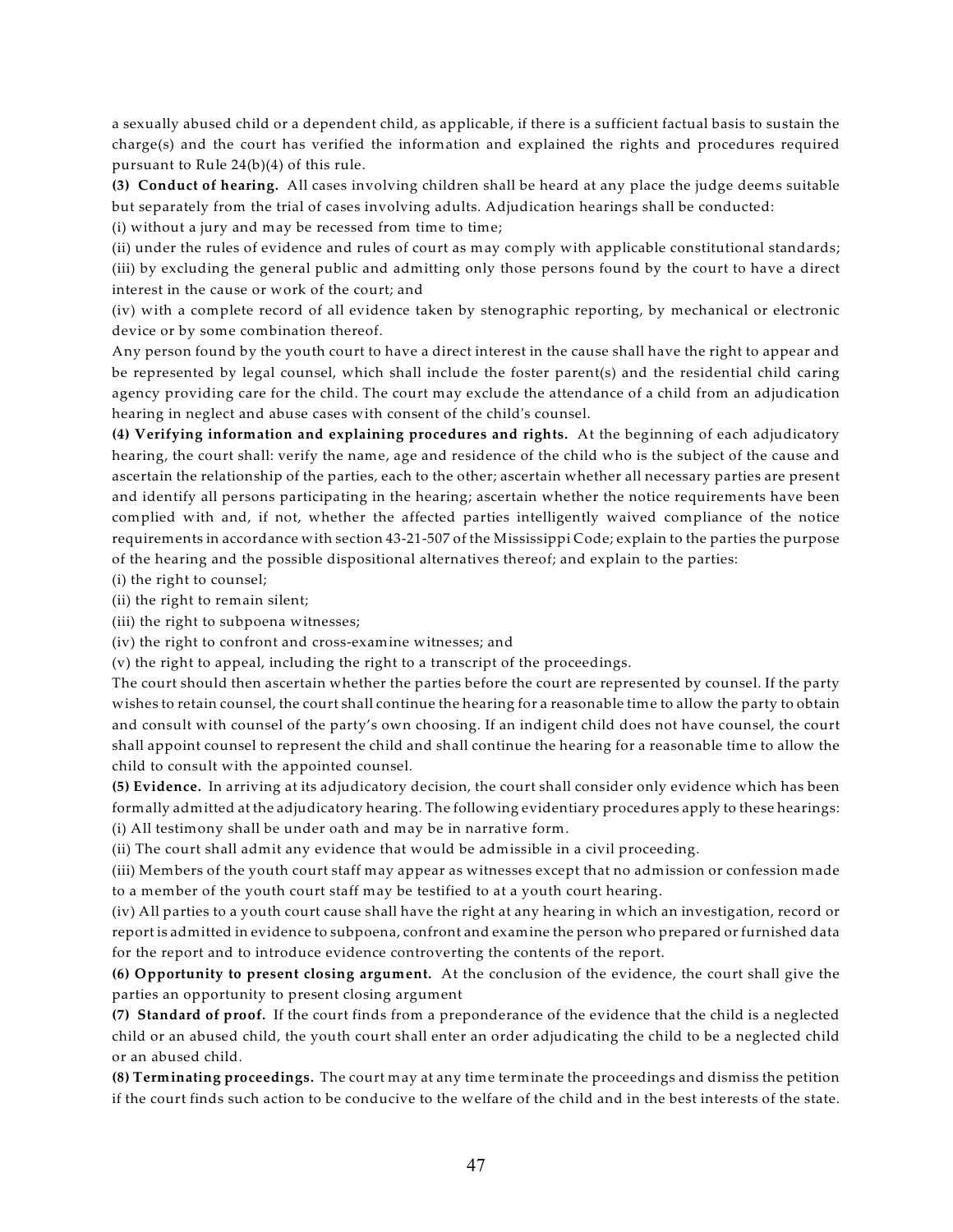### *Comments & Procedures*

### *Rule 24(a)(1), -(b)(1).*

These provisions comport with the statutory procedures. *See* Miss. Code Ann. § 43-21-551 (2008).

Our court has strictly construed section 43-21-551 of the Mississippi Code, the basis for Rule 24(a)(1) and (b)(1). *See, e.g., D.D.B. v. Jackson County Youth Court*, 816 So. 2d 380, 383 (Miss. 2002) ("[Section 43-21-551(1)] does not say that an *order* must be entered within the ninety (90) day period. The statute only says that an adjudicatory *hearing shall be held* within ninety (90) days or it shall be dismissed, unless the hearing is continued upon a showing of good cause."); *In re C.R.*, 604 So. 2d 1079, 1081 (Miss. 1992) ("The [adjudicatory] proceeding's postponement . . . is without consequence since § 43-21-551 provides that a hearing may be continued upon a showing of good cause.").

*Rule 24(a)(2), -(b)(2).* These provisions comport with the statutory procedures. *See* Miss. Code Ann. § 43-21-553 (2008).

*Rule 24(a)(3).* These provisions comport with the statutory procedures. *See* Miss. Code Ann. § 43-21-555 (2008).

*Rule 24(a)(4), -(b)(3).*

These provisions comport with the statutory procedures. *See* Miss. Code Ann. § 43-21-203 (2008).

All cases involving children must be heard separately from the trial of cases involving adults. This is consistent with the confidential and rehabilitative nature of youth court proceedings. An effective method to assure compliance is for the court to schedule its adult cases and youth court proceedings on separate days.

In child protection proceedings, the foster parent(s) and the residential child caring agency providing care for the child are entitled to appear at the adjudication hearing. *See also* Miss. Code Ann. 43-15-13(11) (providing rights to be extended to foster parents). If a party invokes Rule 615 of the Mississippi Rules of Evidence, the court should take the testimony of the foster parent(s) and the representative of the residential child caring agency prior to taking the testimony of other witnesses.

### *Rule 24(a)(4)(i), -(b)(3)(i).*

Adjudicatory hearings are conducted without a jury. *See McKeiver v. Pennsylvania*, 403 U.S. 528, 545 (1971) ("[T]rial by jury in the juvenile court's adjudicative stage is not a constitutional requirement."); *Hopkins v. Youth Court*, 227 So. 2d 282, 285 (Miss. 1969) ("[W]e hold that the [youth] court did not err in denying a jury trial.").

### *Rule 24(a)(4)(ii), -(b)(3)(ii).*

Adjudication hearings are conducted under the rules of evidence and rules of court as may comply with constitutional standards. *See M.R.E. 101* ("These rules govern proceedings in the courts of the State of Mississippi to the extent and with the exceptions stated in rule 1101."). *See generally Application of Gault*, 387 U.S. 1 (1967); *Patterson v. Hopkins*, 350 F. Supp. 676, 683 (N.D. Miss. 1972) ("Gault decided that, although the Fourteenth Amendment does not require that the hearing at this stage conform with all the requirements of a criminal trial or even of the usual administrative proceeding, the Due process Clause does require application during the adjudicatory hearing of '"the essentials of due process and fair treatment."'").

*Rule 24(a)(5), -(b)(4).*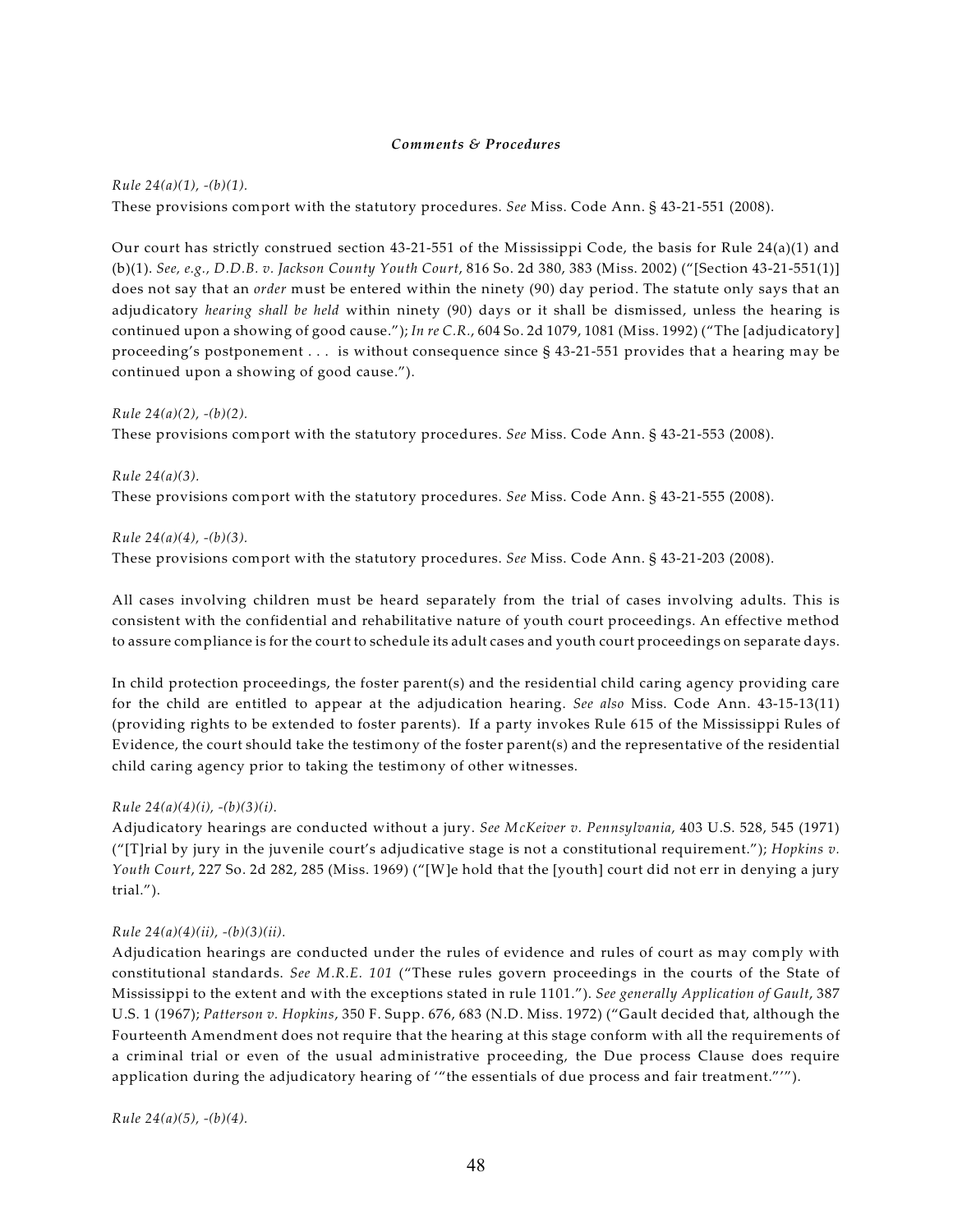These provisions comport with the statutory procedures. *See* Miss. Code Ann. § 43-21-557 (2008).

At the beginning of each adjudicatory hearing, the court is required to verify certain information and to explain certain procedures and rights. *See In re J.N.*, 915 So. 2d 1076, 1079-80 (Miss. Ct. App. 2005) ("A child in youth court proceedings is entitled to certain due process rights that cannot be ignored. At the beginning of an adjudicatory hearing, the youth court must explain to the parties the purpose of the hearing, the possible disposition alternatives, the right to counsel, the right to remain silent, the right to subpoena witnesses, the right to cross-examine witnesses testifying against him, and the right to appeal.").

### *Rule 24(a)(6), -(b)(5).*

These provisions comport with the statutory procedures. *See* Miss. Code Ann. § 43-21-559 (2008).

### M.R.E. 101 provides:

These rules govern proceedings in the courts of the State of Mississippi to the extent and with the exceptions stated in rule 1101.

### M.R.E. 1101(b) provides in part:

Rules Inapplicable. Except for the rules pertaining to privileges, these rules do not apply in the following situations:

(1) Preliminary Questions of Fact. The determination of questions of fact preliminary to admissibility of evidence when the issue is to be determined by the court under rule 104(a).

. . .

(3) Miscellaneous Proceedings. . . . probable cause hearings in . . . youth court cases; . . . disposition hearings; granting or revoking probation; issuance of warrants for arrest, . . . and search warrants; and proceedings with respect to release on bail or otherwise.

(4) Contempt Proceedings. Contempt proceedings in which the court may act summarily.

### *Rule 24(a)(7), -(b)(6).*

These provisions comport with the statutory procedures. *See* Miss. Code Ann. § 43-21-559(4) (2008).

*Rule 24(a)(8), -(b)(7).*

These provisions comport with the statutory procedures. *See* Miss. Code Ann. § 43-21-561 (2008).

The burden of proof in delinquency and children in need of supervision proceedings is proof beyond a reasonable doubt. *See In re Winship, 397 U.S. 358, 368 (1970); L.M. v. State*, 600 So. 2d 967, 969 (Miss. 1992); *In re Dennis*, 291 So. 2d 731, 733 (Miss. 1974). The burden of proof in child protection proceedings is proof by a preponderance of the evidence. *See E.S. v. State*, 567 So. 2d 848, 850 (Miss. 1990).

*Rule 24(a)(9), -(b)(8).*

These provisions comport with the statutory procedures. *See* Miss. Code Ann. § 43-21-557(4) (2008).

## **RULE 25 ADJUDICATION ORDERS**

## **(a) Delinquency and child in need of supervision proceedings.**

**(1) Content.** An adjudication order shall recite that the child has been adjudicated a delinquent child or a child in need of supervision, as applicable, but in no event shall it recite that the child has been found guilty. No order of adjudication concerning any child shall recite that a child has been found guilty; but it shall recite that a child is found to be a delinquent child or a child in need of supervision. Upon a written motion by a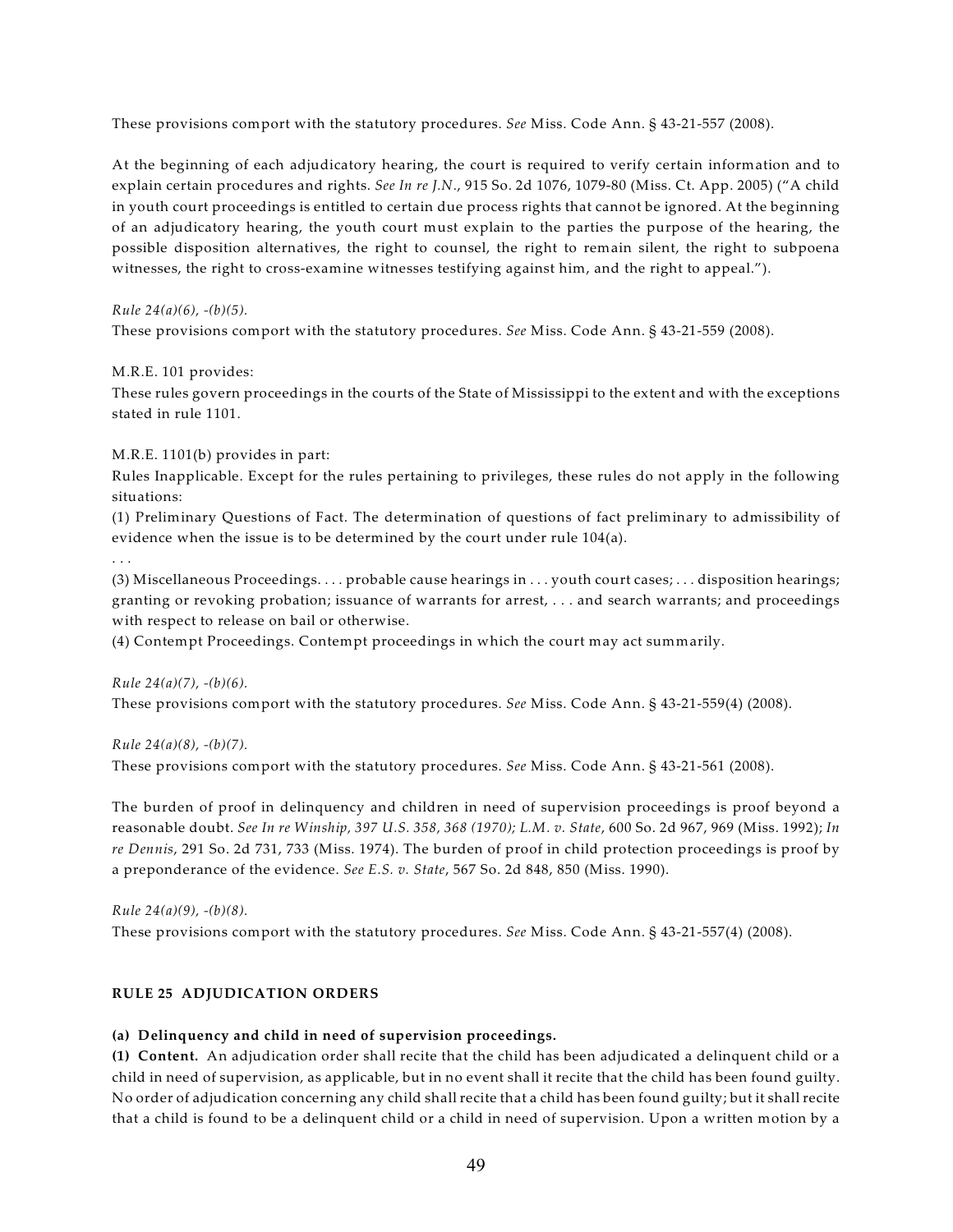party, the youth court shall make written findings of fact and conclusions of law upon which it relies for the adjudication that the child is a delinquent child or a child in need of supervision. Any order of adjudication shall be confidential as provided by section 43-21-561(5) of the Mississippi Code and as otherwise provided by law.

**(2) Two or more offenses alleged in same petition.** On each count admitted or proved in accordance with these rules, the court shall enter a separate adjudication on that count within its adjudicatory order.

## **(b) Child protection proceedings.**

**(1) Content.** An adjudication order shall recite that the child has been adjudicated a neglected child or an abused child or a sexually abused child or a dependent child, as applicable, but in no event shall it recite that the child has been found guilty. Upon a written motion by a party, the youth court shall make written findings of fact and conclusions of law upon which it relies for the adjudication that the child is a neglected child or an abused child or a sexually abused child or a dependent child. Any order of adjudication shall be confidential as provided by section 43-21-561(5) of the Mississippi Code and as otherwise provided by law. **(2) Two or more children subject of the same petition.** On each charge of abuse and neglect in the same petition admitted or proved in accordance with these rules, the court shall enter a separate adjudication on that charge within its adjudicatory order.

### *Comments & Procedures*

*Rule 25(a)(1), -(b)(1).* These provisions comport with the statutory procedures. *See* Miss. Code Ann. § 43-21-561(5) (2008).

*Rule 25(a)(2), -(b)(2).* These provisions comport with the statutory procedures. *See* Miss. Code Ann. § 43-21-455 (2008).

### *Forms*

All orders of the court shall be in substantial compliance with these rules. Courts which do not utilize the Mississippi Youth Court Information Delivery System (MYCIDS) or other network database of Mississippi youth courts, such as SWORD, may access at <http://www.mssc.state.ms.us> the following form(s):

*PETITION TO ENTER ADMISSION AS A DELINQUENT CHILD / CHILD IN NEED OF SUPERVISION;* ORDER ADJUDICATING CHILD AS A DELINQUENT CHILD / CHILD IN NEED OF SUPERVISION (CHILD ADMITTING *ALLEGATIONS IN PETITION); ORDER ADJUDICATING CHILD AS A DELINQUENT CHILD / CHILD IN NEED OF SUPERVISION; ORDER ADJUDICATING CHILD AS AN ABUSED OR NEGLECTED CHILD OR SEXUALLY ABUSED CHILD.*

## **RULE 26 DISPOSITION HEARINGS**

### **(a) Delinquency proceedings.**

**(1) Time of hearing.** If the child has been adjudicated a delinquent child, the court shall immediately set a time and place for a disposition hearing which shall be separate, distinct and subsequent to the adjudicatory hearing. The disposition hearing may be held immediately following the adjudicatory hearing unless a continuance is necessary to allow the parties to prepare for their participation in the proceedings. If the child has been taken into custody, a disposition hearing shall be held within fourteen (14) days after the adjudicatory hearing unless good cause be shown for postponement.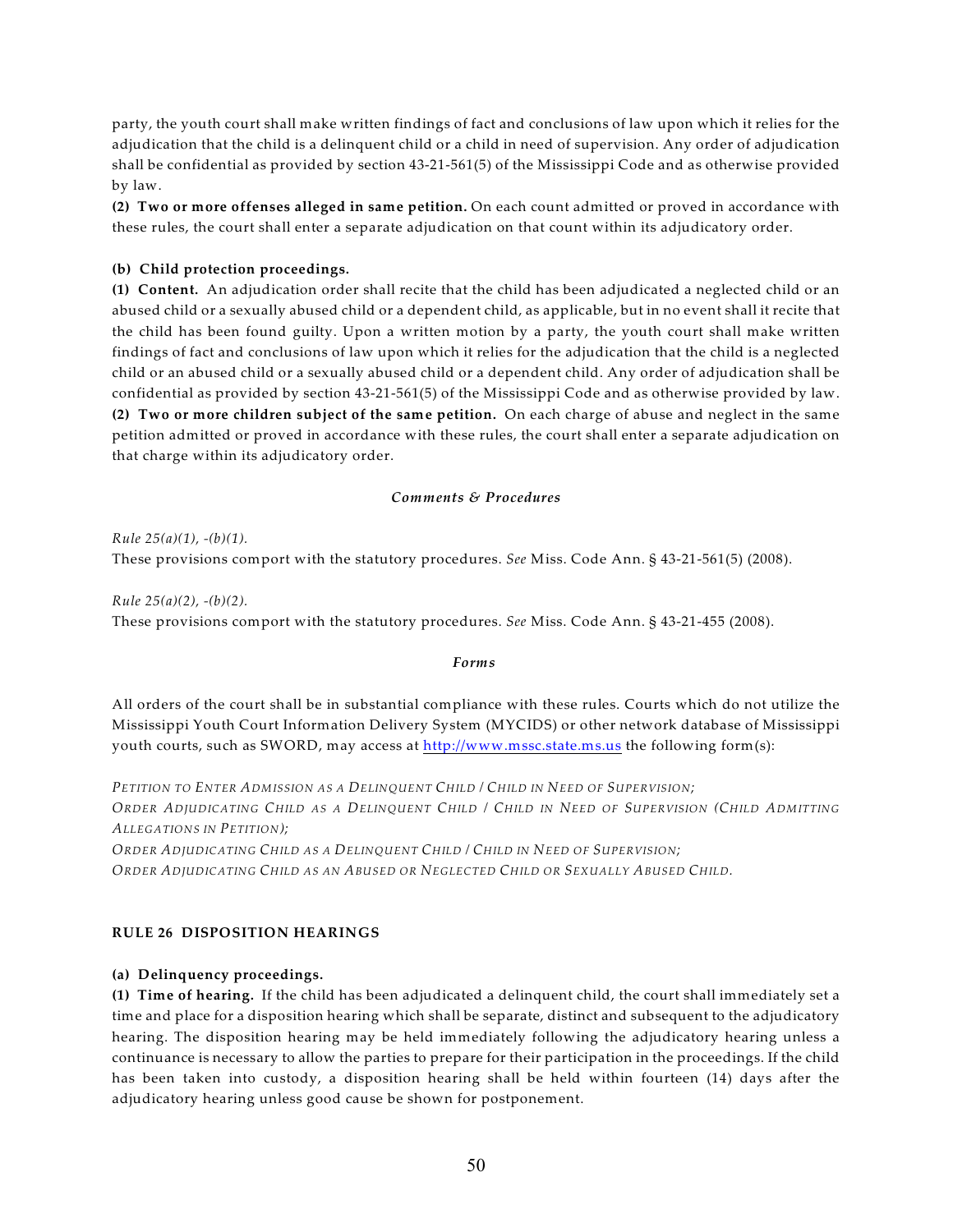**(2) Conduct of hearing.** All cases involving children shall be heard at any place the judge deems suitable but separately from the trial of cases involving adults. Disposition hearings shall be conducted:

(i) without a jury and may be recessed from time to time;

(ii) under the rules of evidence and rules of court as may comply with applicable constitutional standards; (iii) by excluding the general public and admitting only those persons found by the court to have a direct interest in the cause or work of the court;

(iv) with a complete record of all the evidence taken by stenographic reporting, by mechanical or electronic device or by some combination thereof.

Any person found by the court to have a direct interest in the cause shall have the right to appear and be represented by legal counsel.

**(3) Evidence.** In arriving at its dispositional decision, the court shall consider only evidence presented at the disposition hearing. The following evidentiary procedures apply to these disposition hearings:

(i) All testimony shall be under oath unless waived by all parties and may be in narrative form.

(ii) The court may consider any evidence that is material and relevant to the disposition of the cause, including hearsay and opinion evidence.

(iii) All parties to a youth court cause shall have the right at any hearing in which an investigation, record or report is admitted in evidence to subpoena, confront and examine the person who prepared or furnished data for the report and to introduce evidence controverting the contents of the report.

(iv) The court may exclude the attendance of a child from any portion of a disposition hearing that would be injurious to the best interest of the child in delinquency cases with consent of the child's counsel.

**(4) Explaining the purpose of the dispositional hearing.** At the beginning of each disposition hearing, the judge shall inform the parties of the purpose of the hearing.

**(5) Opportunity to present closing argument.** At the conclusion of the evidence, the youth court shall give the parties an opportunity to present closing argument.

**(6) Factors for consideration.** If the child has been adjudicated a delinquent child, before entering a disposition order, the youth court should consider, among others, the following relevant factors: (i) the nature of the offense;

(ii) the manner in which the offense was committed;

(iii) the nature and number of a child's prior adjudicated offenses;

(iv) the child's need for care and assistance;

(v) the child's current medical history, including medication and diagnosis;

(vi) the child's mental health history, which may include, but not be limited to, the Massachusetts Youth Screening Instrument version 2 (MAYSI-2);

(vii) copies of the child's cumulative record from the last school of record, including special education records, if applicable;

(viii) recommendation from the school of record based on areas of remediation needed;

(ix) disciplinary records from the school of record; and records of disciplinary actions outside of the school setting.

Additionally, pursuant to section 43-27-25 of the Mississippi Code, no child who is seriously handicapped by mental illness or retardation shall be referred to a state-supported training school.

**(7) Entering disposition order.** After consideration of all the evidence and the relevant factors, the court shall enter a disposition order that shall not recite any of the facts or circumstances upon which the disposition is based, nor shall it recite that a child has been found guilty; but it shall recite that a child is found to be a delinquent child. Upon a written motion by a party, the court shall make written findings of fact and conclusions of law upon which it relies for the disposition order.

### **(b) Child in need of supervision proceedings.**

**(1) Time of hearing.** If the child has been adjudicated a child in need of supervision, the court shall immediately set a time and place for a disposition hearing which shall be separate, distinct and subsequent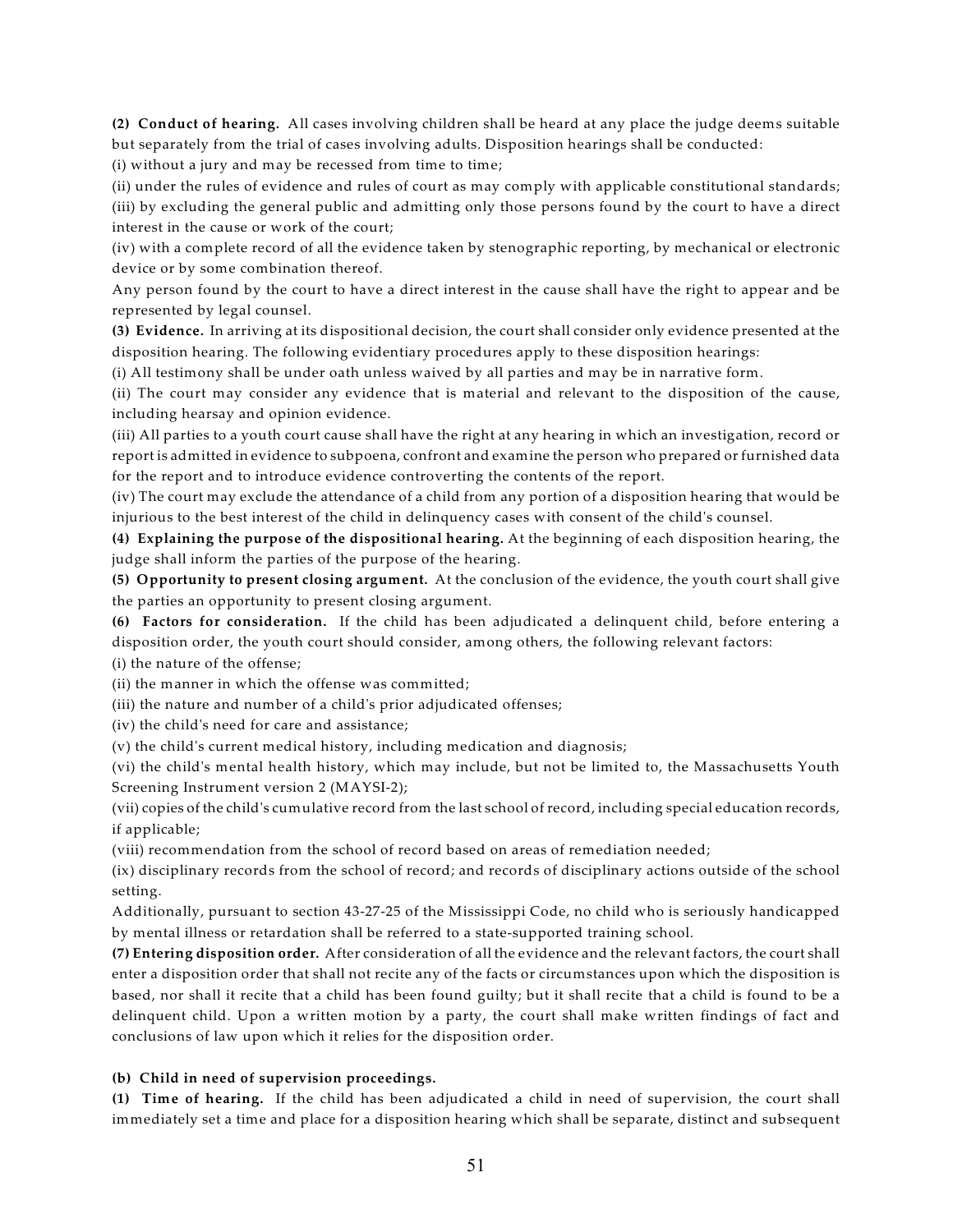to the adjudicatory hearing. The disposition hearing may be held immediately following the adjudicatory hearing unless a continuance is necessary to allow the parties to prepare for their participation in the proceedings. If the child has been taken into custody, a disposition hearing shall be held within fourteen (14) days after the adjudicatory hearing unless good cause be shown for postponement.

**(2) Conduct of hearing.** All cases involving children shall be heard at any place the judge deems suitable but separately from the trial of cases involving adults. Disposition hearings shall be conducted:

(i) without a jury and may be recessed from time to time;

(ii) under the rules of evidence and rules of court as may comply with applicable constitutional standards; (iii) by excluding the general public and admitting only those persons found by the court to have a direct interest in the cause or work of the court;

(iv) with a complete record of all the evidence taken by stenographic reporting, by mechanical or electronic device or by some combination thereof.

Any person found by the court to have a direct interest in the cause shall have the right to appear and be represented by legal counsel.

**(3) Evidence.** In arriving at its dispositional decision, the court shall consider only evidence presented at the disposition hearing. The following evidentiary procedures apply to these disposition hearings:

(i) All testimony shall be under oath unless waived by all parties and may be in narrative form.

(ii) The court may consider any evidence that is material and relevant to the disposition of the cause, including hearsay and opinion evidence.

(iii) All parties to a youth court cause shall have the right at any hearing in which an investigation, record or report is admitted in evidence to subpoena, confront and examine the person who prepared or furnished data for the report and to introduce evidence controverting the contents of the report.

(iv) The court may exclude the attendance of a child from any portion of a disposition hearing that would be injurious to the best interest of the child in child in need of supervision cases with consent of the child's counsel.

**(4) Explaining the purpose of the dispositional hearing.** At the beginning of each disposition hearing, the judge shall inform the parties of the purpose of the hearing.

**(5) Opportunity to present closing argument.** At the conclusion of the evidence, the youth court shall give the parties an opportunity to present closing argument.

**(6) Factors for consideration.** If the child has been adjudicated a child in need of supervision, before entering a disposition order, the youth court should consider, among others, the following relevant factors:

(i) the nature and history of the child's conduct;

(ii) the family and home situation; and

(iii) the child's need of care and assistance.

**(7) Entering disposition order.** After consideration of all the evidence and the relevant factors, the court shall enter a disposition order that shall not recite any of the facts or circumstances upon which the disposition is based, nor shall it recite that a child has been found guilty; but it shall recite that a child is found to be a child in need of supervision. Upon a written motion by a party, the court shall make written findings of fact and conclusions of law upon which it relies for the disposition order.

## **(c) Child protection proceedings.**

**(1) Time of hearing.** If the child has been adjudicated a neglected child or an abused child, the youth court shall immediately set a time and place for a disposition hearing which shall be separate, distinct and subsequent to the adjudicatory hearing. The disposition hearing may be held immediately following the adjudicatory hearing unless a continuance is necessary to allow the parties to prepare for their participation in the proceedings. If the child has been taken into custody, a disposition hearing shall be held within fourteen (14) days after the adjudicatory hearing unless good cause be shown for postponement.

**(2) Conduct of hearing.** All cases involving children shall be heard at any place the judge deems suitable but separately from the trial of cases involving adults. Disposition hearings shall be conducted: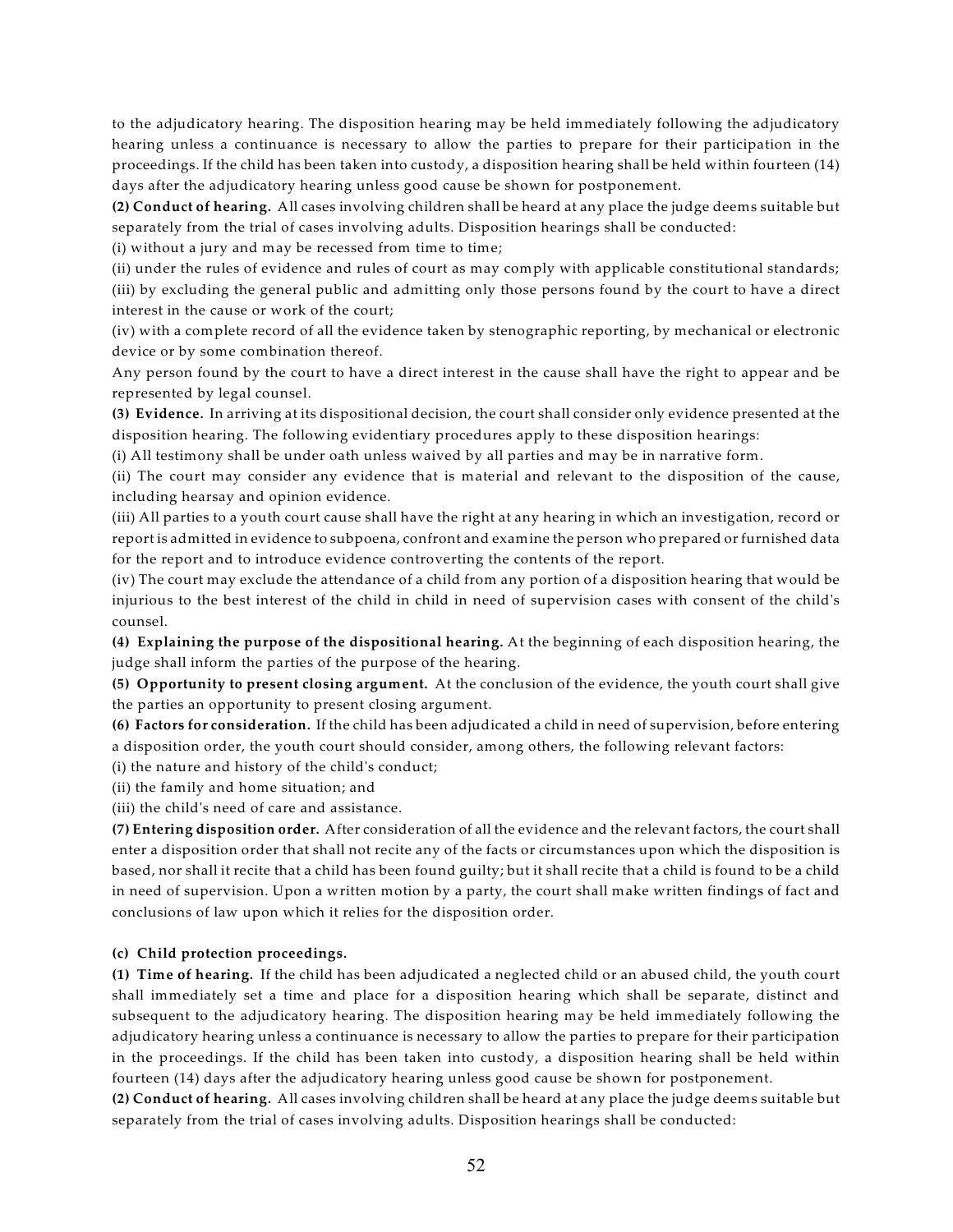(i) without a jury and may be recessed from time to time;

(ii) under the rules of evidence and rules of court as may comply with applicable constitutional standards; (iii) by excluding the general public and admitting only those persons found by the court to have a direct interest in the cause or work of the court;

(iv) with a complete record of all the evidence taken by stenographic reporting, by mechanical or electronic device or by some combination thereof.

Any person found by the court to have a direct interest in the cause shall have the right to appear and be represented by legal counsel, which shall include the foster parent(s) and the residential child caring agency providing care for the child.

**(3) Evidence.** In arriving at its dispositional decision, the court shall consider only evidence presented at the disposition hearing. The following evidentiary procedures apply to these disposition hearings:

(i) All testimony shall be under oath unless waived by all parties and may be in narrative form.

(ii) The court may consider any evidence that is material and relevant to the disposition of the cause, including hearsay and opinion evidence.

(iii) All parties to a youth court cause shall have the right at any hearing in which an investigation, record or report is admitted in evidence to subpoena, confront and examine the person who prepared or furnished data for the report and to introduce evidence controverting the contents of the report.

(iv) The court may exclude the attendance of a child from any portion of a disposition hearing that would be injurious to the best interest of the child in abuse and neglect cases with consent of the child's counsel.

**(4) Explaining the purpose of the dispositional hearing.** At the beginning of each disposition hearing, the judge shall inform the parties of the purpose of the hearing.

**(5) Opportunity to present closing argument.** At the conclusion of the evidence, the youth court shall give the parties an opportunity to present closing argument.

**(6) Factors to be considered.** If the child has been adjudicated a neglected child or an abused child, before entering a disposition order, the youth court shall consider, among others, the following relevant factors: (i) the child's physical and mental conditions;

(ii) the child's need of assistance;

(iii) the manner in which the parent, guardian or custodian participated in, tolerated or condoned the abuse, neglect or abandonment of the child;

(iv) the ability of a child's parent, guardian or custodian to provide proper supervision and care of a child; and

(v) relevant testimony and recommendations, where available, from the foster parent of the child, the grandparents of the child, the guardian ad litem of the child, representatives of any private care agency that has cared for the child, the family protection worker or family protection specialist assigned to the case, and any other relevant testimony pertaining to the case.

**(7) Entering disposition order.** After consideration of all the evidence and the relevant factors, the court shall enter a disposition order that shall not recite any of the facts or circumstances upon which the disposition is based, nor shall it recite that a child has been found guilty; but it shall recite that a child is found to be a neglected child or an abused child. Upon a written motion by a party, the court shall make written findings of fact and conclusions of law upon which it relies for the disposition order.

## *Comments & Procedures*

*Rule 26(a)(1), -(b)(1), -(c)(1).*

These provisions comport with the statutory procedures. *See* Miss. Code Ann. § 43-21-601 (2008).

The disposition hearing is separate, distinct and subsequent to the adjudicatory hearing. *See In re J.E.J.*, 419 So. 2d 1032, 1034 (Miss. 1982) ("Here, the court could have adjourned for fifteen (15) minutes, the entire record could have been offered in evidence and he could then have entered a disposition order."). However,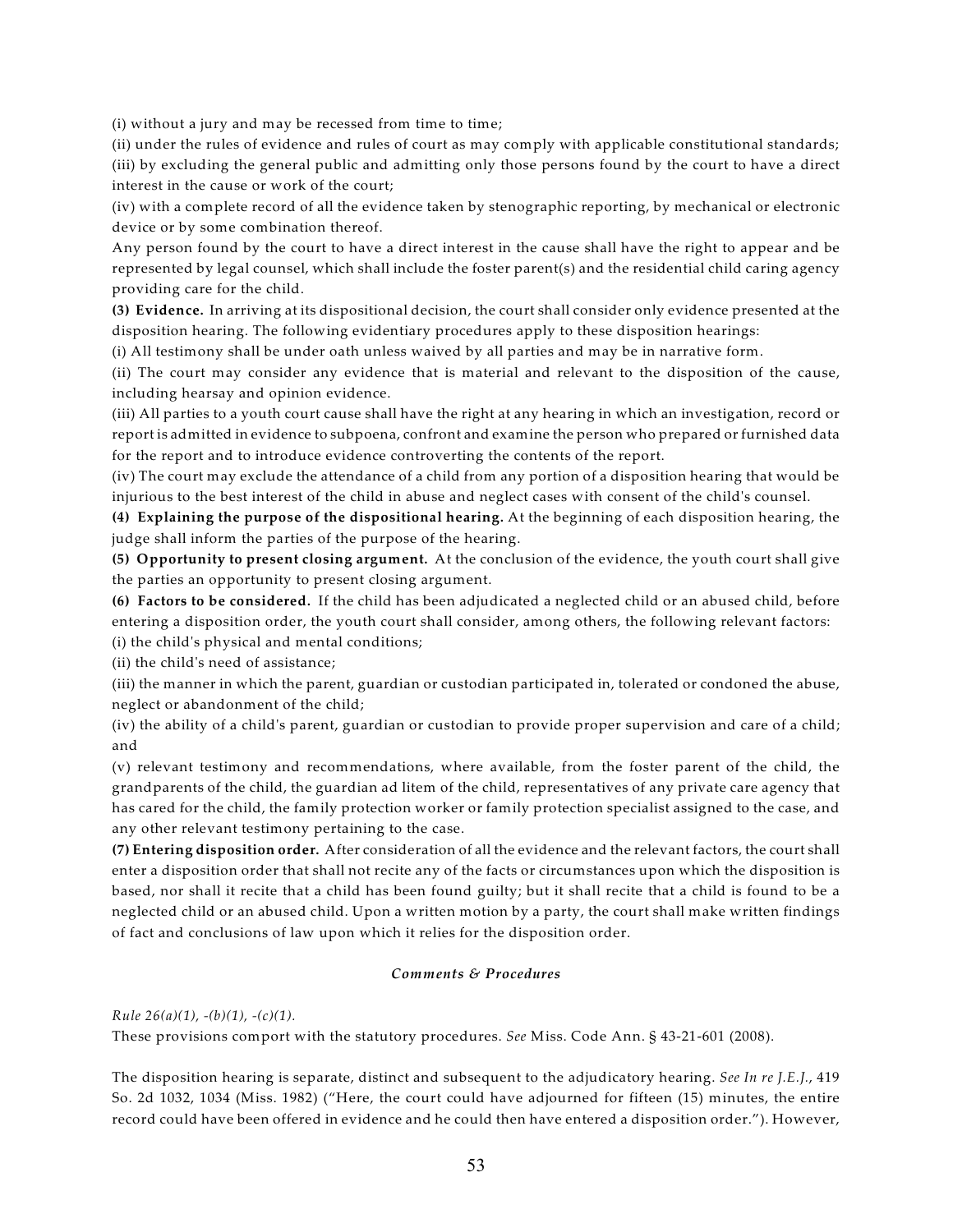unless a continuance is necessary, the court may conduct the disposition hearing immediately after the adjudicatory hearing. *See In re L.C.A.*, 938 So. 2d 300, 306 (Miss. Ct. App. 2006) ("L.C.A. neither requested a continuance nor argued that a continuance was necessary. Accordingly, we find no merit to the issue [that the youth court failed to comply with section 43-21-601].").

## *Rule 26(a)(2), -(b)(2), -(c)(2).*

These provisions comport with the statutory procedures. *See* Miss. Code Ann. §§ 43-21-203, -603 (2008).

All cases involving children must be heard separately from the trial of cases involving adults. This is consistent with the confidential and rehabilitative nature of youth court proceedings. An effective method to assure compliance is for the court to schedule its adult cases and youth court proceedings on separate days.

In child protection proceedings, the foster parent(s) and the residential child caring agency providing care for the child are entitled to appear at the disposition hearing. *See also* Miss. Code Ann. 43-15-13(11) (providing rights to be extended to foster parents).

# *Rule 26(a)(3), -(b)(3), -(c)(3).*

The Mississippi Rules of Evidence do not apply to dispositional hearings. *See* M.R.E. 1101(b)(3); *S.C. v. State*, 795 So. 2d 526, 529 (Miss. 2001) ("The youth court may hear any evidence that is material and relevant to [the] disposition of the cause, including hearsay and opinion evidence."); *In re R.D.*, 658 So. 2d 1378, 1383-84 (Miss. 1995) ("Dispositional hearings in youth courts are very informal, allowing for hearsay testimony as well as reports from various individuals or agencies who have information concerning the well being and "best interest" of the minors before the court.").

## M.R.E. 101 provides:

These rules govern proceedings in the courts of the State of Mississippi to the extent and with the exceptions stated in rule 1101.

## M.R.E. 1101(b) provides in part:

Rules Inapplicable. Except for the rules pertaining to privileges, these rules do not apply in the following situations:

(1) Preliminary Questions of Fact. The determination of questions of fact preliminary to admissibility of evidence when the issue is to be determined by the court under rule 104(a).

. . .

(3) Miscellaneous Proceedings. . . . probable cause hearings in . . . youth court cases; . . . disposition hearings; granting or revoking probation; issuance of warrants for arrest, . . . and search warrants; and proceedings with respect to release on bail or otherwise.

(4) Contempt Proceedings. Contempt proceedings in which the court may act summarily.

## *Rule 26(a)(6), -(b)(6), -(c)(6).*

This provision comports with the statutory procedures. *See* Miss. Code Ann. §§ 43-21-603; 43-27-25 (2008). *Rule 26(a)(7), -(b)(7), -(c)(7).*

These provisions comport with the statutory procedures. *See* Miss. Code Ann. § 43-21-603 (2008).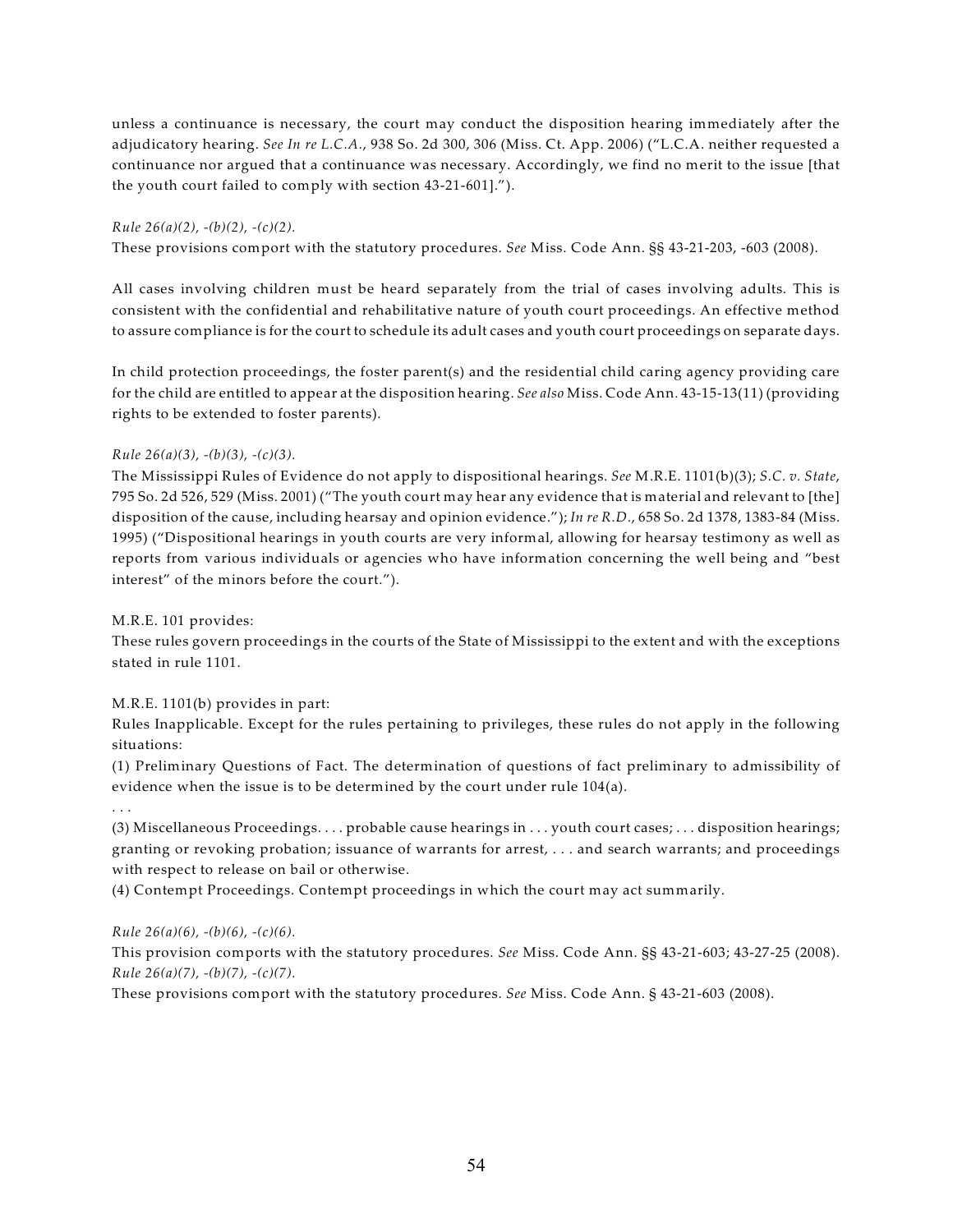### **RULE 27 DISPOSITION ORDERS**

### **(a) Delinquency proceedings.**

**(1) Authorized dispositions.** In delinquency cases, the disposition order may include any of the alternatives as set forth in section 43-21-605(1) of the Mississippi Code. Additionally, the court may order:

**(i)** drug testing pursuant to section 43-21-605(8) of the Mississippi Code;

**(ii)** any appropriate disposition designed for the treatment and care of a child in need of special care, including civil commitment to a state institution providing care for that disability or infirmity, pursuant to section 43-21-611 of the Mississippi Code;

**(iii)** parents or guardians to pay for the support of the child placed in custody of any person or agency (other than the custody of a state training school), including any necessary medical treatment, pursuant to section 43-21-615(2) of the Mississippi Code;

**(iv)** parents or guardians of a child placed in a state-supported training school to receive counseling and parenting classes pursuant to section 43-21-605(4) of the Mississippi Code;

**(v)** any person found encouraging, causing, or contributing to the delinquency of the child to do or omit to do any act deemed reasonable and necessary for the welfare of the child pursuant to section 43-21-617 of the Mississippi Code;

**(vi)** financially able parents to pay for court ordered medical and other examinations and treatment of a child, for reasonable attorney's fees and court costs, and for other expenses found necessary or appropriate in the best interest of the child pursuant to section 43-21-619(1) of the Mississippi Code;

**(vii)** parents, guardians or custodians who exercise parental custody or control of a child who has willfully or maliciously caused personal injury or damaged or destroyed property to pay damages or restitution and to participate in a counseling program or other suitable family treatment program for the purpose of preventing future occurrences pursuant to section 43-21-619(2) of the Mississippi Code;

**(viii)** enrollment or reenrollment of any compulsory-school-age child in school (but in no event may a child who has been expelled from a school district for commission of a "violent act", as such term is defined under section 43-21-605(8) of the Mississippi Code, be placed in another school district), and further order appropriate education services, pursuant to section 43-21-621 of the Mississippi Code.

**(2) Two or more offenses alleged in same petition.** The court shall enter a separate disposition on each adjudicated count. The court may order the disposition of any count to run concurrent or consecutive to any other count(s) or current disposition(s), as it deems in the best interest of the child and in the interest of justice.

### **(3) Additional matters pertaining to delinquency orders:**

**(i) Admission packet to be provided to training school.** If the disposition ordered by the court includes placing the child in the custody of a training school, an admission packet shall be prepared for the child and provided to the training school pursuant to section 43-21-603(8) of the Mississippi Code. The admittance of any child to a training school shall take place between the hours of 8:00 a.m. and 3:00 p.m. on designated admission days.

**(ii) Detention facility to comply with educational services requirement.** If a disposition order requires placement of a child in a juvenile detention facility, the facility shall comply with the educational services requirements of section 43-21-321 of the Mississippi Code.

**(iii) School to be notified if child is to miss school due to other placement.** If a disposition order requires that a child miss school due to other placement, the court shall notify a child's school while maintaining the confidentiality of the court process pursuant to section 43-21-605(2) of the Mississippi Code.

**(iv) Institution or agency to provide information to court.** Any institution or agency to which a child has been committed shall give to the court any information concerning the child as the court may at any time require.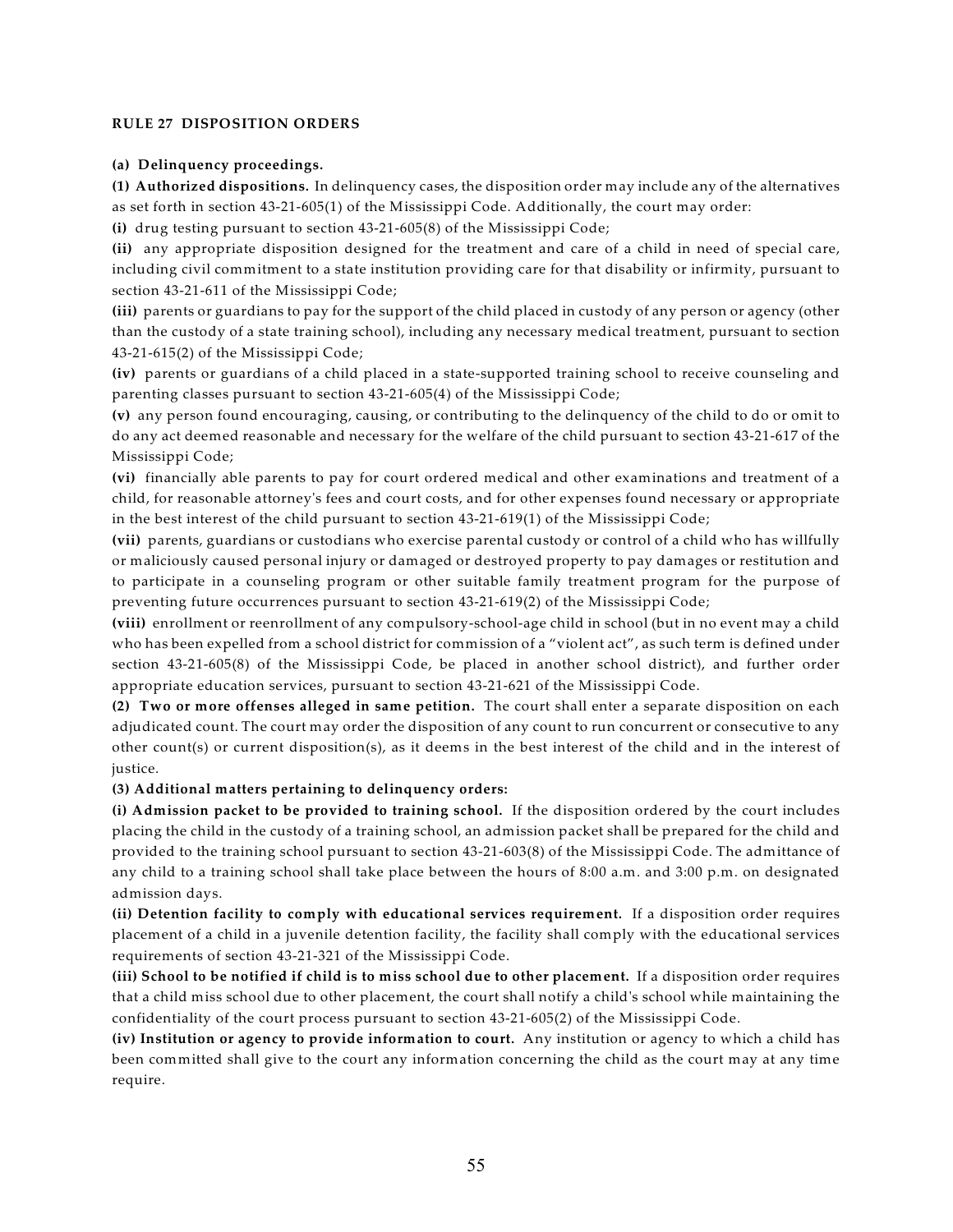**(v) Fines to be paid in the general fund, exception.** Any fines levied under Mississippi's Youth Court Law shall be paid into the general fund of the county but, in those counties wherein the youth court is a branch of the municipal government, it shall be paid into the municipal treasury.

# **(b) Child in need of supervision proceedings.**

**(1) Authorized dispositions.** In children in need of supervision cases, the disposition order may include any of the alternatives as set forth in section 43-21-607(1) of the Mississippi Code. Additionally, the court may order:

**(i)** drug testing pursuant to section 43-21-607(2) of the Mississippi Code;

**(ii)** any appropriate disposition designed for the treatment and care of a child in need of special care, including civil commitment to a state institution providing care for that disability or infirmity, pursuant to section 43-21-611 of the Mississippi Code;

**(iii)** parents or guardians to pay for the support of the child placed in custody of any person or agency, including any necessary medical treatment, pursuant to section 43-21-615(2) of the Mississippi Code;

**(iv)** financially able parents to pay for court ordered medical and other examinations and treatment of a child, for reasonable attorney's fees and court costs, and for other expenses found necessary or appropriate in the best interest of the child pursuant to section 43-21-619(1) of the Mississippi Code;

**(v)** parents, guardians or custodians who exercise parental custody or control of a child who has willfully or maliciously caused personal injury or damaged or destroyed property to pay damages or restitution and to participate in a counseling program or other suitable family treatment program for the purpose of preventing future occurrences pursuant to section 43-21-619(2) of the Mississippi Code;

**(vi)** enroll or reenroll any compulsory-school-age child in school, and further order appropriate education services, pursuant to section 43-21-621 of the Mississippi Code.

**(2) Two or more offenses alleged in same petition.** The court shall enter a separate disposition on each adjudicated count. The court may order the disposition of any count to run concurrent or consecutive to any other count(s) or current disposition(s), as it deems in the best interest of the child and in the interest of justice.

## **(c) Child protection proceedings.**

**(1) Authorized dispositions.** In neglect and abuse cases, the disposition order may include any of the alternatives as set forth in section 43-21-609 of the Mississippi Code. Disposition orders shall comply, as applicable, with the requirements set forth in sections 43-21-603(7) and 43-21-609(f) and (g) of the Mississippi Code. Additionally, the court may order:

**(i)** any appropriate disposition designed for the treatment and care of a child in need of special care, including civil commitment to a state institution providing care for that disability or infirmity, pursuant to section 43-21-611 of the Mississippi Code;

**(ii)** parents or guardians to pay for the support of the child placed in custody of any person or agency, including any necessary medical treatment pursuant to section 43-21-615(2) of the Mississippi Code;

**(iii)** any person found encouraging, causing, or contributing to the abuse or neglect of the child to do or omit to do any act deemed reasonable and necessary for the welfare of the child pursuant to section 43-21-617 of the Mississippi Code;

**(iv)** financially able parents to pay for court ordered medical and other examinations and treatment of a child, for reasonable attorney's fees and court costs, and for other expenses found necessary or appropriate in the best interest of the child pursuant to section 43-21-619(1) of the Mississippi Code;

**(v)** enroll or reenroll any compulsory-school-age child in school, and further order appropriate education services, pursuant to section 43-21-621 of the Mississippi Code.

**(2) Two or more children subject of the same petition.** The court shall enter a separate disposition on each adjudicated charge.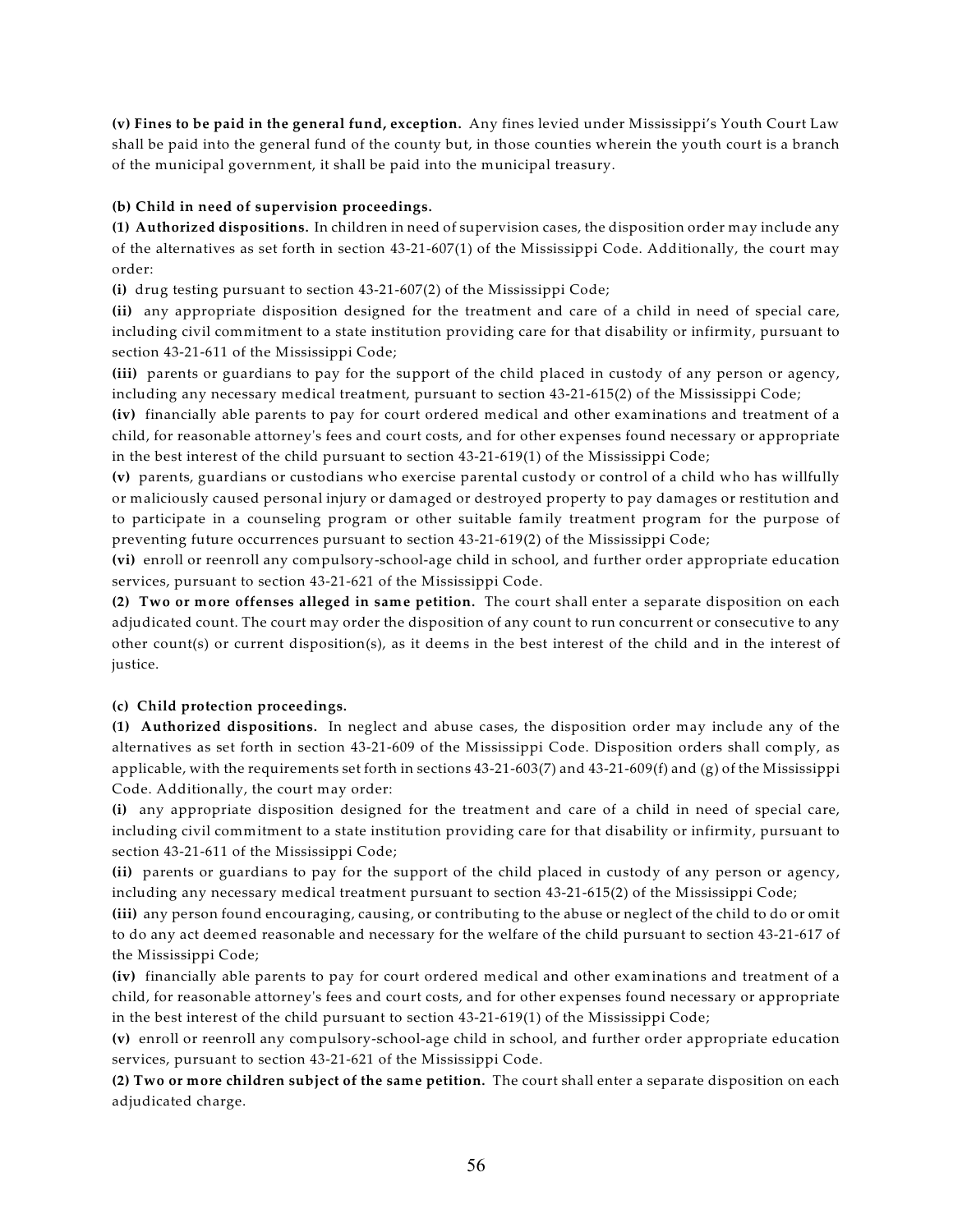#### **(d) Other matters pertaining to disposition orders.**

**(1) Transportation costs.** The costs of transporting any child to any institution or agency shall be pursuant to section 43-21-615(1) of the Mississippi Code. In the case of a female child, the court shall designate some suitable woman to accompany her to the institution or agency.

**(2) Mississippi Crime Victims' Bill of Rights.** The youth court judge shall comply with the Mississippi Crime Victims' Bill of Rights (Miss. Code Ann. § 99-43-1 et seq.) as is applicable to youth courts.

**(3) Registration of Sex Offenders.** The youth court judge shall comply with the Registration of Sex Offenders (Miss. Code Ann. § 45-33-21 et seq.) as is applicable to youth courts.

### *Comments & Procedures*

#### *Rule 27(a).*

This provision comports with the statutory procedures. *See* Miss. Code Ann. §§ 43-21-605, -611, -615, -617, - 619, -621 (2008). For procedures pertaining to these sections of the Mississippi Code refer to the appendix of these rules.

The conditions and terms of a disposition must be reasonable and appropriate. *See In re Green*, 203 So. 2d 470, 472 (Miss. 1967) ("The Youth Court was amply justified in finding that the condition [of "stay out of trouble"] was valid under the particular facts of this case, and that [the child] had violated it."); *K.N.L. v. State*, 803 So. 2d 1245, 1249 (Miss. Ct. App. 2002) ("[T]he prohibition against [the child who had shoplifted from] going to the mall or to a [particular] store is reasonable and appropriate."). A court may order parents, guardians, or custodians to pay certain expenses. *See, e.g., In re B.D.*, 720 So. 2d 476, 479 (Miss. 1998) ("In this case, all parties had notice that restitution was being sought, along with the amounts at issue. A hearing was held with counsel for the appellants present and allowed to present argument, cross-examine witnesses and object. This Court finds that the procedure followed by the Youth Court met due process requirements. Section 43-21-619 is not violative of the state or federal constitutions."). Courts are prohibited from committing an offender age eighteen or older to the division of youth services for placement in a state supported training school. *See In re L.C.A.*, 938 So. 2d 300, 307 (Miss. Ct. App. 2006).

### *Rule 27(b).*

This provision comports with the statutory procedures. *See* Miss. Code Ann. §§ 43-21-607, -611, -615, -617, - 619, -621 (2008). For procedures pertaining to these sections of the Mississippi Code refer to the appendix of these rules.

#### *Rule 27(c).*

This provision comports with the statutory procedures. *See* Miss. Code Ann. §§ 43-21-603, -609, -611, -615, - 617, -619, -621 (2008). For procedures pertaining to these sections of the Mississippi Code refer to the appendix of these rules.

The polestar consideration in child custody cases is the best interest of the child. *See, e.g., In re E.M.*, 810 So. 2d 596, 600 (Miss. 2002) ("It defies logic to think that parents or relatives who have severely and permanently injured E.M. and have caused the death of her younger brother could be trusted to properly care for and raise E.M. without further incident. . . . [T]he judgment of the youth court judge should be reversed and E.M. should be placed in appropriate foster care."); *In re S.M.*, 739 So. 2d 473, 475 (Miss. Ct. App. 1999) ("The court directed the Department to work with the parties with an ultimate goal of returning [the child] to his family. This action is within the discretion of the court and is not inconsistent with the evidence."). The youth court has no authority to commit a neglected child to training school. *See In re Slay*, 147 So. 2d 299, 300 (Miss. 1962).

#### *Federal Requirements*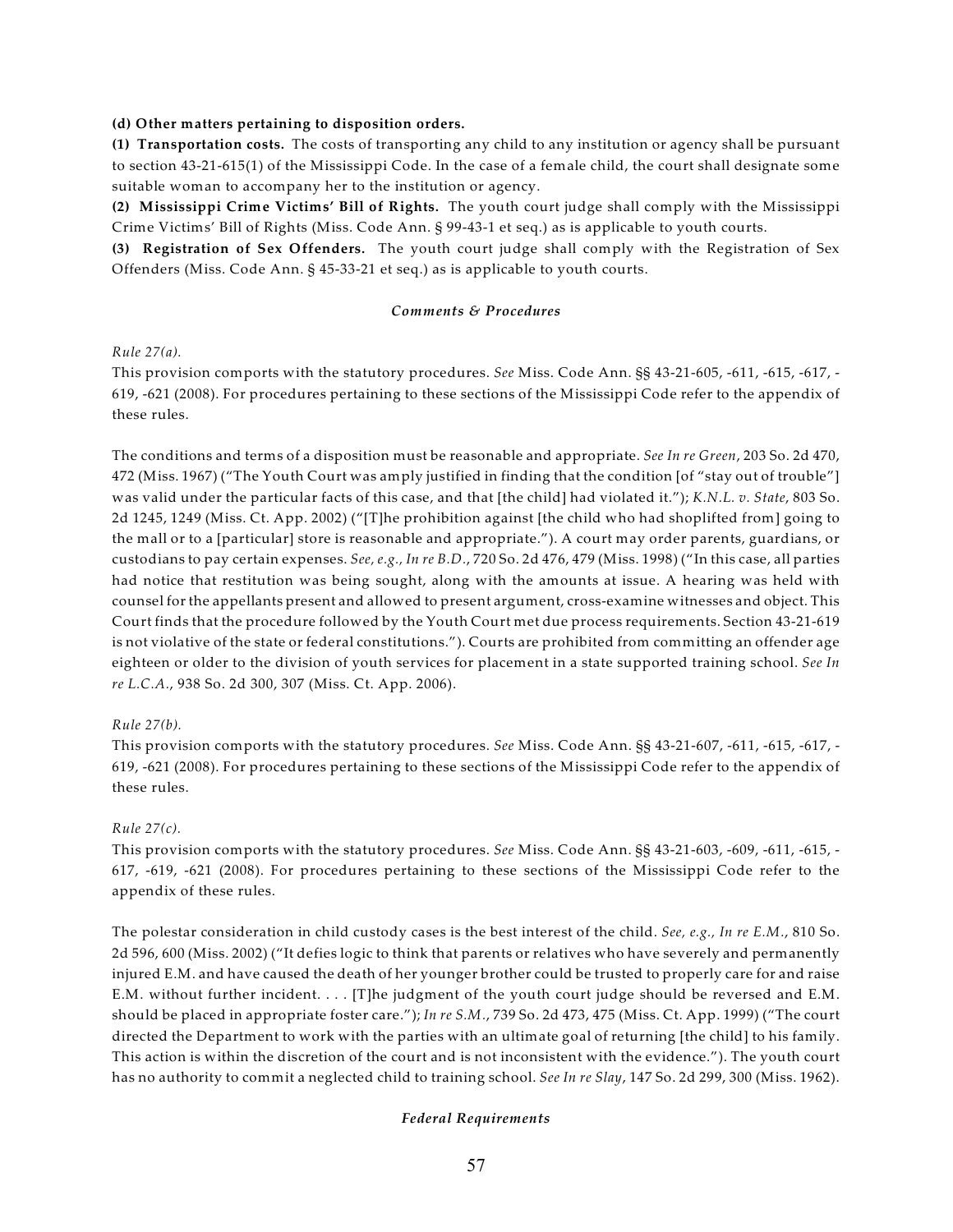These rules require compliance with federal laws and regulations which impact funding for cases within the jurisdiction of the youth court. *See* U.R.Y.C.P. 7. Failure to comply results in the loss of federal monies crucial in achieving the best interests of the child and the interest of justice. Federal laws and regulations applicable to disposition orders include:

Pursuant to the United States District Court's Order Regarding the Suicide Prevention Action Plan, youth court judges must review the federal requirements for dispositional hearings for youths that are to be committed to a training school. The Division of Youth Services must have all medical and mental records prior to accepting a youth into a training school. The youth court should review the medical and mental records prior to the youth's commitment. Failure to have the medical and mental records, will result in the youth not being admitted to the training school. *See* Order Regarding Suicide Prevention Action plan, Civil Action No.: 3:03-cv-1354-HTW-JCS (S. Miss. Apr. 30, 2008).

### *Forms*

All orders of the court shall be in substantial compliance with these rules. Courts which do not utilize the Mississippi Youth Court Information Delivery System (MYCIDS) or other network database of Mississippi youth courts, such as SWORD, may access at <http://www.mssc.state.ms.us> the following form(s):

*ORDER OF DISPOSITION OF DELINQUENT CHILD;* ORDER OF DISPOSITION OF A DELINQUENT CHILD WHO IS TO BE COMMITTED TO A STATE TRAINING SCHOOL; *ORDER OF DISPOSITION OF CHILD IN NEED OF SUPERVISION; ORDER OF DISPOSITION OF ABUSED OR NEGLECTED CHILD; ORDER TO TRANSPORT CHILD.*

## **Rule 28 MODIFICATION OF DISPOSITION ORDERS / ANNUAL REVIEWS**

# **(a) Delinquency and child in need of supervision proceedings.**

**(1) Modification of orders.** Procedures governing the modification of a disposition order of a delinquent child or a child in need of supervision shall be conducted pursuant to section 43-21-613(1) and (2) of the Mississippi Code. Service of summons for such hearings shall be pursuant to Rule 22(c) of these rules.

**(2) Annual reviews.** Unless the court's jurisdiction has been terminated, all disposition orders for supervision, probation or placement of a child with an individual or an agency shall be reviewed by the court at least annually to determine if continued placement, probation or supervision is in the best interest of the child or the public.

## **(b) Child protection proceedings.**

**(1) Modification of orders.** Procedures governing the modification of a disposition order of an abused or neglected child shall be conducted pursuant to section 43-21-613(2) of the Mississippi Code. Service of summons for such hearings shall be pursuant to Rule 22(c) of these rules.

**(2) Child protection reviews.** Child protection reviews for abused or neglected children shall be conducted pursuant to Rules 29 and 31 of these rules.

## **(c) Dependent children.**

**(1) Modification of orders.** Procedures governing the modification of a disposition order of a dependent child shall be conducted pursuant to section 43-21-613(2) of the Mississippi Code. Service of summons for such hearings shall be pursuant to Rule 22(c) of these rules.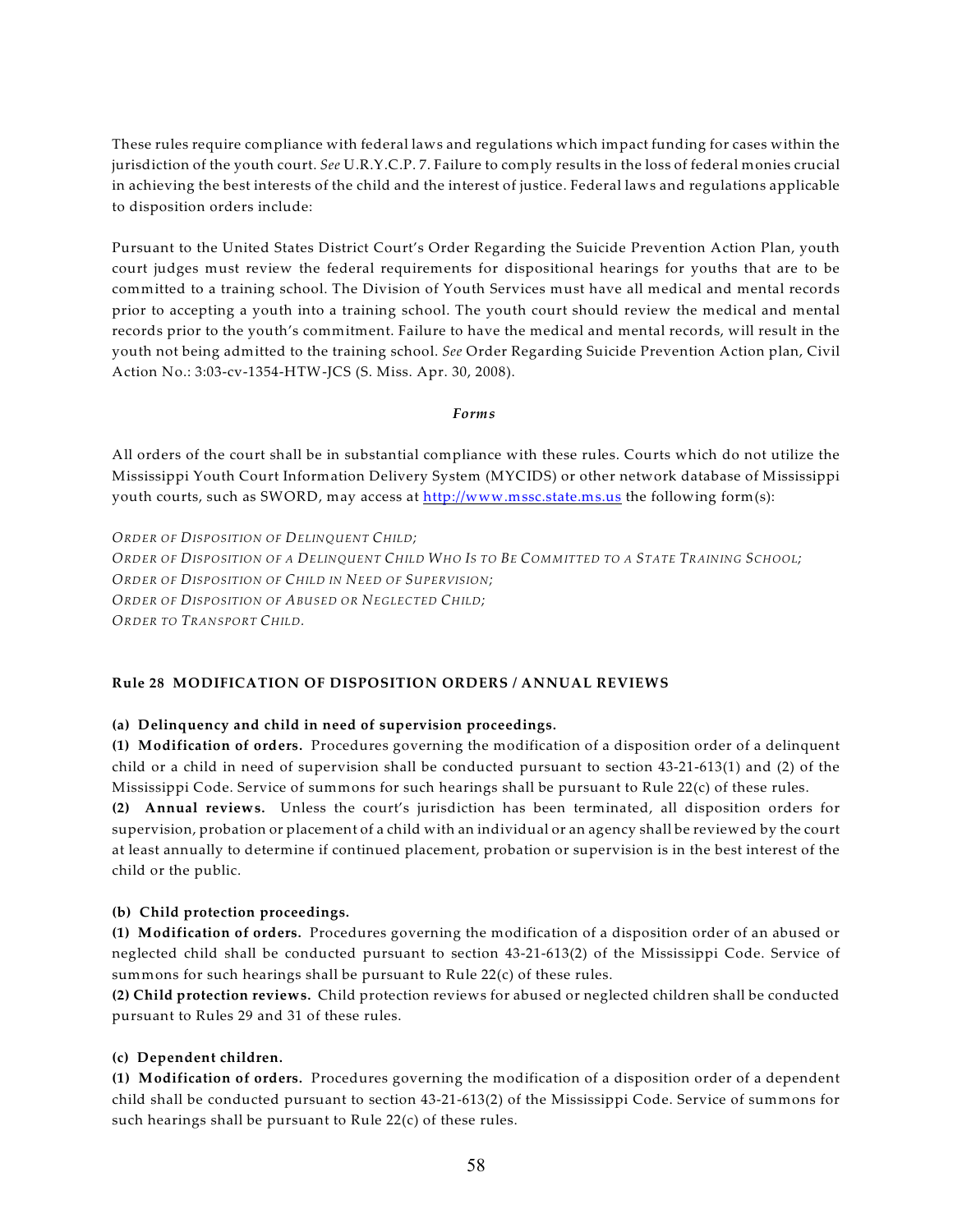**(2) Child protection reviews.** Child protection reviews for dependent children shall be conducted pursuant to Rules 29 and 31 of these rules.

### **(d) Durable legal custody.**

**(1) Modifications of orders.** Procedures governing the modification of a durable legal custody order of a neglected or abused child shall be conducted pursuant to section 43-21-613(2) of the Mississippi Code. Service of summons for such hearings shall be pursuant to Rule 22(c) of these rules. A durable legal custody order shall not be modified except upon the court finding:

(i) a substantial change in circumstances which has adversely affected the child;

(ii) that the order modifying the durable legal custody order remedies the conditions; and

(iii) that such modification is in the best interest of the child and the interests of justice.

**(2) Permanency review hearings not required.** The requirements of section 43-21-613 of the Mississippi Code as to durable legal custody review hearings do not apply. Instead, permanency review hearings are not to be conducted unless explicitly ordered by the court. In such cases, the Department of Human Services shall be released from any oversight or monitoring responsibilities, and relieved of physical and legal custody and supervision of the child.

### *Comments & Procedures*

### *Rule 28(a).*

For procedures pertaining to section 43-21-613 of the Mississippi Code refer to the appendix of these rules.

The youth court has continuing jurisdiction to modify the disposition of a delinquent or child in need of supervision as necessary. *See In re Litdell*, 232 So. 2d 733, 736 (Miss. 1970) ("The youth court's jurisdiction of a youth adjudged to be delinquent is a continuing one, with continuing power to alter the terms of the probation if, in the best interests of the child, the original arrangement proves inadequate or to have been ill advised."). Any modification is to be of equal or greater precedence which the youth court could have originally ordered. *See* Miss. Code Ann. § 43-21-613(2) (2008).

## *Rule 28(b).*

For procedures pertaining to section 43-21-613 of the Mississippi Code refer to the appendix of these rules.

The youth court has continuing jurisdiction to modify the disposition of an abused or neglected child as necessary. *See In re R.D.*, 658 So. 2d 1378, 1386 (Miss. 1995) ("Section 43-21-613 provides that orders of the youth court determining the disposition of a child who has been adjudicated neglected, for instance, may be modified in the discretion of the youth court thereafter, as necessary."). Modification of a custody order requires a material change in circumstances and that the modification be in the best interest of the child. *See In re V.L.W.,* 751 So. 2d 1033, 1035 (Miss. 1999). Any modification is to be of equal or greater precedence which the youth court could have originally ordered. *See* Miss. Code Ann. § 43-21-613(2) (2008).

## *Rule 28(c).*

This provision comports with the statutory procedures. *See* Miss. Code Ann. § 43-21-613(3)(c) (2008).

## *Rule 28(d).*

This provision comports with the statutory procedures. *See* Miss. Code Ann. §§ 43-21-609(b), -613(3)(d) (2008).

Section 43-21-609(b) of the Mississippi Code provides in part: "The requirements of Section 43-21-613 as to disposition review hearings does not apply to those matters in which the court has granted durable legal custody. In such cases, the Department of Human Services shall be released from any oversight or monitoring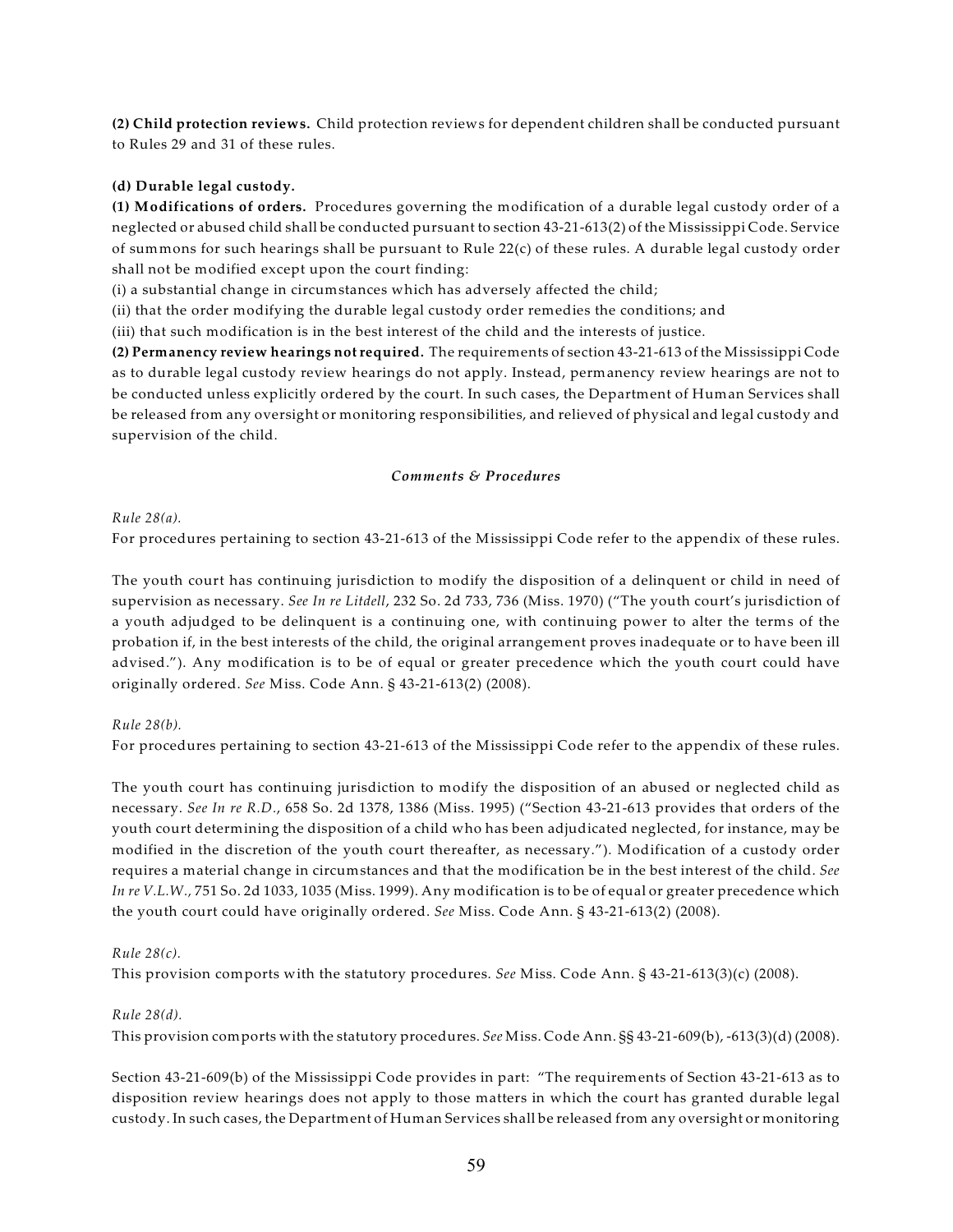responsibilities." Granting of durable legal custody, however, does not preclude the court from conducting a review hearing of its order. *See In re S.A.M.,* 826 So. 2d 1266, 1279 (Miss. 2002) ("[T]he intent of durable legal custody is merely to avoid the required annual dispositional reviews by the youth court and constant oversight and monitoring by DHS, not a complete preclusion of the court's jurisdiction, DHS's further involvement or court ordered review hearings as needed."). Durable legal custody is not allowed as an alternative disposition unless the child has been in the physical custody of the proposed durable custodians for at least one year under the supervision of the Department of Human Services. *See May v. Harrison County Dep't of Human Servs*., 883 So. 2d 74, 82 (Miss. 2004). The granting of durable legal custody does not afford the durable legal custodian any greater rights than those of a foster parent. *See Barnett v. Oathout*, 883 So. 2d 563, 1279 (Miss. 2004).

### **Rule 29 PERMANENCY HEARINGS**

### **(a) Time of hearing following disposition.**

**(1) When reasonable efforts to maintain child within child's own home are not required.** Where the court has found at the disposition hearing that reasonable efforts to maintain the child within the child's own home are not required, it shall conduct a permanency hearing within thirty (30) days of such finding.

**(2) When reasonable efforts to maintain child within child's own home are required.** Where the court has found at the disposition hearing that reasonable efforts to maintain the child within the child's own home are required, it shall conduct a permanency hearing for any child who has been placed with the Department of Human Services, Division of Family and Children's Services or any other person or public or private agency, other than the child's parent, guardian or custodian, unless a lesser period of time is required under the Mississippi Code, within six (6) months after the earlier of:

(i) an adjudication that the child has been adjudicated abused or neglected; or

(ii) the date of the child's removal from the allegedly abusive or neglectful custodian/parent.

The court may extend the period of time to conduct the hearing for an additional six (6) months upon finding extraordinary and compelling reasons for extending the time period in the best interest of the child.

**(3) Children placed in foster care on or after July 1, 1998.** The court shall conduct a permanency hearing for any child placed in foster care on or after July 1, 1998 within a time period that substantially complies with section 43-15-13(4) of the Mississippi Code.

### **(b) Summons.**

**(1) Persons summoned.** When the date of the permanency hearing has been set by the youth court, and if necessary to fulfill the notice requirements, the judge or the judge's designee shall order the clerk of the youth court to issue a summons to the following to appear personally at such hearing: the child named in the petition; the person or persons who have custody or control of the child; the parent or guardian of the child if such parent or guardian does not have custody of the child, except in no event shall summons issue to the parent(s) whose parental rights have been terminated; the foster parent(s); the residential child agency providing care for the child; and any other person whom the court deems necessary.

The clerk does not need to issue summons to any person who has already received sufficient notice of the time, date, place, and purpose of the permanency hearing.

**(2) Form.** The form of the summons shall be pursuant to Rule  $22(a)(2)$  of these rules.

**(3) Manner of service.** The manner of service shall be pursuant to Rule 22(a)(3) of these rules.

**(4) Time.** Summons shall be served not less than three (3) days before the date set for the permanency hearing.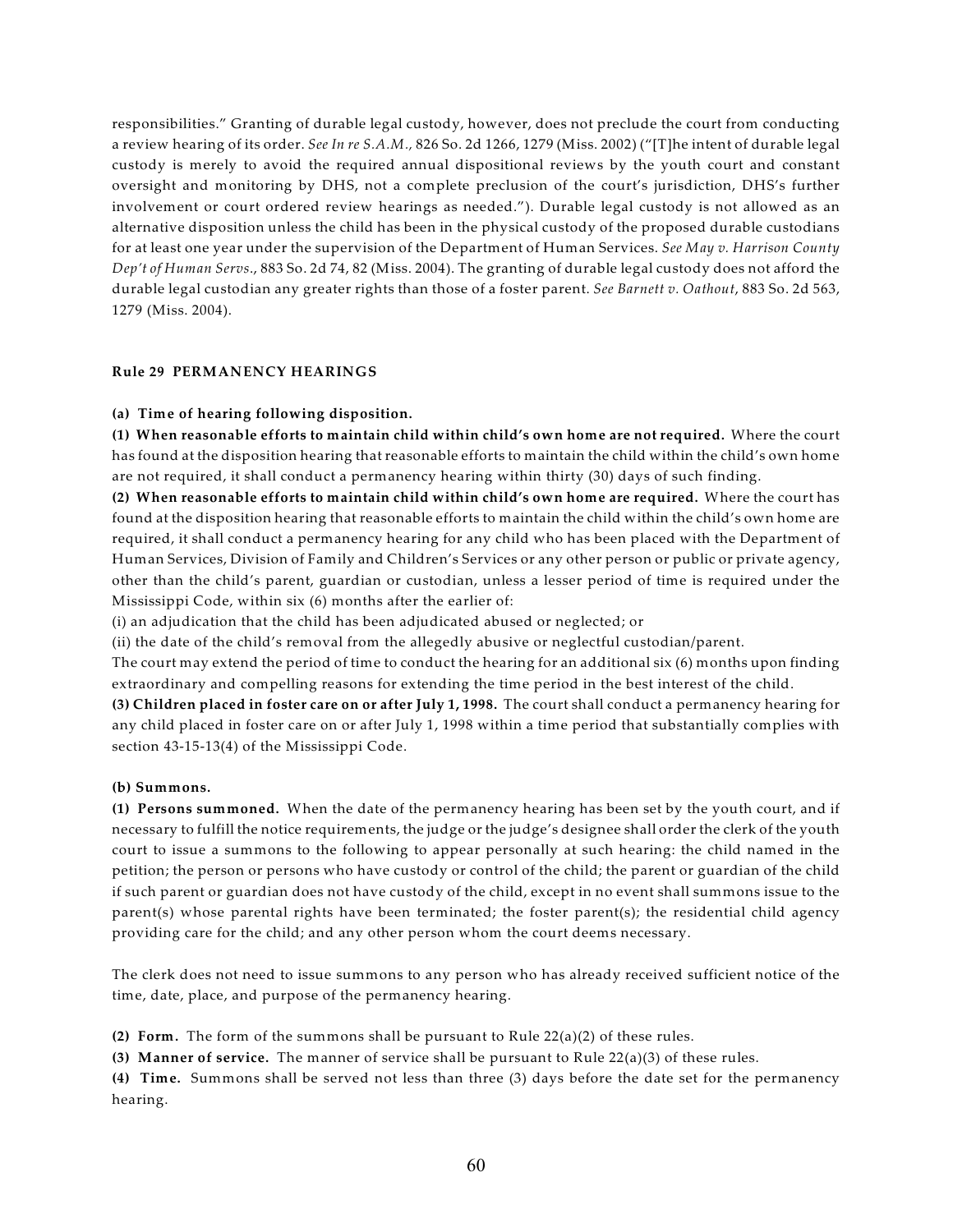**(5) Waiver of summons by a party other than the child.** Waiver of summons by a party other than the child shall be pursuant to Rule 22(a)(5) of these rules.

**(6) Waiver of three (3) days' time before hearing by a child served with process.** Waiver of three (3) days' time before the permanency hearing by a child served with process shall be pursuant to Rule 22(a)(6) of these rules.

**(7) Enforcement.** Enforcement of the summons shall be pursuant to Rule 22(a)(7) of these rules.

**(c) Conduct of hearing.** In conducting the hearing, the court shall require a written report and may require information or statements from the child's Department of Human Services, Division of Family and Children's Services worker, youth court counselor, if any, parent, guardian or custodian, which includes, but is not limited to, an evaluation of the family's progress and recommendations for modifying the permanency plan and concurrent plan in the best interest of the child. The judge or referee shall, at the permanency hearing determine the future status of the child, including, but not limited to, whether the child should be:

(i) returned to the parent(s),

(ii) placed with suitable relatives,

(iii) referred for termination of parental rights and placed for adoption,

(iv) placed for the purpose of establishing durable legal custody, or

(v) continued in foster care on a permanent or long-term basis because of the child's special needs or circumstances.

If the child is in an out-of-state placement, the hearing shall determine whether the out-of-state placement continues to be appropriate and in the best interest of the child. At the permanency hearing the judge or referee shall determine, and the court order shall recite that reasonable efforts were made by the Department of Human Services, Division of Family and Children's Services to finalize the child's permanency plan and concurrent plan that was in effect on the date of the disposition hearing. The judge or referee may find that reasonable efforts to maintain the child within the child's home shall not be required in accordance with section 43-21-603(7)(c) of the Mississippi Code.

## **(d) Findings pertaining to termination of parental rights.**

**(1)** The court may find that the filing of a termination of parental rights petition is not in the child's best interest if:

(i) the child is being cared for by a relative; and/or

(ii) the Department of Human Services has documented compelling and extraordinary reasons why termination of parental rights would not be in the best interests of the child.

**(2)** Where the court does not make a finding under Rule 29(d)(1), the Department of Human Services, Division of Family and Children's Services may forward a termination of parental rights package to the Mississippi Attorney General's Office for a termination of parental rights petition to be filed pursuant to the "Termination of Rights of Unfit Parents Law" if:

(i) the child is in the legal custody of the Department of Human Services, Division of Family and Children's Services; and

(ii) the court ordered permanency plan or concurrent plan is adoption.

**(e) Permanency review hearings.** Permanency review hearings shall be conducted pursuant to Rule 31 of these rules.

### *Comments & Procedures*

*Rule 29(a)(1).*

This provision comports with the statutory procedures. *See* Miss. Code Ann. § 43-21-603(7) (2008). It also complies with the federal requirements. *See* 45 U.S.C. § 1355.20 (2008). The foster parent(s) and the residential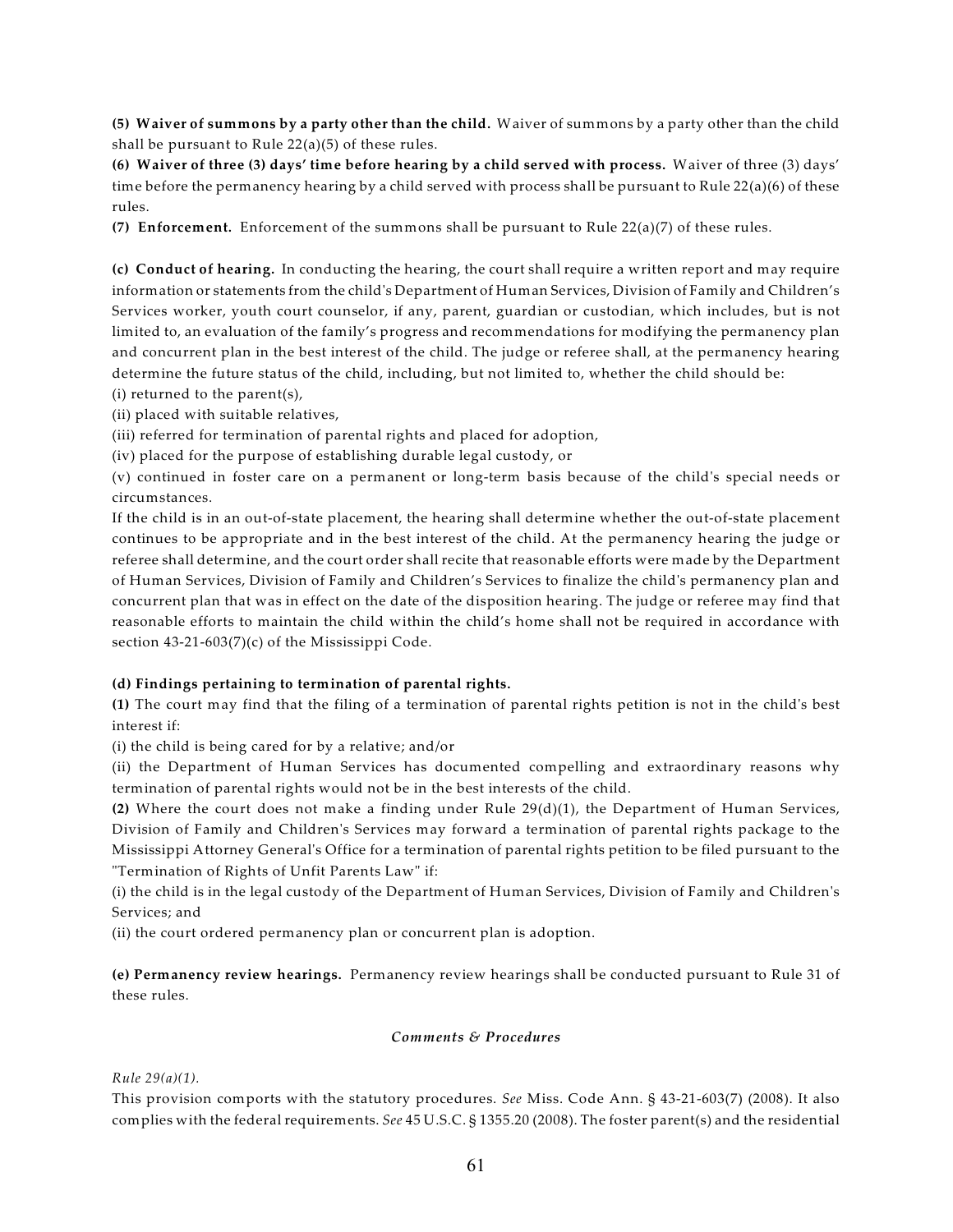child caring agency providing care for the child are entitled to appear at the disposition hearing. *See also* Miss. Code Ann. 43-15-13(11) (providing rights to be extended to foster parents).

*Foster parents to attend permanency review hearings.* 

Miss. Code Ann. § 43-15-13(12) provides in part:

The Department of Human Services shall require the following responsibilities from participating persons who provide foster care and relative care: . . .

(i) Attending dispositional review hearings . . . conducted by a court of competent jurisdiction, or providing their recommendations to the court in writing.

### *Rule 29(a)(2).*

This provision comports with the statutory procedures. *See* Miss. Code Ann. § 43-21-613(3)(a) (2008).

### Miss. Code Ann. § 43-15-13(4) provides:

In the case of any child who is placed in foster care on or after July 1, 1998, except in cases of aggravated circumstances prescribed in Section  $43-21-603(7)(c)$  or (d), the child's natural parent(s) will have a reasonable time to be determined by the court, which shall not exceed a six-month period of time, in which to meet the service agreement with the department for the benefit of the child unless the department has documented extraordinary and compelling reasons for extending the time period in the best interest of the child. If this agreement has not been satisfactorily met, simultaneously the child will be referred to the appropriate court for termination of parental rights and placement in a permanent relative's home, adoptive home or a foster/adoptive home. For children under the age of three (3) years, termination of parental rights shall be initiated within six (6) months, unless the department has documented compelling and extraordinary circumstances, and placement in a permanent relative's home, adoptive home or foster/adoptive home within two (2) months. For children who have been abandoned pursuant to the provisions of Section 97-5-1, termination of parental rights shall be initiated within thirty (30) days and placement in an adoptive home shall be initiated without necessity for placement in a foster home. The department need not initiate termination of parental rights proceedings where the child has been placed in durable legal custody or long-term or formalized foster care by a court of competent jurisdiction.

### *Rule 29(b).*

This provision comports with the statutory procedures. *See* Miss. Code Ann. §§ 43-21-505(5); -613(3)(a) (2008). Foster parent(s) and the residential child caring agency providing care for the child are entitled to appear at the permanency hearing. *See also* Miss. Code Ann. 43-15-13(11) (providing rights to be extended to foster parents).

Persons who should always be present at the permanency hearing include: "judge or judicial officer; ageappropriate children; parents whose rights have not been terminated, including putative fathers; relatives with legal standing or other custodial adults; assigned caseworker; agency attorney; attorney for parents (separate attorney if conflict warrants); legal advocate for the child and/or GAL/CASA; court reporter or suitable technology; and security personnel." NATIONAL COUNCIL OF JUVENILE AND FAMILY COURT JUDGES, RESOURCE GUIDELINES: IMPROVING PRACTICE IN CHILD ABUSE AND NEGLECT CASES 85 (1995). Other persons whose presence may be needed at the permanency hearing include: "extended family members; . . . prospective adoptive parents; judicial case management staff; service providers; adult or juvenile probation or parole officers; other witnesses." *Id.*

### *Rule 29(c).*

This provision comports with the statutory procedures. *See* Miss. Code Ann. § 43-21-613(3)(a) (2008). Reasonable efforts findings are required until the permanency plan or concurrent plan is achieved.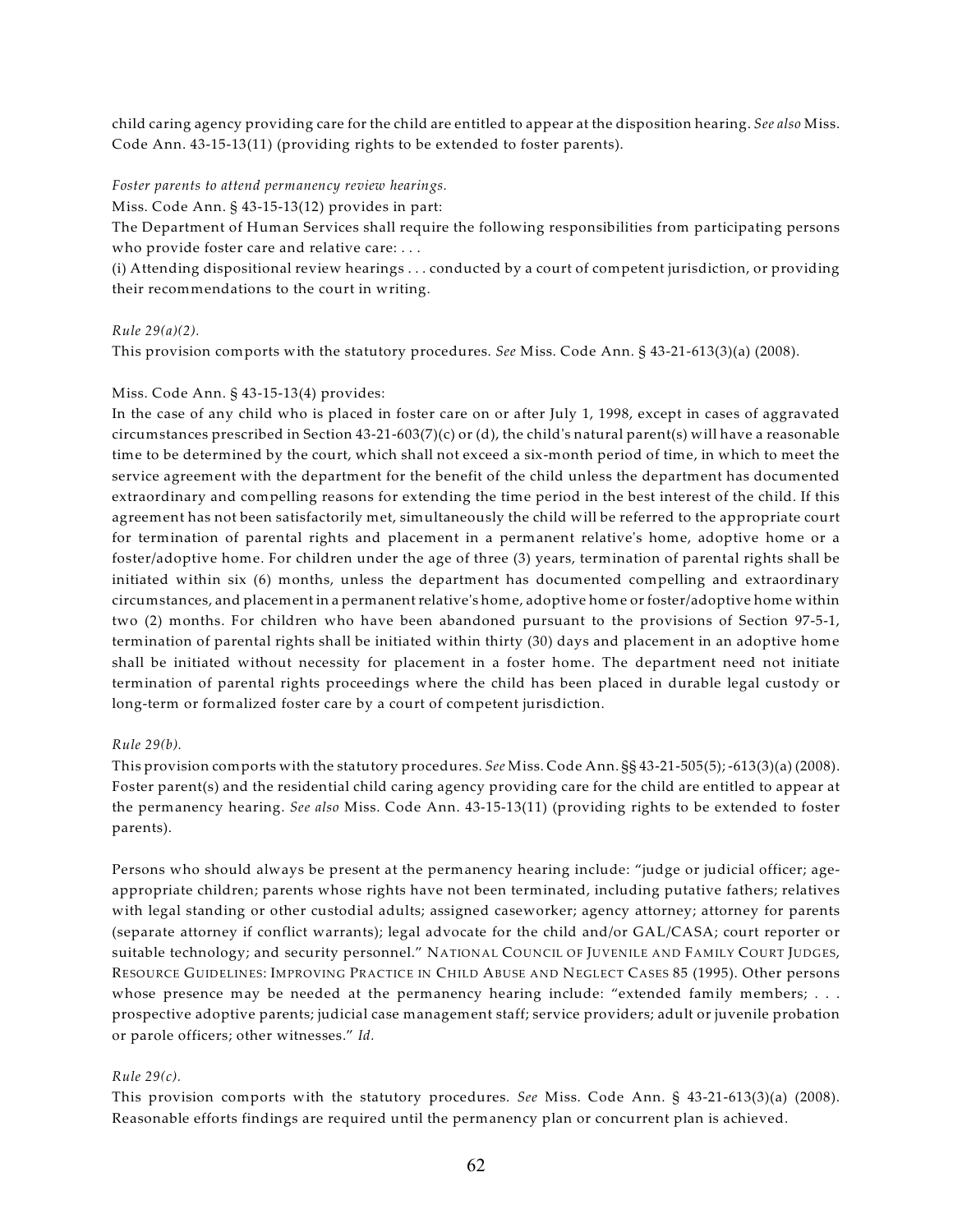### *Key decisions to be determined at review hearing.*

Key decisions the court should make at the permanency review hearing include: "whether there is a need for continued placement of a child; whether the court-approved, long-term permanent plan for the child remains the best plan for the child; whether the agency is making reasonable efforts to rehabilitate the family and eliminate the need for placement of a child; whether services set forth in the case plan and the responsibilities of the parties need to be clarified or modified due to the availability of additional information or changed circumstances; whether the child is in an appropriate placement which adequately meets all physical, emotional and educational needs; whether the terms of visitation need to be modified; whether terms of child support need to be set aside or adjusted; whether any additional court orders need to be made to move the case toward successful completion; [and] what time frame should be followed to achieve reunification or other permanent plan for each child." NATIONAL COUNCIL OF JUVENILE AND FAMILY COURT JUDGES, RESOURCE GUIDELINES: IMPROVING PRACTICE IN CHILD ABUSE AND NEGLECT CASES 75 (1995).

## *Key elements for showing reasonable efforts.*

DFCS must show that reasonable efforts have been made to maintain the child within the child's own home when recommending continued foster care. Key elements to this showing include: "a description of the efforts made by the agency to reunify the family since the last disposition or review hearing and an explanation why those efforts were not successful; [and,] an explanation why the child cannot presently be protected from the identified problems in the home even if services are provided to the child and family." NATIONAL COUNCIL OF JUVENILE AND FAMILY COURT JUDGES, RESOURCE GUIDELINES: IMPROVING PRACTICE IN CHILD ABUSE AND NEGLECT CASES 75 (1995).

### *Rule 29(d)(1).*

This provision comports with the statutory procedures. *See* Miss. Code Ann. § 43-21-613(3)(b) (2008).

## *Rule 29(d)(2)*.

The Department of Human Services, Division of Family and Children's Services is required to make reasonable efforts to finalize the adopted permanency plan and concurrent plan for the child. This provision is consistent with federal and state laws. *See* 42 U.S.C. § 675 (2008); 45 C.F.R. § 1356.21 (2008); Miss. Code Ann. §§ 43-15-13, 93-15-101 to -111 (2008).

### *Termination of parental rights package.*

A termination of parental rights package contains forms and documentation required by the Mississippi Attorney General's Office to proceed with a termination of parental rights action.

### *Federal Requirements*

These rules require compliance with federal laws and regulations which impact funding for cases within the jurisdiction of the youth court. *See* U.R.Y.C.P. 7. Failure to comply results in the loss of federal monies crucial in achieving the best interests of the child and the interest of justice. Federal laws and regulations applicable to permanency hearings include:

### *Foster care maintenance payments program implementation requirements.*

45 C.F.R. § 1356.21 (2008) provides in part:

(a) Statutory and regulatory requirements of the Federal foster care program. To implement the foster care maintenance payments program provisions of the title IV-E State plan and to be eligible to receive Federal financial participation (FFP) for foster care maintenance payments under this part, a State must meet the requirements of this section, 45 CFR 1356.22, 45 CFR 1356.30, and sections 472, 475(1), 475(4), 475(5) and 475(6) of the Act.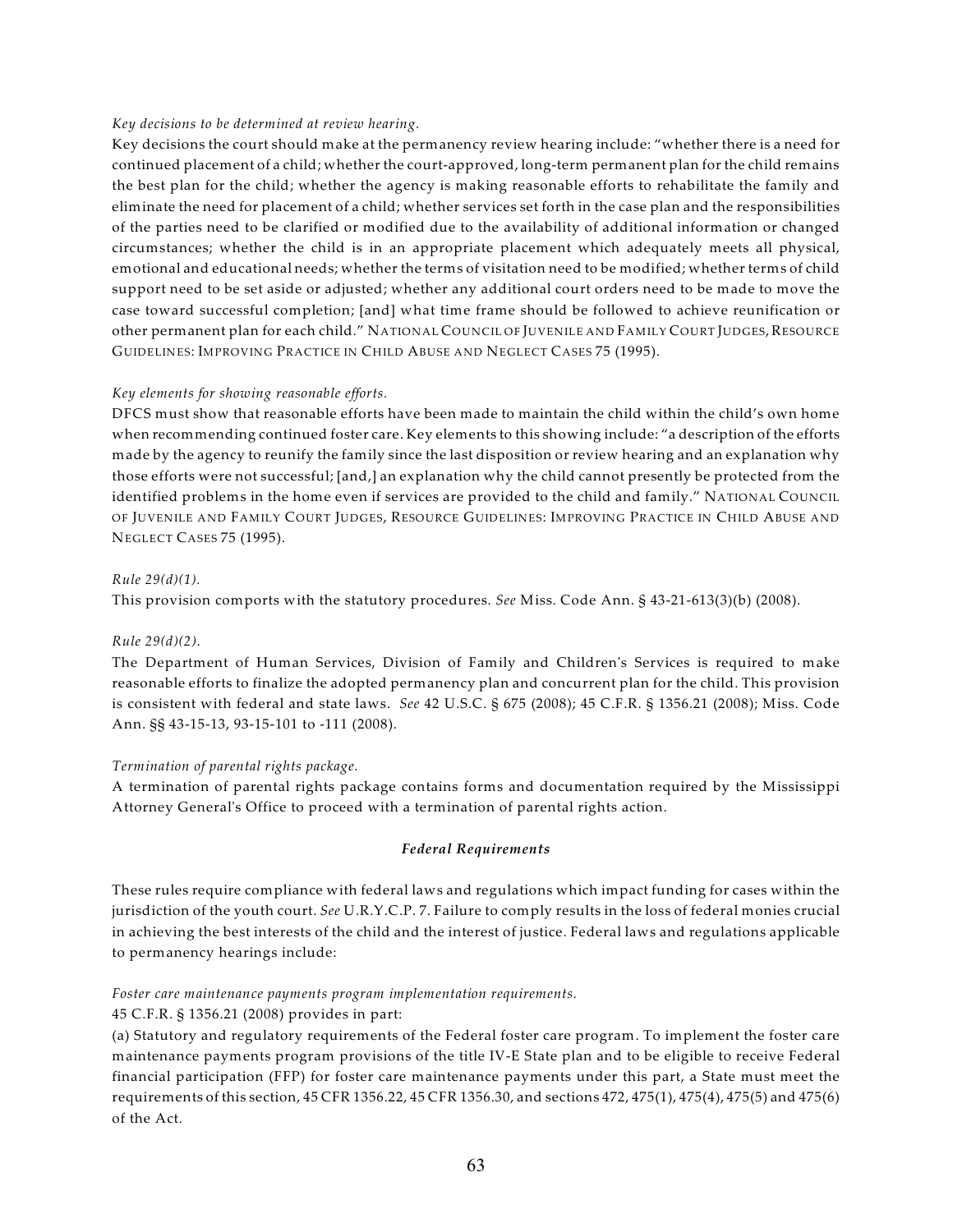### *Foster care maintenance payments cover.*

45 C.F.R. § 1355.20 (2008) provides in part:

(a) Unless otherwise specified, the following terms as they appear in 45 CFR Parts 1355, 1356 and 1357 of this title are defined as follows– . . .

Foster care maintenance payments are payments made on behalf of a child eligible for title IV-E foster care to cover the cost of (and the cost of providing) food, clothing, shelter, daily supervision, school supplies, a child's personal incidentals, liability insurance with respect to a child, and reasonable travel for a child's visitation with family, or other caretakers. Local travel associated with providing the items listed above is also an allowable expense. In the case of child care institutions, such term must include the reasonable costs of administration and operation of such institutions as are necessarily required to provide the items described in the preceding sentences.

### *Foster care means.*

45 C.F.R. § 1355.20 (2008) provides in part:

(a) Unless otherwise specified, the following terms as they appear in 45 CFR Parts 1355, 1356 and 1357 of this title are defined as follows– . . .

Foster care means 24-hour substitute care for children placed away from their parents or guardians and for whom the State agency has placement and care responsibility. This includes, but is not limited to, placements in foster family homes, foster homes of relatives, group homes, emergency shelters, residential facilities, child care institutions, and preadoptive homes. A child is in foster care in accordance with this definition regardless of whether the foster care facility is licensed and payments are made by the State or local agency for the care of the child, whether adoption subsidy payments are being made prior to the finalization of an adoption, or whether there is Federal matching of any payments that are made.

### *Date child is considered to have entered foster care means.*

45 C.F.R. § 1355.20 (2008) provides in part:

(a) Unless otherwise specified, the following terms as they appear in 45 CFR Parts 1355, 1356 and 1357 of this title are defined as follows– . . .

Date a child is considered to have entered foster care means the earlier of: The date of the first judicial finding that the child has been subjected to child abuse or neglect; or, the date that is 60 calendar days after the date on which the child is removed from the home pursuant to § 1356.21(k). A State may use a date earlier than that required in this paragraph, such as the date the child is physically removed from the home. This definition determines the date used in calculating all time period requirements for the periodic reviews, permanency hearings, and termination of parental rights provision in section 475(5) of the Act and for providing time-limited reunification services described at section 431(a)(7) of the Act. The definition has no relationship to establishing initial title IV-E eligibility.

## *Permanency hearing means; time requirements.*

45 C.F.R. § 1355.20 (2008) provides in part:

(a) Unless otherwise specified, the following terms as they appear in 45 CFR Parts 1355, 1356 and 1357 of this title are defined as follows– . . .

Permanency hearing means:

(1) The hearing required by section  $475(5)(C)$  of the Act to determine the permanency plan for a child in foster care. Within this context, the court (including a Tribal court) or administrative body determines whether and, if applicable, when the child will be:

(i) Returned to the parent;

(ii) Placed for adoption, with the State filing a petition for termination of parental rights;

(iii) Referred for legal guardianship;

(iv) Placed permanently with a fit and willing relative; or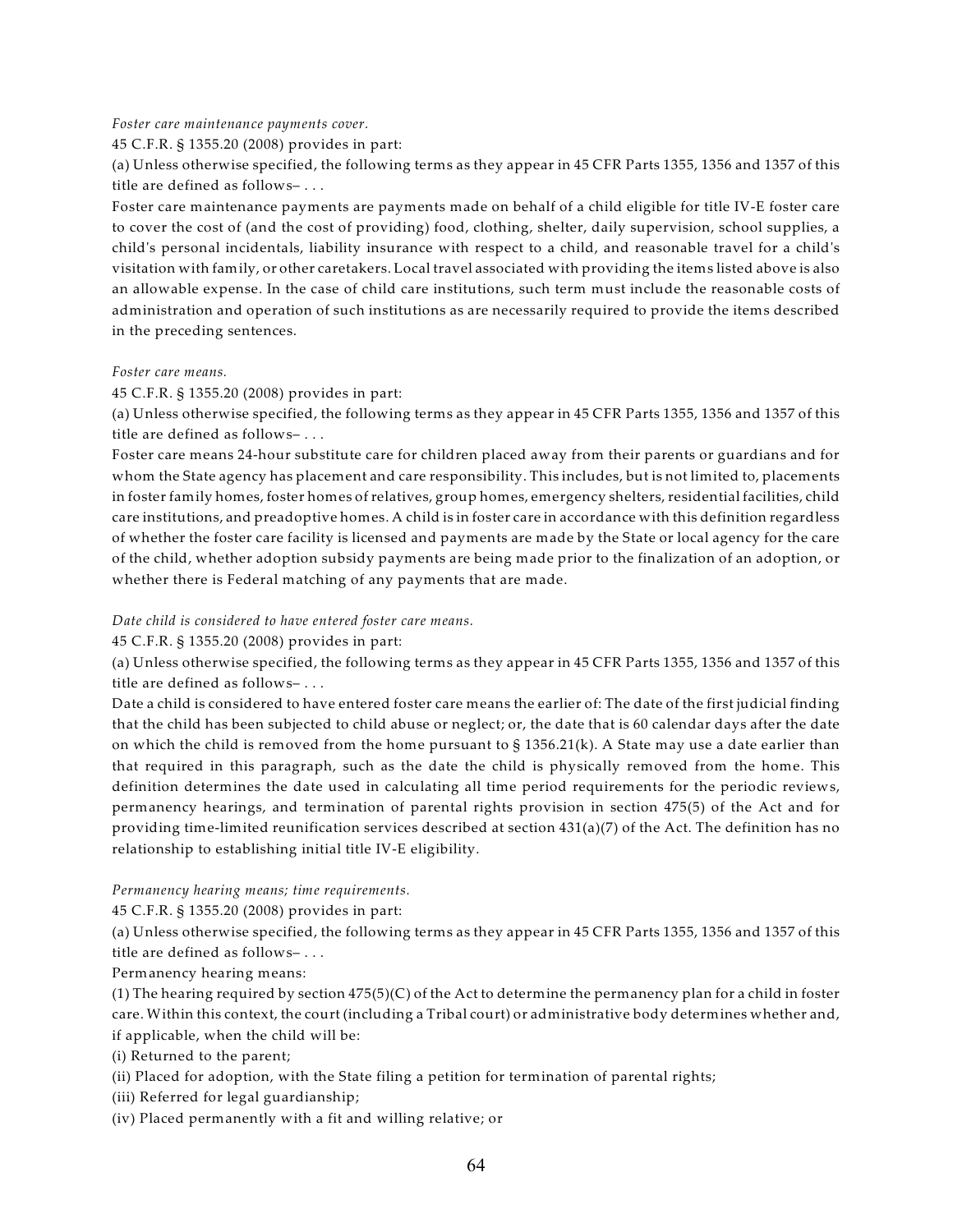(v) Placed in another planned permanent living arrangement, but only in cases where the State agency has documented to the State court a compelling reason for determining that it would not be in the best interests of the child to follow one of the four specified options above.

(2) The permanency hearing must be held no later than 12 months after the date the child is considered to have entered foster care in accordance with the definition at § 1355.20 of this part or within 30 days of a judicial determination that reasonable efforts to reunify the child and family are not required. After the initial permanency hearing, subsequent permanency hearings must be held not less frequently than every 12 months during the continuation of foster care. The permanency hearing must be conducted by a family or juvenile court or another court of competent jurisdiction or by an administrative body appointed or approved by the court which is not a part of or under the supervision or direction of the State agency. Paper reviews, ex parte hearings, agreed orders, or other actions or hearings which are not open to the participation of the parents of the child, the child (if of appropriate age), and foster parents or preadoptive parents (if any) are not permanency hearings.

*See also* 42 U.S.C. §§ 671(a)(15)(E), -675(5)(C) (2008); 45 C.F.R. § 1356.21 (2008).

#### *Permanency hearing determinations.*

#### 42 U.S.C. 675 (2008) provides in part:

(5) The term "case review system" means a procedure for assuring that- $\dots$ 

(C) with respect to each such child, (i) procedural safeguards will be applied, among other things, to assure each child in foster care under the supervision of the State of a permanency hearing to be held, in a family or juvenile court or another court (including a tribal court) of competent jurisdiction, or by an administrative body appointed or approved by the court, no later than 12 months after the date the child is considered to have entered foster care (as determined under subparagraph (F)) (and not less frequently than every 12 months thereafter during the continuation of foster care), which hearing shall determine the permanency plan for the child that includes whether, and if applicable when, the child will be returned to the parent, placed for adoption and the State will file a petition for termination of parental rights, or referred for legal guardianship, or (in cases where the State agency has documented to the State court a compelling reason for determining that it would not be in the best interests of the child to return home, be referred for termination of parental rights, or be placed for adoption, with a fit and willing relative, or with a legal guardian) placed in another planned permanent living arrangement, in the case of a child who will not be returned to the parent, the hearing shall consider in-State and out-of-State placement options, and, in the case of a child described in subparagraph (A)(ii), the hearing shall determine whether the out-of-State placement continues to be appropriate and in the best interests of the child, and, in the case of a child who has attained age 16, the services needed to assist the child to make the transition from foster care to independent living; (ii) procedural safeguards shall be applied with respect to parental rights pertaining to the removal of the child from the home of his parents, to a change in the child's placement, and to any determination affecting visitation privileges of parents; and (iii) procedural safeguards shall be applied to assure that in any permanency hearing held with respect to the child, including any hearing regarding the transition of the child from foster care to independent living, the court or administrative body conducting the hearing consults, in an age-appropriate manner, with the child regarding the proposed permanency or transition plan for the child; . . .

*Judicial determination of reasonable efforts to prevent a child's removal from the home.*

45 C.F.R. § 1356.21 (2008) provides in part:

(b) Reasonable efforts. . . .

(1) Judicial determination of reasonable efforts to prevent a child's removal from the home.

(i) When a child is removed from his/her home, the judicial determination as to whether reasonable efforts were made, or were not required to prevent the removal, in accordance with paragraph (b)(3) of this section,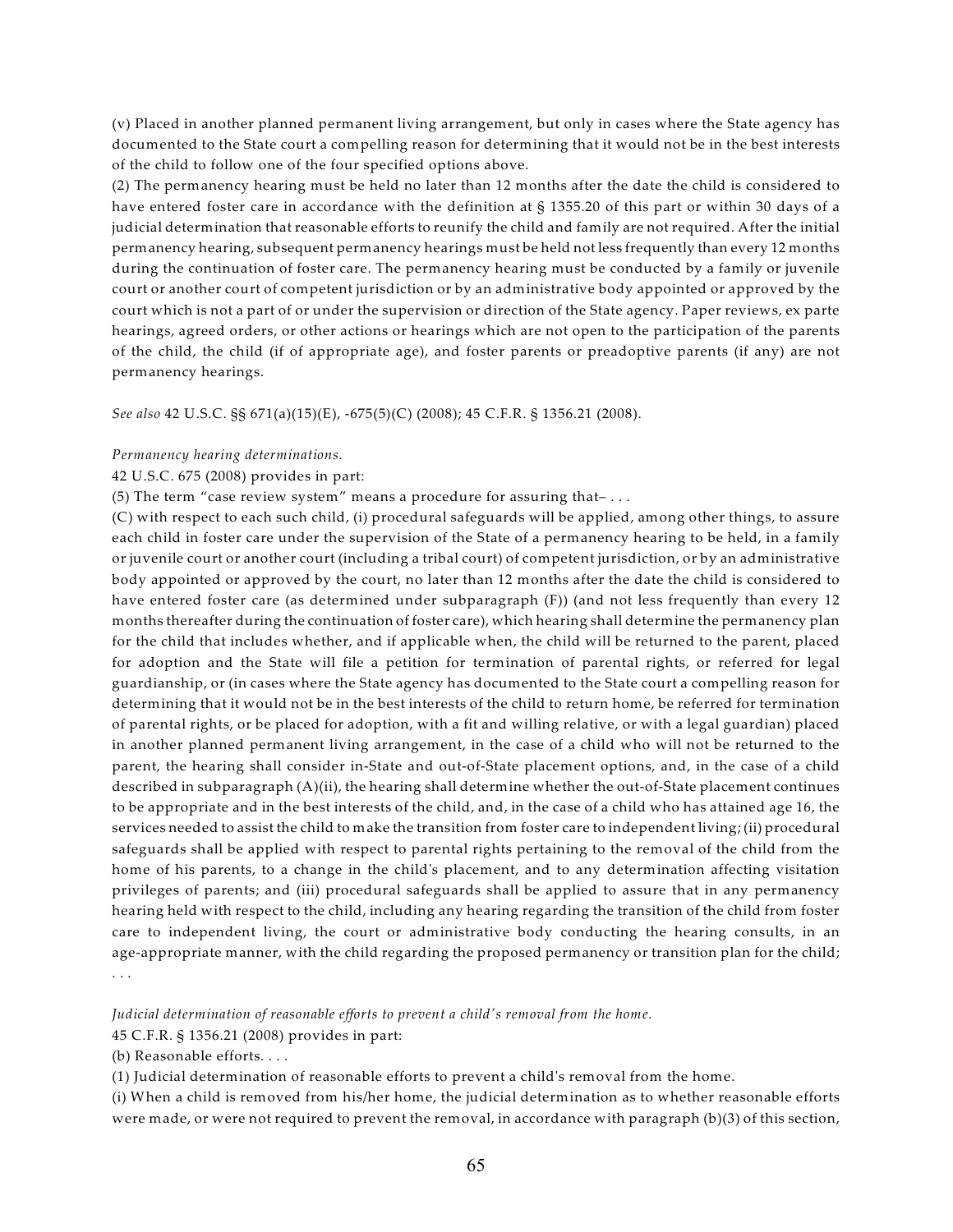must be made no later than 60 days from the date the child is removed from the home pursuant to paragraph  $(k)(1)(ii)$  of this section.

(ii) If the determination concerning reasonable efforts to prevent the removal is not made as specified in paragraph  $(b)(1)(i)$  of this section, the child is not eligible under the title IV-E foster care maintenance payments program for the duration of that stay in foster care.

*See also* 42 U.S.C. § 671(a)(15) (2008) (setting forth reasonable efforts criteria); 45 C.F.R. § 1356.21 (2008) (circumstances not requiring reasonable efforts determination).

*Judicial determination of reasonable efforts to finalize a permanency plan.*

45 C.F.R. § 1356.21 (2008) provides in part:

(b) Reasonable efforts. . . .

(2) Judicial determination of reasonable efforts to finalize a permanency plan.

(i) The State agency must obtain a judicial determination that it has made reasonable efforts to finalize the permanency plan that is in effect (whether the plan is reunification, adoption, legal guardianship, placement with a fit and willing relative, or placement in another planned permanent living arrangement) within twelve months of the date the child is considered to have entered foster care in accordance with the definition at § 1355.20 of this part, and at least once every twelve months thereafter while the child is in foster care.

(ii) If such a judicial determination regarding reasonable efforts to finalize a permanency plan is not made in accordance with the schedule prescribed in paragraph  $(b)(2)(i)$  of this section, the child becomes ineligible under title IV-E at the end of the month in which the judicial determination was required to have been made, and remains ineligible until such a determination is made.

### *Contrary to the welfare determination.*

#### 45 C.F.R. § 1356.21 (2008) provides in part:

(c) Contrary to the welfare determination. Under section  $472(a)(1)$  of the Act, a child's removal from the home must have been the result of a judicial determination (unless the child was removed pursuant to a voluntary placement agreement) to the effect that continuation of residence in the home would be contrary to the welfare, or that placement would be in the best interest, of the child. The contrary to the welfare determination must be made in the first court ruling that sanctions (even temporarily) the removal of a child from home. If the determination regarding contrary to the welfare is not made in the first court ruling pertaining to removal from the home, the child is not eligible for title IV-E foster care maintenance payments for the duration of that stay in foster care.

### *Documentation of judicial determinations.*

### 45 C.F.R. § 1356.21 (2008) provides in part:

(d) Documentation of judicial determinations. The judicial determinations regarding contrary to the welfare, reasonable efforts to prevent removal, and reasonable efforts to finalize the permanency plan in effect, including judicial determinations that reasonable efforts are not required, must be explicitly documented and must be made on a case-by-case basis and so stated in the court order.

(1) If the reasonable efforts and contrary to the welfare judicial determinations are not included as required in the court orders identified in paragraphs (b) and (c) of this section, a transcript of the court proceedings is the only other documentation that will be accepted to verify that these required determinations have been made.

(2) Neither affidavits nor nunc pro tunc orders will be accepted as verification documentation in support of reasonable efforts and contrary to the welfare judicial determinations.

(3) Court orders that reference State law to substantiate judicial determinations are not acceptable, even if State law provides that a removal must be based on a judicial determination that remaining in the home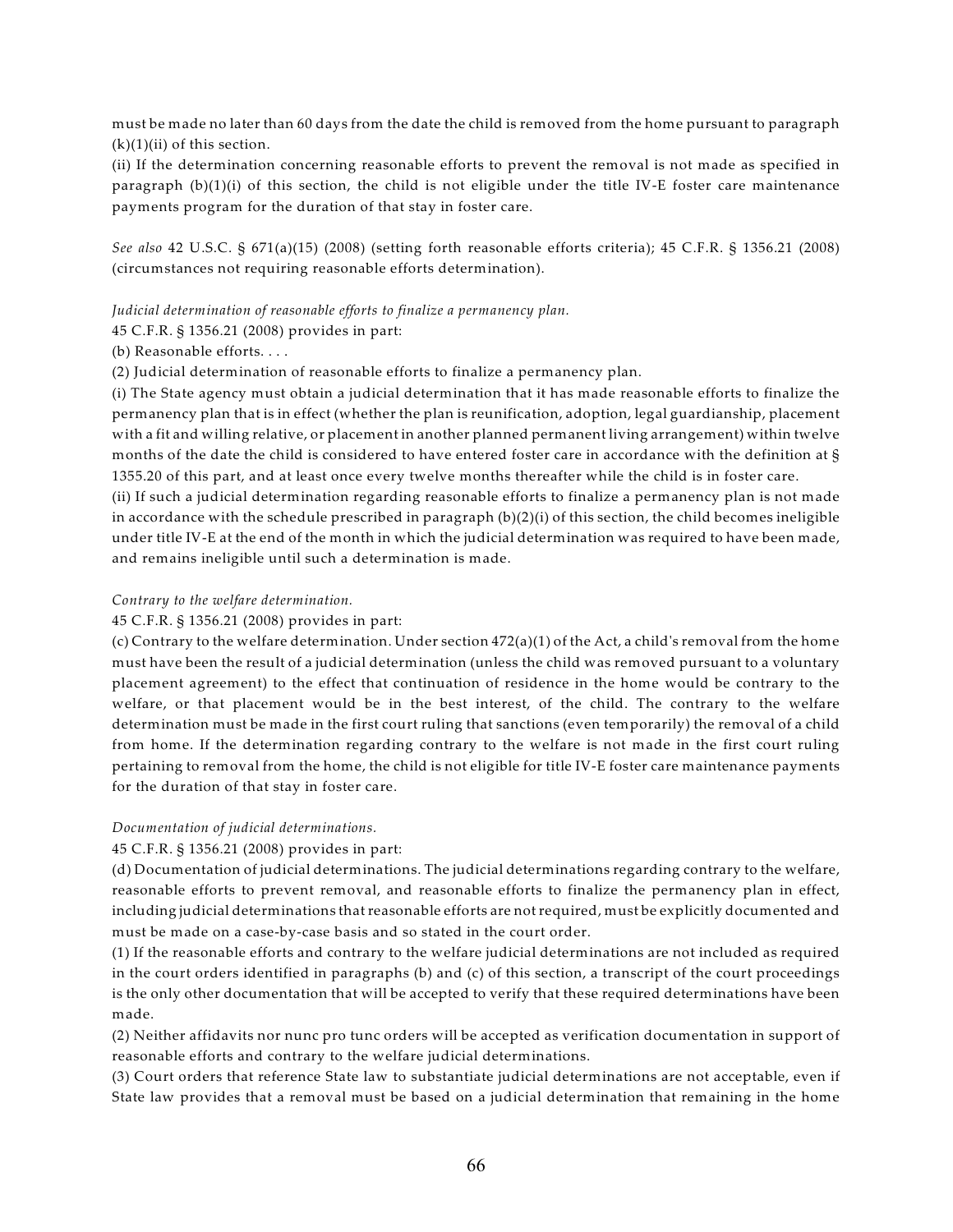would be contrary to the child's welfare or that removal can only be ordered after reasonable efforts have been made.

*Concurrent planning.*

45 C.F.R. § 1356.21 (2008) provides in part:

(b) Reasonable efforts. . . .

(4) Concurrent planning. Reasonable efforts to finalize an alternate permanency plan may be made concurrently with reasonable efforts to reunify the child and family.

*Trial home visits.*

45 C.F.R. § 1356.21 (2008) provides in part:

(e) Trial home visits. A trial home visit may not exceed six months in duration, unless a court orders a longer trial home visit. If a trial home visit extends beyond six months and has not been authorized by the court, or exceeds the time period the court has deemed appropriate, and the child is subsequently returned to foster care, that placement must then be considered a new placement and title IV-E eligibility must be newly established. Under these circumstances the judicial determinations regarding contrary to the welfare and reasonable efforts to prevent removal are required.

### *Forms*

All orders of the court shall be in substantial compliance with these rules. Courts which do not utilize the Mississippi Youth Court Information Delivery System (MYCIDS) or other network database of Mississippi youth courts, such as SWORD, may access at <http://www.mssc.state.ms.us> the following form(s):

*ORDER OF PERMANENCY HEARING (CHILD TO BE RETURNED TO PARENTS); ORDER OF PERMANENCY HEARING (CHILD TO BE PLACED WITH SUITABLE RELATIVES);* ORDER OF PERMANENCY HEARING (CHILD TO BE PLACED TO ESTABLISH DURABLE LEGAL CUSTODY); *ORDER OF PERMANENCY HEARING (CHILD TO BE PLACED FOR ADOPTION).*

## **RULE 30 FOSTER CARE REVIEW HEARINGS**

The foster care review of a child in foster care placement shall be conducted pursuant to section 43-15-13 of the Mississippi Code and as otherwise provided by law.

## *Comments & Procedures*

*Rule 30.*

For procedures pertaining to section 43-15-13 of the Mississippi Code refer to the appendix of these rules.

*Rights of foster parents.*

Miss. Code Ann. § 43-15-13(11) provides:

The Department of Human Services shall extend the following rights to foster care parents:

(a) A clear understanding of their role as foster parents and the roles of the birth parent(s) and the placement agency in respect to the child in care;

(b) Respect, consideration, trust and value as a family who is making an important contribution to the agency's objectives;

(c) Involvement in all the agency's crucial decisions regarding the foster child as team members who have pertinent information based on their day-to-day knowledge of the child in care;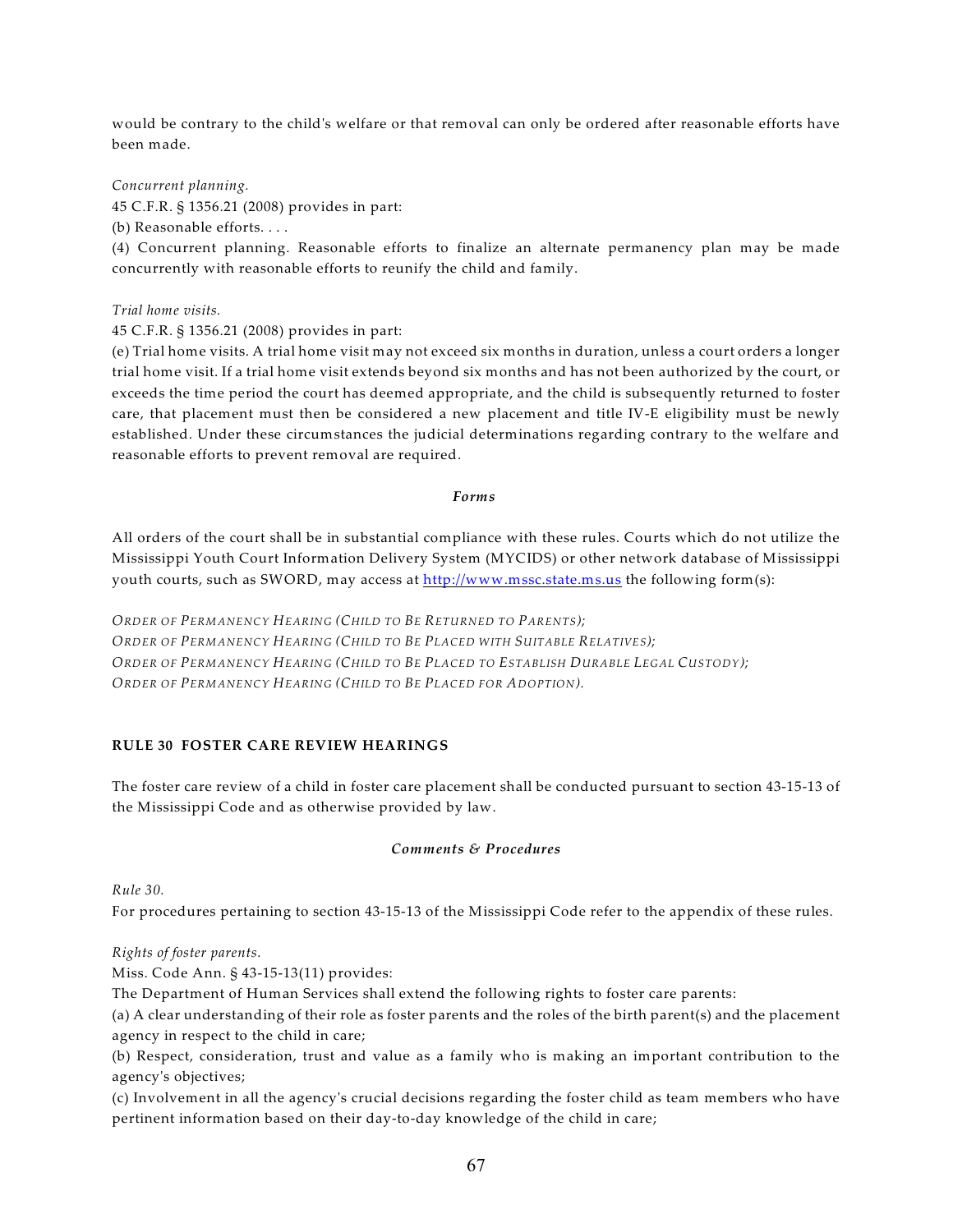(d) Support from the family protection worker or the family protection specialist in efforts to do a better day-to-day job in caring for the child and in working to achieve the agency's objectives for the child and the birth family through provision of:

(i) Pertinent information about the child and the birth family.

(ii) Help in using appropriate resources to meet the child's needs.

(iii) Direct interviews between the family protection worker or specialist and the child, previously discussed and understood by the foster parents;

(e) The opportunity to develop confidence in making day-to-day decisions in regard to the child;

(f) The opportunity to learn and grow in their vocation through planned foster parent education;

(g) The opportunity to be heard regarding agency practices that they may question; and

(h) Reimbursement for costs of the foster child's care in the form of a board payment based on the age of the foster child as prescribed in Section 43-15-17.

### *Federal Requirements*

These rules require compliance with federal laws and regulations which impact funding for cases within the jurisdiction of the youth court. *See* U.R.Y.C.P. 7. Failure to comply results in the loss of federal monies crucial in achieving the best interests of the child and the interest of justice. Federal laws and regulations applicable to foster care review hearings include:

*Reviews no less frequently than once every six months.*

42 U.S.C. § 675 (2008) provides in part:

(5) The term "case review system" means a procedure for assuring that- $\dots$ 

(B) the status of each child is reviewed periodically but no less frequently than once every six months by either a court or by administrative review (as defined in paragraph (6)) in order to determine the safety of the child the continuing necessity for and appropriateness of the placement, the extent of compliance with the case plan, and the extent of progress which has been made toward alleviating or mitigating the causes necessitating placement in foster care, and to project a likely date by which the child may be returned to and safely maintained in the home or placed for adoption or legal guardianship, . . .

### **RULE 31 PERMANENCY REVIEW HEARINGS**

**(a) Time.** The court shall conduct permanency review hearings for a child who has been adjudicated abused or neglected, at least annually after each permanency hearing, for as long as the child remains in the custody of the Mississippi Department of Human Services. Such shall include each case where there has been a termination of parental rights and the child is in the custody of the Department of Human Services, Division of Family and Children's Services, until such time as either:

(i) the child is adopted; or

(ii) an appropriate permanency plan is achieved.

### **(b) Summons.**

**(1) Persons summoned.** When the date of the permanency review hearing has been set by the youth court, and if necessary to fulfill the notice requirements, the judge or the judge's designee shall order the clerk of the youth court to issue a summons to the following to appear personally at such hearing: the child named in the petition; the person or persons who have custody or control of the child; the parent or guardian of the child if such parent or guardian does not have custody of the child, except in no event shall summons issue to the parent(s) whose parental rights have been terminated; the foster parent(s); the residential child agency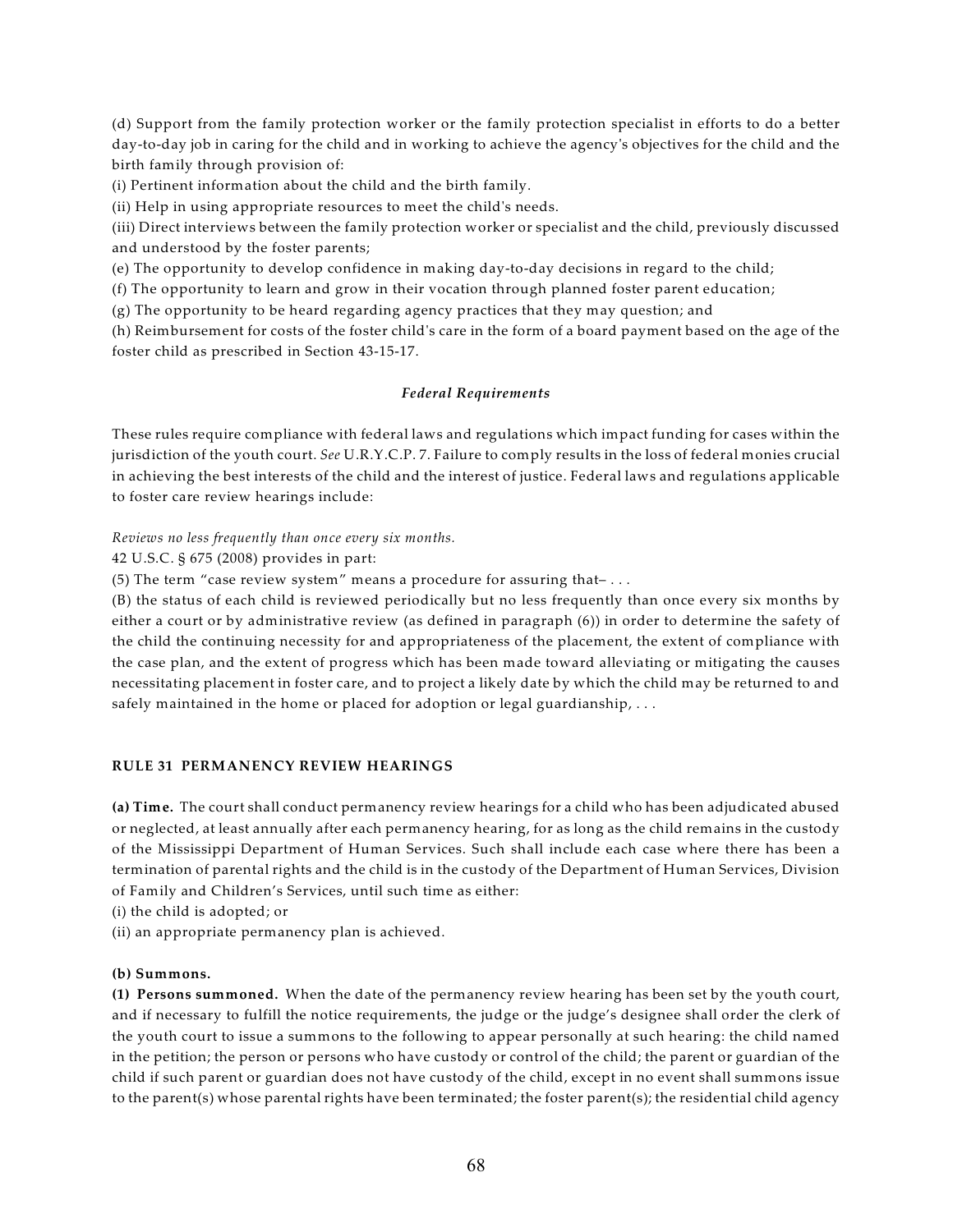providing care for the child; and any other person whom the court deems necessary. The clerk does not need to issue summons to:

(i) any person who has already been served with process or who has already appeared in court proceedings in the cause; and

(ii) who has received sufficient notice of the time, date, place and purpose of the permanency review hearing.

**(2) Form.** The form of the summons shall be pursuant to Rule 22(a)(2) of these rules.

**(3) Manner of service.** The manner of service shall be pursuant to Rule 22(a)(3) of these rules, except in no event shall summons issue to the parent(s) whose parental rights have been terminated.

**(4) Time.** Summons shall be served not less than three (3) days before the date set for the permanency review hearing.

**(5) Waiver of summons by a party other than the child.** Waiver of summons by a party other than the child shall be pursuant to Rule 22(a)(5) of these rules.

**(6) Waiver of three (3) days' time before hearing by a child served with process.** Waiver of three (3) days' time before the permanency review hearing by a child served with process shall be pursuant to Rule  $22(a)(6)$ of these rules.

**(7) Enforcement.** Enforcement of the summons shall be pursuant to Rule 22(a)(7) of these rules.

**(c) Conduct of hearing.** The court shall conduct the permanency review hearing in like manner as required for permanency hearings under Rule 29(c) of these rules. At each such hearing, the court shall determine the adequacy of the child's permanency plan and, as deemed in the best interest of the child, make appropriate modifications thereto.

### **(d) Findings pertaining to termination of parental rights.**

**(1)** If the permanency plan is termination of parental rights, the court may find that the filing of a termination of parental rights petition is not in the child's best interest if:

(i) the child is being cared for by a relative; and/or

(ii) the Department of Human Services has documented compelling and extraordinary reasons why termination of parental rights would not be in the best interests of the child.

**(2)** Where the court does not make a finding under Rule 31(d)(1), the Department of Human Services, Division of Family and Children's Services may forward a termination of parental rights package to the Mississippi Attorney General's Office for a termination of parental rights petition to be filed pursuant to the "Termination of Rights of Unfit Parents Law" if:

(i) the child is in the legal custody of the Department of Human Services, Division of Family and Children's Services; and

(ii) the court ordered permanency plan or concurrent plan is adoption.

### *Comments & Procedures*

*Rule 31(a).*

This provision comports with the statutory procedures. *See* Miss. Code Ann. § 43-21-613(3)(a) (2008).

### *Rule 31(b)(1).*

Foster parent(s) and the residential child caring agency providing care for the child are entitled to appear at the permanency hearing. *See also* Miss. Code Ann. § 43-15-13(11) (providing rights to be extended to foster parents).

*Foster parents responsibility to attend certain hearings.*  Miss. Code Ann. § 43-15-13(12) provides in part: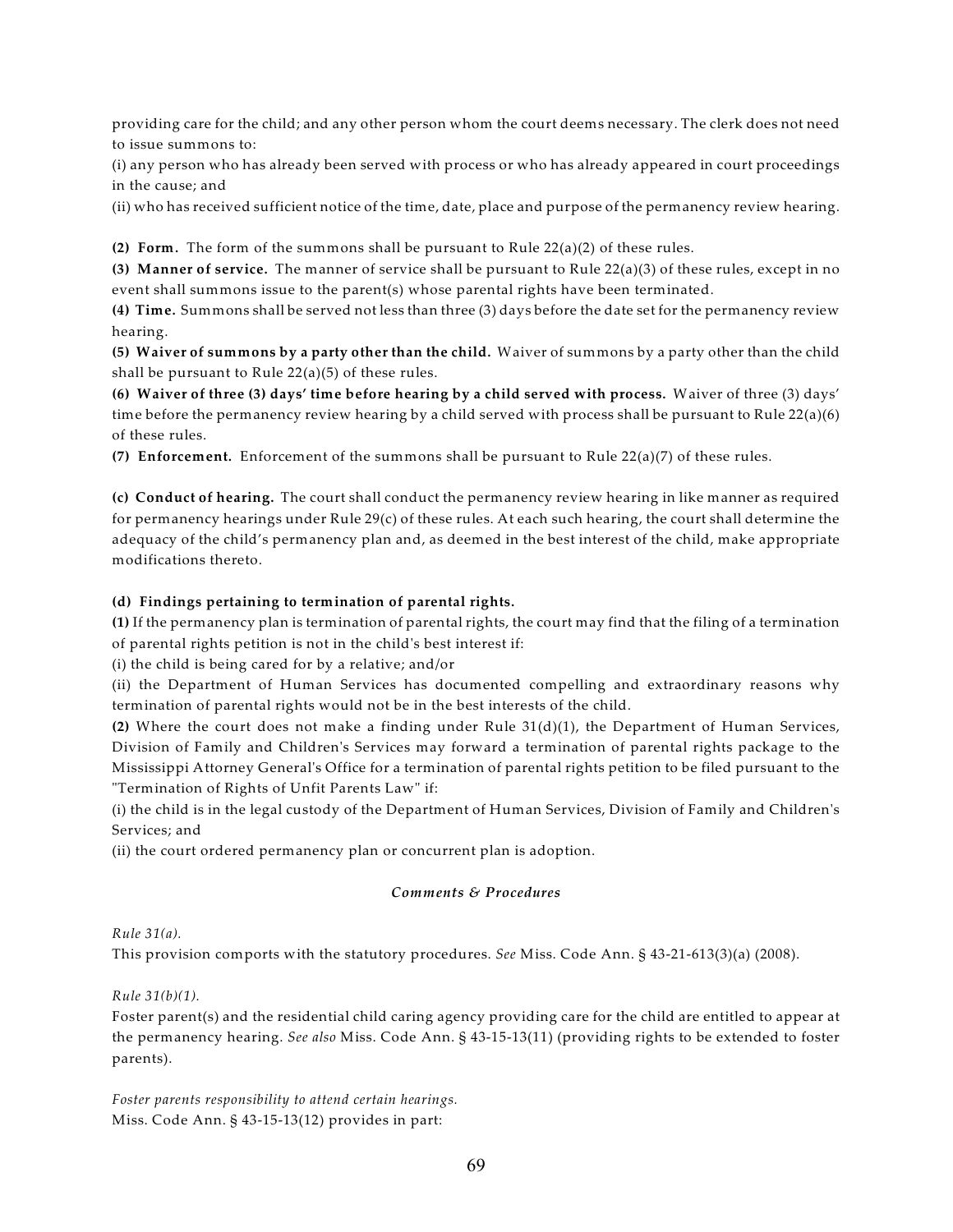The Department of Human Services shall require the following responsibilities from participating foster parents: . . .

(i) Attending dispositional review hearings and termination of parental rights hearings conducted by a court of competent jurisdiction, or providing their recommendations to the court in writing.

Persons who should always be present at the permanency hearing include: "judge or judicial officer; ageappropriate children; parents whose rights have not been terminated, including putative fathers; relatives with legal standing or other custodial adults; assigned caseworker; agency attorney; attorney for parents (separate attorney if conflict warrants); legal advocate for the child and/or GAL/CASA; court reporter or suitable technology; and security personnel." NATIONAL COUNCIL OF JUVENILE AND FAMILY COURT JUDGES, RESOURCE GUIDELINES: IMPROVING PRACTICE IN CHILD ABUSE AND NEGLECT CASES 85 (1995). Other persons whose presence may be needed at the permanency hearing include: "extended family members; . . . prospective adoptive parents; judicial case management staff; service providers; adult or juvenile probation or parole officers; other witnesses." *Id.* These listings should likewise pertain to a permanency review hearing.

### *Rule 31(c).*

This provision comports with the statutory procedures. *See* Miss. Code Ann. § 43-21-613(3)(a) (2008). Reasonable efforts findings are required until the permanency plan or concurrent plan is achieved.

### *Key decisions to be determined at review hearing.*

Key decisions the court should make at the permanency review hearing include: "whether there is a need for continued placement of a child; whether the court-approved, long-term permanent plan for the child remains the best plan for the child; whether the agency is making reasonable efforts to rehabilitate the family and eliminate the need for placement of a child; whether services set forth in the case plan and the responsibilities of the parties need to be clarified or modified due to the availability of additional information or changed circumstances; whether the child is in an appropriate placement which adequately meets all physical, emotional and educational needs; whether the terms of visitation need to be modified; whether terms of child support need to be set aside or adjusted; whether any additional court orders need to be made to move the case toward successful completion; [and] what time frame should be followed to achieve reunification or other permanent plan for each child." NATIONAL COUNCIL OF JUVENILE AND FAMILY COURT JUDGES,RESOURCE GUIDELINES: IMPROVING PRACTICE IN CHILD ABUSE AND NEGLECT CASES 75 (1995).

### *Key elements for showing reasonable efforts.*

DFCS must show that reasonable efforts have been made to maintain the child within the child's own home when recommending continued foster care. Key elements to this showing include: "a description of the efforts made by the agency to reunify the family since the last disposition or review hearing and an explanation why those efforts were not successful; [and,] an explanation why the child cannot presently be protected from the identified problems in the home even if services are provided to the child and family." NATIONAL COUNCIL OF JUVENILE AND FAMILY COURT JUDGES, RESOURCE GUIDELINES: IMPROVING PRACTICE IN CHILD ABUSE AND NEGLECT CASES 75 (1995).

#### *Rule 31(d)(1).*

This provision comports with the statutory procedures. *See* Miss. Code Ann. § 43-21-613(3)(b) (2008).

#### *Rule 32(d)(2)*.

The Department of Human Services, Division of Family and Children's Services is required to make reasonable efforts to finalize the adopted permanency plan and concurrent plan for the child. This provision is consistent with federal and state laws. *See* 42 U.S.C. § 675 (2008); 45 C.F.R. § 1356.21 (2008); Miss. Code Ann. §§ 43-15-13, 93-15-101 to -111 (2008).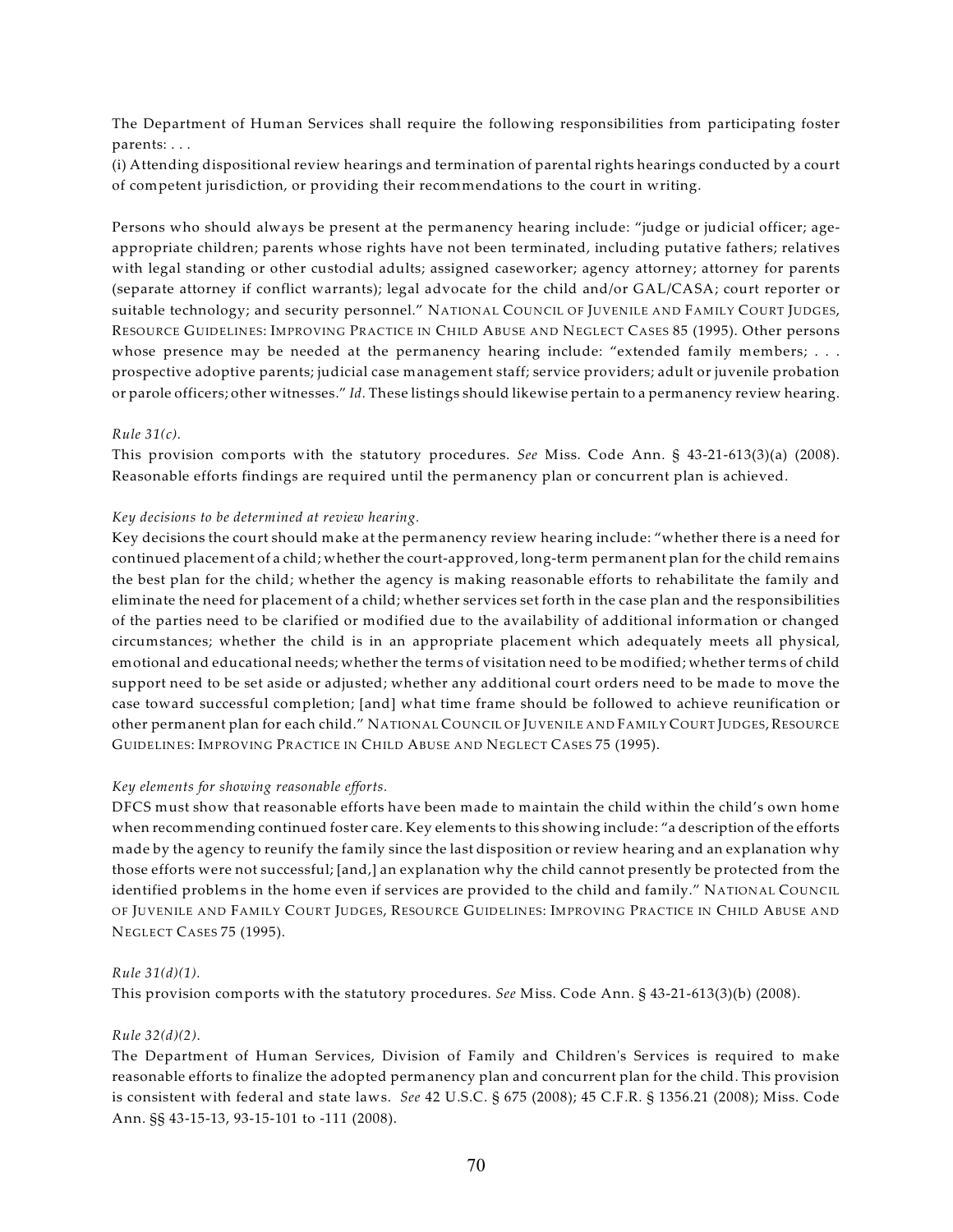*Termination of parental rights package.*

A termination of parental rights package contains forms and documentation required by the Mississippi Attorney General's Office to proceed with a termination of parental rights action.

### *Federal Requirements*

These rules require compliance with federal laws and regulations which impact funding for cases within the jurisdiction of the youth court. *See* U.R.Y.C.P. 7. Failure to comply results in the loss of federal monies crucial in achieving the best interests of the child and the interest of justice. Federal laws and regulations applicable to permanency review hearings include:

Many federal laws and regulations applicable to permanency hearings are also applicable to permanency review hearings. *See* 42 U.S.C. §§ 671(a)(15), -675 (2008); 45 C.F.R. §§ 1355.20, -1356.21 (2008).

*Forms* 

All orders of the court shall be in substantial compliance with these rules. Courts which do not utilize the Mississippi Youth Court Information Delivery System (MYCIDS) or other network database of Mississippi youth courts, such as SWORD, may access at <http://www.mssc.state.ms.us> the following form(s):

*ORDER OF PERMANENCY REVIEW HEARING.*

## **RULE 32 CIVIL COMMITMENTS WITHIN THE JURISDICTION OF THE YOUTH COURT**

# **(a) Children who may need mental health services and commitment.**

**(1) Pre-evaluation screening and treatment.** The youth court shall order a pre-evaluation screening and treatment, and a mental examination and a physical evaluation, pursuant to section 41-21-67 of the Mississippi Code, for a child in its custody if:

(i) the Department of Human Services, or other interested person or agency, files with the clerk of the court an affidavit alleging the child to be in need of mental health services; and

(ii) the youth court finds, based upon the affidavit and any other relevant evidence, that there is probable cause to believe the child is in need of mental health services.

**(2) Affidavit alleging child in need of mental health services.** The affidavit alleging the child to be in need of mental health services shall be filed in duplicate and include:

(i) the name and address of the child's nearest relatives, if known;

(ii) the reason for the affidavit;

(iii) a factual description of the child's recent behavior, including a description of the behavior, where it occurred, and over what period of time it occurred.

Each factual allegation shall be stated in behavioral terms, and not contain judgmental or conclusory statements, and be supported by observations of witnesses named in the affidavit.

**(3) Dismissal of affidavit.** If the physicians, or the physician and psychologist, appointed to conduct the mental examination and physical evaluation certify that the child is not in need of treatment, the youth court shall dismiss the affidavit.

**(4) Ordering a commitment hearing.** The youth court shall order a commitment hearing if it finds probable cause, based upon the physicians' and any psychologist's certificate and any other relevant evidence, that the child is in need of inpatient treatment. Such hearing shall be set within seven (7) days of the filing of the certificate unless an extension is requested by the child's attorney. In no event shall the hearing be more than (10) days after the filing of the certificate.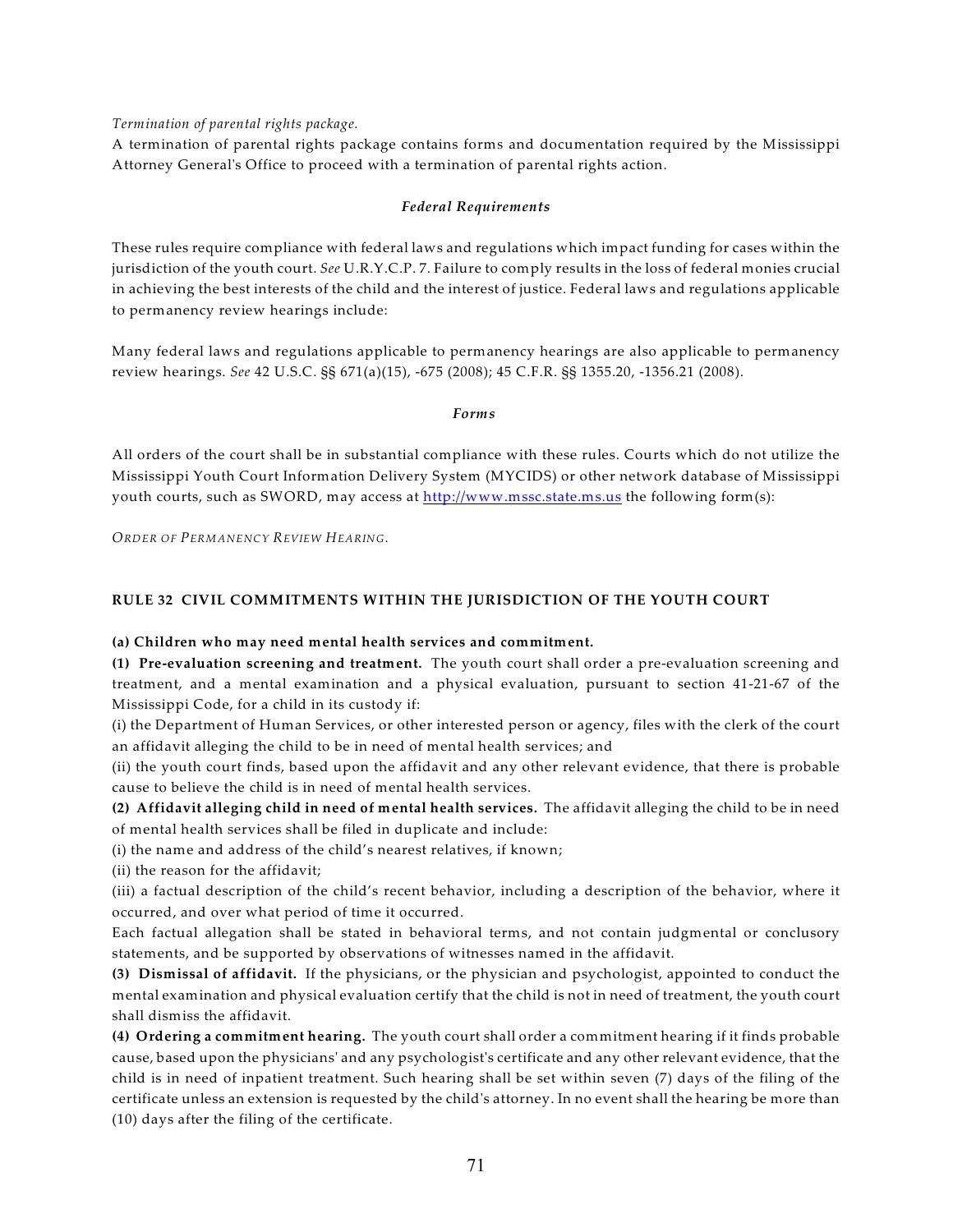**(5) Summons.** Within a reasonable period of time before the hearing, the child and the child's attorney shall be provided with notice, which shall include:

(i) notice of the date, time and place of the hearing;

(ii) a clear statement of the purpose of the hearing;

(iii) the possible consequences or outcome of the hearing;

(iv) the facts which have been alleged in support of the need for commitment;

(v) the names, addresses and telephone numbers of the examiner(s); and

(vi) other witnesses expected to testify.

**(6) Conduct of the commitment hearing.** At the beginning of the commitment hearing, the court shall explain to the child and parties: the right to counsel; the right to remain silent; the right to subpoena witnesses; the right to confront and cross-examine witnesses; and the right to appeal, including the right to a transcript of the proceedings. The hearing shall be conducted:

(i) without a jury and may be recessed from time to time;

(ii) under the rules of evidence and rules of court as may comply with applicable constitutional standards; (iii) by excluding the general public and admitting only those persons found by the court to have a direct interest in the cause or work of the court;

(iv) with a complete record of all the evidence taken by stenographic reporting, by mechanical or electronic device or by some combination thereof.

The child shall be present at the hearing, unless the judge determines that the child is unable to attend and the reasons for such determination are made a part of the record, and shall not be so under the influence or suffering from the effects of drugs, medication or other treatment so as to be hampered in participating in the proceedings. The court, at the time of the hearing, shall be presented a record of all drugs, medication or other treatment which the child has received pending the hearing, unless the court determines that such a record would be impractical and documents the reasons for that determination.

**(7) Commitment order.** The youth court shall order the child committed in the least restrictive treatment facility necessary to meet the child's treatment needs if it finds:

(i) by clear and convincing evidence the child to be in need of mental health services; and,

(ii) after careful consideration, that there are no suitable alternatives to judicial commitment.

The court shall state the findings of fact and conclusions of law which constitute the basis for the order of commitment. The findings shall include a listing of less restrictive alternatives considered by the court and the reasons that each was found not suitable. Any initial commitment shall not exceed three (3) months.

**(b) A child in need of special care who is in need of mental treatment.** If the youth court finds at the disposition hearing that a delinquent child, a child in need of supervision, a neglected child, an abused child or a dependent child is also a child in need of special care, the youth court may, in its discretion, make any appropriate additional disposition designed for the treatment of the disability or infirmity, which may include civil commitment to a state institution providing care for that disability or infirmity. Any commitment, including one to a Department of Mental Health facility, ordered pursuant to this rule shall be in compliance with the requirements for civil commitment as set forth in section 41-21-61 et seq. of the Mississippi Code.

**(c) Permanency hearings and permanency review hearings not suspended.** The court shall conduct permanency hearings and permanency review hearings as required under these rules without regard to whether a child has been referred for mental health services or committed for inpatient treatment.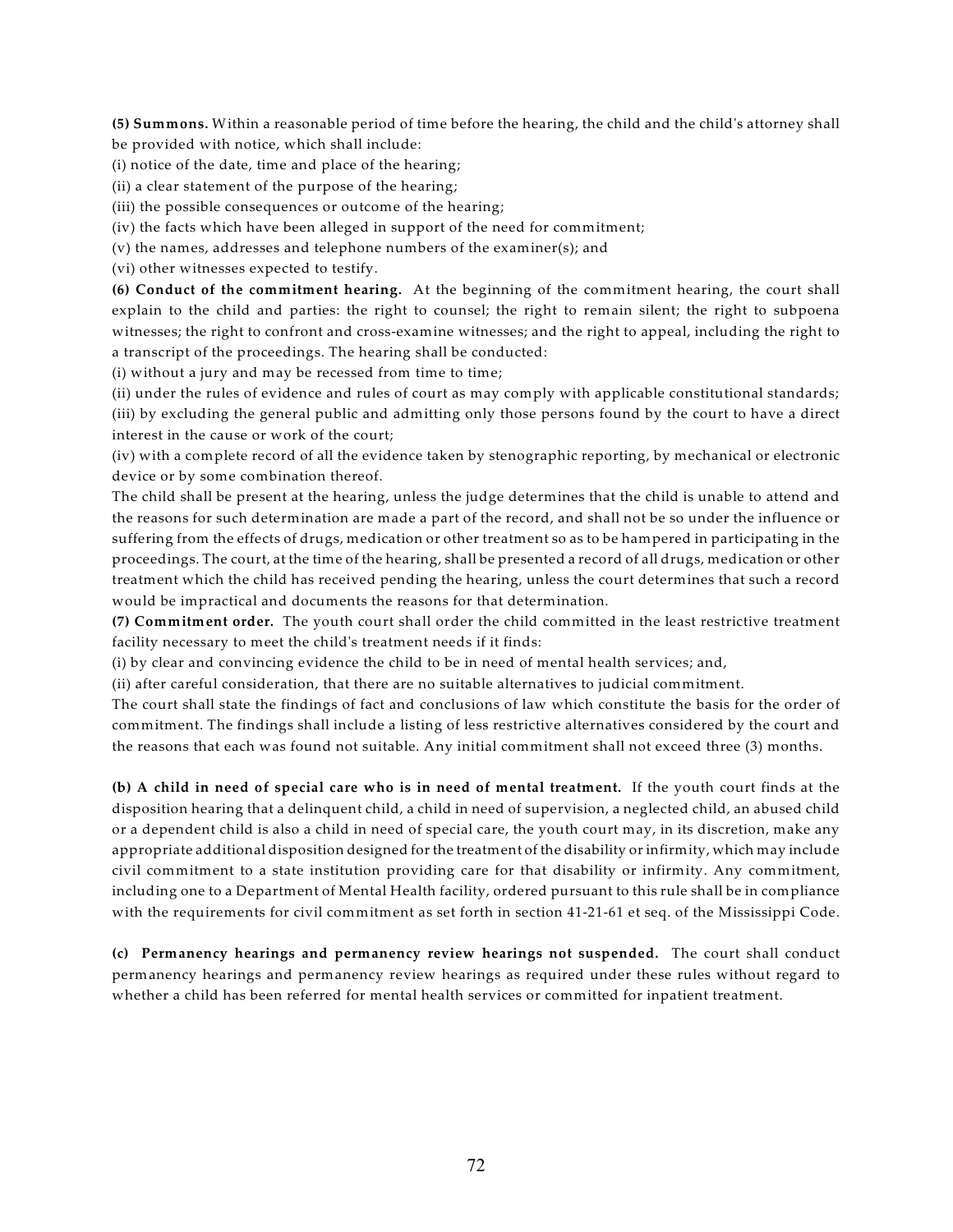#### *Comments & Procedures*

#### *Rule 32(a).*

This provision comports to the statutory procedures. *See* Miss. Code Ann. § 41-21-61 to -109 (2008). It is also congruent with Mississippi's constitutional mandates. *See* Miss. Const. art. IV, § 86 ("It shall be the duty of the legislature to provide by law for the treatment and care of the insane; and the legislature may provide for the care of the indigent sick in the hospitals in the state."); *In re B.C.M.,* 744 So. 2d 299, 303 (Miss. 1999) ("The Constitution requires that the State assume responsibility for [the child], and reasonable statutory interpretation requires the director to provide temporary housing, treatment and care, which should become permanent when adequate "services and facilities are available" in the facility. The only role of the trial judge regarding this minor was to determine whether the minor needed the treatment and care provided by the state facility, and if so, to order [the child's] commitment."); *see also* Miss. Code Ann. §§ 43-21-315(4), -603(9) (2008).

#### *Rule 32(a)(7).*

The standard of proof for civil commitments is by clear and convincing evidence. *See Addington v. Texas*, 441 U.S. 418, 432-33 (1979) ("To meet due process demands [required in civil commitment proceedings], the standard . . . must be greater than the preponderance-of-the-evidence standard applicable to other categories of civil cases.").

Alternatives to commitment to inpatient care may include, but shall not be limited to: voluntary or court-ordered outpatient commitment for treatment with specific reference to a treatment regimen; day treatment in a hospital; night treatment in a hospital; or placement in the custody of a friend or relative or the provision of home health services. *See* Miss. Code Ann. § 41-21-73(4) (2008).

*Rule 32(b).* This provision comports with the statutory procedures. *See* Miss. Code Ann. § 43-21-611 (2008).

#### *Forms*

All orders of the court shall be in substantial compliance with these rules. Courts which do not utilize the Mississippi Youth Court Information Delivery System (MYCIDS) or other network database of Mississippi youth courts, such as SWORD, may access at <http://www.mssc.state.ms.us> the following form(s):

ORDER OF PRE-EVALUATION SCREENING AND TREATMENT AND MENTAL EXAMINATION AND PHYSICAL EVALUATION; *ORDER OF INPATIENT COMMITMENT FOR CHILD WITHIN THE JURISDICTION OF THE YOUTH COURT.*

#### **RULE 33 TRUANCY**

#### **(a) Truant child alleged as child in need of supervision**

**(1) Filing a report of a truant child alleged as a child in need of supervision.** When a school attendance officer has made all attempts to secure enrollment and/or attendance of a compulsory-school-age child and is unable to effect the enrollment and/or attendance, the attendance officer shall file a report with the youth court intake unit. Sheriffs, deputy sheriffs and municipal law enforcement officers shall be fully authorized to investigate all cases of nonattendance and unlawful absences by compulsory-school-age children and to file a report with the youth court intake unit.

**(2) Intake.** Intake procedures shall conducted pursuant Rule 8(a) of these rules.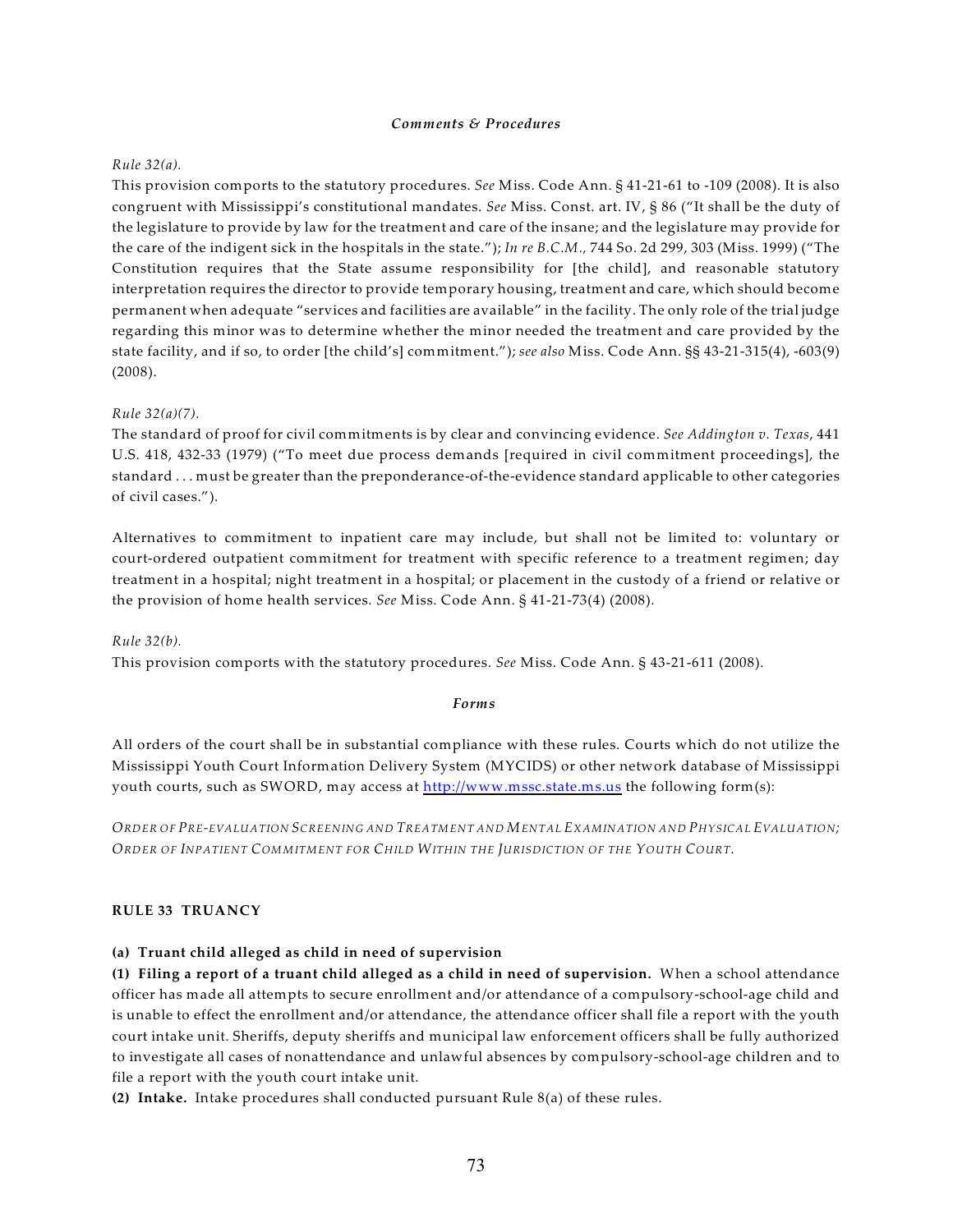**(3) Court orders upon intake recommendations.** Court orders upon intake recommendations shall be conducted pursuant to Rule 9(a) of these rules, except that if the court orders that an informal adjustment process be made it shall be initiated as expeditiously as possible.

**(4) Petition.** Procedures for filing a petition shall be conducted pursuant to Rule 20(b) of these rules.

**(5) Proper venue.** Proper venue shall be pursuant to Rule 21(a) of these rules.

**(6) Summons for adjudicatory hearings.** Service of summons shall be made pursuant to Rule 22(a) of these rules.

**(7) Summons for disposition hearings.** Service of summons shall be made pursuant to Rule 22(b) of these rules.

**(8) Adjudication hearings.** Adjudication hearings alleging a truant child as a child in need of supervision shall be conducted pursuant to Rule 24(a) of these rules, except that such hearings shall be conducted as expeditiously as possible and no later than twenty-one (21) days of the petition being filed.

**(9) Adjudication orders.** Adjudication orders shall comply with Rule 25(a) of these rules.

**(10) Disposition hearings.** Disposition hearings for a truant child adjudicated as a child in need of supervision shall be conducted pursuant to Rule 26(b) of these rules, except that such hearings shall be conducted as expeditiously as possible and no later than twenty-one (21) days of the petition being filed.

**(11) Disposition orders.** The disposition order may include any disposition allowed under Rule 27(b) of these rules. The court shall make an appropriate disposition to ensure compliance with Mississippi's Compulsory School Attendance Law, including enrollment or re-enrollment in school pursuant to sections 37-13-91 and 43-21-621 of the Mississippi Code

**(12) Modification of disposition orders and annual reviews.** Modification of disposition orders and annual reviews shall be conducted pursuant to Rule 28(a) of these rules.

#### **(b) Truant child alleged as a neglected child**

**(1) Filing a report of a truant child alleged as a child in need of supervision.** When a school attendance officer has made all attempts to secure enrollment and/or attendance of a compulsory-school-age child and is unable to effect the enrollment and/or attendance, the attendance officer shall file a report with the youth court intake unit. Sheriffs, deputy sheriffs and municipal law enforcement officers shall be fully authorized to investigate all cases of nonattendance and unlawful absences by compulsory-school-age children and to file a report with the youth court intake unit.

**(2) Intake.** Intake procedures shall conducted pursuant Rule 8(b) of these rules.

**(3) Court orders upon intake recommendations.** Court orders upon intake recommendations shall be conducted pursuant to Rule 9(b) of these rules, except that if the court orders that an informal adjustment process be made it shall be initiated as expeditiously as possible.

**(4) Petition.** Procedures for filing a petition shall be conducted pursuant to Rule 20(c) of these rules.

**(5) Proper venue.** Proper venue shall be pursuant to Rule 21(b) of these rules.

**(6) Summons for adjudicatory hearings.** Service of summons shall be made pursuant to Rule 22(a) of these rules.

**(7) Summons for disposition hearings.** Service of summons shall be made pursuant to Rule 22(b) of these rules.

**(8) Adjudication hearings.** Adjudication hearings alleging a truant child as a neglected child shall be conducted pursuant to Rule 24(a) of these rules, except that such hearings shall be conducted as expeditiously as possible and no later than twenty-one (21) days of the petition being filed.

**(9) Adjudication orders.** Adjudication orders shall comply with Rule 25(b) of these rules.

**(10) Disposition hearings.** Disposition hearings for a truant child adjudicated as a neglected child shall be conducted pursuant to Rule 26(b) of these rules, except that such hearings shall be conducted as expeditiously as possible and no later than twenty-one (21) days of the petition being filed.

**(11) Disposition orders.** The disposition order may include any disposition allowed under Rule 27(c) of these rules. The court shall make an appropriate disposition to ensure compliance with Mississippi's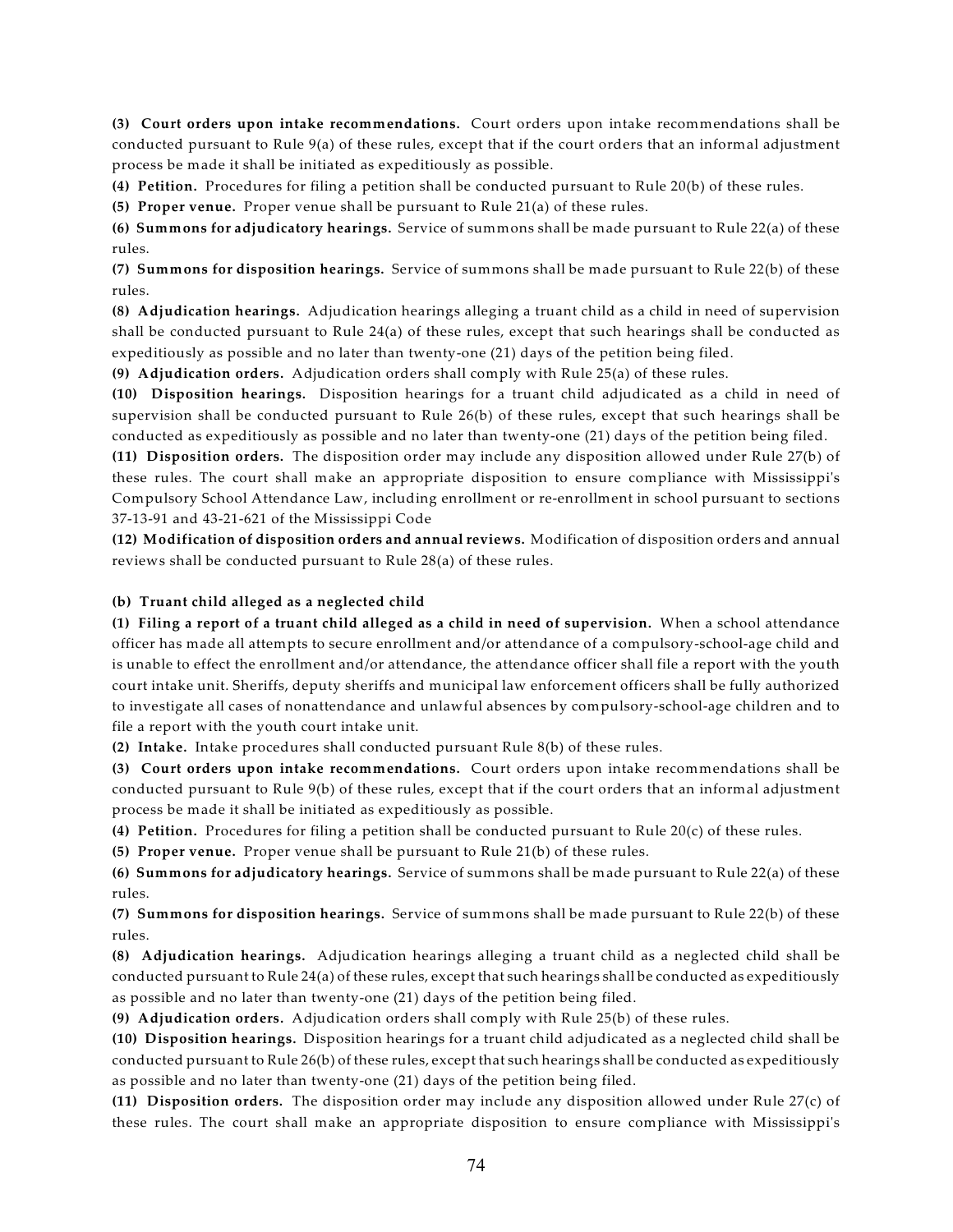Compulsory School Attendance Law, including enrollment or re-enrollment in school pursuant to sections 37-13-91 and 43-21-621 of the Mississippi Code

**(12) Modification of disposition orders and annual reviews.** Modification of disposition orders and annual reviews shall be conducted pursuant to Rule 28(b) of these rules.

**(13) Permanency hearings.** Permanency hearings shall be conducted pursuant to Rule 29 of these rules.

**(14) Foster care review hearings.** Foster care review hearings shall be conducted pursuant to Rule 30 of these rules.

**(15) Permanency review hearings.** Permanency review hearings shall be conducted pursuant to Rule 31 of these rules.

#### *Comments & Procedures*

*Rule 33(a)(1), -(b)(1).*

A school attendance officer should not file a report until all attempts have been made to secure enrollment and/or attendance of the truant child. *See* Miss. Code Ann. §§ 37-13-89(4), -91(7).

*Duties of school attendance officers.*

Miss. Code Ann. § 37-13-89(4) provides:

It shall be the duty of each school attendance officer to:

(a) Cooperate with any public agency to locate and identify all compulsory-school-age children who are not attending school;

(b) Cooperate with all courts of competent jurisdiction;

(c) Investigate all cases of nonattendance and unlawful absences by compulsory-school-age children not enrolled in a nonpublic school;

(d) Provide appropriate counseling to encourage all school-age children to attend school until they have completed high school;

(e) Attempt to secure the provision of social or welfare services that may be required to enable any child to attend school;

(f) Contact the home or place of residence of a compulsory-school-age child and any other place in which the officer is likely to find any compulsory-school-age child when the child is absent from school during school hours without a valid written excuse from school officials, and when the child is found, the officer shall notify the parents and school officials as to where the child was physically located;

(g) Contact promptly the home of each compulsory-school-age child in the school district within the officer's jurisdiction who is not enrolled in school or is not in attendance at public school and is without a valid written excuse from school officials; if no valid reason is found for the nonenrollment or absence from the school, the school attendance officer shall give written notice to the parent, guardian or custodian of the requirement for the child's enrollment or attendance;

(h) Collect and maintain information concerning absenteeism, dropouts and other attendance-related problems, as may be required by law or the Office of Compulsory School Attendance Enforcement; and (i) Perform all other duties relating to compulsory school attendance established by the State Department of Education or district school attendance supervisor, or both.

#### *Rule 33(a)(6), -(a)(7), -(b)(6), -(b)(7).*

Persons who may be appointed by the court to serve summons under these provisions include: a sheriff, deputy sheriff, a municipal law enforcement officer, a constable, a school attendance officer, a school official, a youth court counselor, or any other person deemed appropriate.

*Rule 33(a)(8), -(b)(8).*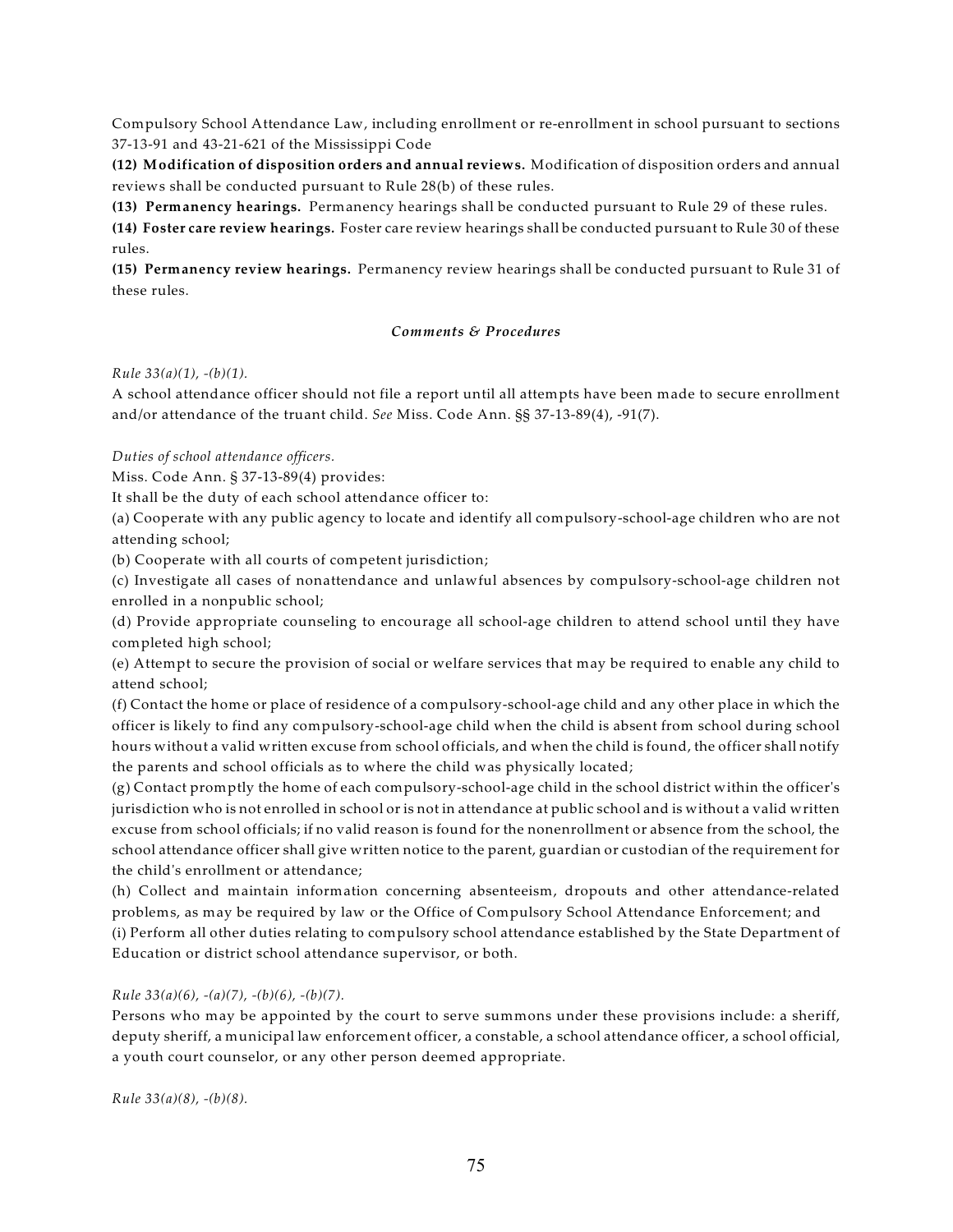This provision departs from the usual time requirements for conducting an adjudication hearing, but is consistent with the statutory directive requiring that "[t]he youth court shall expedite a hearing to make an appropriate adjudication and a disposition to ensure compliance with the Compulsory School Attendance Law." *See* Miss. Code Ann. § 37-13-91(7) (2008).

#### **RULE 34 INTERSTATE COMPACT FOR PLACEMENT OF CHILDREN**

Procedures for the orderly and timely interstate placement of children shall be pursuant to sections 43-18-1 through 43-18-17 of the Mississippi Code.

#### *Comments & Procedures*

*Rule 34.*

For procedures pertaining to sections 43-18-1 through 43-18-17 of the Mississippi Code refer to the appendix of these rules.

In accordance with Mississippi Department of Human Services policies, DFCS workers must complete the incoming ICPC home study within forty-five (45) days and directly send it to the ICPC unit at the State Office. The ICPC unit will then review the home study and, if needed, request additional information from the county staff, prior to sending it to the requesting state on or before the sixty (60) day deadline.

#### *Federal Requirements*

These rules require compliance with federal laws and regulations which impact funding for cases within the jurisdiction of the youth court. *See* U.R.Y.C.P. 7. Failure to comply results in the loss of federal monies crucial in achieving the best interests of the child and the interest of justice. Federal laws and regulations applicable to the interstate compact for placement of children include:

*Procedures for the orderly and timely interstate placement of children.*

42 U.S.C. § 671 (2008) provides in part:

[A State plan to receive formula grants shall] . . .

(25) provide that the State shall have in effect procedures for the orderly and timely interstate placement of children; and procedures implemented in accordance with an interstate compact, if incorporating with the procedures prescribed by paragraph (26), shall be considered to satisfy the requirement of this paragraph; (26) provides that--

(A)(i) within 60 days after the State receives from another State a request to conduct a study of a home environment for purposes of assessing the safety and suitability of placing a child in the home, the State shall, directly or by contract--

(I) conduct and complete the study; and

(II) return to the other State a report on the results of the study, which shall address the extent to which placement in the home would meet the needs of the child; and

(ii) in the case of a home study begun on or before September 30, 2008, if the State fails to comply with clause (i) within the 60-day period as a result of circumstances beyond the control of the State (such as a failure by a Federal agency to provide the results of a background check, or the failure by any entity to provide completed medical forms, requested by the State at least 45 days before the end of the 60-day period), the State shall have 75 days to comply with clause (i) if the State documents the circumstances involved and certifies that completing the home study is in the best interests of the child; except that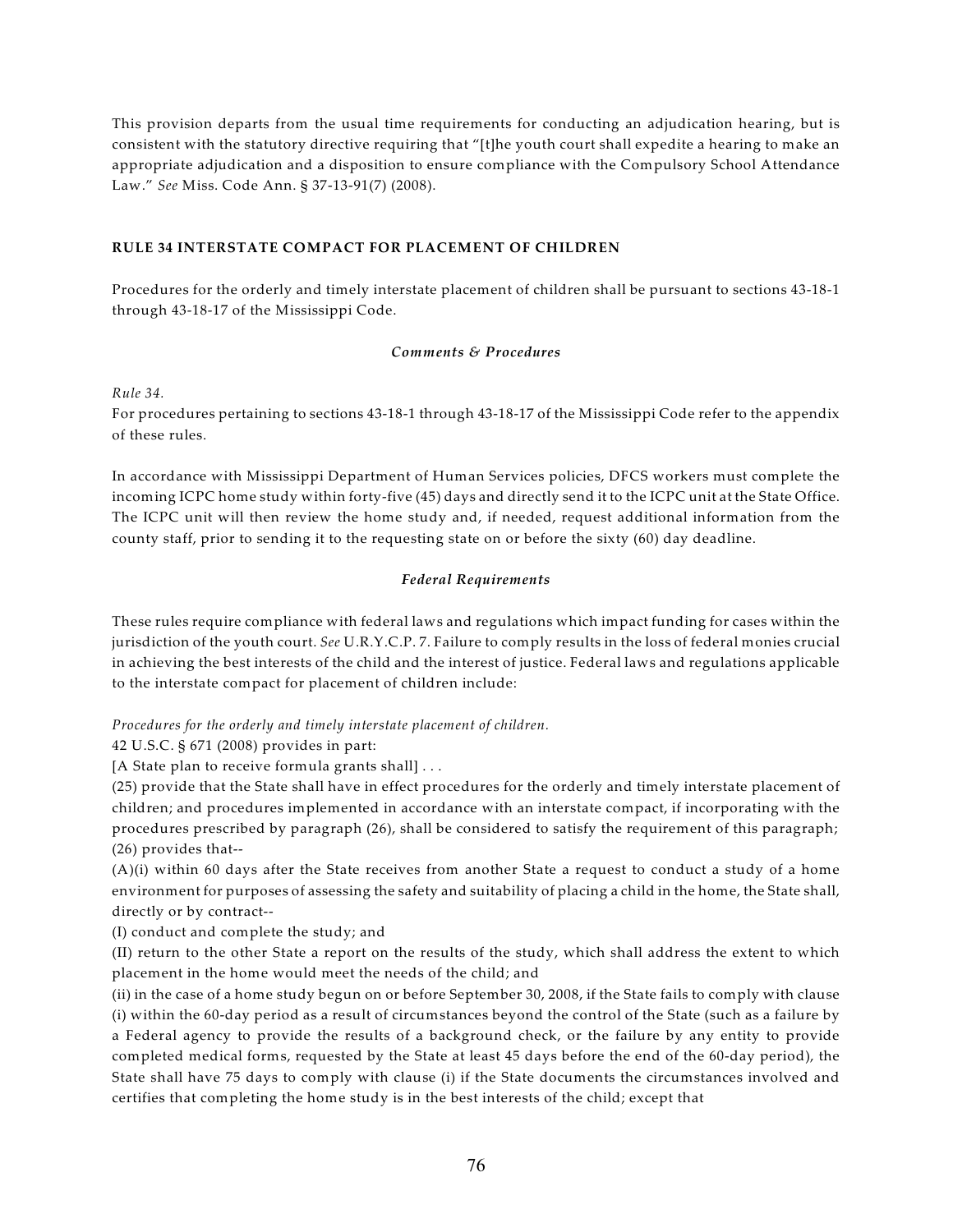(iii) this subparagraph shall not be construed to require the State to have completed, within the applicable period, the parts of the home study involving the education and training of the prospective foster or adoptive parents;

(B) the State shall treat any report described in subparagraph (A) that is received from another State or an Indian tribe (or from a private agency under contract with another State) as meeting any requirements imposed by the State for the completion of a home study before placing a child in the home, unless, within 14 days after receipt of the report, the State determines, based on grounds that are specific to the content of the report, that making a decision in reliance on the report would be contrary to the welfare of the child; and (C) the State shall not impose any restriction on the ability of a State agency administering, or supervising the administration of, a State program operated under a State plan approved under this part to contract with a private agency for the conduct of a home study described in subparagraph  $(A)$ ; ...

#### **RULE 35 DRUG COURTS**

Drug courts procedures shall be pursuant to the guidelines developed by the State Drug Court Advisory Committee.

#### *Comments & Procedures*

*Rule 35.*

Miss. Code Ann. § 9-23-7 provides:

The Administrative Office of Courts shall be responsible for certification and monitoring of local drug courts according to standards promulgated by the State Drug Courts Advisory Committee.

#### **RULE 36 REHEARING OF REFEREE'S ORDER**

Procedures for a rehearing of a referee's order shall be pursuant to section 43-21-111(5) of the Mississippi Code.

#### *Comments & Procedures*

*Rule 36.*

For procedures pertaining to section 43-21-111(5) of the Mississippi Code refer to the appendix of these rules.

#### **RULE 37 APPEALS FROM FINAL ORDERS OR DECREES**

Appeals from final orders or decrees of the court shall be pursuant to the Mississippi Rules of Appellate Procedures.

#### *Comments & Procedures*

*Rule 37.*

Only the initials of the child shall appear on the record on appeal. *See In re R.R.B.*, 394 So. 2d 907, 908 (Miss. 1981) ("[Section 43-21-651] is mandatory that nowhere on the records of this Court or the appellate records or briefs or other proceedings should the minor's name appear, only his or her initials."). In reviewing an adjudication of delinquency, the appellate court will not reverse unless, considering all of the evidence before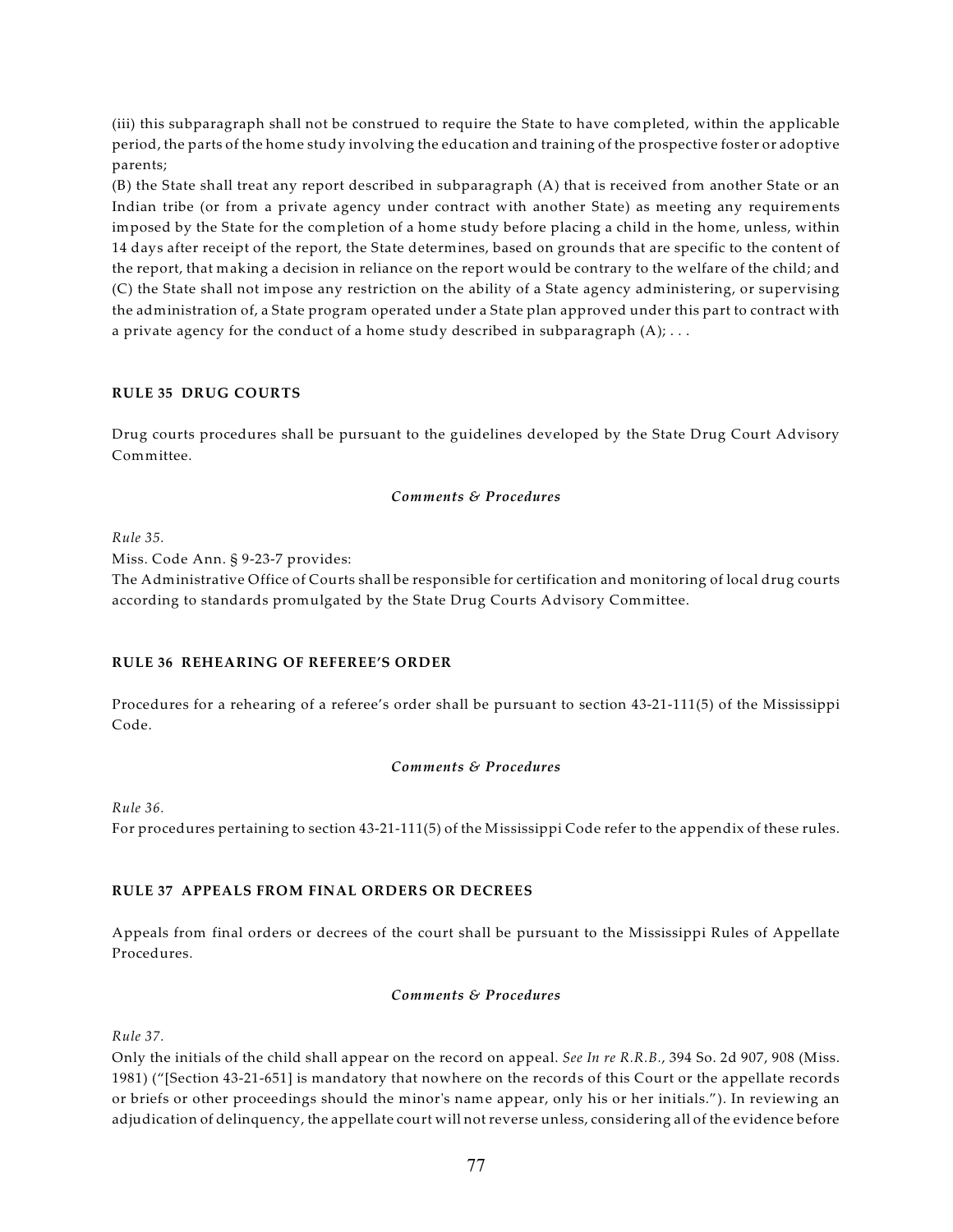the youth court in the light most favorable to the State, reasonable persons could not have found beyond a reasonable doubt that the child committed the delinquent act. *See In re L.M.*, 600 So. 2d 967, 969 (Miss. 1992); *In re S.B.*, 566 So. 2d 1276, 1278 (Miss. 1990). In reviewing an adjudication of abuse or neglect, the appellate court will not reverse unless, considering all of the evidence before the youth court in the light most favorable to the State, reasonable persons could not have found by a preponderance of the evidence that the child was abused or neglected. *See In re M.R.L.*, 488 So. 2d 788, 791 (Miss. 1986). The right to appeal in forma pauperis attaches if a fundamental right is at issue. *See M.L.B. v. S.L.J.*, 519 U.S. 102, 107 (1996) ("[J]ust as a State may not block an indigent petty offender's access to an appeal afforded others, [a State] may not deny [a parent], because of her poverty, appellate review of the sufficiency of the evidence on which the trial court found her unfit to remain a parent."); *cf. In re J.R.T.*, 749 So. 2d 105, 110 (Miss. 1999) ("The state's judicial process had not been invoked to sever or alter the parents' fundamental rights. If there had been a termination of the parental relationship, then substantive and procedural due process would have required that the parents be afforded the right of appellate review.").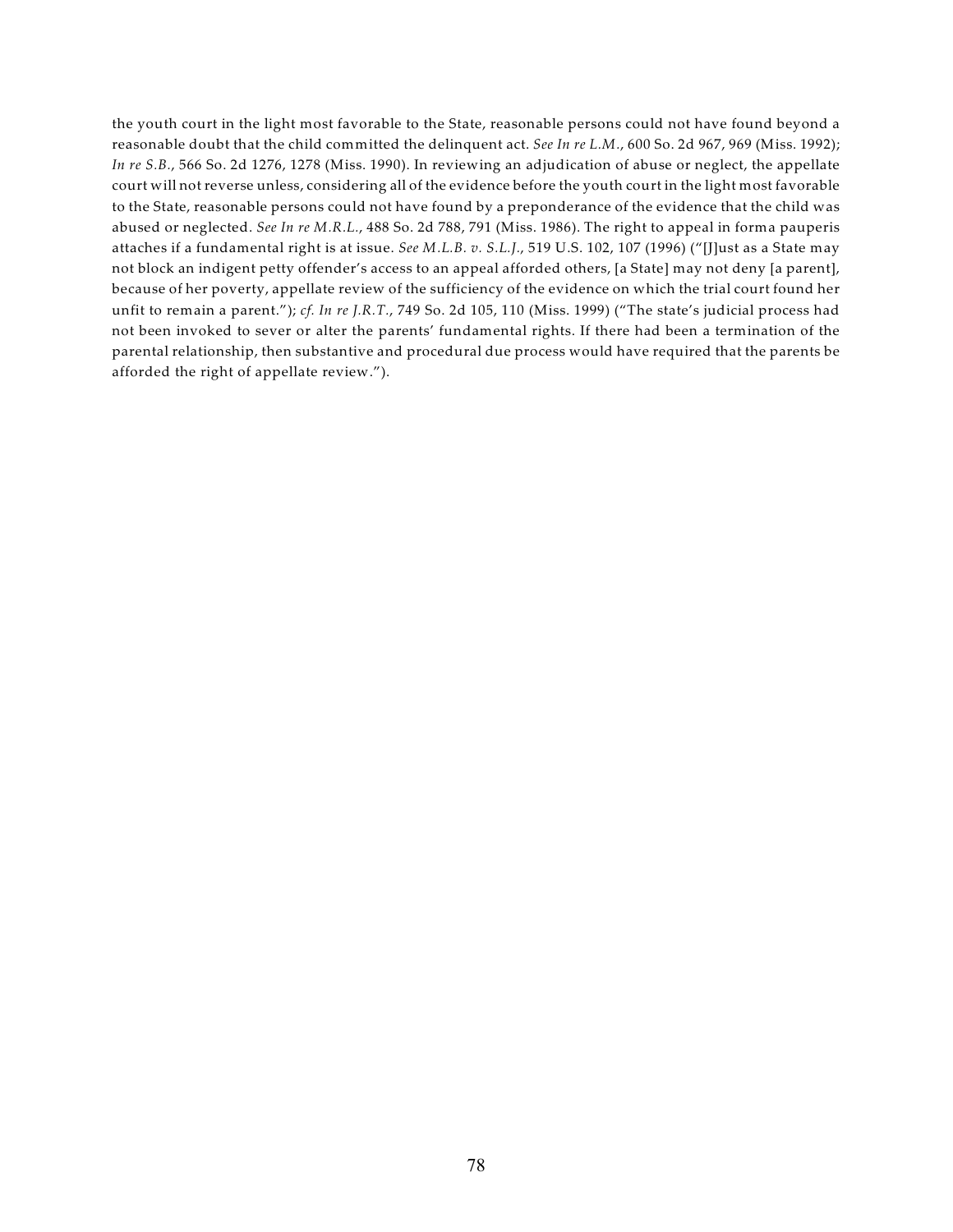### **APPENDIX**

The Appendix contains the following as a convenience to the user of these rules:

A. Statutes referenced within the Uniform Rules of Youth Court Practice.

B. Mississippi's Interstate Compact for the Placement of Children.

C. Amended Special Order No. 46 (Miss. Dec. 12, 1997) (Uniform Youth Court Case Identification and Docket Numbering System) and Special Order No. 47 (Miss. Dec. 16, 1996) (Uniform Youth Court Case Tracking System and Form).

### **A. STATUTES REFERENCED WITHIN THE UNIFORM RULES OF YOUTH COURT PRACTICE**

### **§ 37-13-91. Mississippi Compulsory School Attendance Law**

(1) This section shall be referred to as the "Mississippi Compulsory School Attendance Law."

(2) The following terms as used in this section are defined as follows:

(a) "Parent" means the father or mother to whom a child has been born, or the father or mother by whom a child has been legally adopted.

(b) "Guardian" means a guardian of the person of a child, other than a parent, who is legally appointed by a court of competent jurisdiction.

(c) "Custodian" means any person having the present care or custody of a child, other than a parent or guardian of the child.

(d) "School day" means not less than five (5) and not more than eight (8) hours of actual teaching in which both teachers and pupils are in regular attendance for scheduled schoolwork.

(e) "School" means any public school in this state or any nonpublic school in this state which is in session each school year for at least one hundred eighty (180) school days, except that the "nonpublic" school term shall be the number of days that each school shall require for promotion from grade to grade.

(f) "Compulsory-school-age child" means a child who has attained or will attain the age of six (6) years on or before September 1 of the calendar year and who has not attained the age of seventeen (17) years on or before September 1 of the calendar year; and shall include any child who has attained or will attain the age of five (5) years on or before September 1 and has enrolled in a full-day public school kindergarten program. Provided, however, that the parent or guardian of any child enrolled in a full-day public school kindergarten program shall be allowed to disenroll the child from the program on a one-time basis, and such child shall not be deemed a compulsory-school-age child until the child attains the age of six (6) years.

(g) "School attendance officer" means a person employed by the State Department of Education pursuant to Section 37-13-89.

(h) "Appropriate school official" means the superintendent of the school district, or his designee, or, in the case of a nonpublic school, the principal or the headmaster.

(i) "Nonpublic school" means an institution for the teaching of children, consisting of a physical plant, whether owned or leased, including a home, instructional staff members and students, and which is in session each school year. This definition shall include, but not be limited to, private, church, parochial and home instruction programs.

(3) A parent, guardian or custodian of a compulsory-school-age child in this state shall cause the child to enroll in and attend a public school or legitimate nonpublic school for the period of time that the child is of compulsory school age, except under the following circumstances: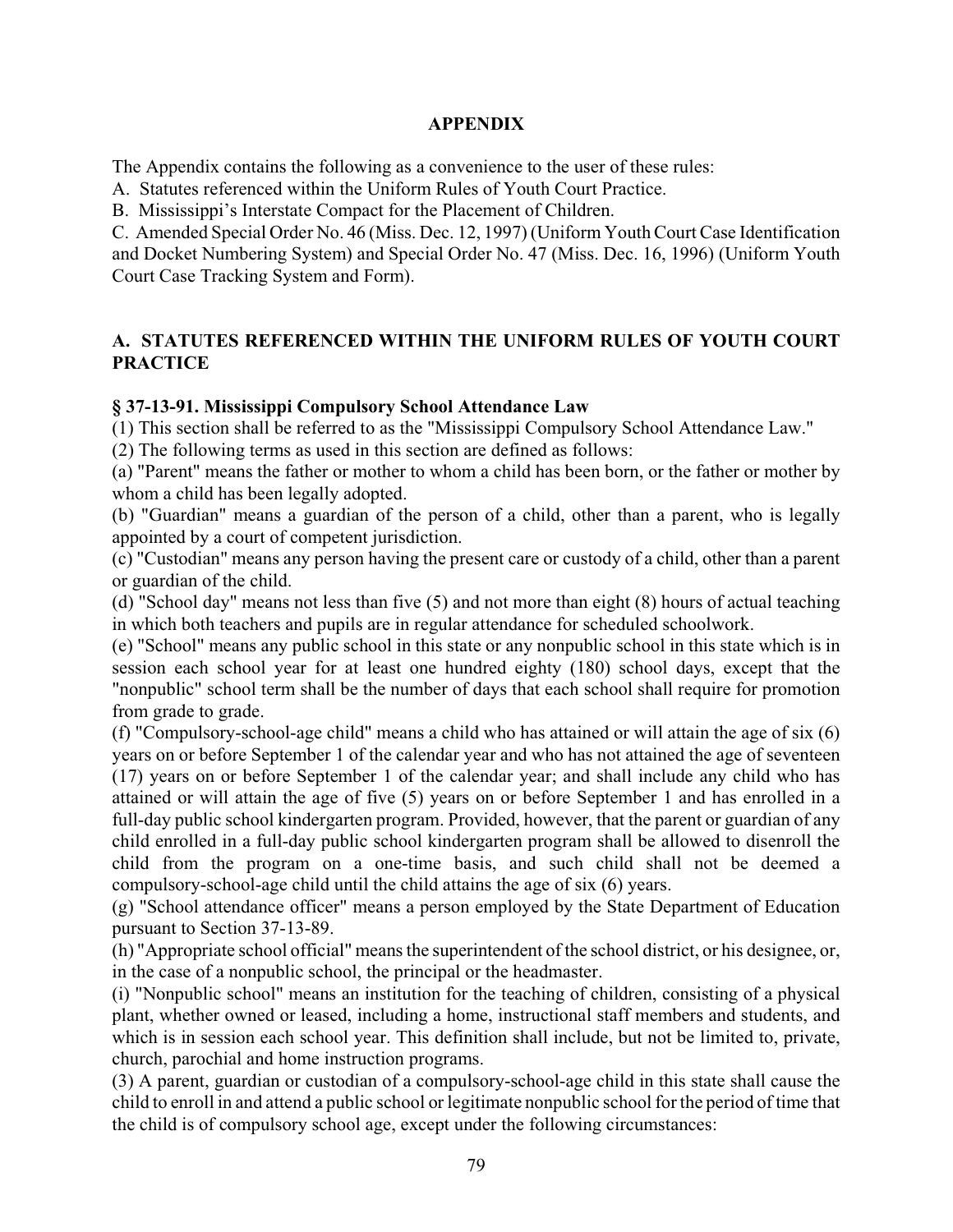(a) When a compulsory-school-age child is physically, mentally or emotionally incapable of attending school as determined by the appropriate school official based upon sufficient medical documentation.

(b) When a compulsory-school-age child is enrolled in and pursuing a course of special education, remedial education or education for handicapped or physically or mentally disadvantaged children.

(c) When a compulsory-school-age child is being educated in a legitimate home instruction program. The parent, guardian or custodian of a compulsory-school-age child described in this subsection, or the parent, guardian or custodian of a compulsory-school-age child attending any nonpublic school, or the appropriate school official for any or all children attending a nonpublic school shall complete a "certificate of enrollment" in order to facilitate the administration of this section.

The form of the certificate of enrollment shall be prepared by the Office of Compulsory School Attendance Enforcement of the State Department of Education and shall be designed to obtain the following information only:

(i) The name, address, telephone number and date of birth of the compulsory-school-age child;

(ii) The name, address and telephone number of the parent, guardian or custodian of the compulsory-school-age child;

(iii) A simple description of the type of education the compulsory-school-age child is receiving and, if the child is enrolled in a nonpublic school, the name and address of the school; and

(iv) The signature of the parent, guardian or custodian of the compulsory-school-age child or, for any or all compulsory-school-age child or children attending a nonpublic school, the signature of the appropriate school official and the date signed.

The certificate of enrollment shall be returned to the school attendance officer where the child resides on or before September 15 of each year. Any parent, guardian or custodian found by the school attendance officer to be in noncompliance with this section shall comply, after written notice of the noncompliance by the school attendance officer, with this subsection within ten (10) days after the notice or be in violation of this section. However, in the event the child has been enrolled in a public school within fifteen (15) calendar days after the first day of the school year as required in subsection (6), the parent or custodian may, at a later date, enroll the child in a legitimate nonpublic school or legitimate home instruction program and send the certificate of enrollment to the school attendance officer and be in compliance with this subsection.

For the purposes of this subsection, a legitimate nonpublic school or legitimate home instruction program shall be those not operated or instituted for the purpose of avoiding or circumventing the compulsory attendance law.

(4) An "unlawful absence" is an absence during a school day by a compulsory-school-age child, which absence is not due to a valid excuse for temporary nonattendance. Days missed from school due to disciplinary suspension shall not be considered an "excused" absence under this section. This subsection shall not apply to children enrolled in a nonpublic school.

Each of the following shall constitute a valid excuse for temporary nonattendance of a compulsory-school-age child enrolled in a public school, provided satisfactory evidence of the excuse is provided to the superintendent of the school district, or his designee:

(a) An absence is excused when the absence results from the compulsory-school-age child's attendance at an authorized school activity with the prior approval of the superintendent of the school district, or his designee. These activities may include field trips, athletic contests, student conventions, musical festivals and any similar activity.

(b) An absence is excused when the absence results from illness or injury which prevents the compulsory-school-age child from being physically able to attend school.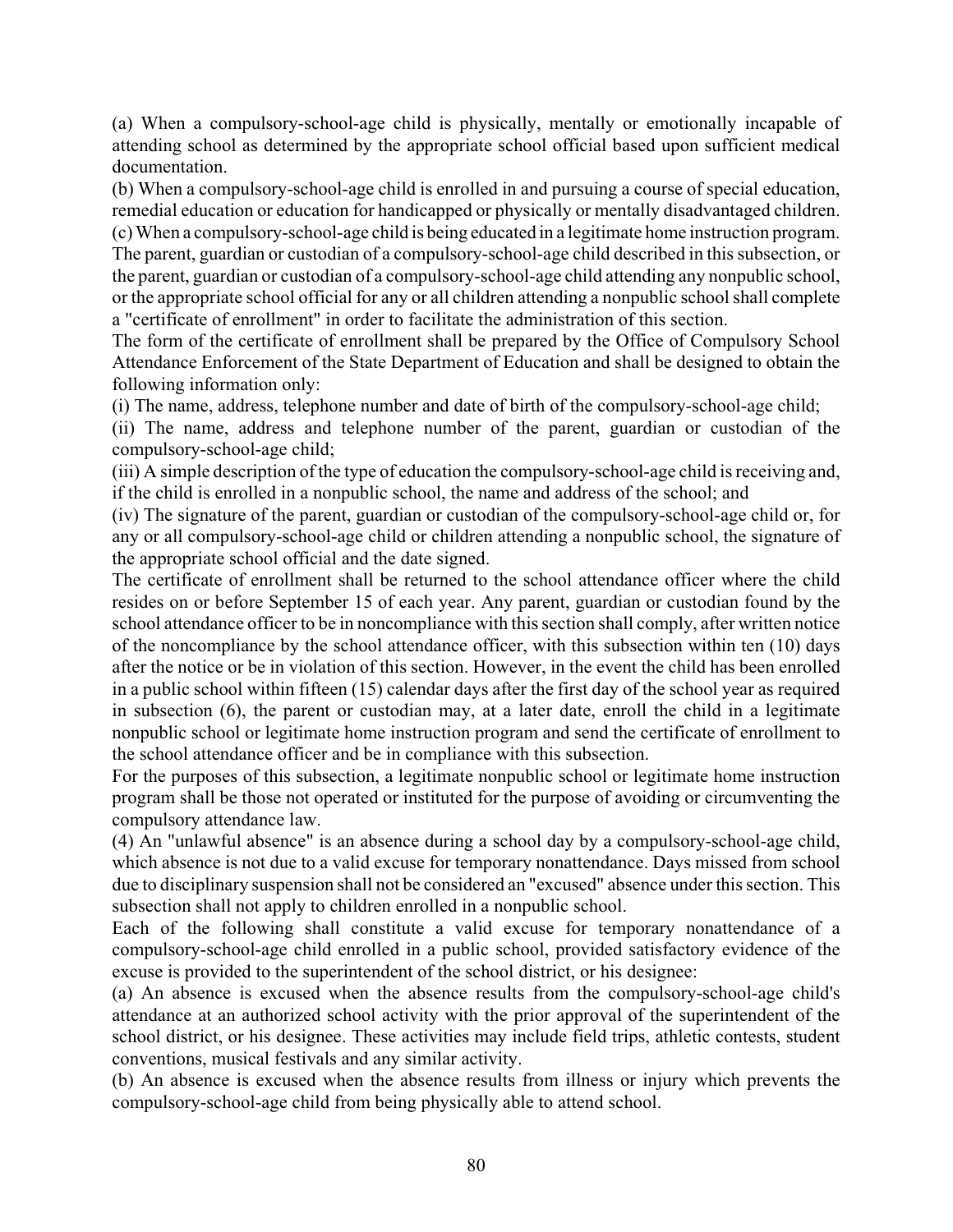(c) An absence is excused when isolation of a compulsory-school-age child is ordered by the county health officer, by the State Board of Health or appropriate school official.

(d) An absence is excused when it results from the death or serious illness of a member of the immediate family of a compulsory-school-age child. The immediate family members of a compulsory-school-age child shall include children, spouse, grandparents, parents, brothers and sisters, including stepbrothers and stepsisters.

(e) An absence is excused when it results from a medical or dental appointment of a compulsory-school-age child where an approval of the superintendent of the school district, or his designee, is gained before the absence, except in the case of emergency.

(f) An absence is excused when it results from the attendance of a compulsory-school-age child at the proceedings of a court or an administrative tribunal if the child is a party to the action or under subpoena as a witness.

(g) An absence may be excused if the religion to which the compulsory-school-age child or the child's parents adheres, requires or suggests the observance of a religious event. The approval of the absence is within the discretion of the superintendent of the school district, or his designee, but approval should be granted unless the religion's observance is of such duration as to interfere with the education of the child.

(h) An absence may be excused when it is demonstrated to the satisfaction of the superintendent of the school district, or his designee, that the purpose of the absence is to take advantage of a valid educational opportunity such as travel, including vacations or other family travel. Approval of the absence must be gained from the superintendent of the school district, or his designee, before the absence, but the approval shall not be unreasonably withheld.

(i) An absence may be excused when it is demonstrated to the satisfaction of the superintendent of the school district, or his designee, that conditions are sufficient to warrant the compulsory-school-age child's nonattendance. However, no absences shall be excused by the school district superintendent, or his designee, when any student suspensions or expulsions circumvent the intent and spirit of the compulsory attendance law.

(5) Any parent, guardian or custodian of a compulsory-school-age child subject to this section who refuses or willfully fails to perform any of the duties imposed upon him or her under this section or who intentionally falsifies any information required to be contained in a certificate of enrollment, shall be guilty of contributing to the neglect of a child and, upon conviction, shall be punished in accordance with Section 97-5-39.

Upon prosecution of a parent, guardian or custodian of a compulsory-school-age child for violation of this section, the presentation of evidence by the prosecutor that shows that the child has not been enrolled in school within eighteen (18) calendar days after the first day of the school year of the public school which the child is eligible to attend, or that the child has accumulated twelve (12) unlawful absences during the school year at the public school in which the child has been enrolled, shall establish a prima facie case that the child's parent, guardian or custodian is responsible for the absences and has refused or willfully failed to perform the duties imposed upon him or her under this section. However, no proceedings under this section shall be brought against a parent, guardian or custodian of a compulsory-school-age child unless the school attendance officer has contacted promptly the home of the child and has provided written notice to the parent, guardian or custodian of the requirement for the child's enrollment or attendance.

(6) If a compulsory-school-age child has not been enrolled in a school within fifteen (15) calendar days after the first day of the school year of the school which the child is eligible to attend or the child has accumulated five (5) unlawful absences during the school year of the public school in which the child is enrolled, the school district superintendent shall report, within two (2) school days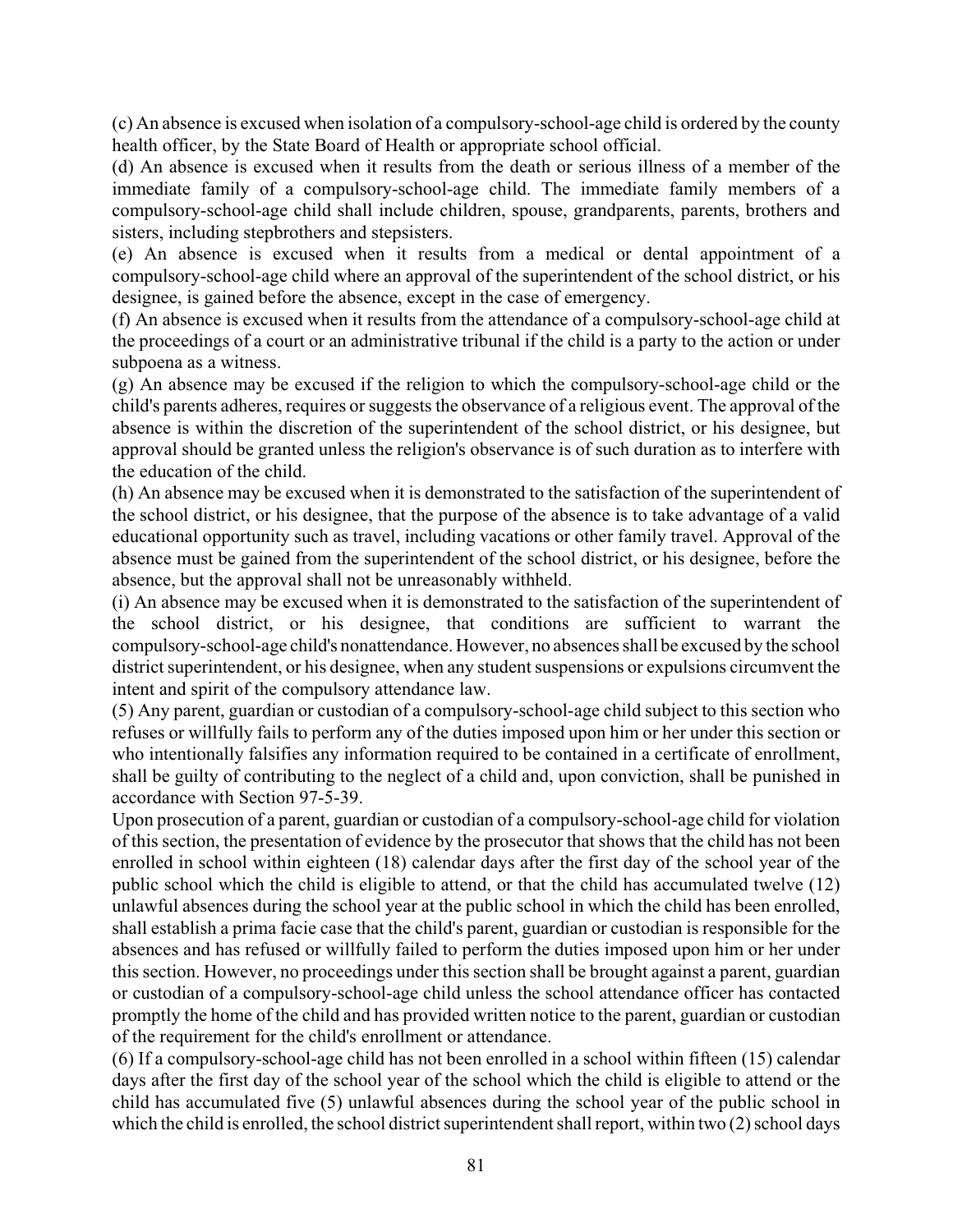or within five (5) calendar days, whichever is less, the absences to the school attendance officer. The State Department of Education shall prescribe a uniform method for schools to utilize in reporting the unlawful absences to the school attendance officer. The superintendent, or his designee, also shall report any student suspensions or student expulsions to the school attendance officer when they occur.

(7) When a school attendance officer has made all attempts to secure enrollment and/or attendance of a compulsory-school-age child and is unable to effect the enrollment and/or attendance, the attendance officer shall file a petition with the youth court under Section 43-21-451 or shall file a petition in a court of competent jurisdiction as it pertains to parent or child. Sheriffs, deputy sheriffs and municipal law enforcement officers shall be fully authorized to investigate all cases of nonattendance and unlawful absences by compulsory-school-age children, and shall be authorized to file a petition with the youth court under Section 43-21-451 or file a petition or information in the court of competent jurisdiction as it pertains to parent or child for violation of this section. The youth court shall expedite a hearing to make an appropriate adjudication and a disposition to ensure compliance with the Compulsory School Attendance Law, and may order the child to enroll or re-enroll in school. The superintendent of the school district to which the child is ordered may assign, in his discretion, the child to the alternative school program of the school established pursuant to Section 37-13-92.

(8) The State Board of Education shall adopt rules and regulations for the purpose of reprimanding any school superintendents who fail to timely report unexcused absences under the provisions of this section.

(9) Notwithstanding any provision or implication herein to the contrary, it is not the intention of this section to impair the primary right and the obligation of the parent or parents, or person or persons in loco parentis to a child, to choose the proper education and training for such child, and nothing in this section shall ever be construed to grant, by implication or otherwise, to the State of Mississippi, any of its officers, agencies or subdivisions any right or authority to control, manage, supervise or make any suggestion as to the control, management or supervision of any private or parochial school or institution for the education or training of children, of any kind whatsoever that is not a public school according to the laws of this state; and this section shall never be construed so as to grant, by implication or otherwise, any right or authority to any state agency or other entity to control, manage, supervise, provide for or affect the operation, management, program, curriculum, admissions policy or discipline of any such school or home instruction program.

## **§ 43-15-13. Individualized plans, reviews, training**

(1) For purposes of this section, "children" means persons found within the state who are under the age of twenty-one (21) years, and who were placed in the custody of the Department of Human Services by the youth court of the appropriate county.

(2) The Department of Human Services shall establish a foster care placement program for children whose custody lies with the department, with the following objectives:

(a) Protecting and promoting the health, safety and welfare of children;

(b) Preventing the unnecessary separation of children from their families by identifying family problems, assisting families in resolving their problems and preventing the breakup of the family where the prevention of child removal is desirable and possible when the child can be cared for at home without endangering the child's health and safety;

(c) Remedying or assisting in the solution of problems that may result in the neglect, abuse, exploitation or delinquency of children;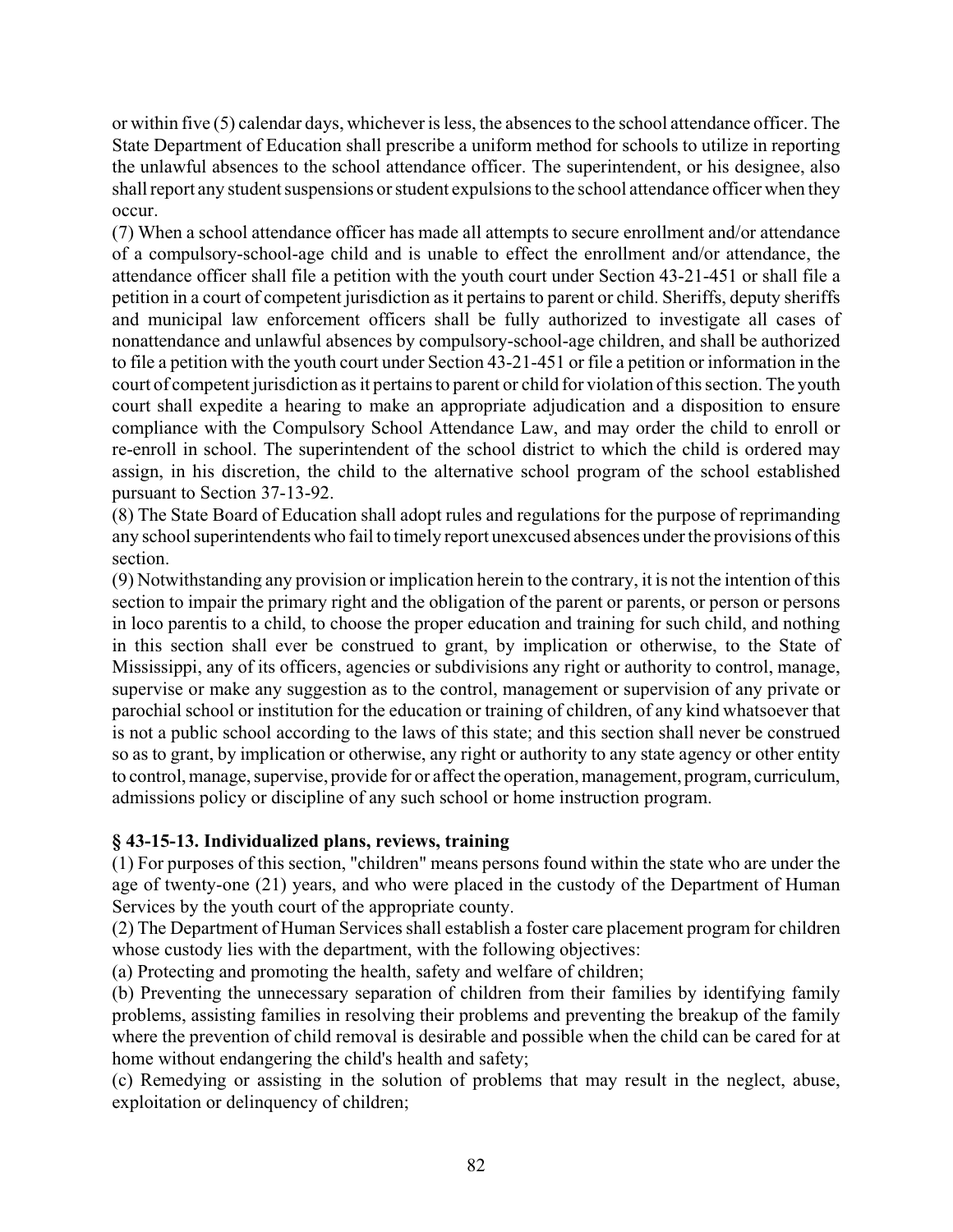(d) Restoring to their families children who have been removed, by the provision of services to the child and the families when the child can be cared for at home without endangering the child's health and safety;

(e) Placing children in suitable adoptive homes approved by a licensed adoption agency or family protection specialist, in cases where restoration to the biological family is not safe, possible or appropriate;

(f) Assuring safe and adequate care of children away from their homes, in cases where the child cannot be returned home or cannot be placed for adoption. At the time of placement, the department shall implement concurrent planning, as described in subsection (8) of this section, so that permanency may occur at the earliest opportunity. Consideration of possible failure or delay of reunification should be given, to the end that the placement made is the best available placement to provide permanency for the child; and

(g) Providing a family protection specialist or worker or team of such specialists or workers for a family and child throughout the implementation of their permanent living arrangement plan. Wherever feasible, the same family protection specialist or worker or team shall remain on the case until the child is no longer under the jurisdiction of the youth court.

(3) The Department of Human Services shall administer a system of individualized plans and reviews once every six (6) months for each child under its custody within the State of Mississippi, each child who has been adjudged a neglected, abandoned or abused child and whose custody was changed by court order as a result of that adjudication, and each public or private facility licensed by the department. The Department of Human Services administrative review shall be completed on each child within the first three (3) months and a foster care review once every six (6) months after the child's initial forty-eight-hour shelter hearing. That system shall be for the purpose of enhancing potential family life for the child by the development of individual plans to return the child to its natural parent or parents, or to refer the child to the appropriate court for termination of parental rights and placement in a permanent relative's home, adoptive home or foster/adoptive home. The goal of the Department of Human Services shall be to return the child to its natural parent(s) or refer the child to the appropriate court for termination of parental rights and placement in a permanent relative's home, adoptive home or foster/adoptive home within the time periods specified in this subsection or in subsection (4) of this section. In furthering this goal, the department shall establish policy and procedures designed to appropriately place children in permanent homes, the policy to include a system of reviews for all children in foster care, as follows: foster care counselors in the department shall make all possible contact with the child's natural parent(s) and any interested relative for the first two (2) months following the child's entry into the foster care system. For any child who has been in foster care for fifteen (15) of the last twenty-two (22) months regardless of whether the foster care was continuous for all of those twenty-two (22) months, the department shall file a petition to terminate the parental rights of the child's parents. The time period starts to run from the date the court makes a finding of abuse and/or neglect or sixty (60) days from when the child was removed from his or her home, whichever is earlier. The department can choose not to file a termination of parental rights petition if the following apply:

(a) The child is being cared for by a relative; and/or

(b) The department has documented compelling and extraordinary reasons why termination of parental rights would not be in the best interests of the child. Before granting or denying a request by the department for an extension of time for filing a termination of parental rights action, the court shall receive a written report on the progress which a parent of the child has made in treatment, to be made to the court in writing by a mental health/substance abuse therapist or counselor.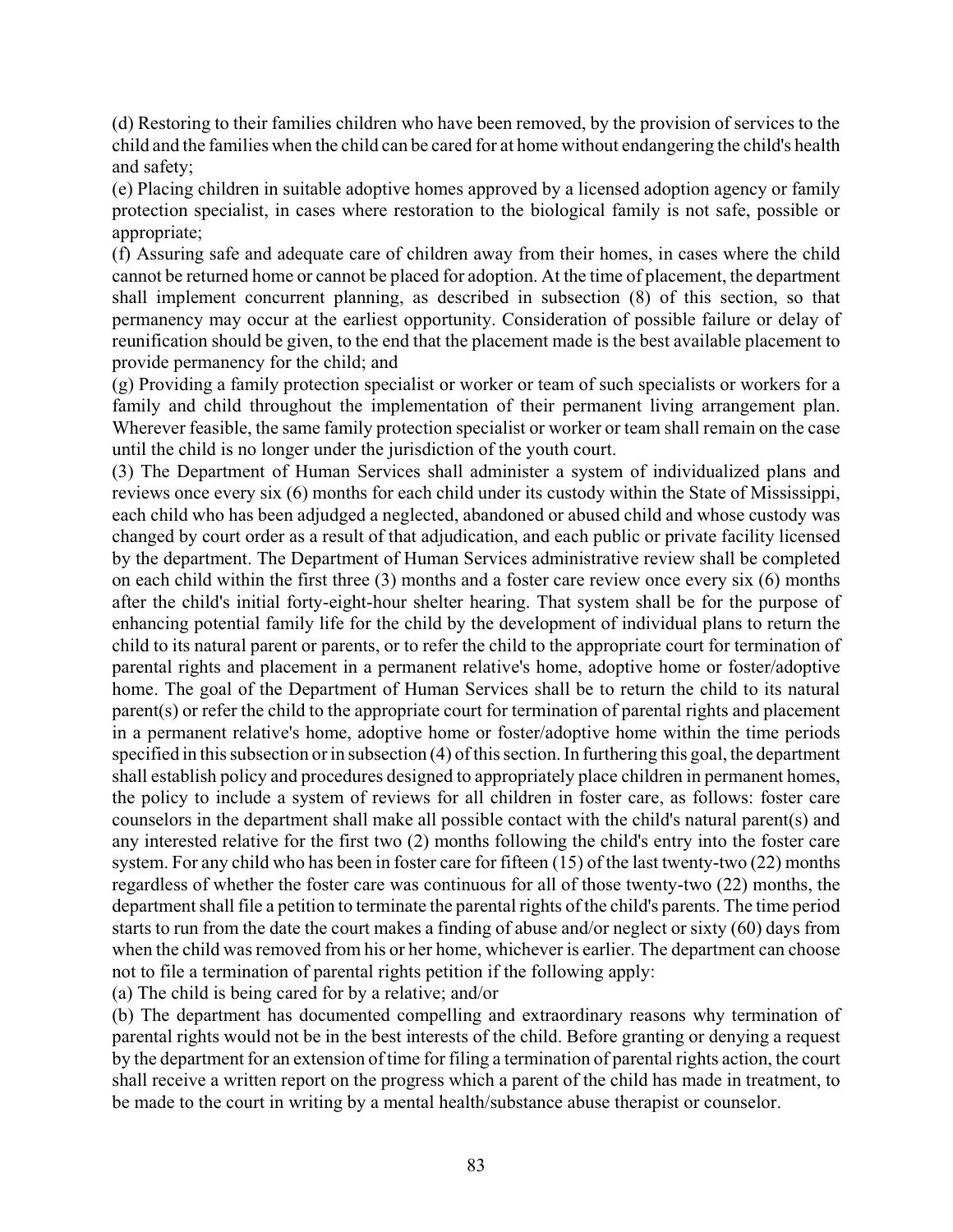(4) In the case of any child who is placed in foster care on or after July 1, 1998, except in cases of aggravated circumstances prescribed in Section 43-21- 603(7)(c) or (d), the child's natural parent(s) will have a reasonable time to be determined by the court, which shall not exceed a six-month period of time, in which to meet the service agreement with the department for the benefit of the child unless the department has documented extraordinary and compelling reasons for extending the time period in the best interest of the child. If this agreement has not been satisfactorily met, simultaneously the child will be referred to the appropriate court for termination of parental rights and placement in a permanent relative's home, adoptive home or a foster/adoptive home. For children under the age of three (3) years, termination of parental rights shall be initiated within six (6) months, unless the department has documented compelling and extraordinary circumstances, and placement in a permanent relative's home, adoptive home or foster/adoptive home within two (2) months. For children who have been abandoned under the provisions of Section 97-5-1, termination of parental rights shall be initiated within thirty (30) days and placement in an adoptive home shall be initiated without necessity for placement in a foster home. The department need not initiate termination of parental rights proceedings where the child has been placed in durable legal custody or long-term or formalized foster care by a court of competent jurisdiction.

(5) The foster care review once every six (6) months shall be conducted by the youth court or its designee(s), and/or by personnel within the Department of Human Services or by a designee or designees of the department and may include others appointed by the department, and the review shall include at a minimum an evaluation of the child based on the following:

(a) The extent of the care and support provided by the parents or parent, while the child is in temporary custody;

(b) The extent of communication with the child by parents, parent or guardian;

(c) The degree of compliance by the agency and the parents with the social service plan established;

(d) The methods of achieving the goal and the plan establishing a permanent home for the child;

(e) Social services offered and/or utilized to facilitate plans for establishing a permanent home for the child; and

(f) Relevant testimony and recommendations from the foster parent of the child, the grandparents of the child, the guardian ad litem of the child, representatives of any private care agency that has cared for the child, the family protection worker or family protection specialist assigned to the case, and any other relevant testimony pertaining to the case.

Each child's review plan once every six (6) months shall be filed with the court which awarded custody and shall be made available to natural parents or foster parents upon approval of the court. The court shall make a finding as to the degree of compliance by the agency and the parent(s) with the child's social service plan. The court also shall find that the child's health and safety are the paramount concern. In the interest of the child, the court shall, where appropriate, initiate proceedings on its own motion. The \* \* \* Department of Human Services shall report to the Legislature as to the number of those children, the findings of the foster care review board and relevant statistical information in foster care in a semiannual report to the Legislature to be submitted to the Joint Oversight Committee of the Department of Human Services. The report shall not refer to the specific name of any child in foster care.

(6) The Department of Human Services, with the cooperation and assistance of the State Department of Health, shall develop and implement a training program for foster care parents to indoctrinate them as to their proper responsibilities upon a child's entry into their foster care. The program shall provide a minimum of twelve (12) clock hours of training. The foster care training program shall be satisfactorily completed by such foster care parents before or within ninety (90) days after child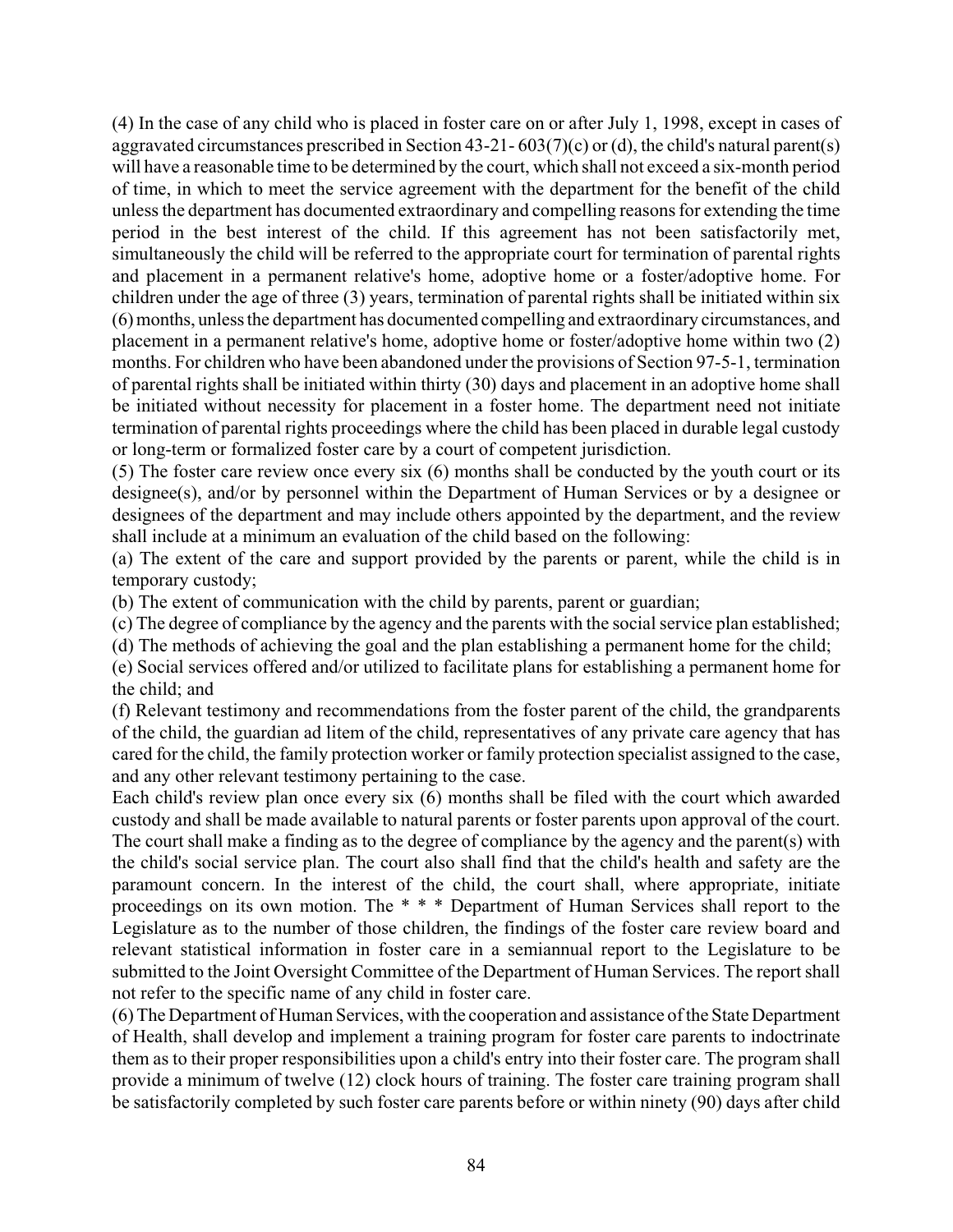placement with the parent. Record of the foster care parent's training program participation shall be filed with the court as part of a foster care child's review plan once every six (6) months.

(7) When the Department of Human Services is considering placement of a child in a foster home and when the department deems it to be in the best interest of the child, the department shall give first priority to placing the child in the home of one (1) of the child's relatives within the third degree, as computed by the civil law rule. In placing the child in a relative's home, the department may waive any rule, regulation or policy applicable to placement in foster care that would otherwise require the child to have a separate bed or bedroom or have a bedroom of a certain size, if placing the child in a relative's home would be in the best interest of the child and those requirements cannot be met in the relative's home.

(8) The Legislature recognizes that the best interests of the child require that the child be placed in the most permanent living arrangement as soon as is practicably possible. To achieve this goal, the Department of Human Services is directed to conduct concurrent planning so that a permanent living arrangement may occur at the earliest opportunity. Permanent living arrangements may include prevention of placement of a child outside the home of the family when the child can be cared for at home without endangering the child's health or safety; reunification with the family, when safe and appropriate, if temporary placement is necessary; or movement of the child toward the most permanent living arrangement and permanent legal status. When a child is placed in foster care or relative care, the department shall first ensure and document that reasonable efforts were made to prevent or eliminate the need to remove the child from the child's home. The department's first priority shall be to make reasonable efforts to reunify the family when temporary placement of the child occurs or shall request a finding from the court that reasonable efforts are not appropriate or have been unsuccessful. A decision to place a child in foster care or relative care shall be made with consideration of the child's health, safety and best interests. At the time of placement, consideration should also be given so that if reunification fails or is delayed, the placement made is the best available placement to provide a permanent living arrangement for the child. The department shall adopt rules addressing concurrent planning for reunification and a permanent living arrangement. The department shall consider the following factors when determining appropriateness of concurrent planning:

(a) The likelihood of prompt reunification;

(b) The past history of the family;

(c) The barriers to reunification being addressed by the family;

(d) The level of cooperation of the family;

(e) The foster parents' willingness to work with the family to reunite;

(f) The willingness and ability of the foster family or relative placement to provide an adoptive home or long-term placement;

(g) The age of the child; and

(h) Placement of siblings.

(9) If the department has placed a child in foster care or relative care under a court order, the department may not change the child's placement unless the department specifically documents to the court that the current placement is unsafe or unsuitable or that another placement is in the child's best interests unless the new placement is in an adoptive home or other permanent placement. Except in emergency circumstances as determined by the department or where the court orders placement of the child under Section 43-21-303, the foster parents, grandparents or other relatives of the child shall be given an opportunity to contest the specific reasons documented by the department at least seventy-two (72) hours before any such departure, and the court may conduct a review of that placement unless the new placement is in an adoptive home or other permanent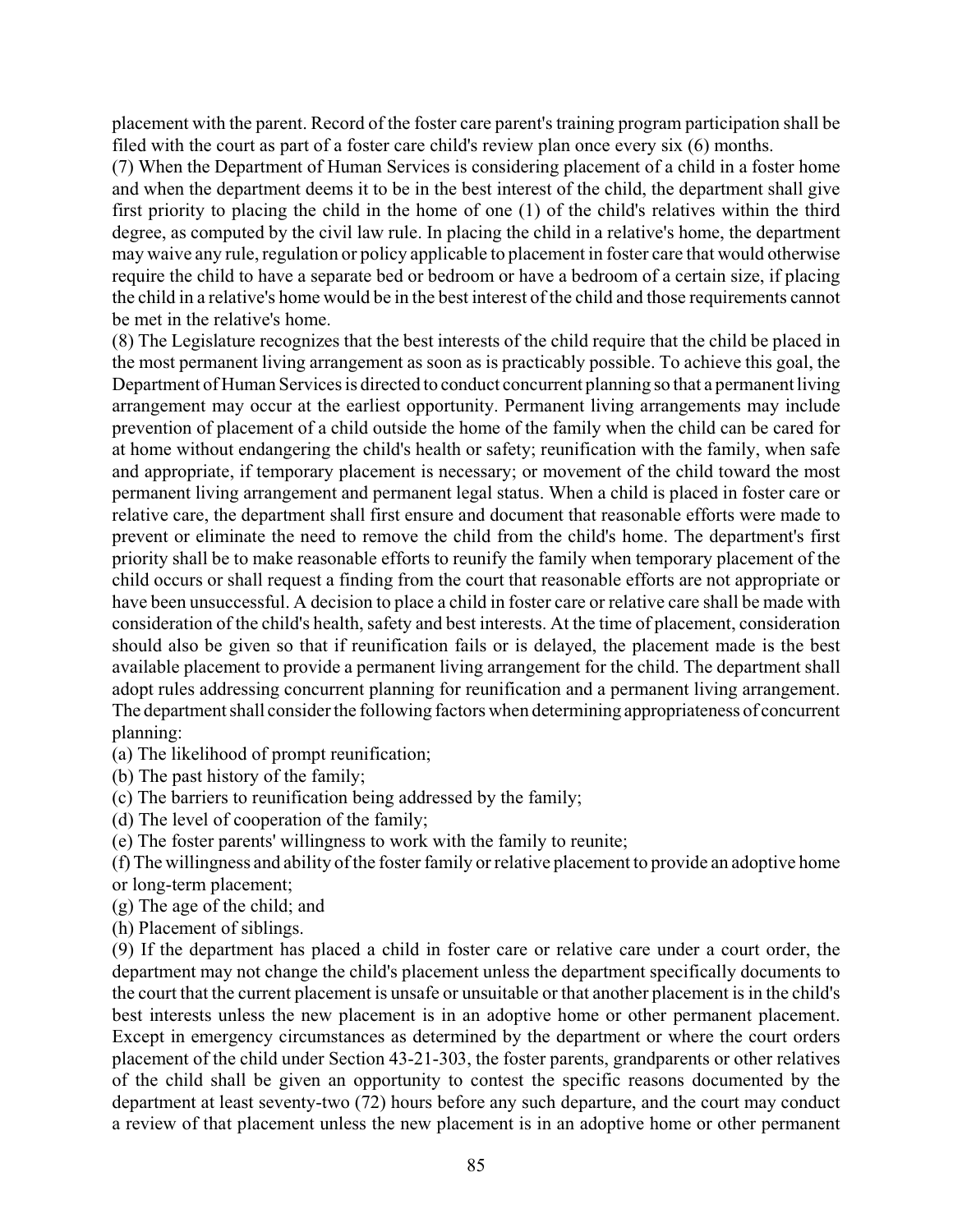placement. When a child is returned to foster care or relative care, the former foster parents or relative placement shall be given the prior right of return placement in order to eliminate additional trauma to the child.

(10) The Department of Human Services shall provide the foster parents, grandparents or other relatives with at least a seventy-two-hour notice of departure for any child placed in their foster care or relative care, except in emergency circumstances as determined by the department or where the court orders placement of the child under Section 43-21-303. The parent/legal guardian, grandparents of the child, guardian ad litem and the court exercising jurisdiction shall be notified in writing when the child leaves foster care or relative care placement, regardless of whether the child's departure was planned or unplanned. The only exceptions to giving a written notice to the parent(s) are when a parent has voluntarily released the child for adoption or the parent's legal rights to the child have been terminated through the appropriate court with jurisdiction.

(11) The Department of Human Services shall extend the following rights to persons who provide foster care and relative care:

(a) A clear understanding of their role while providing care and the roles of the birth parent(s) and the placement agency in respect to the child in care;

(b) Respect, consideration, trust and value as a family who is making an important contribution to the agency's objectives;

(c) Involvement in all the agency's crucial decisions regarding the child as team members who have pertinent information based on their day-to-day knowledge of the child in care;

(d) Support from the family protection worker or the family protection specialist in efforts to do a better day-to-day job in caring for the child and in working to achieve the agency's objectives for the child and the birth family through provision of:

(i) Pertinent information about the child and the birth family;

(ii) Help in using appropriate resources to meet the child's needs;

(iii) Direct interviews between the family protection worker or specialist and the child, previously discussed and understood by the foster parents;

(e) The opportunity to develop confidence in making day-to-day decisions in regard to the child;

(f) The opportunity to learn and grow in their vocation through planned \* \* \* education in caring for the child;

(g) The opportunity to be heard regarding agency practices that they may question;

(h) Reimbursement for costs of the child's care in the form of a board payment based on the age of the child as prescribed in Section 43-15-17; and

(i) Reimbursement for property damages caused by children in the custody of the Department of Human Services in an amount not to exceed Five Hundred Dollars (\$500.00), as evidenced by written documentation. The Department of Human Services shall not incur liability for any damages as a result of providing this reimbursement.

(12) The Department of Human Services shall require the following responsibilities from participating persons who provide foster care and relative care:

(a) Understanding the department's function in regard to the foster care and relative care program and related social service programs;

(b) Sharing with the department any information which may contribute to the care of children;

(c) Functioning within the established goals and objectives to improve the general welfare of the child;

(d) Recognizing the problems in home placement that will require professional advice and assistance and that such help should be utilized to its full potential;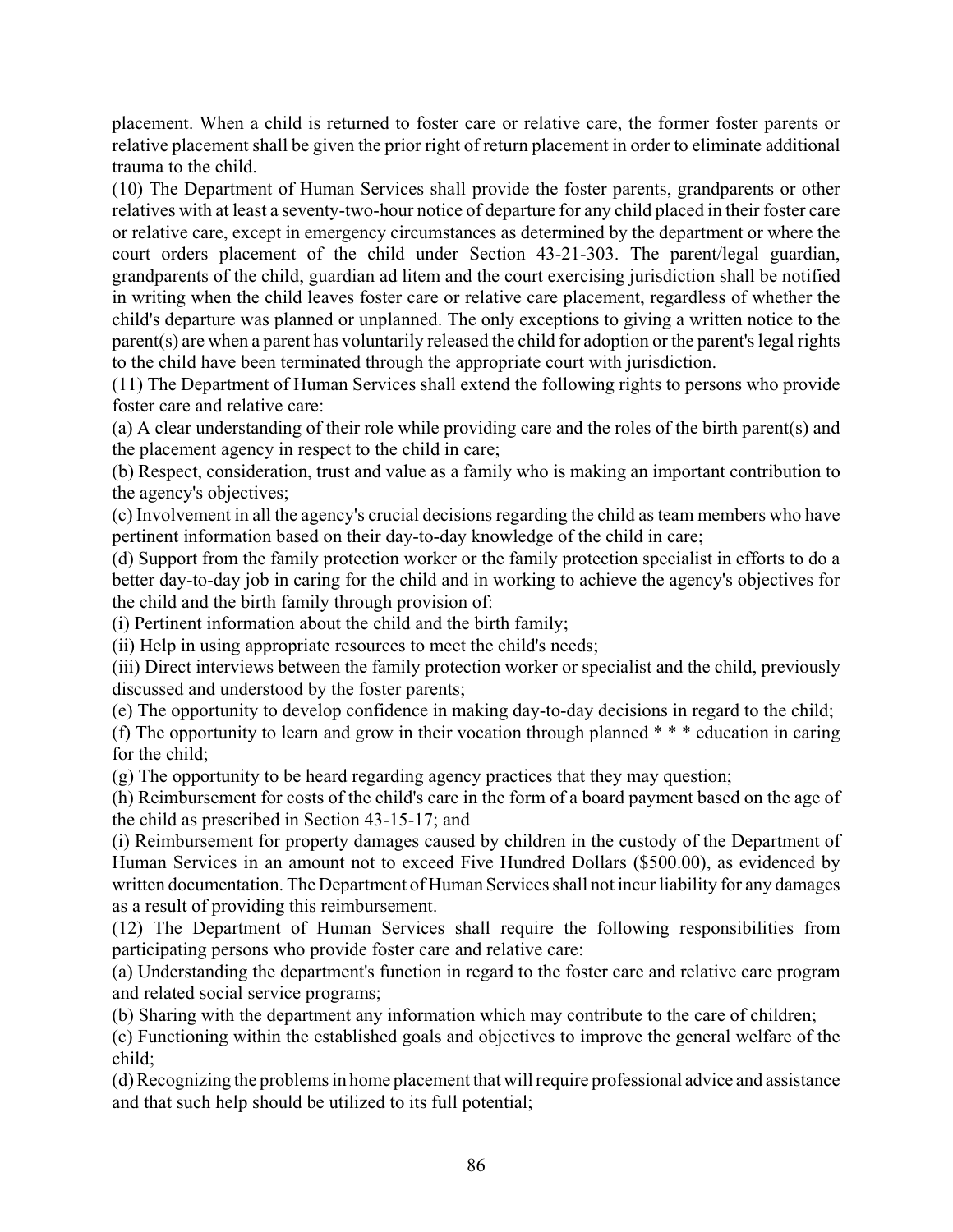(e) Recognizing that the family who cares for the child will be one of the primary resources for preparing a child for any future plans that are made, including return to birth parent(s), termination of parental rights or reinstitutionalization;

(f) Expressing their view of agency practices which relate to the child with the appropriate staff member;

(g) Understanding that all information shared with the persons who provide foster care or relative care about the child and his/her birth parent(s) must be held in the strictest of confidence;

(h) Cooperating with any plan to reunite the child with his birth family and work with the birth family to achieve this goal; and

(i) Attending dispositional review hearings and termination of parental rights hearings conducted by a court of competent jurisdiction, or providing their recommendations to the court in writing.

## **§ 43-21-103. Construction; statement of policy**

 This chapter shall be liberally construed to the end that each child coming within the jurisdiction of the youth court shall become a responsible, accountable and productive citizen, and that each such child shall receive such care, guidance and control, preferably in such child's own home as is conducive toward that end and is in the state's and the child's best interest. It is the public policy of this state that the parents of each child shall be primarily responsible for the care, support, education and welfare of such children; however, when it is necessary that a child be removed from the control of such child's parents, the youth court shall secure proper care for such child.

## **§ 43-21-105. Definitions**

 The following words and phrases, for purposes of this chapter, shall have the meanings ascribed herein unless the context clearly otherwise requires:

(a) "Youth court" means the Youth Court Division.

(b) "Judge" means the judge of the Youth Court Division.

 (c) "Designee" means any person that the judge appoints to perform a duty which this chapter requires to be done by the judge or his designee. The judge may not appoint a person who is involved in law enforcement to be his designee.

 (d) "Child" and "youth" are synonymous, and each means a person who has not reached his eighteenth birthday. A child who has not reached his eighteenth birthday and is on active duty for a branch of the armed services or is married is not considered a "child" or "youth" for the purposes of this chapter.

 (e) "Parent" means the father or mother to whom the child has been born, or the father or mother by whom the child has been legally adopted.

(f) "Guardian" means a court-appointed guardian of the person of a child.

 (g) "Custodian" means any person having the present care or custody of a child whether such person be a parent or otherwise.

(h) "Legal custodian" means a court-appointed custodian of the child.

 (i) "Delinquent child" means a child who has reached his tenth birthday and who has committed a delinquent act.

 (j) "Delinquent act" is any act, which if committed by an adult, is designated as a crime under state or federal law, or municipal or county ordinance other than offenses punishable by life imprisonment or death. A delinquent act includes escape from lawful detention and violations of the Uniform Controlled Substances Law and violent behavior.

 (k) "Child in need of supervision" means a child who has reached his seventh birthday and is in need of treatment or rehabilitation because the child: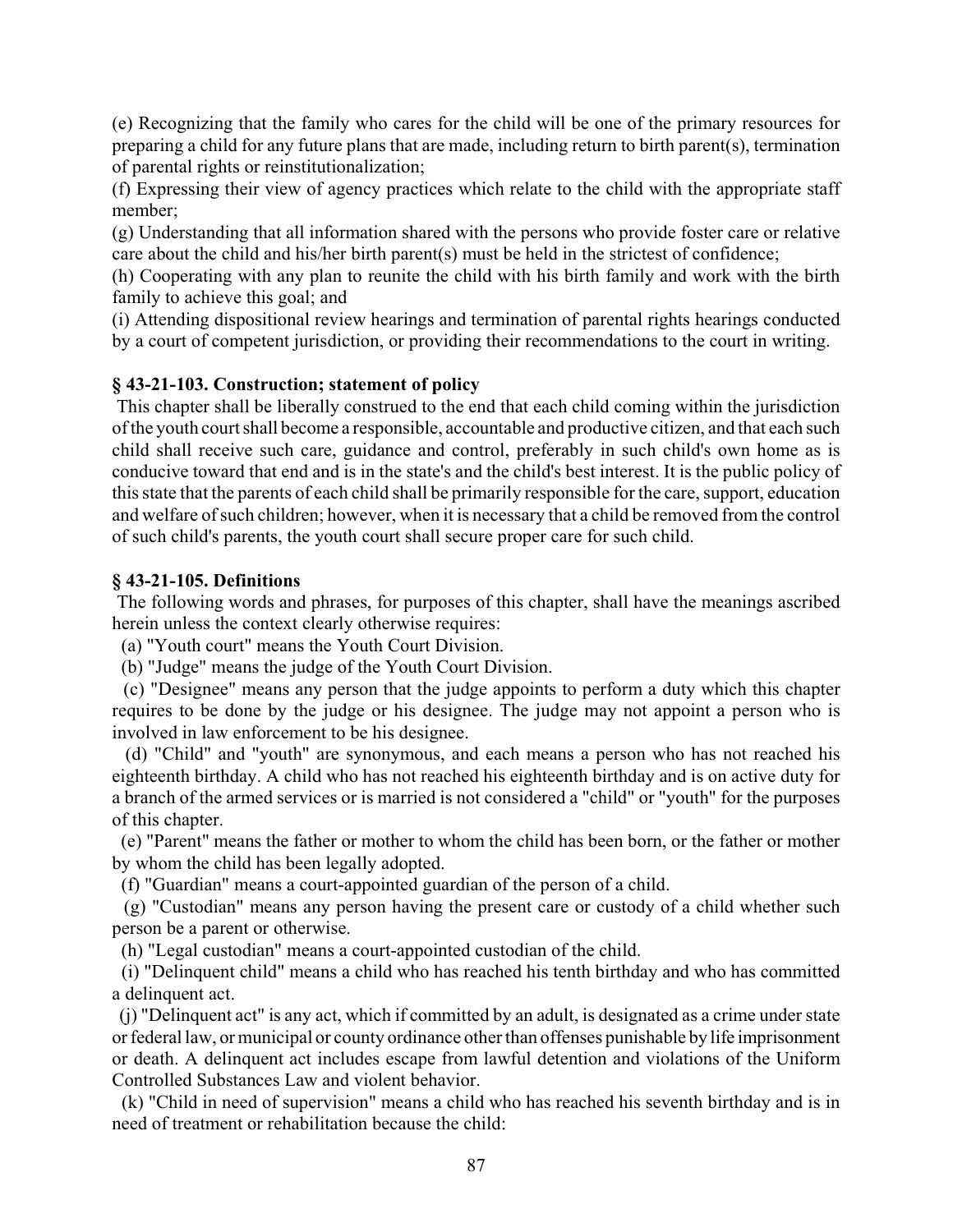(i) Is habitually disobedient of reasonable and lawful commands of his parent, guardian or custodian and is ungovernable; or

 (ii) While being required to attend school, willfully and habitually violates the rules thereof or willfully and habitually absents himself therefrom; or

(iii) Runs away from home without good cause; or

(iv) Has committed a delinquent act or acts.

(l) "Neglected child" means a child:

 (i) Whose parent, guardian or custodian or any person responsible for his care or support, neglects or refuses, when able so to do, to provide for him proper and necessary care or support, or education as required by law, or medical, surgical, or other care necessary for his well-being; provided, however, a parent who withholds medical treatment from any child who in good faith is under treatment by spiritual means alone through prayer in accordance with the tenets and practices of a recognized church or religious denomination by a duly accredited practitioner thereof shall not, for that reason alone, be considered to be neglectful under any provision of this chapter; or

(ii) Who is otherwise without proper care, custody, supervision or support; or

 (iii) Who, for any reason, lacks the special care made necessary for him by reason of his mental condition, whether said mental condition be mentally retarded or mentally ill; or

(iv) Who, for any reason, lacks the care necessary for his health, morals or well-being.

 (m) "Abused child" means a child whose parent, guardian or custodian or any person responsible for his care or support, whether legally obligated to do so or not, has caused or allowed to be caused upon said child sexual abuse, sexual exploitation, emotional abuse, mental injury, nonaccidental physical injury or other maltreatment. Provided, however, that physical discipline, including spanking, performed on a child by a parent, guardian or custodian in a reasonable manner shall not be deemed abuse under this section.

 (n) "Sexual abuse" means obscene or pornographic photographing, filming or depiction of children for commercial purposes, or the rape, molestation, incest, prostitution or other such forms of sexual exploitation of children under circumstances which indicate that the child's health or welfare is harmed or threatened.

 (o) "A child in need of special care" means a child with any mental or physical illness that cannot be treated with the dispositional alternatives ordinarily available to the youth court.

 (p) A "dependent child" means any child who is not a child in need of supervision, a delinquent child, an abused child or a neglected child, and which child has been voluntarily placed in the custody of the Department of Human Services by his parent, guardian or custodian.

(q) "Custody" means the physical possession of the child by any person.

 (r) "Legal custody" means the legal status created by a court order which gives the legal custodian the responsibilities of physical possession of the child and the duty to provide him with food, shelter, education and reasonable medical care, all subject to residual rights and responsibilities of the parent or guardian of the person.

(s) "Detention" means the care of children in physically restrictive facilities.

(t) "Shelter" means care of children in physically nonrestrictive facilities.

 (u) "Records involving children" means any of the following from which the child can be identified:

(i) All youth court records as defined in Section 43-21-251;

(ii) All social records as defined in Section 43-21-253;

(iii) All law enforcement records as defined in Section 43-21-255;

(iv) All agency records as defined in Section 43-21-257; and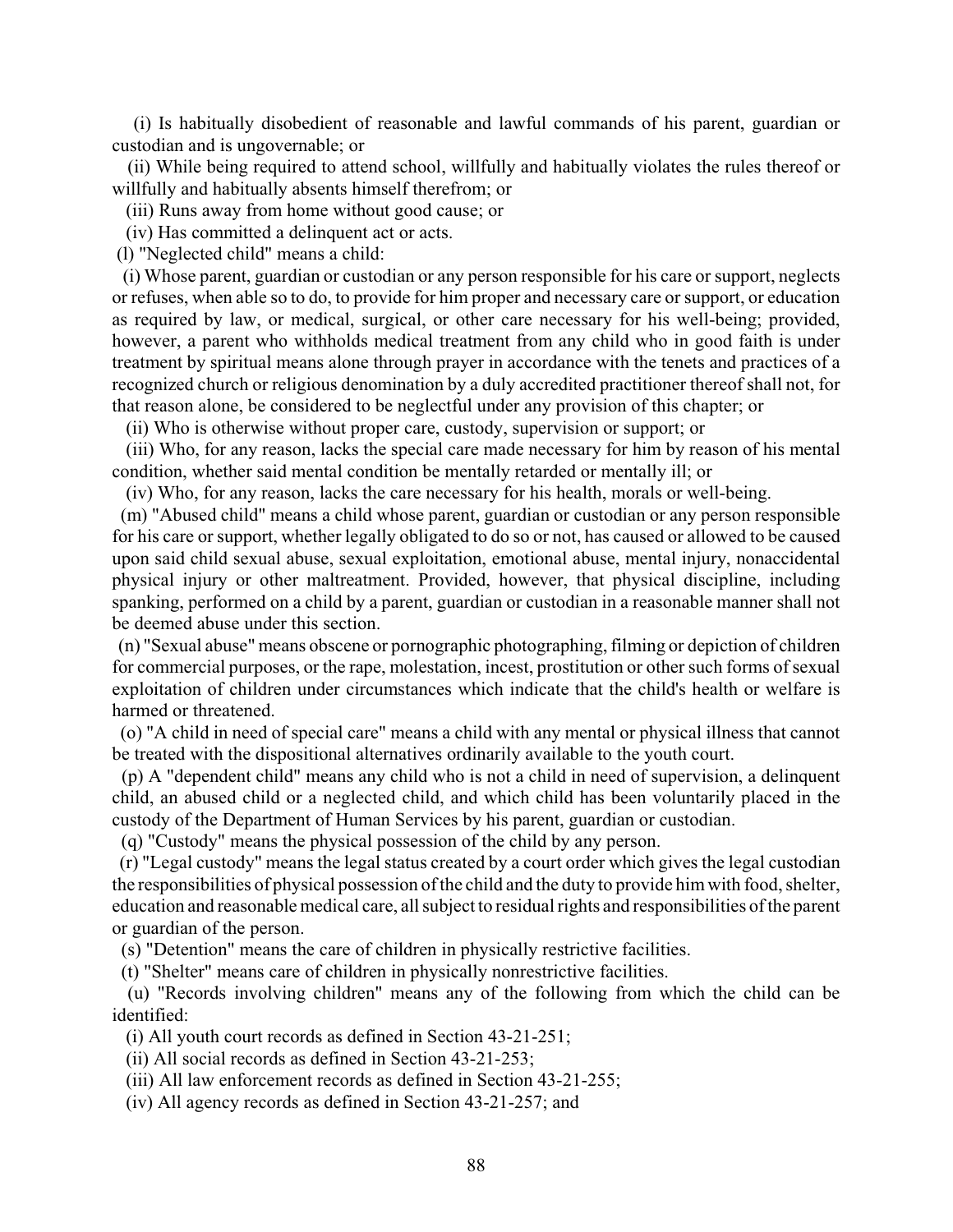(v) All other documents maintained by any representative of the state, county, municipality or other public agency insofar as they relate to the apprehension, custody, adjudication or disposition of a child who is the subject of a youth court cause.

 (v) "Any person responsible for care or support" means the person who is providing for the child at a given time. This term shall include, but is not limited to, stepparents, foster parents, relatives, nonlicensed babysitters or other similar persons responsible for a child and staff of residential care facilities and group homes that are licensed by the Department of Human Services.

 (w) The singular includes the plural, the plural the singular and the masculine the feminine when consistent with the intent of this chapter.

 (x) "Out-of-home" setting means the temporary supervision or care of children by the staff of licensed day care centers, the staff of public, private and state schools, the staff of juvenile detention facilities, the staff of unlicensed residential care facilities and group homes and the staff of, or individuals representing, churches, civic or social organizations.

 (y) "Durable legal custody" means the legal status created by a court order which gives the durable legal custodian the responsibilities of physical possession of the child and the duty to provide him with care, nurture, welfare, food, shelter, education and reasonable medical care. All these duties as enumerated are subject to the residual rights and responsibilities of the natural parent(s) or guardian(s) of the child or children.

 (z) "Status offense" means conduct subject to adjudication by the youth court that would not be a crime if committed by an adult.

#### **§ 43-21-107. Creation in various counties**

(1) A youth court division is hereby created as a division of the county court of each county now or hereafter having a county court, and the county judge shall be the judge of the youth court unless another judge is named by the county judge as provided by this chapter.

(2) A youth court division is hereby created as a division of the chancery court of each county in which no county court is maintained and any chancellor within a chancery court district shall be the judge of the youth court of that county within such chancery court district unless another judge is named by the senior chancellor of the county or chancery court district as provided by this chapter. (3) In any county where there is no county court or family court on July 1, 1979, there may be created a youth court division as a division of the municipal court in any city if the governing authorities of such city adopt a resolution to that effect. The cost of the youth court division of the municipal court shall be paid from any funds available to the municipality excluding county funds. No additional municipal youth court shall be formed after January 1, 2007.

## **§ 43-21-111. Regular and special referees**

 (1) In any county not having a county court or family court the judge may appoint as provided in Section 43-21-123 regular or special referees who shall be attorneys at law and members of the bar in good standing to act in cases concerning children within the jurisdiction of the youth court, and a regular referee shall hold office until removed by the judge. The requirement that regular or special referees appointed pursuant to this subsection be attorneys shall apply only to regular or special referees who were not first appointed regular or special referees prior to July 1, 1991.

 (2) Any referee appointed pursuant to subsection (1) of this section shall be required to receive judicial training approved by the Mississippi Judicial College and shall be required to receive regular annual continuing education in the field of juvenile justice. The amount of judicial training and annual continuing education which shall be satisfactory to fulfill the requirements of this section shall conform with the amount prescribed by the Rules and Regulations for Mandatory Continuing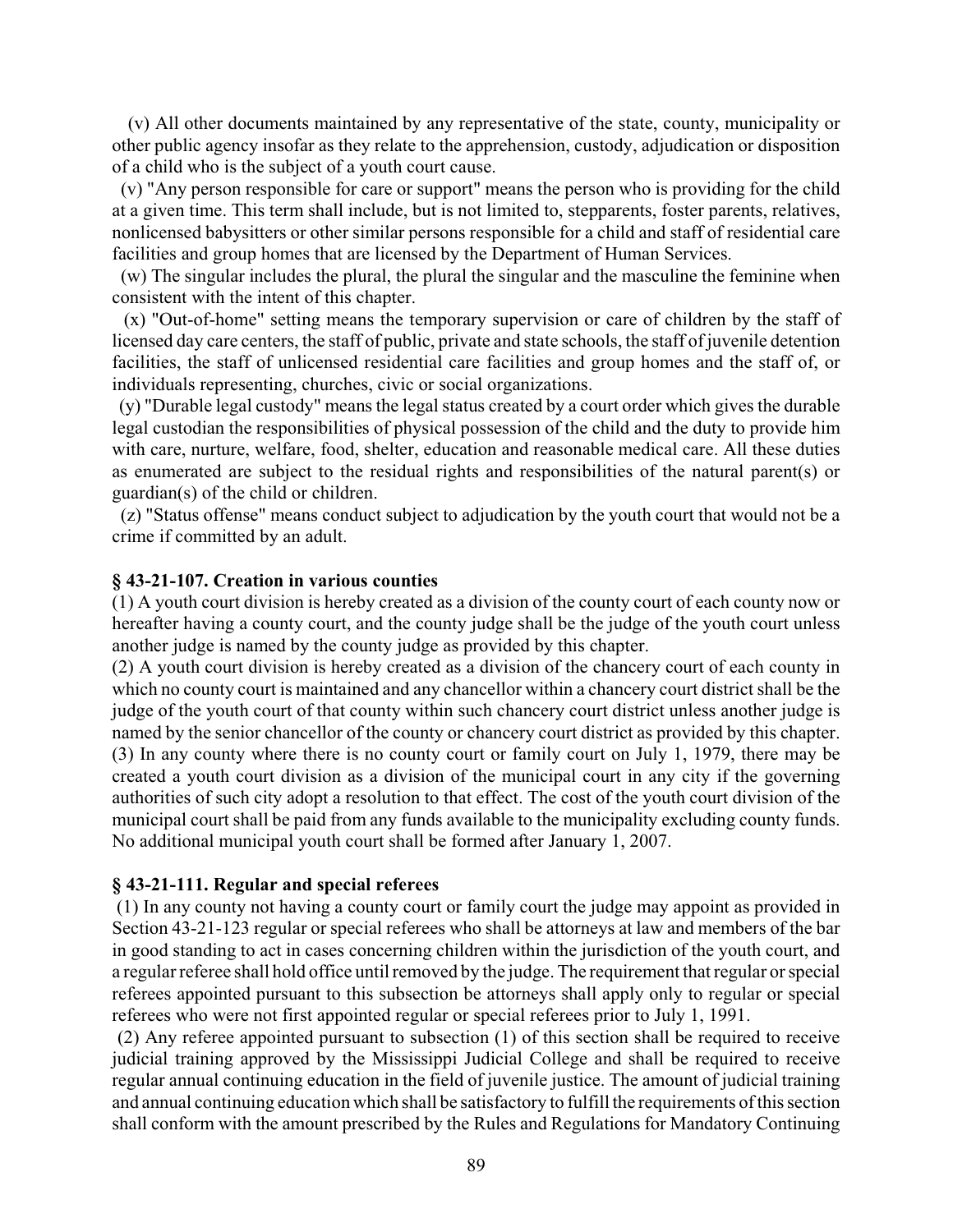Judicial Education promulgated by the Supreme Court. The Administrative Office of Courts shall maintain a roll of referees appointed under this section, shall enforce the provisions of this subsection and shall maintain records on all such referees regarding such training. Should a referee miss two (2) consecutive training sessions sponsored or approved by the Mississippi Judicial College as required by this subsection or fail to attend one (1) such training session within six (6) months of their initial appointment as a referee, the referee shall be disqualified to serve and be immediately removed as a referee and another member of the bar shall be appointed as provided in this section.

 (3) The judge may direct that hearings in any case or class of cases be conducted in the first instance by the referee. The judge may also delegate his own administrative responsibilities to the referee.

 (4) All hearings authorized to be heard by a referee shall proceed in the same manner as hearings before the youth court judge. A referee shall possess all powers and perform all the duties of the youth court judge in the hearings authorized to be heard by the referee.

 (5) An order entered by the referee shall be mailed immediately to all parties and their counsel. A rehearing by the judge shall be allowed if any party files a written motion for a rehearing or on the court's own motion within three (3) days after notice of referee's order. The youth court may enlarge the time for filing a motion for a rehearing for good cause shown. Any rehearing shall be upon the record of the hearing before the referee, but additional evidence may be admitted in the discretion of the judge. A motion for a rehearing shall not act as a supersedeas of the referee's order, unless the judge shall so order.

 (6) The salary for the referee shall be fixed on order of the judge as provided in Section 43-21-123 and shall be paid by the county out of any available funds budgeted for the youth court by the board of supervisors.

 (7) Upon request of the boards of supervisors of two (2) or more counties, the judge of the chancery court may appoint a suitable person as referee to two (2) or more counties within his district, and the payment of salary may be divided in such ratio as may be agreed upon by the boards of supervisors.

## **§ 43-21-115. Establishment of intake unit**

 In every youth court division the judge shall appoint as provided in Section 43-21-123 one or more persons to function as the intake unit for the youth court division. The youth court intake unit shall perform all duties specified by this chapter. If the person serving as the youth court intake unit is not already a salaried public employee, the salary for such person shall be fixed on order of the judge as provided in Section 43-21-123 and shall be paid by the county or municipality, as the case may be, out of any available funds budgeted for the youth court by the board of supervisors.

#### **§ 43-21-121. Appointment of guardian ad litem**

(1) The youth court shall appoint a guardian ad litem for the child:

(a) When a child has no parent, guardian or custodian;

 (b) When the youth court cannot acquire personal jurisdiction over a parent, a guardian or a custodian;

(c) When the parent is a minor or a person of unsound mind;

 (d) When the parent is indifferent to the interest of the child or if the interests of the child and the parent, considered in the context of the cause, appear to conflict;

(e) In every case involving an abused or neglected child which results in a judicial proceeding; or

 (f) In any other instance where the youth court finds appointment of a guardian ad litem to be in the best interest of the child.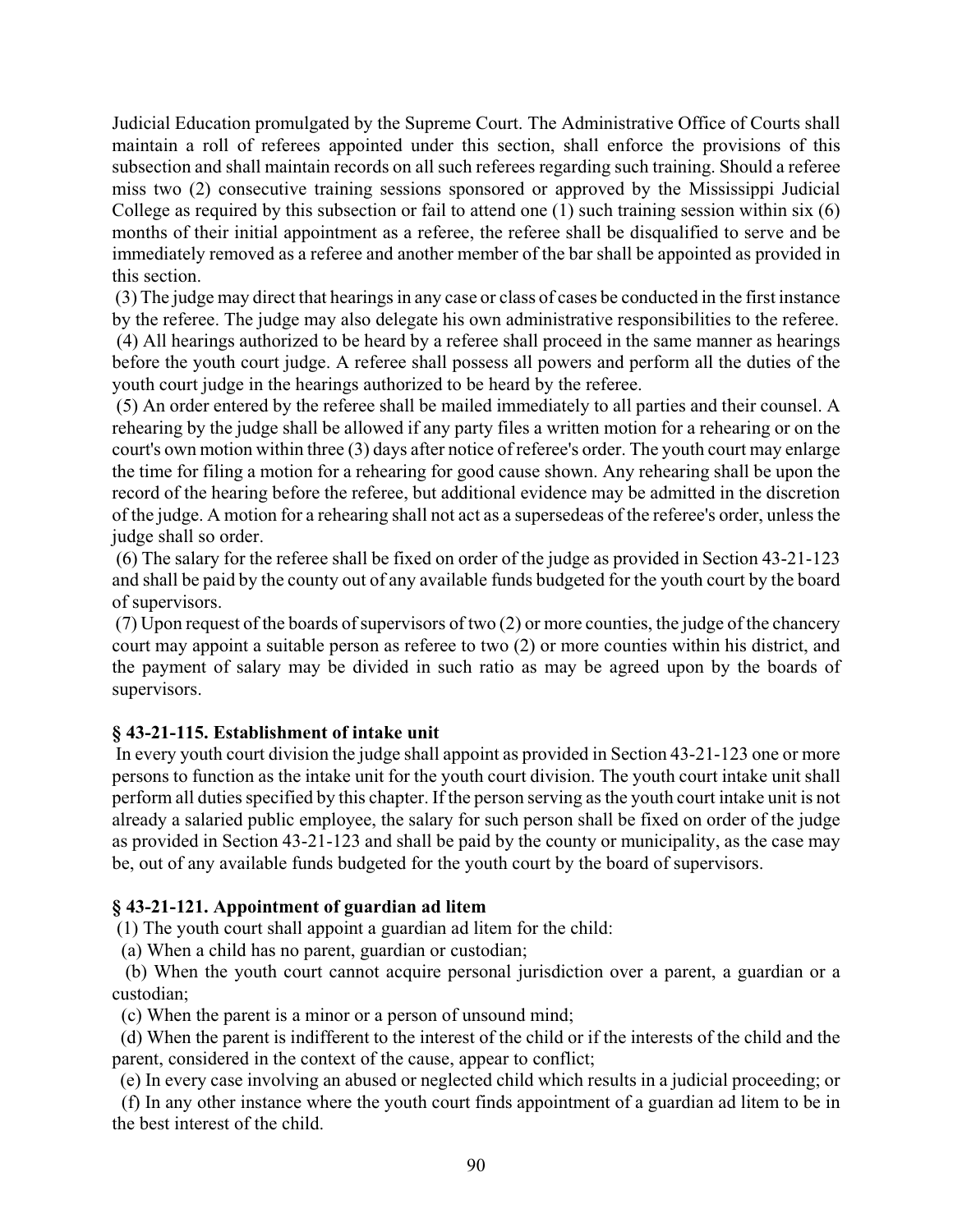(2) The guardian ad litem shall be appointed by the court when custody is ordered or at the first judicial hearing regarding the case, whichever occurs first.

 (3) In addition to all other duties required by law, a guardian ad litem shall have the duty to protect the interest of a child for whom he has been appointed guardian ad litem. The guardian ad litem shall investigate, make recommendations to the court or enter reports as necessary to hold paramount the child's best interest. The guardian ad litem is not an adversary party and the court shall insure that guardians ad litem perform their duties properly and in the best interest of their wards. The guardian ad litem shall be a competent person who has no adverse interest to the minor. The court shall insure that the guardian ad litem is adequately instructed on the proper performance of his duties.

 (4) The court may appoint either a suitable attorney or a suitable layman as guardian ad litem. In cases where the court appoints a layman as guardian ad litem, the court shall also appoint an attorney to represent the child. From and after January 1, 1999, in order to be eligible for an appointment as a guardian ad litem, such attorney or lay person must have received child protection and juvenile justice training provided by or approved by the Mississippi Judicial College within the year immediately preceding such appointment. The Mississippi Judicial College shall determine the amount of child protection and juvenile justice training which shall be satisfactory to fulfill the requirements of this section. The Administrative Office of Courts shall maintain a roll of all attorneys and laymen eligible to be appointed as a guardian ad litem under this section and shall enforce the provisions of this subsection.

 (5) Upon appointment of a guardian ad litem, the youth court shall continue any pending proceedings for a reasonable time to allow the guardian ad litem to familiarize himself with the matter, consult with counsel and prepare his participation in the cause.

 (6) Upon order of the youth court, the guardian ad litem shall be paid a reasonable fee as determined by the youth court judge or referee out of the county general fund as provided under Section 43-21-123. To be eligible for such fee, the guardian ad litem shall submit an accounting of the time spent in performance of his duties to the court.

 (7) The court, in its sound discretion, may appoint a volunteer trained layperson to assist children subject to the provisions of this section in addition to the appointment of a guardian ad litem.

#### **§ 43-21-123. Funding of court**

 Except for expenses provided by state funds and/or other monies, the board of supervisors, or the municipal governing board where there is a municipal youth court, shall adequately provide funds for the operation of the youth court division of the chancery court in conjunction with the regular chancery court budget, or the county or family courts where said courts are constituted. In preparation for said funding, on an annual basis at the time requested, the youth court judge or administrator shall prepare and submit to the board of supervisors, or the municipal governing board of the youth court wherever the youth court is a municipal court, an annual budget which will identify the number, staff position, title and amount of annual or monthly compensation of each position as well as provide for other expenditures necessary to the functioning and operation of the youth court. When the budget of the youth court or youth court judge is approved by the board of supervisors or the governing authority of the municipality, then the youth court or youth court judge may employ such persons as provided in the budget from time to time.

 The board of supervisors of any county in which there is located a youth court, and the governing authority of any municipality in which there is located a municipal youth court, are each authorized to reimburse the youth court judges and other youth court employees or personnel for reasonable travel and expenses incurred in the performance of their duties and in attending educational meetings offering professional training to such persons as budgeted.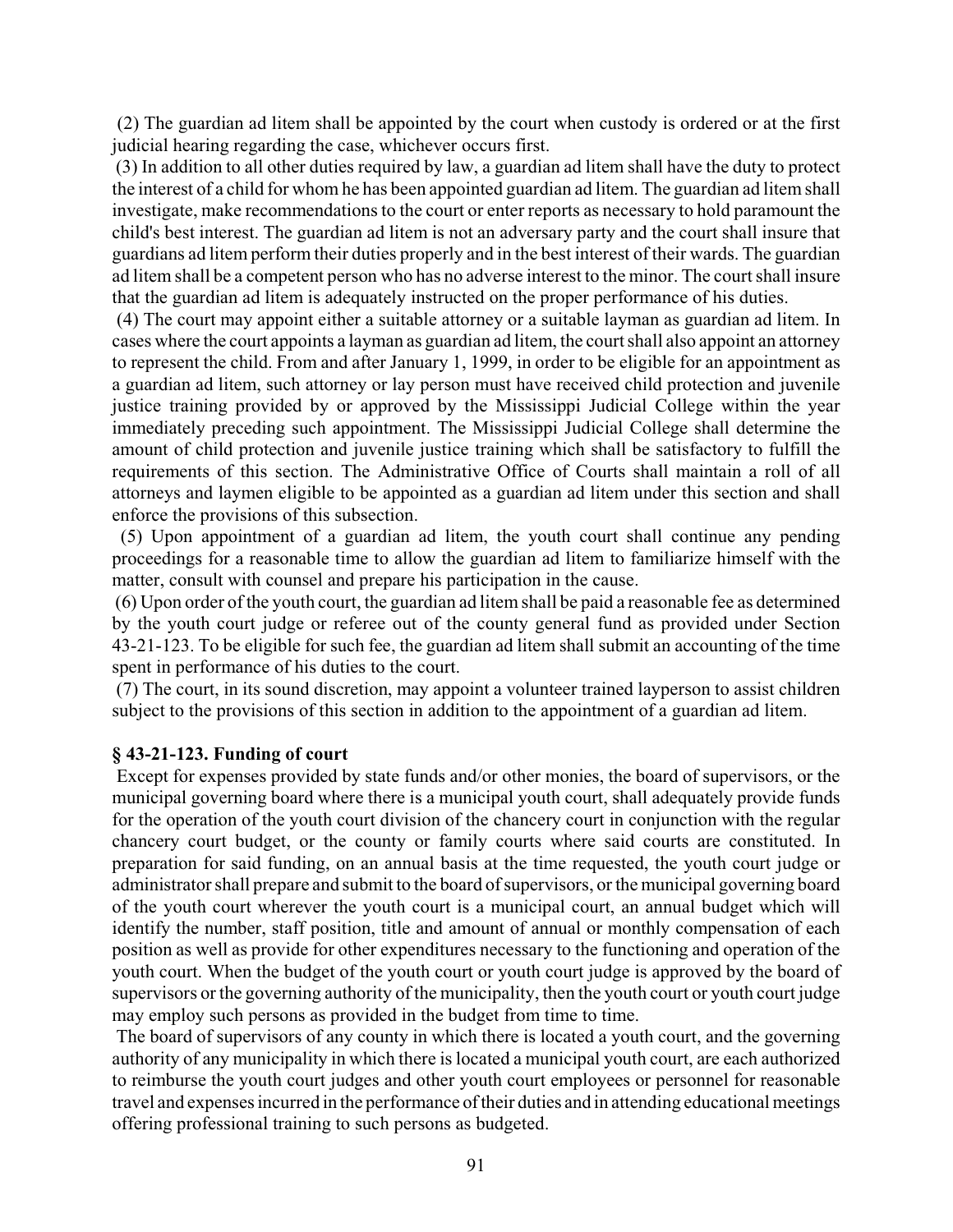## **§ 43-21-151. Exclusive original jurisdiction; exceptions; children under 13**

(1) The youth court shall have exclusive original jurisdiction in all proceedings concerning a delinquent child, a child in need of supervision, a neglected child, an abused child or a dependent child except in the following circumstances:

(a) Any act attempted or committed by a child, which if committed by an adult would be punishable under state or federal law by life imprisonment or death, will be in the original jurisdiction of the circuit court;

(b) Any act attempted or committed by a child with the use of a deadly weapon, the carrying of which concealed is prohibited by Section 97-37-1, or a shotgun or a rifle, which would be a felony if committed by an adult, will be in the original jurisdiction of the circuit court; and

(c) When a charge of abuse of a child first arises in the course of a custody action between the parents of the child already pending in the chancery court and no notice of such abuse was provided prior to such chancery proceedings, the chancery court may proceed with the investigation, hearing and determination of such abuse charge as a part of its hearing and determination of the custody issue as between the parents, notwithstanding the other provisions of the Youth Court Law. The proceedings in chancery court on the abuse charge shall be confidential in the same manner as provided in youth court proceedings.

When a child is expelled from the public schools, the youth court shall be notified of the act of expulsion and the act or acts constituting the basis for expulsion.

(2) Jurisdiction of the child in the cause shall attach at the time of the offense and shall continue thereafter for that offense until the child's twentieth birthday, unless sooner terminated by order of the youth court. The youth court shall not have jurisdiction over offenses committed by a child on or after his eighteenth birthday, or over offenses committed by a child on or after his seventeenth birthday where such offenses would be a felony if committed by an adult.

(3) No child who has not reached his thirteenth birthday shall be held criminally responsible or criminally prosecuted for a misdemeanor or felony; however, the parent, guardian or custodian of such child may be civilly liable for any criminal acts of such child. No child under the jurisdiction of the youth court shall be held criminally responsible or criminally prosecuted by any court for any act designated as a delinquent act, unless jurisdiction is transferred to another court under Section 43-21-157.

(4) The youth court shall also have jurisdiction of offenses committed by a child which have been transferred to the youth court by an order of a circuit court of this state having original jurisdiction of the offense, as provided by Section 43-21-159.

(5) The youth court shall regulate and approve the use of teen court as provided in Section 43-21-753.

## **§ 43-21-157. Transfer to other courts; prospects of rehabilitation**

 (1) If a child who has reached his thirteenth birthday is charged by petition to be a delinquent child, the youth court, either on motion of the youth court prosecutor or on the youth court's own motion, after a hearing as hereinafter provided, may, in its discretion, transfer jurisdiction of the alleged offense described in the petition or a lesser included offense to the criminal court which would have trial jurisdiction of such offense if committed by an adult. The child shall be represented by counsel in transfer proceedings.

 (2) A motion to transfer shall be filed on a day prior to the date set for the adjudicatory hearing but not more than ten (10) days after the filing of the petition. The youth court may order a transfer study at any time after the motion to transfer is filed. The transfer study and any other social record which the youth court will consider at the transfer hearing shall be made available to the child's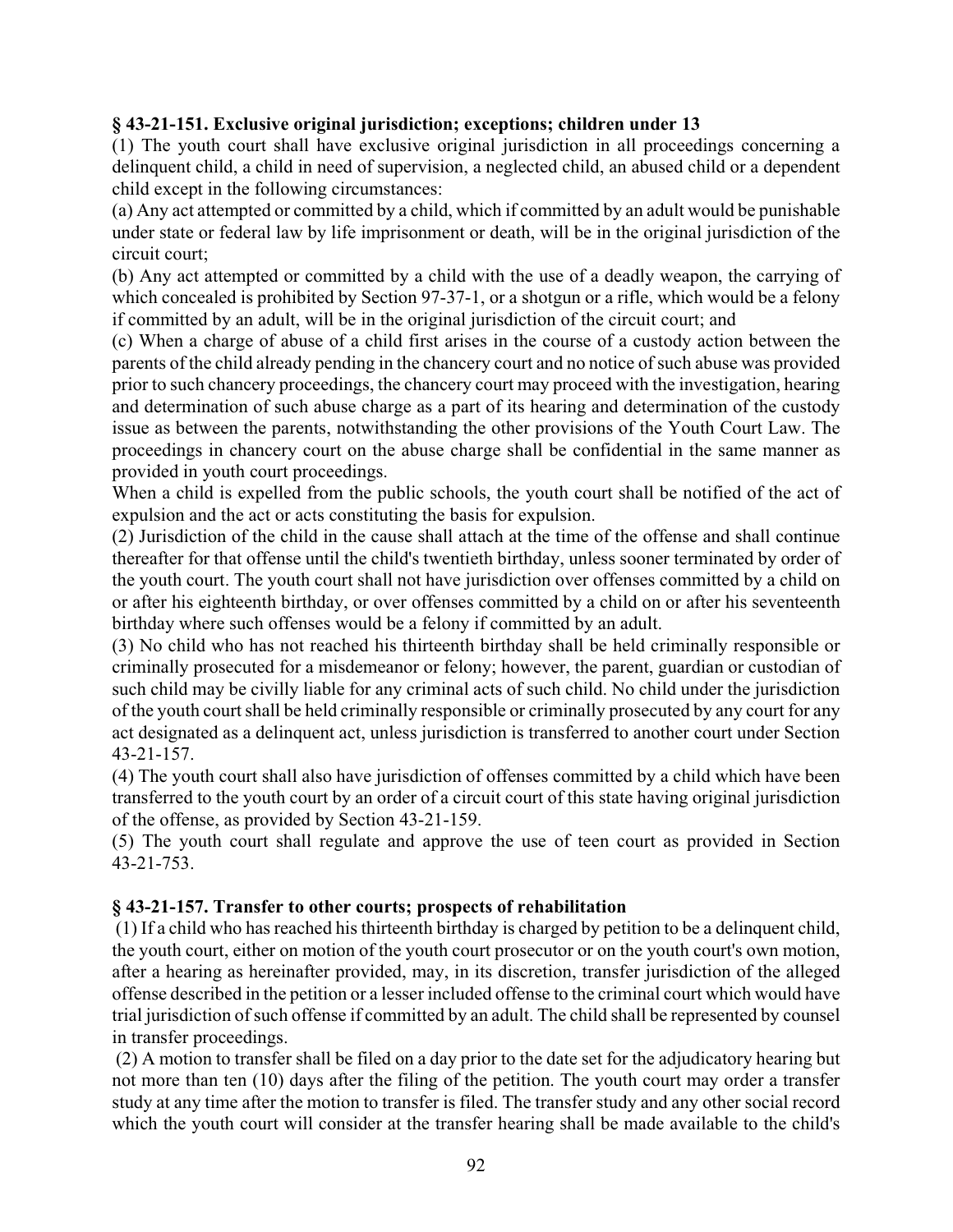counsel prior to the hearing. Summons shall be served in the same manner as other summons under this chapter with a copy of the motion to transfer and the petition attached thereto.

 (3) The transfer hearing shall be bifurcated. At the transfer hearing, the youth court shall first determine whether probable cause exists to believe that the child committed the alleged offense. For the purpose of the transfer hearing only, the child may, with the assistance of counsel, waive the determination of probable cause.

 (4) Upon such a finding of probable cause, the youth court may transfer jurisdiction of the alleged offense and the youth if the youth court finds by clear and convincing evidence that there are no reasonable prospects of rehabilitation within the juvenile justice system.

 (5) The factors which shall be considered by the youth court in determining the reasonable prospects of rehabilitation within the juvenile justice system are:

(a) Whether or not the alleged offense constituted a substantial danger to the public;

(b) The seriousness of the alleged offense;

(c) Whether or not the transfer is required to protect the community;

 (d) Whether or not the alleged offense was committed in an aggressive, violent, premeditated or willful manner;

 (e) Whether the alleged offense was against persons or against property, greater weight being given to the offense against persons, especially if personal injury resulted;

(f) The sophistication, maturity and educational background of the child;

(g) The child's home situation, emotional condition and life-style;

 (h) The history of the child, including experience with the juvenile justice system, other courts, probation, commitments to juvenile institutions or other placements;

 (i) Whether or not the child can be retained in the juvenile justice system long enough for effective treatment or rehabilitation;

(j) The dispositional resources available to the juvenile justice system;

 (k) Dispositional resources available to the adult correctional system for the child if treated as an adult;

 (l) Whether the alleged offense was committed on school property, public or private, or at any school-sponsored event, and constituted a substantial danger to other students;

(m) Any other factors deemed relevant by the youth court; and

 (n) Nothing in this subsection shall prohibit the transfer of jurisdiction of an alleged offense and a child if that child, at the time of the transfer hearing, previously has not been placed in a juvenile institution.

 (6) If the youth court transfers jurisdiction of the alleged offense to a criminal court, the youth court shall enter a transfer order containing:

(a) Facts showing that the youth court had jurisdiction of the cause and of the parties;

(b) Facts showing that the child was represented by counsel;

(c) Facts showing that the hearing was held in the presence of the child and his counsel;

 (d) A recital of the findings of probable cause and the facts and reasons underlying the youth court's decision to transfer jurisdiction of the alleged offense;

 (e) The conditions of custody or release of the child pending criminal court proceedings, including bail or recognizance as the case may justify, as well as a designation of the custodian for the time being; and

 (f) A designation of the alleged offense transferred and of the court to which the transfer is made and a direction to the clerk to forward for filing in such court a certified copy of the transfer order of the youth court.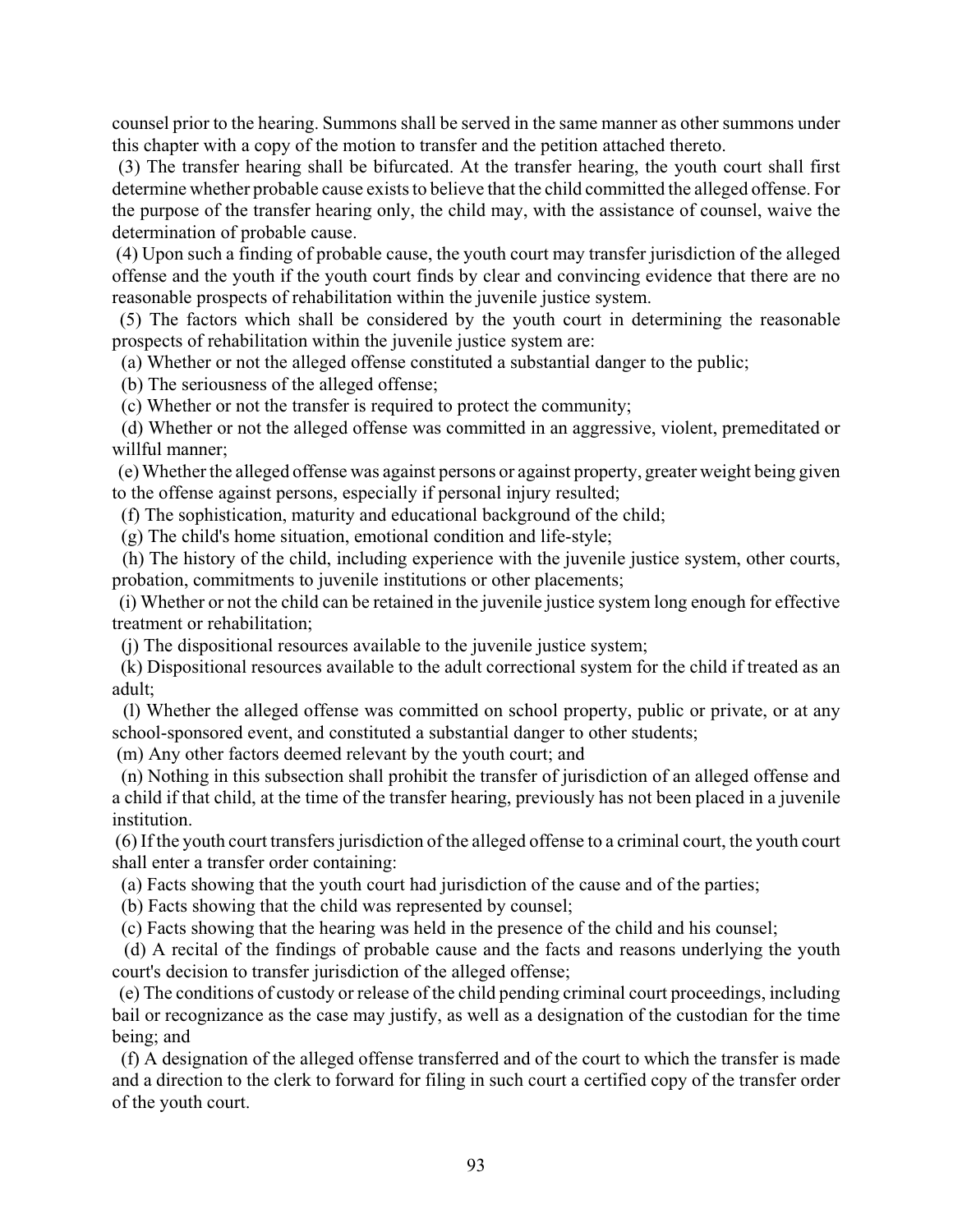(7) The testimony of the child respondent at a transfer hearing conducted pursuant to this chapter shall not be admissible against the child in any proceeding other than the transfer hearing.

 (8) When jurisdiction of an offense is transferred to the circuit court, or when a youth has committed an act which is in original circuit court jurisdiction pursuant to Section 43-21-151, the jurisdiction of the youth court over the youth is forever terminated, except that such jurisdiction is not forever terminated if the circuit court transfers or remands the transferred case to the youth court or if a child who has been transferred to the circuit court or is in the original jurisdiction of the circuit court is not convicted. However, when jurisdiction of an offense is transferred to the circuit court pursuant to this section or when an offense committed by a youth is in original circuit court jurisdiction pursuant to Section 43-21-151, the circuit court shall thereafter assume and retain jurisdiction of any felony offenses committed by such youth without any additional transfer proceedings. Any misdemeanor offenses committed by youth who are in circuit court jurisdiction pursuant to this section or Section 43-21-151 shall be prosecuted in the court which would have jurisdiction over that offense if committed by an adult without any additional transfer proceedings. The circuit court may review the transfer proceedings on motion of the transferred child. Such review shall be on the record of the hearing in the youth court. The circuit court shall remand the offense to the youth court if there is no substantial evidence to support the order of the youth court. The circuit court may also review the conditions of custody or release pending criminal court proceedings.

 (9) When any youth has been the subject of a transfer to circuit court for an offense committed in any county of the state or has committed any act which is in the original jurisdiction of the circuit court pursuant to Section 43-21- 151, that transfer or original jurisdiction shall be recognized by all other courts of the state and no subsequent offense committed by such youth in any county of the state shall be in the jurisdiction of the youth court unless transferred to the youth court pursuant to Section 43-21-159(3). Transfers from youth courts of other states shall be recognized by the courts of this state and no youth who has a pending charge or a conviction in the adult court system of any other state shall be in the jurisdiction of the youth courts of this state, but such youths shall be in the jurisdiction of the circuit court for any felony committed in this state or in the jurisdiction of the court of competent jurisdiction for any misdemeanor committed in this state.

#### **§ 43-21-159. Transfer of cases**

 (1) When a person appears before a court other than the youth court, and it is determined that the person is a child under jurisdiction of the youth court, such court shall, unless the jurisdiction of the offense has been transferred to such court as provided in this chapter, or unless the child has previously been the subject of a transfer from the youth court to the circuit court for trial as an adult and was convicted, immediately dismiss the proceeding without prejudice and forward all documents pertaining to the cause to the youth court; and all entries in permanent records shall be expunged. The youth court shall have the power to order and supervise the expunction or the destruction of such records in accordance with Section 43-21-265. Upon petition therefor, the youth court shall expunge the record of any case within its jurisdiction in which an arrest was made, the person arrested was released and the case was dismissed or the charges were dropped or there was no disposition of such case. In cases where the child is charged with a hunting or fishing violation or a traffic violation whether it be any state or federal law, a violation of the Mississippi Implied Consent Law, or municipal ordinance or county resolution or where the child is charged with a violation of Section 67-3-70, the appropriate criminal court shall proceed to dispose of the same in the same manner as for other adult offenders and it shall not be necessary to transfer the case to the youth court of the county. Unless the cause has been transferred, or unless the child has previously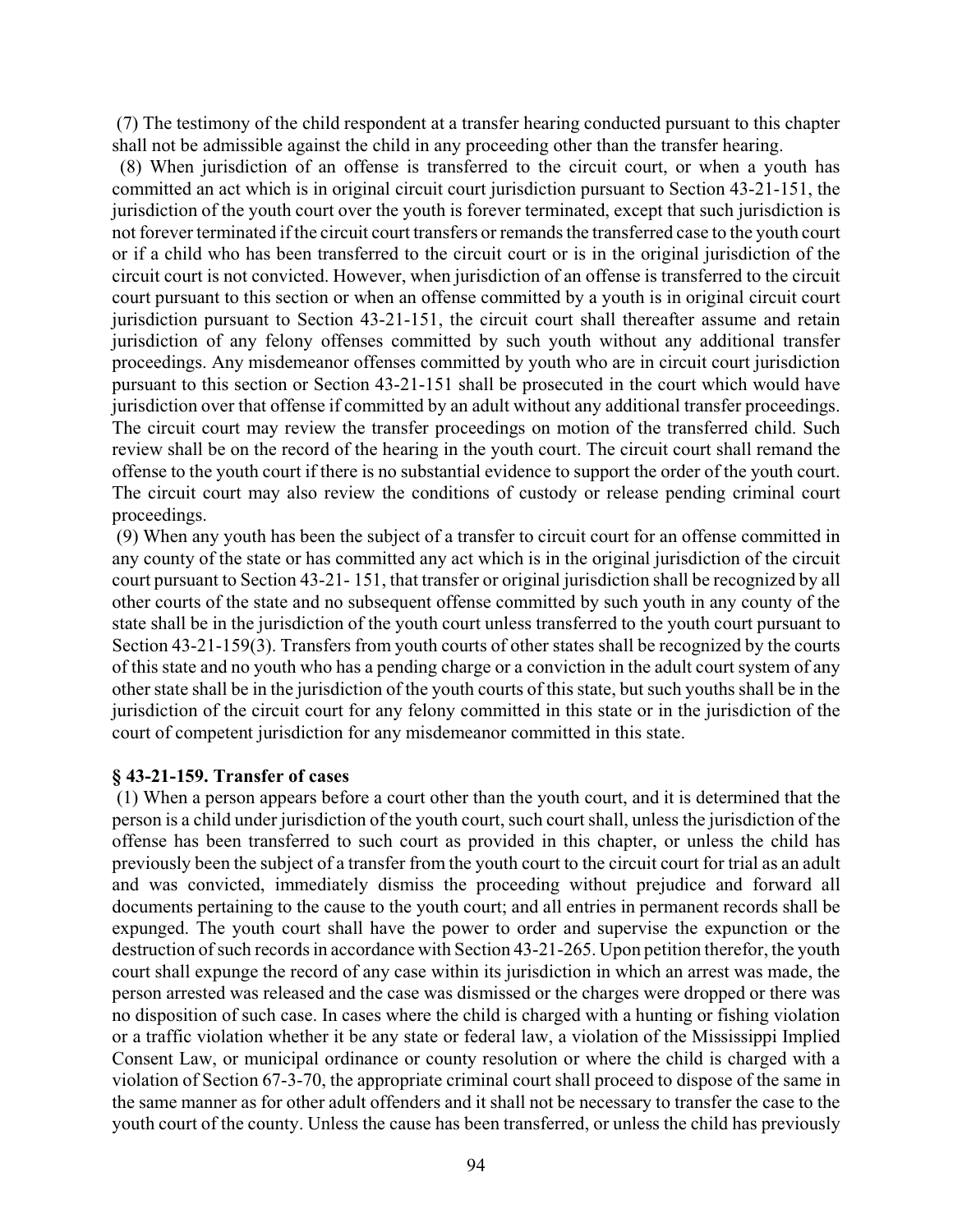been the subject of a transfer from the youth court to the circuit court for trial as an adult, except for violations under the Implied Consent Law, and was convicted, the youth court shall have power on its own motion to remove jurisdiction from any criminal court of any offense including a hunting or fishing violation, a traffic violation, or a violation of Section 67-3-70, committed by a child in a matter under the jurisdiction of the youth court and proceed therewith in accordance with the provisions of this chapter.

 (2) After conviction and sentence of any child by any other court having original jurisdiction on a misdemeanor charge, and within the time allowed for an appeal of such conviction and sentence, the youth court of the county shall have the full power to stay the execution of the sentence and to release the child on good behavior or on other order as the youth court may see fit to make unless the child has previously been the subject of a transfer from the youth court to the circuit court for trial as an adult and was convicted. When a child is convicted of a misdemeanor and is committed to, incarcerated in or imprisoned in a jail or other place of detention by a criminal court having proper jurisdiction of such charge, such court shall notify the youth court judge or the judge's designee of the conviction and sentence prior to the commencement of such incarceration. The youth court shall have the power to order and supervise the destruction of any records involving children maintained by the criminal court in accordance with Section 43-21-265. However, the youth court shall have the power to set aside a judgment of any other court rendered in any matter over which the youth court has exclusive original jurisdiction, to expunge or destroy the records thereof in accordance with Section 43-21-265, and to order a refund of fines and costs.

 (3) Nothing in subsection (1) or (2) shall apply to a youth who has a pending charge or a conviction for any crime over which circuit court has original jurisdiction.

 (4) In any case wherein the defendant is a child as defined in this chapter and of which the circuit court has original jurisdiction, the circuit judge, upon a finding that it would be in the best interest of such child and in the interest of justice, may at any stage of the proceedings prior to the attachment of jeopardy transfer such proceedings to the youth court for further proceedings unless the child has previously been the subject of a transfer from the youth court to the circuit court for trial as an adult and was convicted or has previously been convicted of a crime which was in original circuit court jurisdiction, and the youth court shall, upon acquiring jurisdiction, proceed as provided in this chapter for the adjudication and disposition of delinquent child proceeding proceedings. If the case is not transferred to the youth court and the youth is convicted of a crime by any circuit court, the trial judge shall sentence the youth as though such youth was an adult. The circuit court shall not have the authority to commit such child to the custody of the Department of Youth Services for placement in a state-supported training school.

 (5) In no event shall a court sentence an offender over the age of eighteen (18) to the custody of the Division of Youth Services for placement in a state-supported training school.

 (6) When a child's driver's license is suspended by the youth court for any reason, the clerk of the youth court shall report the suspension, without a court order under Section 43-21-261, to the Commissioner of Public Safety in the same manner as such suspensions are reported in cases involving adults.

 (7) No offense involving the use or possession of a firearm by a child who has reached his fifteenth birthday and which, if committed by an adult would be a felony, shall be transferred to the youth court.

## **§ 43-21-201. Right to counsel**

(1) Each party shall have the right to be represented by counsel at all stages of the proceedings including, but not limited to, detention, adjudicatory and disposition hearings and parole or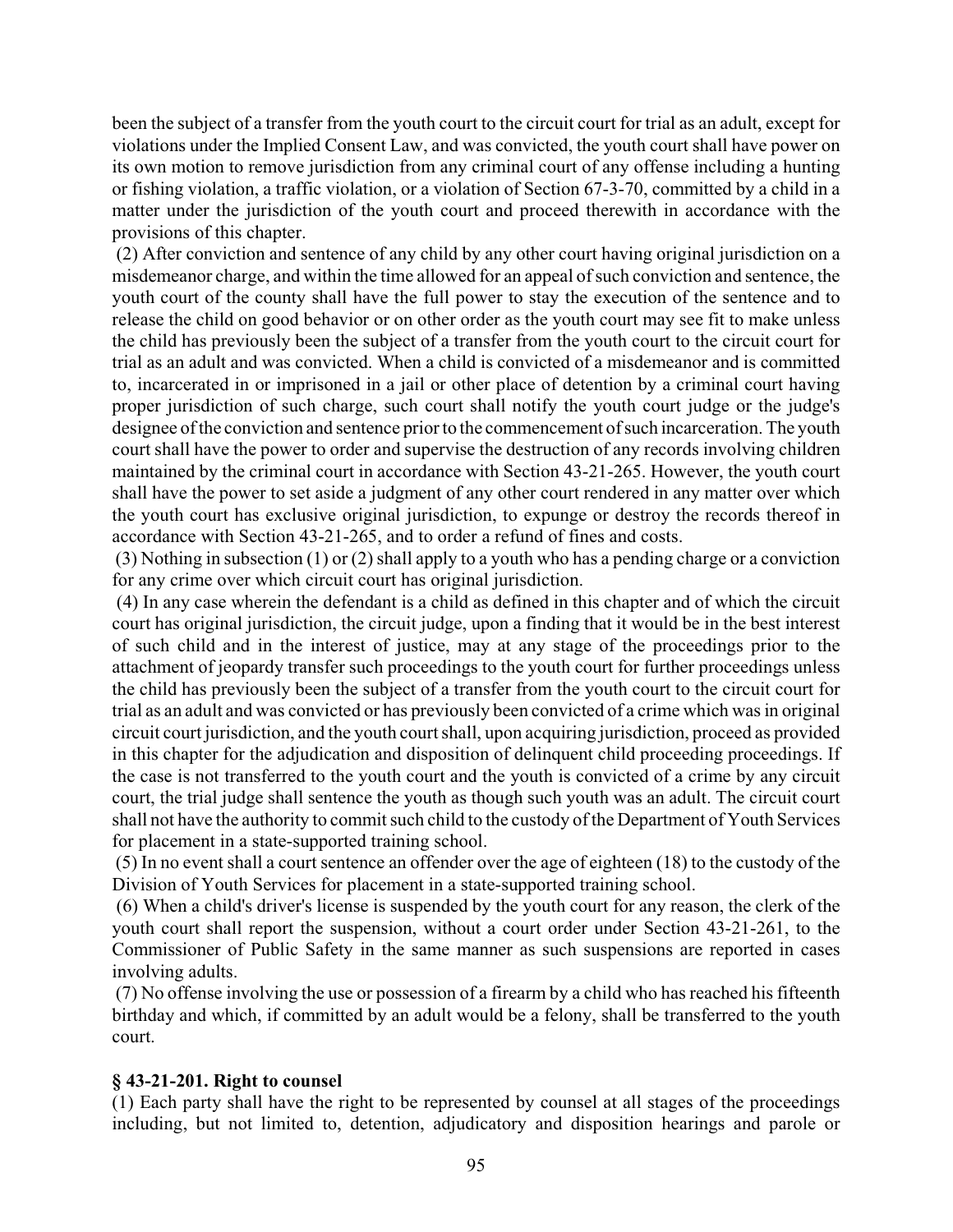probation revocation proceedings. In delinquency matters the court shall appoint legal defense counsel who is not also a guardian ad litem for the same child. If the party is a child, the child shall be represented by counsel at all critical stages. If indigent, the child shall have the right to have counsel appointed for him by the youth court.

(2) When a party first appears before the youth court, the judge shall ascertain whether he is represented by counsel and, if not, inform him of his rights including his right to counsel.

(3) An attorney appointed to represent a delinquent child shall be required to complete annual juvenile justice training that is approved by the Mississippi Judicial College or the Mississippi Commission on Continuing Legal Education. The Mississippi Judicial College and the Mississippi Commission on Continuing Legal Education shall determine the amount of juvenile justice training and continuing education required to fulfill the requirements of this subsection. The Administrative Office of Courts shall maintain a roll of attorneys who have complied with the training requirements and shall enforce the provisions of this subsection. Should an attorney fail to complete the annual training requirement or fail to attend the required training within six (6) months of being appointed to a youth court case, the attorney shall be disqualified to serve and the youth court shall immediately terminate the representation and appoint another attorney. Attorneys appointed by a youth court to five (5) or fewer cases a year are exempt from the requirements of this subsection. (4) An attorney shall enter his appearance on behalf of a party in the proceeding by filing a written notice of appearance with the youth court, by filing a pleading, notice or motion signed by counsel or by appearing in open court and advising the youth court that he is representing a party. After counsel has entered his appearance, he shall be served with copies of all subsequent pleadings, motions and notices required to be served on the party he represents. An attorney who has entered his appearance shall not be permitted to withdraw from the case until a timely appeal if any has been

decided, except by leave of the court then exercising jurisdiction of the cause after notice of his intended withdrawal is served by him on the party he represents.

(5) Each designee appointed by a youth court judge shall be subject to the Code of Judicial Conduct and shall govern himself or herself accordingly.

## **§ 43-21-259. Other confidential records**

 All other records involving children and the contents thereof shall be kept confidential and shall not be disclosed except as provided in section 43-21- 261.

## **§ 43-21-261. Disclosure of records in general**

(1) Except as otherwise provided in this section, records involving children shall not be disclosed, other than to necessary staff of the youth court, except pursuant to an order of the youth court specifying the person or persons to whom the records may be disclosed, the extent of the records which may be disclosed and the purpose of the disclosure. Such court orders for disclosure shall be limited to those instances in which the youth court concludes, in its discretion, that disclosure is required for the best interests of the child, the public safety or the functioning of the youth court and then only to the following persons:

(a) The judge of another youth court or member of another youth court staff;

(b) The court of the parties in a child custody or adoption cause in another court;

(c) A judge of any other court or members of another court staff;

(d) Representatives of a public or private agency providing supervision or having custody of the child under order of the youth court;

(e) Any person engaged in a bona fide research purpose, provided that no information identifying the subject of the records shall be made available to the researcher unless it is absolutely essential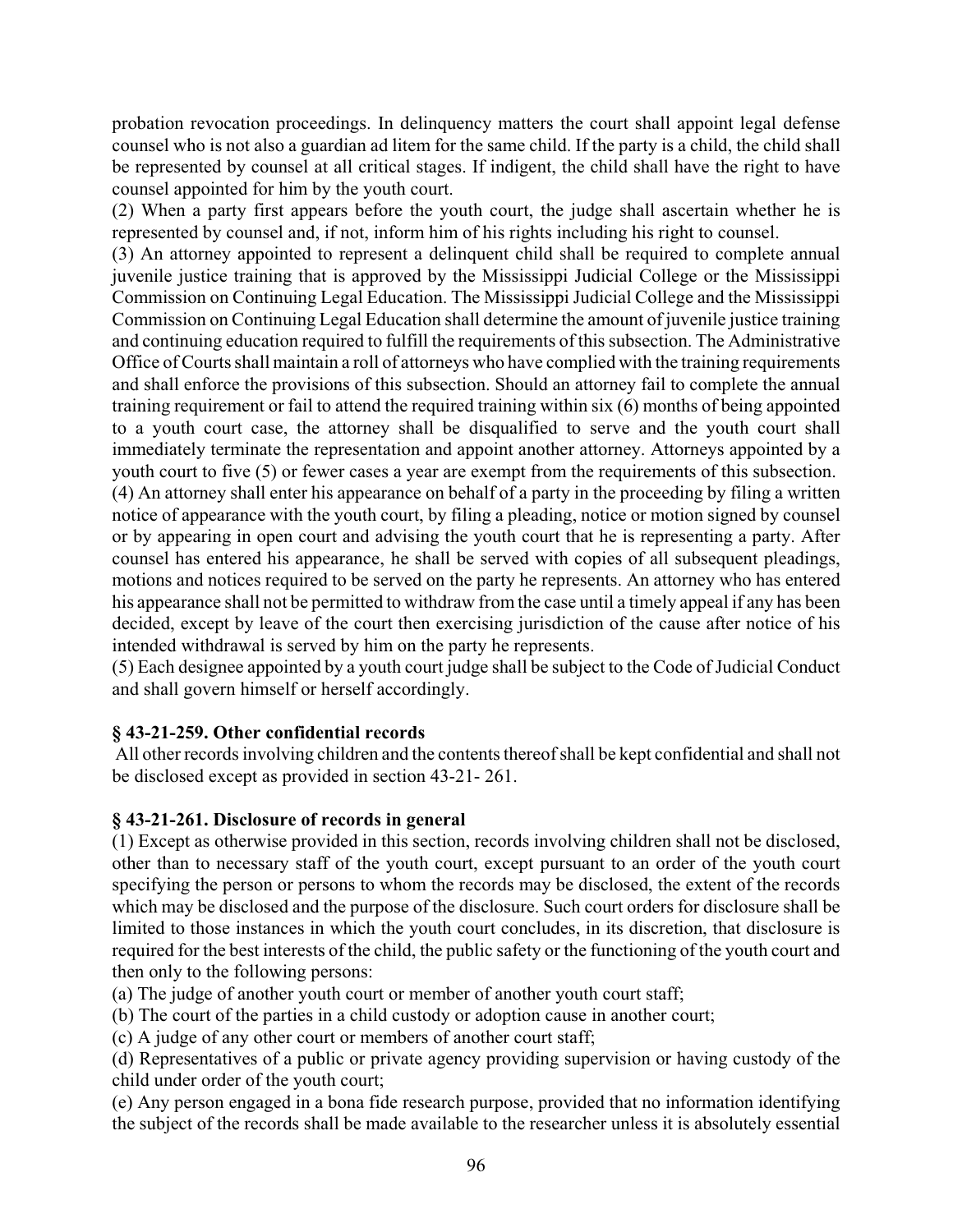to the research purpose and the judge gives prior written approval, and the child, through his or her representative, gives permission to release the information;

(f) The Mississippi Department of Employment Security, or its duly authorized representatives, for the purpose of a child's enrollment into the Job Corps Training Program as authorized by Title IV of the Comprehensive Employment Training Act of 1973 (29 USCS Section 923 et seq.). However, no records, reports, investigations or information derived therefrom pertaining to child abuse or neglect shall be disclosed; and

(g) To any person pursuant to a finding by a judge of the youth court of compelling circumstances affecting the health or safety of a child and that such disclosure is in the best interests of the child. Law enforcement agencies may disclose information to the public concerning the taking of a child into custody for the commission of a delinquent act without the necessity of an order from the youth court. The information released shall not identify the child or his address unless the information involves a child convicted as an adult.

(2) Any records involving children which are disclosed under an order of the youth court or pursuant to the terms of this section and the contents thereof shall be kept confidential by the person or agency to whom the record is disclosed unless otherwise provided in the order. Any further disclosure of any records involving children shall be made only under an order of the youth court as provided in this section.

(3) Upon request, the parent, guardian or custodian of the child who is the subject of a youth court cause or any attorney for such parent, guardian or custodian, shall have the right to inspect any record, report or investigation which is to be considered by the youth court at a hearing, except that the identity of the reporter shall not be released, nor the name of any other person where the person or agency making the information available finds that disclosure of the information would be likely to endanger the life or safety of such person.

(4) Upon request, the child who is the subject of a youth court cause shall have the right to have his counsel inspect and copy any record, report or investigation which is filed with the youth court or which is to be considered by the youth court at a hearing.

(5)(a) The youth court prosecutor or prosecutors, the county attorney, the district attorney, the youth court defender or defenders, or any attorney representing a child shall have the right to inspect and copy any law enforcement record involving children.

(b) The Department of Human Services shall disclose to a county prosecuting attorney or district attorney any and all records resulting from an investigation into suspected child abuse or neglect when the case has been referred by the Department of Human Services to the county prosecuting attorney or district attorney for criminal prosecution.

(c) Agency records made confidential under the provisions of this section may be disclosed to a court of competent jurisdiction.

(d) Records involving children shall be disclosed to the Division of Victim Compensation of the Office of the Attorney General upon the division's request without order of the youth court for purposes of determination of eligibility for victim compensation benefits.

(6) Information concerning an investigation into a report of child abuse or child neglect may be disclosed by the Department of Human Services without order of the youth court to any attorney, physician, dentist, intern, resident, nurse, psychologist, social worker, family protection worker, family protection specialist, child caregiver, minister, law enforcement officer, public or private school employee making that report pursuant to Section 43-21-353(1) if the reporter has a continuing professional relationship with the child and a need for such information in order to protect or treat the child.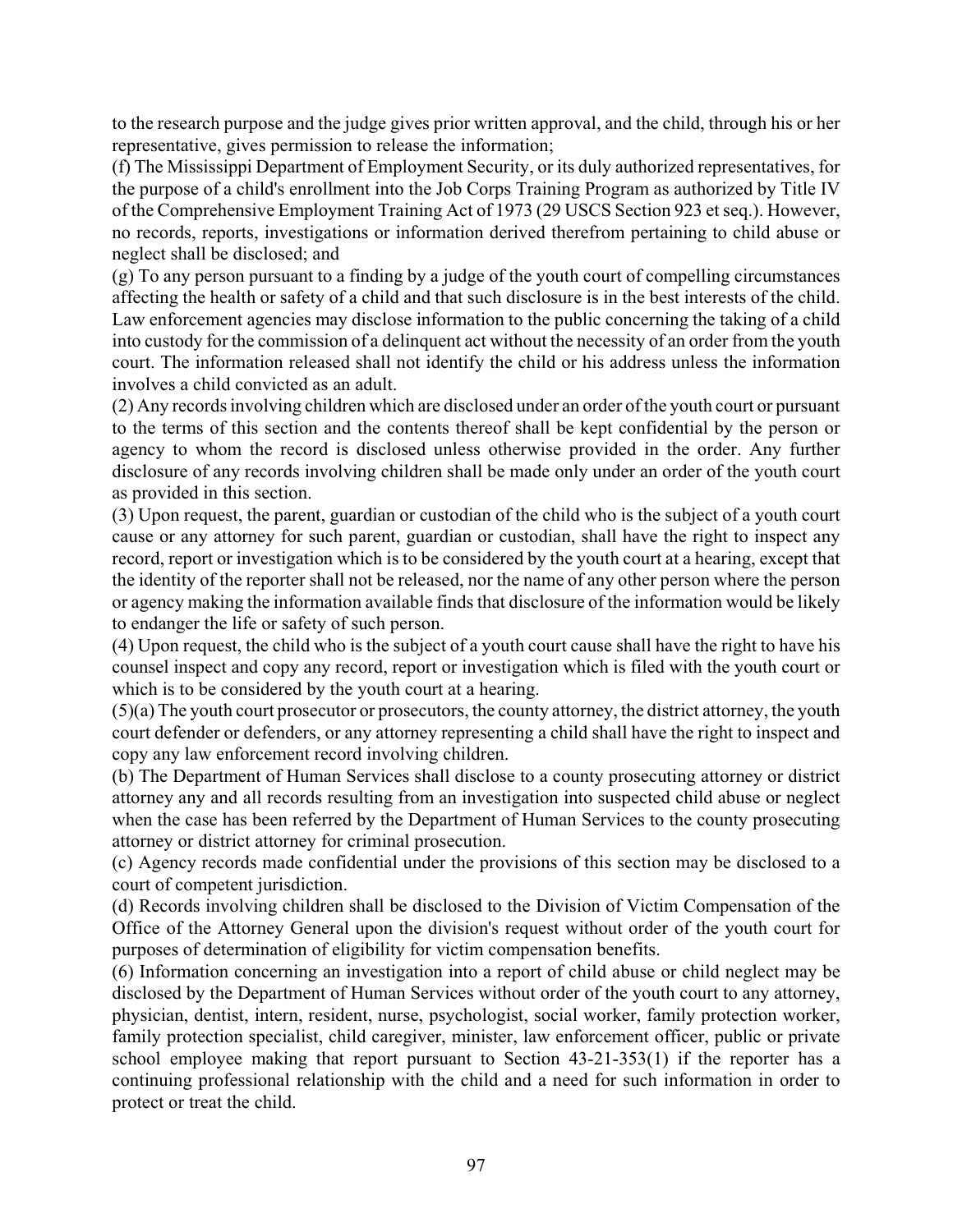(7) Information concerning an investigation into a report of child abuse or child neglect may be disclosed without further order of the youth court to any interagency child abuse task force established in any county or municipality by order of the youth court of that county or municipality. (8) Names and addresses of juveniles twice adjudicated as delinquent for an act which would be a felony if committed by an adult or for the unlawful possession of a firearm shall not be held confidential and shall be made available to the public.

(9) Names and addresses of juveniles adjudicated as delinquent for murder, manslaughter, burglary, arson, armed robbery, aggravated assault, any sex offense as defined in Section 45-33-23, for any violation of Section 41- 29-139(a)(1) or for any violation of Section 63-11-30, shall not be held confidential and shall be made available to the public.

(10) The judges of the circuit and county courts, and presentence investigators for the circuit courts, as provided in Section 47-7-9, shall have the right to inspect any youth court records of a person convicted of a crime for sentencing purposes only.

(11) The victim of an offense committed by a child who is the subject of a youth court cause shall have the right to be informed of the child's disposition by the youth court.

(12) A classification hearing officer of the State Department of Corrections, as provided in Section 47-5-103, shall have the right to inspect any youth court records, excluding abuse and neglect records, of any offender in the custody of the department who as a child or minor was a juvenile offender or was the subject of a youth court cause of action, and the State Parole Board, as provided in Section 47-7-17, shall have the right to inspect such records when the offender becomes eligible for parole.

(13) The youth court shall notify the Department of Public Safety of the name, and any other identifying information such department may require, of any child who is adjudicated delinquent as a result of a violation of the Uniform Controlled Substances Law.

(14) The Administrative Office of Courts shall have the right to inspect any youth court records in order that the number of youthful offenders, abused, neglected, truant and dependent children, as well as children in need of special care and children in need of supervision, may be tracked with specificity through the youth court and adult justice system, and to utilize tracking forms for such purpose.

(15) Upon a request by a youth court, the Administrative Office of Courts shall disclose all information at its disposal concerning any previous youth court intakes alleging that a child was a delinquent child, child in need of supervision, child in need of special care, truant child, abused child or neglected child, as well as any previous youth court adjudications for the same and all dispositional information concerning a child who at the time of such request comes under the jurisdiction of the youth court making such request.

(16) In every case where an abuse or neglect allegation has been made, the confidentiality provisions of this section shall not apply to prohibit access to a child's records by any state regulatory agency, any state or local prosecutorial agency or law enforcement agency; however, no identifying information concerning the child in question may be released to the public by such agency except as otherwise provided herein.

(17) In every case where there is any indication or suggestion of either abuse or neglect and a child's physical condition is medically labeled as medically "serious" or "critical" or a child dies, the confidentiality provisions of this section shall not apply. In cases of child deaths, the following information may be released by the Mississippi Department of Human Services: (a) child's name; (b) address or location; (c) verification from the Department of Human Services of case status (no case or involvement, case exists, open or active case, case closed); (d) if a case exists, the type of report or case (physical abuse, neglect, etc.), date of intake(s) and investigation(s), and case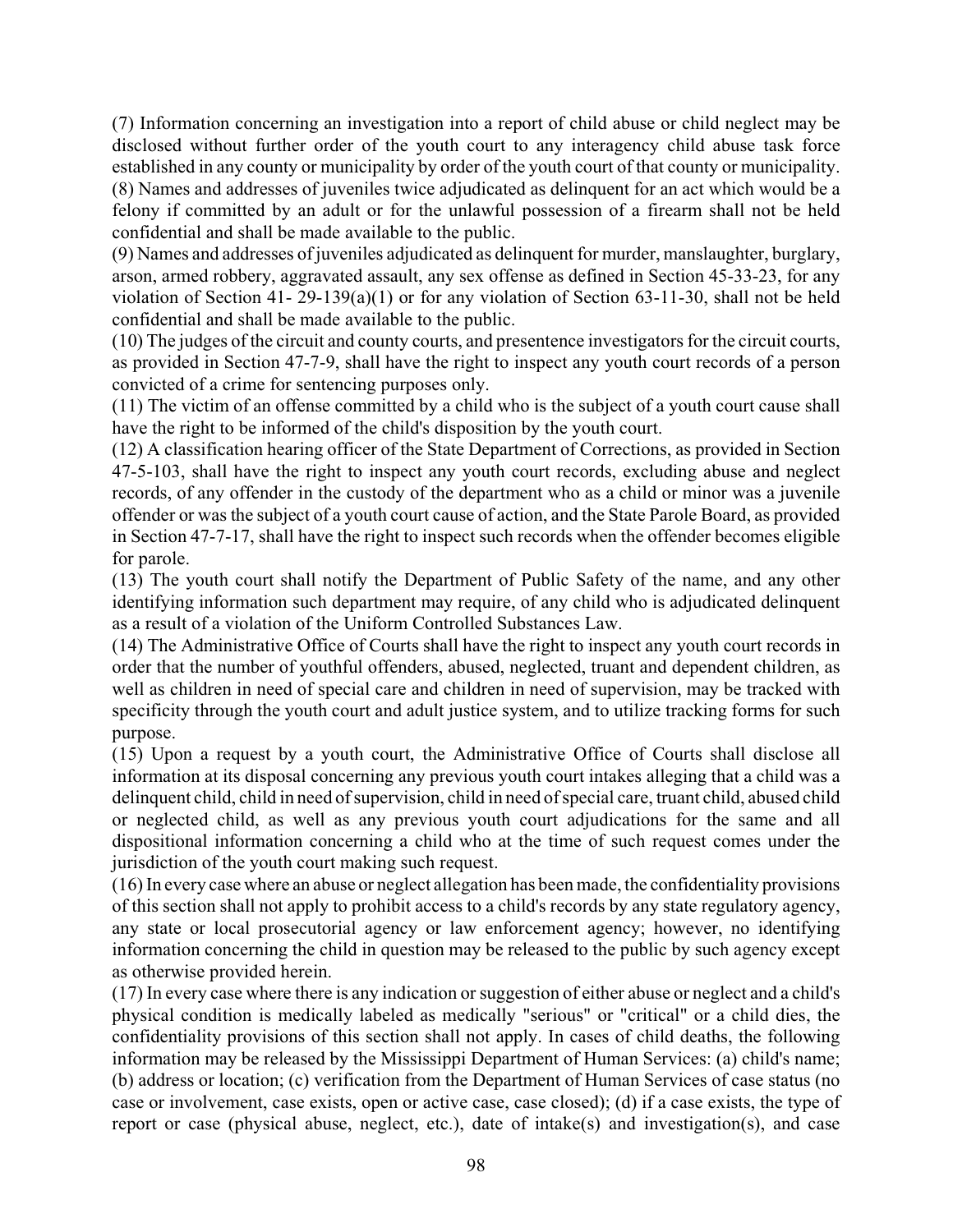disposition (substantiated or unsubstantiated). Notwithstanding the aforesaid, the confidentiality provisions of this section shall continue if there is a pending or planned investigation by any local, state or federal governmental agency or institution.

(18) Any member of a foster care review board designated by the Department of Human Services shall have the right to inspect youth court records relating to the abuse, neglect or child in need of supervision cases assigned to such member for review.

(19) Information concerning an investigation into a report of child abuse or child neglect may be disclosed without further order of the youth court in any administrative or due process hearing held, pursuant to Section 43-21-257, by the Department of Human Services for individuals whose names will be placed on the central registry as substantiated perpetrators.

# **§ 43-21-265. Destruction authorized**

The youth court, in its discretion, may order the destruction of any records involving children except medical or mental health examinations as defined in section 43-21-253. This order shall be directed to all persons maintaining the records, shall order their physical destruction by an appropriate means specified by the youth court and shall require the persons to file with the youth court a written report of compliance with the order. No records, however, may be destroyed without the approval of the director of the department of archives and history.

# **§ 43-21-267. Sanctions**

(1) Any person who shall disclose or encourage the disclosure of any records involving children or the contents thereof without the proper authorization under this chapter shall be guilty of a misdemeanor and punished, upon conviction, by a fine of not more than one thousand dollars  $($1,000.00)$  or by imprisonment in the county jail of not more than one  $(1)$  year or by both such fine and imprisonment.

(2) Nothing herein shall prevent the youth court from finding in civil contempt, as provided in section 43-21-153, any person who shall disclose any records involving children or the contents thereof without the proper authorization under this chapter.

# **§ 43-21-301. Arrest warrants and custody orders**

(1) No court other than the youth court shall issue an arrest warrant or custody order for a child in a matter in which the youth court has exclusive original jurisdiction but shall refer the matter to the youth court.

(2) Except as otherwise provided, no child in a matter in which the youth court has exclusive original jurisdiction shall be taken into custody by a law enforcement officer, the Department of Human Services, or any other person unless the judge or his designee has issued a custody order to take the child into custody.

(3) The judge or his designee may issue an order to a law enforcement officer, the Department of Human Services, or any suitable person to take a child into custody for a period not longer than forty-eight (48) hours, excluding Saturdays, Sundays, and statutory state holidays if it appears that there is probable cause to believe that:

(a) The child is within the jurisdiction of the court; and

(b) Custody is necessary; custody shall be deemed necessary:

(i) When a child is endangered or any person would be endangered by the child; or

(ii) To insure the child's attendance in court at such time as required; or

(iii) When a parent, guardian or custodian is not available to provide for the care and supervision of the child; and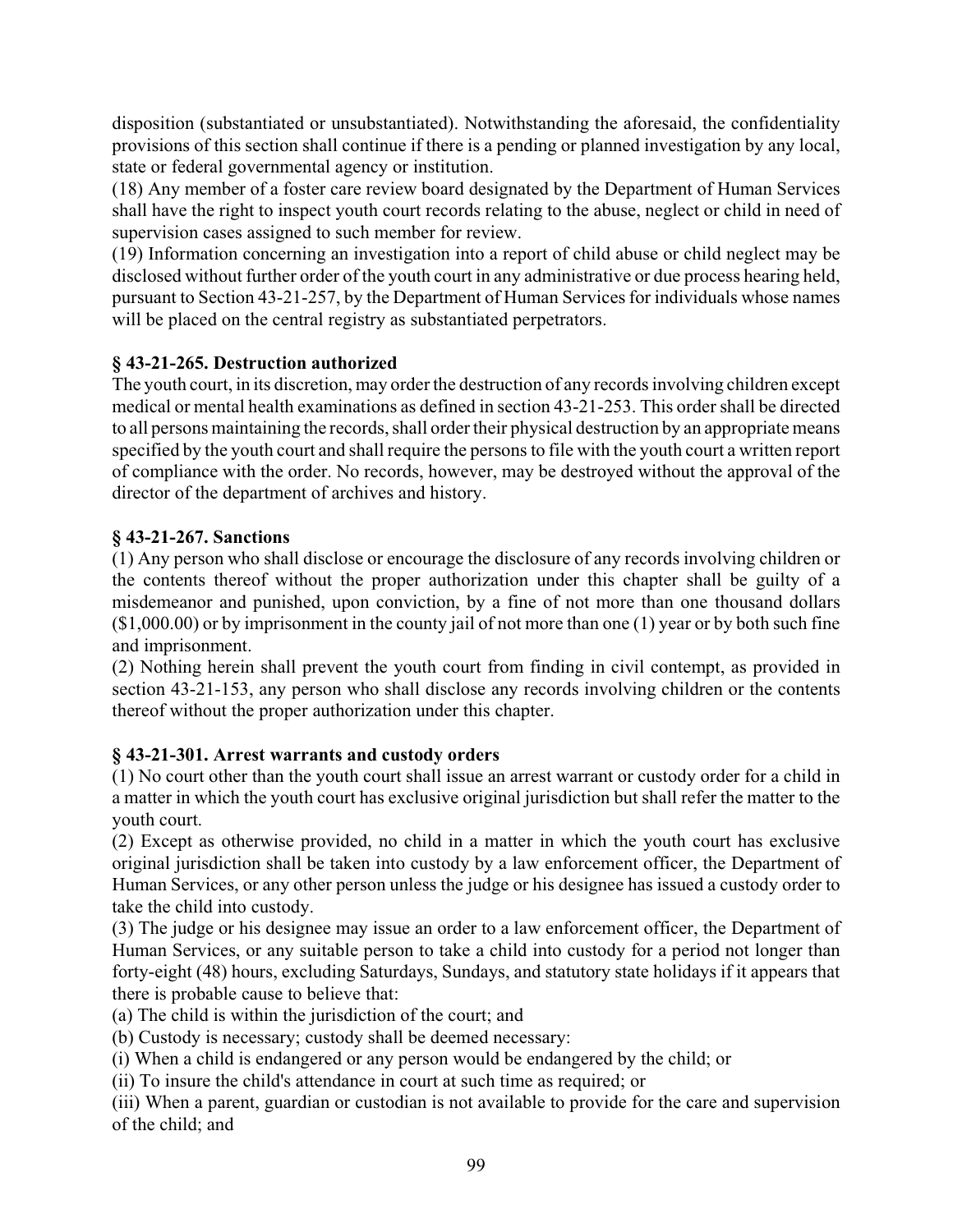(c) There is no reasonable alternative to custody.

(4) The judge or his designee may order, orally or in writing, the immediate release of any child in the custody of any person or agency. Custody orders as provided by this chapter and authorizations of temporary custody may be written or oral, but, if oral, reduced to writing as soon as practicable. The written order shall:

(a) Specify the name and address of the child, or, if unknown, designate him or her by any name or description by which he or she can be identified with reasonable certainty;

(b) Specify the age of the child, or, if unknown, that he or she is believed to be of an age subject to the jurisdiction of the youth court;

(c) Except in cases where the child is alleged to be a delinquent child or a child in need of supervision, state that the effect of the continuation of the child's residing within his or her own home would be contrary to the welfare of the child, that the placement of the child in foster care is in the best interests of the child, and unless the reasonable efforts requirement is bypassed under Section 43-21-603(7)(c), also state that (i) reasonable efforts have been made to maintain the child within his or her own home, but that the circumstances warrant his removal and there is no reasonable alternative to custody; or (ii) the circumstances are of such an emergency nature that no reasonable efforts have been made to maintain the child within his own home, and that there is no reasonable alternative to custody. If the court makes a finding in accordance with (ii) of this paragraph, the court shall order that reasonable efforts be made towards the reunification of the child with his or her family.

(d) State that the child shall be brought immediately before the youth court or be taken to a place designated by the order to be held pending review of the order;

(e) State the date issued and the youth court by which the order is issued; and

(f) Be signed by the judge or his designee with the title of his office.

(5) The taking of a child into custody shall not be considered an arrest except for evidentiary purposes.

(6)(a) No child who has been accused or adjudicated of any offense that would not be a crime if committed by an adult shall be placed in an adult jail or lockup. An accused status offender shall not be held in secure detention longer than twenty-four (24) hours prior to and twenty-four (24) hours after an initial court appearance, excluding Saturdays, Sundays and statutory state holidays, except under the following circumstances: a status offender may be held in secure detention for violating a valid court order pursuant to the criteria as established by the federal Juvenile Justice and Delinquency Prevention Act of 2002, and any subsequent amendments thereto, and out-of-state runaways may be detained pending return to their home state.

(b) No accused or adjudicated juvenile offender, except for an accused or adjudicated juvenile offender in cases where jurisdiction is waived to the adult criminal court, shall be detained or placed into custody of any adult jail or lockup for a period in excess of six (6) hours.

(c) If any county violates the provisions of paragraph (a) or (b) of this subsection, the state agency authorized to allocate federal funds received pursuant to the Juvenile Justice and Delinquency Prevention Act of 1974, 88 Stat. 2750 (codified in scattered Sections of 5, 18, 42 USCS), shall withhold the county's share of such funds.

(d) Any county that does not have a facility in which to detain its juvenile offenders in compliance with the provisions of paragraphs (a) and (b) of this subsection may enter into a contractual agreement with any county or municipality that does have such a facility, or with the State of Mississippi, or with any private entity that maintains a juvenile correctional facility, or with the State of Mississippi, to detain or place into custody the juvenile offenders of the county not having such a facility.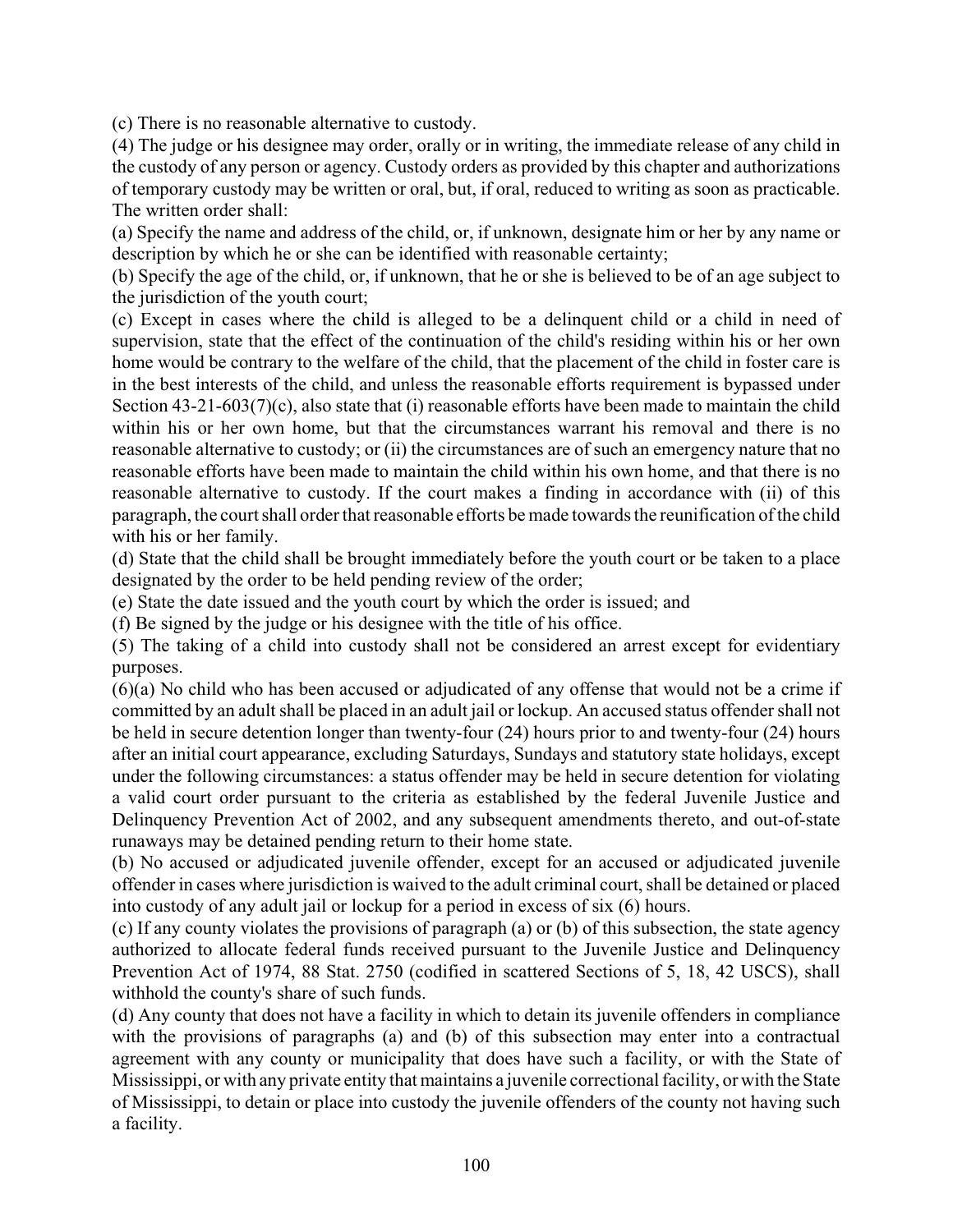(e) Notwithstanding the provisions of paragraphs (a), (b), (c) and (d) of this subsection, all counties shall be allowed a one-year grace period from March 27, 1993, to comply with the provisions of this subsection.

## **§ 43-21-303. Taking without custody order**

 (1) No child in a matter in which the youth court has original exclusive jurisdiction shall be taken in custody by any person without a custody order except that:

(a) a law enforcement officer may take a child in custody if:

(i) grounds exist for the arrest of an adult in identical circumstances; and

 (ii) such law enforcement officer has probable cause to believe that custody is necessary as defined in section 43-21-301(3)(b); and

(iii) such law enforcement officer can find no reasonable alternative to custody; or

 (b) a law enforcement officer or an agent of the department of public welfare may take a child into custody if:

 (i) there is probable cause to believe that the child is in immediate danger of personal harm; and (ii) such law enforcement officer or agent has probable cause to believe that immediate custody

is necessary as defined in section 43-21-301(3)(b); and

(iii) such law enforcement officer or agent can find no reasonable alternative to custody.

 (c) Any other person may take a child in custody if grounds exist for the arrest of an adult in identical circumstances. Such other person shall immediately surrender custody of the child to the proper law enforcement officer who shall thereupon continue custody only as provided in section 43- 21-303(1)(a).

(2) When it is necessary to take a child into custody, the least restrictive custody should be selected.

 (3) Unless the child is immediately released, the person taking the child into custody shall immediately notify the judge or his designee. A person taking a child into custody shall also make continuing reasonable efforts to notify the child's parent, guardian or custodian and invite the parent, guardian or custodian to be present during any questioning.

 (4) A child taken into custody shall not be held in custody for a period longer than reasonably necessary, but not to exceed twenty-four (24) hours, and shall be released to his parent, guardian or custodian unless the judge or his designee authorizes temporary custody.

## **§ 43-21-307. Authorizing temporary custody**

 The judge or his designee may authorize the temporary custody of a child taken into custody for a period of not longer than forty-eight (48) hours, excluding Saturdays, Sundays, and statutory state holidays if the judge or his designee finds there are grounds to issue a custody order as defined in Section 43-21- 301 and such custody order complies with the detention requirements provided in Section 43-21-301(6).

# **§ 43-21-309. Detention and shelter hearings**

(1) A child who has been ordered or taken into custody may be held in custody for longer than temporary custody if:

(a) A written complaint or petition has been filed; and

(b) A court order has been entered for continued custody following a review of that custody at a detention hearing in delinquency and child in need of supervision cases and at a shelter hearing in abuse and neglect cases.

(2) Reasonable oral or written notice of the time, place and purpose of the hearing shall be given to the child; to his or her parent, guardian or custodian; to his or her guardian ad litem, if any; and to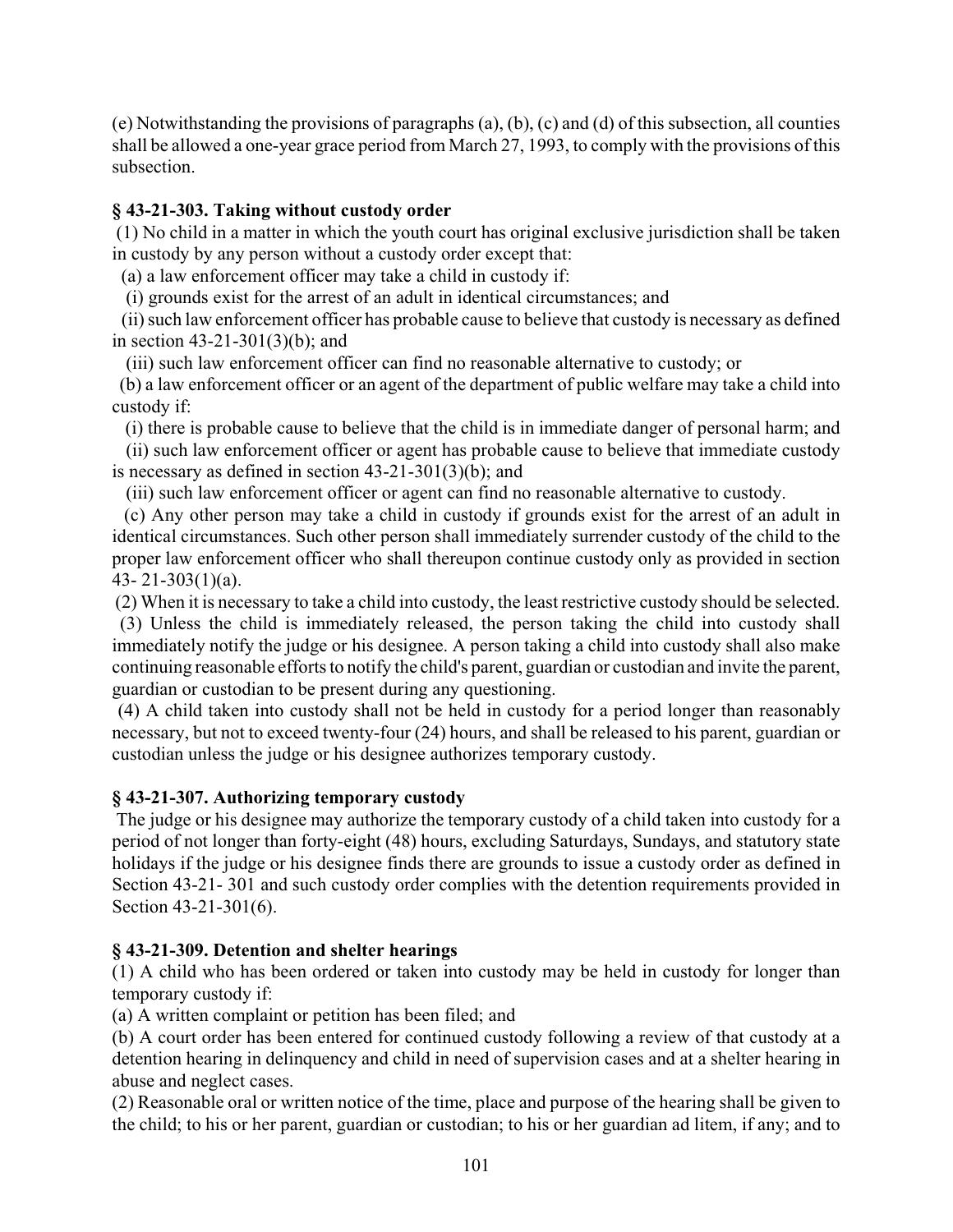his or her counsel. If the parent, guardian or custodian cannot be found, the youth court may hold the hearing in the absence of the child's parent, guardian or custodian.

(3) At the detention or shelter hearing, all parties present shall have the right to present evidence and cross-examine witnesses produced by others. The youth court may, in its discretion, limit the extent but not the right or presentation of evidence and cross-examination of witnesses. The youth court may receive any testimony and other evidence relevant to the necessity for the continued custody of the child without regard to the formal rules of evidence, including hearsay and opinion evidence. All testimony shall be made under oath and may be in narrative form.

(4)(a) At the conclusion of the detention or shelter hearing, the youth court shall order that the child be released to the custody of the child's parent, guardian or custodian unless the youth court finds and the detention or shelter hearing order recites that:

(i) There is probable cause that the youth court has jurisdiction; and

(ii) Custody is necessary as defined in Section 43-21-301(3)(b).

(b) In the case of a shelter hearing, the shelter hearing order shall further recite that the effect of the continuation of the child's residing within his or her own home would be contrary to the welfare of the child, that the placement of the child in foster care is in the best interest of the child, and, unless the reasonable efforts requirement is bypassed under Section 43- 21-603(7)(c), the order also must state:

(i) Reasonable efforts have been made to maintain the child within his own home, but that the circumstances warrant his removal and there is no reasonable alternative to custody; or

(ii) The circumstances are of such an emergency nature that no reasonable efforts have been made to maintain the child within his own home, and there is no reasonable alternative to custody.

(c) In the event that the court makes a finding in accordance with subparagraph (ii), the court shall order that reasonable efforts be made towards the reunification of the child with his or her family. (5) The child with advice of counsel may waive in writing the time of the detention hearing or the detention hearing itself. The child's guardian ad litem, and parent, guardian or custodian, and child may waive in writing the time of the shelter hearing or the shelter hearing itself. If the child has not reached his tenth birthday, the child's consent shall not be required.

(6) Any order placing a child into custody shall comply with the requirements provided in Section 43-21-301.

## **§ 43-21-311. Rights of child in custody**

(1) When a child is taken into custody, he shall immediately be informed of:

- (a) The reason for his custody;
- (b) The time within which review of the custody shall be held;
- (c) His rights during custody including his right to counsel;
- (d) All rules and regulations of the place at which he is held;
- (e) The time and place of the detention hearing when the time and place is set; and
- (f) The conditions of his custody which shall be in compliance with the detention requirements provided in Section 43-21-301(6).

These rights shall be posted where the child may read them, and such rights must be read to the child when he or she is taken into custody.

(2) When a child is taken into custody, the child may immediately telephone his parent, guardian or custodian; his counsel; and personnel of the youth court. Thereafter, he shall be allowed to telephone his counsel or any personnel of the youth court at reasonable intervals. Unless the judge or his designee finds that it is against the best interest of the child, he may telephone his parent, guardian or custodian at reasonable intervals.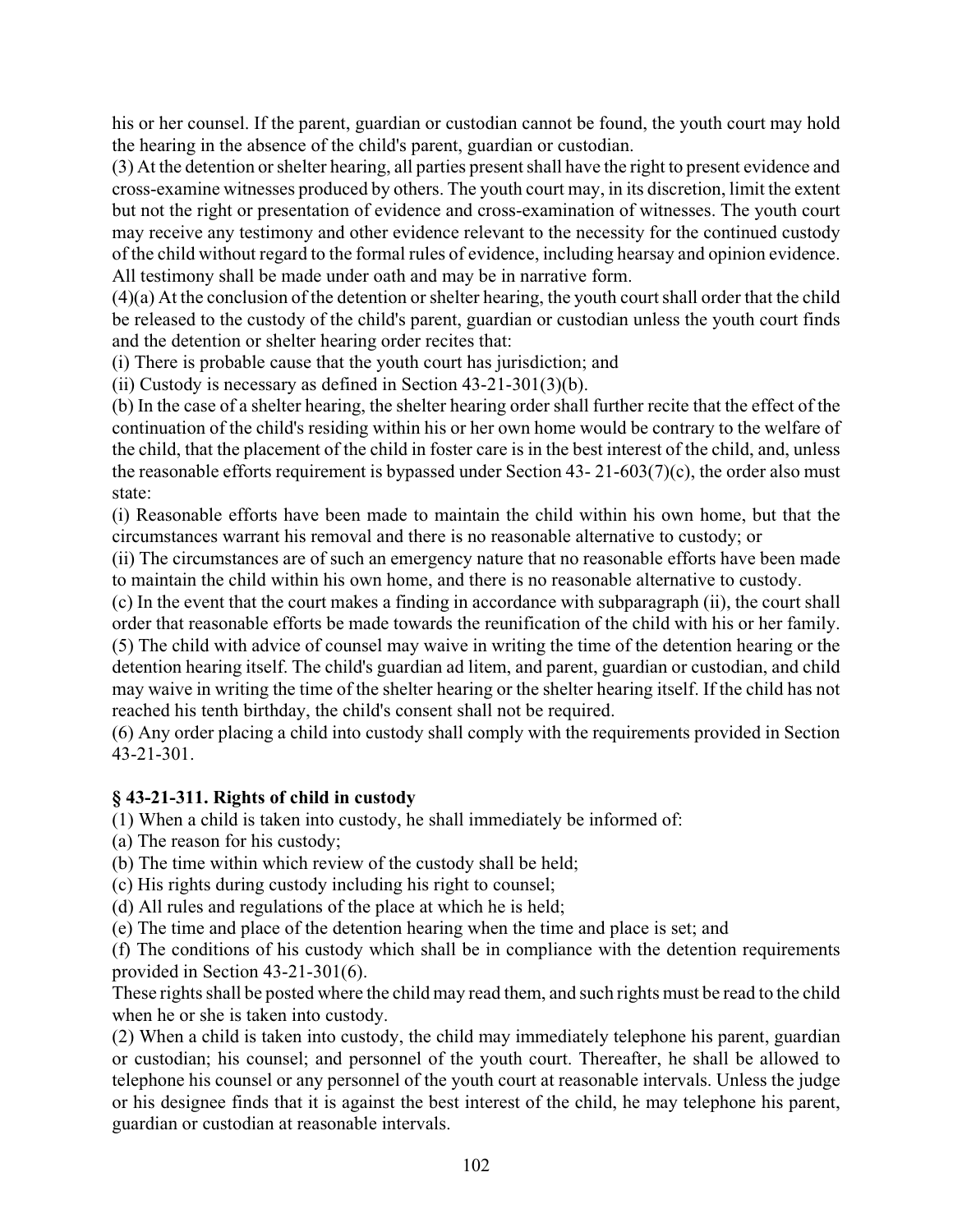(3) When a child is taken into custody, the child may be visited by his counsel and authorized personnel of the youth court at any time. Unless the judge or his designee finds it to be against the best interest of the child, he may be visited by his parent, guardian or custodian during visiting hours which shall be regularly scheduled at least three (3) days per week. The youth court may establish rules permitting visits by other persons.

(4) Except for the child's counsel, guardian ad litem and authorized personnel of the youth court, no person shall interview or interrogate a child held in a detention or shelter facility unless approval therefor has first been obtained from the judge or his designee. When a child in a detention or shelter facility is represented by counsel or has a guardian ad litem, no person may interview or interrogate the child concerning the violation of a state or federal law, or municipal or county ordinance by the child unless in the presence of his counsel or guardian ad litem or with their consent.

## **§ 43-21-313. Release from custody**

 (1) A child held in custody under order of the youth court shall be released upon a finding that a change of circumstances makes continued custody unnecessary.

 (2) A written request for the release of the child from custody, setting forth the changed circumstances, may be filed by the child; by the child's parent, guardian or custodian; by the child's counsel; or by the child's guardian ad litem, if any.

 (3) Based upon the facts stated in the request, the judge may direct that a hearing be held at a date, time and place as fixed by the youth court. Reasonable notice of the hearing shall be given to the child; his parent, guardian or custodian; his counsel; and his guardian ad litem, if any, prior to the hearing. At the hearing, upon receiving evidence, the youth court may grant or deny the request.

 (4) A child held in custody in violation of Section 43-21-301(6) shall be immediately transferred to a proper juvenile facility.

## **§ 43-21-315. Proper facilities**

 (1) The youth court shall, by general order or rule of court, designate the available detention or shelter facilities to which children shall be delivered when taken into custody. Copies of the order or rule shall be made available to the Department of Human Services and all law enforcement agencies within the territorial jurisdiction of the youth court.

 (2) Except as otherwise provided in this chapter, unless jurisdiction is transferred, no child shall be placed in any jail or place of detention of adults by any person or court unless the child shall be physically segregated from other persons not subject to the jurisdiction of the youth court and the physical arrangement of such jail or place of detention of adults prevents such child from having substantial contact with and substantial view of such other persons; but in any event, the child shall not be confined anywhere in the same cell with persons not subject to the jurisdiction of the youth court. Any order placing a child into custody shall comply with the detention requirements provided in Section 43-21-301(6). This subsection shall not be construed to apply to commitments to the training school under Section  $43-21-605(1)(g)(iii)$ .

 (3) Any child who is charged with a hunting or fishing violation, a traffic violation, or any other criminal offense for which the youth court shall have power on its own motion to remove jurisdiction from any criminal court, may be detained only in the same facilities designated by the youth court for children within the jurisdiction of the youth court.

 (4) After a child is ordered into custody, the youth court may arrange for the custody of the child with any private institution or agency caring for children, may commit the child to the Department of Mental Health pursuant to Section 41-21-61 et seq., or may order the Department of Human Services or any other public agency to provide for the custody, care and maintenance of such child.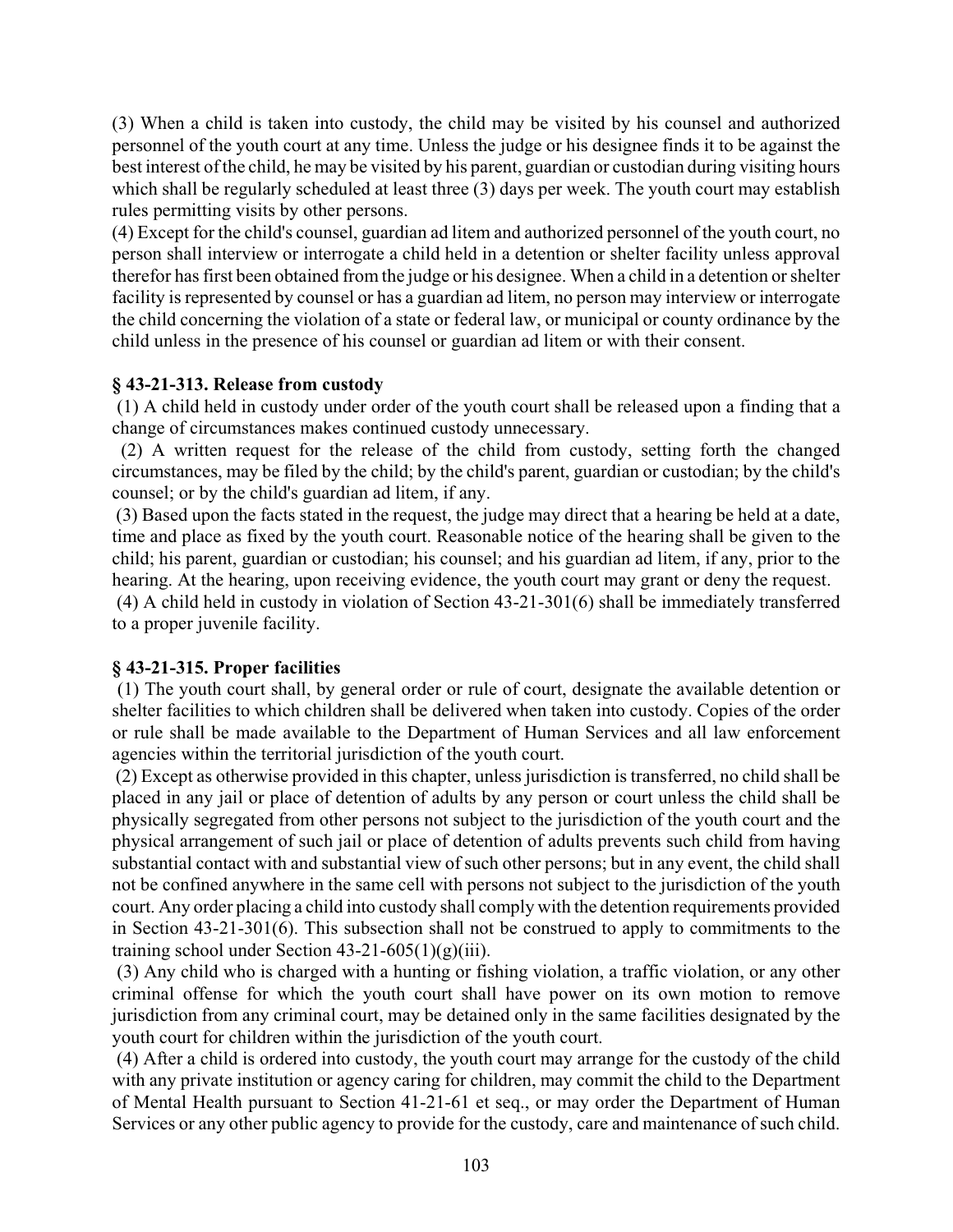Provided, however, that the care, custody and maintenance of such child shall be within the statutory authorization and the budgetary means of such institution or facility.

# **§ 43-21-357. Preliminary inquiry**

(1) After receiving a report, the youth court intake unit shall promptly make a preliminary inquiry to determine whether the interest of the child, other children in the same environment or the public requires the youth court to take further action. As part of the preliminary inquiry, the youth court intake unit may request or the youth court may order the Department of Human Services, the Department of Youth Services, any successor agency or any other qualified public employee to make an investigation or report concerning the child and any other children in the same environment, and present the findings thereof to the youth court intake unit. If the youth court intake unit receives a neglect or abuse report, the youth court intake unit shall immediately forward the complaint to the Department of Human Services to promptly make an investigation or report concerning the child and any other children in the same environment and promptly present the findings thereof to the youth court intake unit. If it appears from the preliminary inquiry that the child or other children in the same environment are within the jurisdiction of the court, the youth court intake unit shall recommend to the youth court:

(a) That the youth court take no action;

(b) That an informal adjustment be made;

(c) The Department of Human Services, Division of Family and Children Services, monitor the child, family and other children in the same environment;

(d) That the child is warned or counseled informally; or

(e) That a petition be filed.

(2) The youth court shall then, without a hearing:

(a) Order that no action be taken;

(b) Order that an informal adjustment be made;

(c) Order that the Department of Human Services, Division of Family and Children Services, monitor the child, family and other children in the same environment;

(d) Order that the child is warned or counseled informally; or

(e) Order that a petition be filed.

(3) If the preliminary inquiry discloses that a child needs emergency medical treatment, the judge may order the necessary treatment.

# **§ 43-21-401. Adjustment**

 (1) Informal adjustment pursuant to the informal adjustment agreement provided in section 43-21-405 shall include:

(a) the giving of counsel and advice to the child and his parent, guardian or custodian;

 (b) referrals to public and private agencies which may provide benefits, guidance or services to the child and his parent, guardian or custodian;

 (c) temporary placement of the child or supervision by the youth court counselor with the consent of the child and his parent, guardian or custodian, subject to youth court review.

 (2) If authorized by the youth court, informal adjustment may be commenced after the filing of a petition.

 (3) If the child and his parent, guardian or custodian agree to participate in an informal adjustment process, the defense of a failure to provide a speedy trial is waived and a petition may be filed if the informal adjustment process is unsuccessfully terminated under section 43-21-407.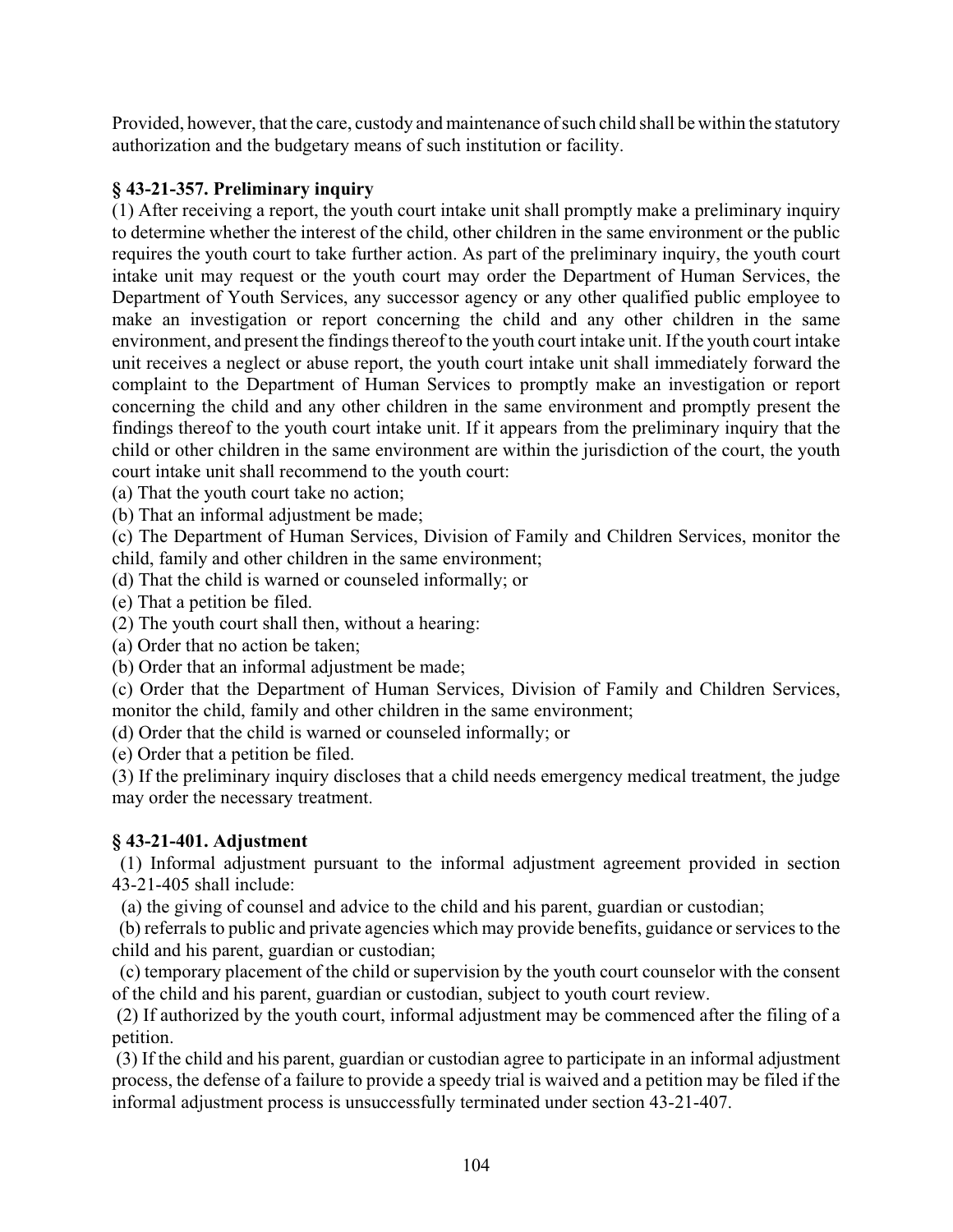#### **§ 43-21-403. Notice**

 When it is determined to make an informal adjustment, the child and his parent, guardian or custodian shall be requested by letter, telephone or otherwise to attend a conference at a designated date, time and place. At the time the request to attend the conference is made, the child and his parent, guardian or custodian shall be informed that attendance at the conference is voluntary and that they may be represented by counsel or other person of their choice at the conference.

#### **§ 43-21-405. Informal adjustment conference and agreement**

 (1) The informal adjustment process shall be initiated with an informal adjustment conference conducted by an informal adjustment counselor appointed by the judge or his designee.

 (2) If the child and his parent, guardian or custodian appear at the informal adjustment conference without counsel, the informal adjustment counselor shall, at the commencement of the conference, inform them of their right to counsel, the child's right to appointment of counsel and the right of the child to remain silent. If either the child or his parent, guardian or custodian indicates a desire to be represented by counsel, the informal adjustment counselor shall adjourn the conference to afford an opportunity to secure counsel.

 (3) At the beginning of the informal adjustment conference, the informal adjustment counselor shall inform the child and his parent, guardian or custodian:

 (a) That information has been received concerning the child which appears to establish jurisdiction of the youth court;

(b) The purpose of the informal adjustment conference;

(c) That during the informal adjustment process no petition will be filed;

 (d) That the informal adjustment process is voluntary with the child and his parent, guardian or custodian and that they may withdraw from the informal adjustment at any time; and

 (e) The circumstances under which the informal adjustment process can be terminated under Section 43-21-407.

 (4) The informal adjustment counselor shall then discuss with the child and his parent, guardian or custodian:

 (a) Recommendations for actions or conduct in the interest of the child to correct the conditions of behavior or environment which may exist;

 (b) Continuing conferences and contacts with the child and his parent, guardian or custodian by the informal adjustment counselor or other authorized persons; and

 (c) The child's general behavior, his home and school environment and other factors bearing upon the proposed informal adjustment.

 (5) After the parties have agreed upon the appropriate terms and conditions of informal adjustment, the informal adjustment counselor and the child and his parent, guardian or custodian shall sign a written informal adjustment agreement setting forth the terms and conditions of the informal adjustment. The informal adjustment agreement may be modified at any time upon the consent of all parties to the informal adjustment conference.

 (6) The informal adjustment process shall not continue beyond a period of six (6) months from its commencement unless extended by the youth court for an additional period not to exceed six (6) months by court authorization prior to the expiration of the original six-month period. In no event shall the custody or supervision of a child which has been placed with the Department of Public Welfare be continued or extended except upon a written finding by the youth court judge or referee that reasonable efforts have been made to maintain the child within his own home, but that the circumstances warrant his removal and there is no reasonable alternative to custody, and that reasonable efforts will continue to be made towards reunification of the family.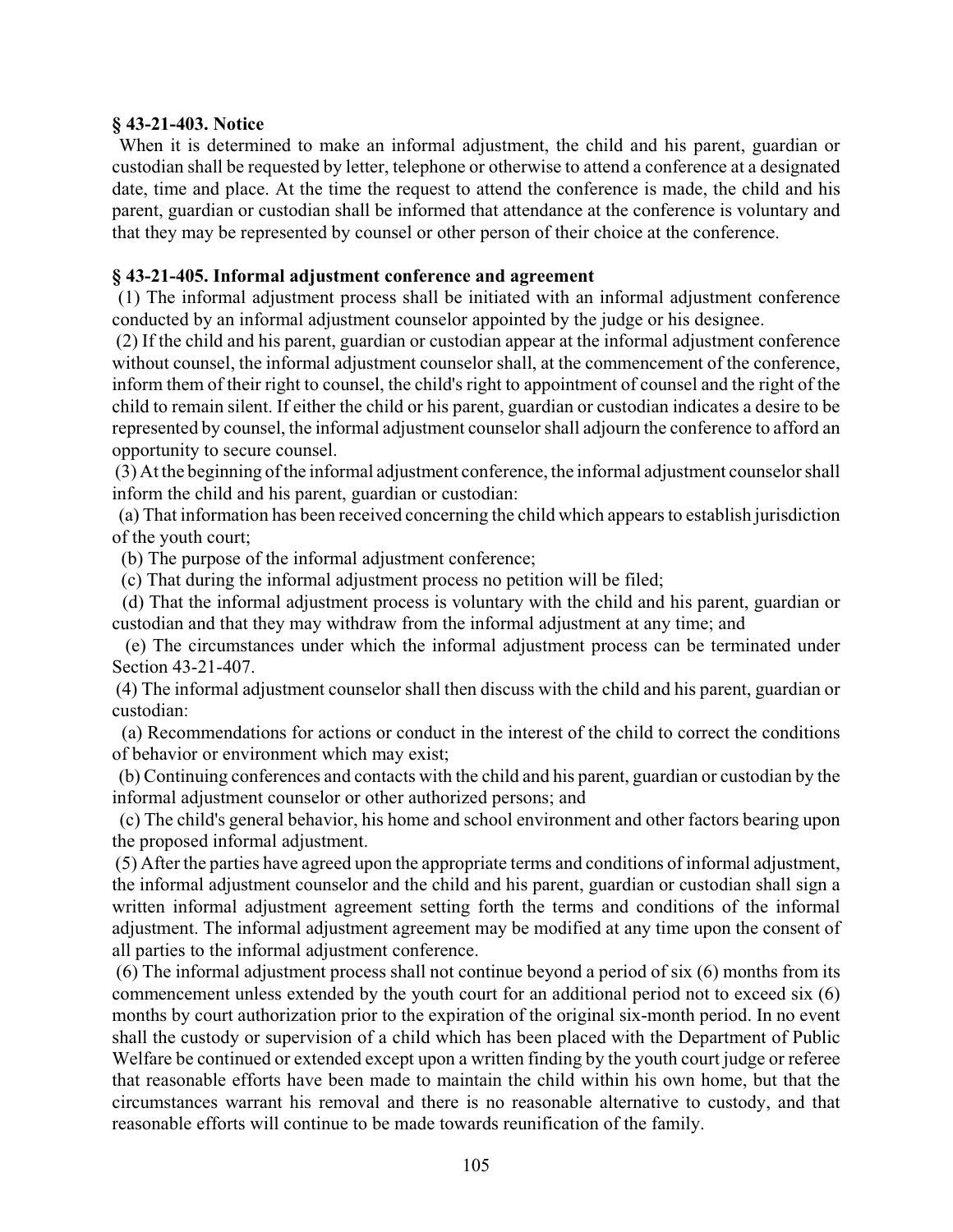### **§ 43-21-407. Termination**

 (1) If it appears to the informal adjustment counselor that the child and his parent, guardian or custodian:

(a) have complied with the terms and conditions of the informal adjustment agreement; and

 (b) have received the maximum benefit from the informal adjustment process, the informal adjustment counselor shall terminate the informal adjustment process and dismiss the child without further proceedings. The informal adjustment counselor shall notify the child and his parent, guardian or custodian in writing of the satisfactory completion of the informal adjustment and report such action to the youth court.

 (2) If it appears to the informal adjustment counselor that further efforts at informal adjustment would not be in the best interests of the child or the community, or that the child or his parent, guardian or custodian:

(a) denies the jurisdiction of the youth court;

(b) declines to participate in the informal adjustment process;

(c) expresses a desire that the facts be determined by the youth court;

(d) fails without reasonable excuse to attend scheduled meetings;

 (e) appears unable or unwilling to benefit from the informal adjustment process, the informal adjustment counselor shall terminate the informal adjustment process. If the informal adjustment process is so terminated, the intake unit shall reinitiate the intake procedure under section 43-21-357. Even if the informal adjustment process has been so terminated, the intake unit shall not be precluded from reinitiating the informal adjustment process.

### **§ 43-21-451. Petition; filing**

 All proceedings seeking an adjudication that a child is a delinquent child, a child in need of supervision, a neglected child or an abused child shall be initiated by the filing of a petition. Upon authorization of the youth court, the petition shall be drafted and filed by the youth court prosecutor unless the youth court has designated some other person to draft and file the petition. The petition shall be filed within five (5) days from the date of a detention hearing or shelter hearing continuing custody. Unless another period of time is authorized by the youth court or its designee, in noncustody cases the petition shall be filed within ten (10) days of the court order authorizing the filing of a petition. The court may, in its discretion, dismiss the petition for failure to comply with the time schedule contained herein.

## **§ 43-21-507. Time; waiver**

 (1) Summons shall be served not less than three (3) days before the date set for the adjudicatory hearing of proceedings concerning the child.

 (2) A party other than the child may waive service of summons on himself by written stipulation or by voluntary appearance at the hearing and in the case of written stipulation or voluntary appearance, the youth court may, in its discretion, proceed to a hearing regardless of the date set for the hearing if all other parties are properly before the youth court. At the time of the waiver, a copy of the petition shall be given to the party.

 (3) If a child is served with process, the child may waive the three (3) days' time before the hearing, and the youth court may, in its discretion, proceed to a hearing regardless of the date set for the hearing if all other parties are properly before the youth court and the youth court finds all of the following:

 (a) the child fully understands his rights and fully understands the potential consequences of the hearing;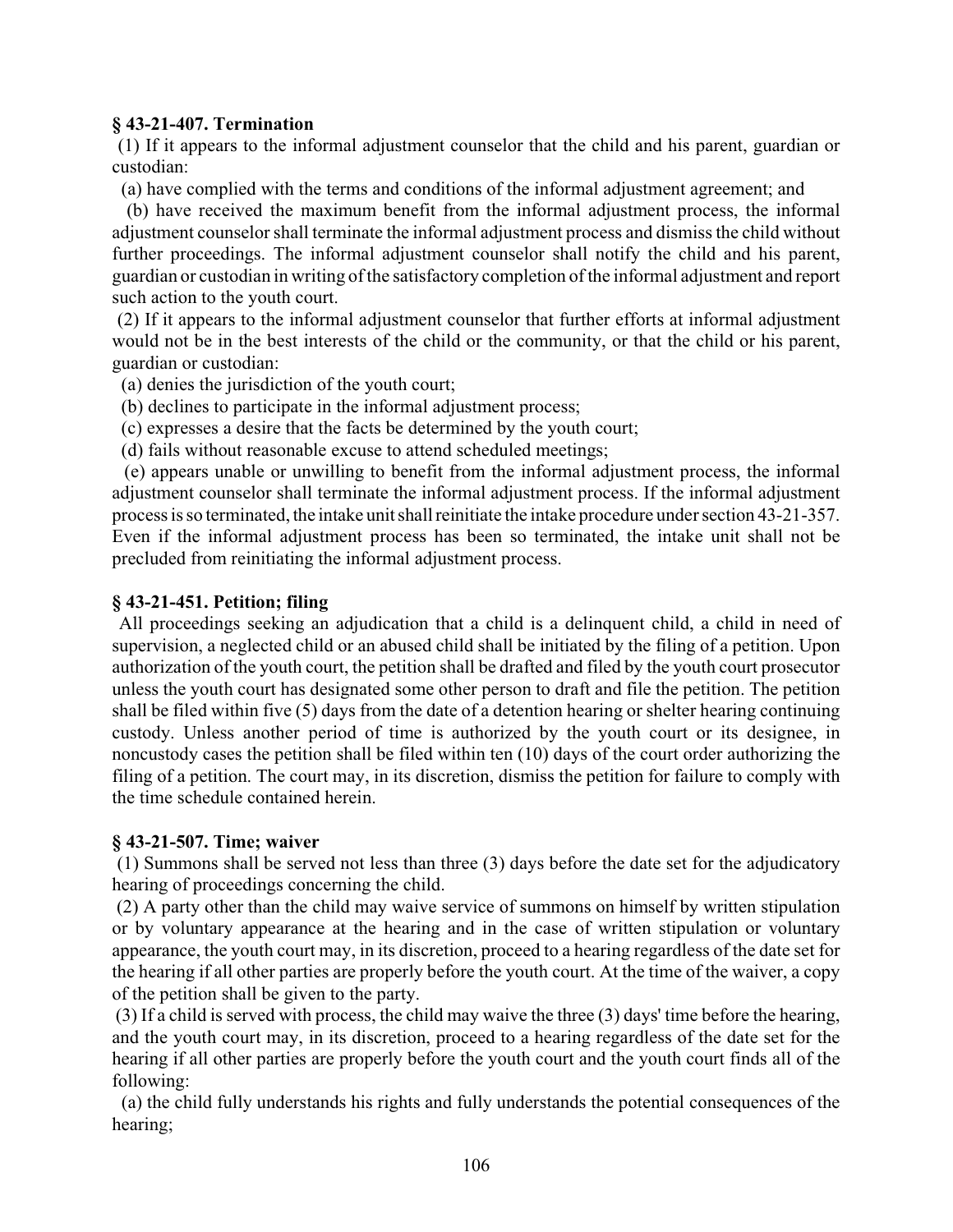(b) the child voluntarily, intelligently, and knowingly waives his rights to three (3) days' time before the hearing;

- (c) the child is effectively represented by counsel; and
- (d) the child has had in fact sufficient time to prepare.

## **§ 43-21-559. Evidence; admissions**

(1) In arriving at its adjudicatory decision, the youth court shall consider only evidence which has been formally admitted at the adjudicatory hearing. All testimony shall be under oath and may be in narrative form. In proceedings to determine whether a child is a delinquent child or a child in need of supervision, the youth court shall admit any evidence that would be admissible in a criminal proceeding. In proceedings to determine whether a child is a neglected child or an abused child, the youth court shall admit any evidence that would be admissible in a civil proceeding.

(2) An out-of-court admission by the child, even if otherwise admissible, shall be insufficient to support an adjudication that the child is a delinquent child unless the admission is corroborated in whole or in part by other competent evidence.

(3) Members of the youth court staff may appear as witnesses except that no member of the youth court staff may testify as to an admission or confession made to him.

(4) At the conclusion of the evidence, the youth court shall give the parties an opportunity to present oral argument.

## **§ 43-21-561. Standard of proof; order; confidentiality**

 (1) If the youth court finds on proof beyond a reasonable doubt that a child is a delinquent child or a child in need of supervision, the youth court shall enter an order adjudicating the child to be a delinquent child or a child in need of supervision.

 (2) Where the petition alleges that the child is a delinquent child, the youth court may enter an order that the child is a child in need of supervision on proof beyond a reasonable doubt that the child is a child in need of supervision.

 (3) If the court finds from a preponderance of the evidence that the child is a neglected child or an abused child, the youth court shall enter an order adjudicating the child to be a neglected child or an abused child.

 (4) No decree or order of adjudication concerning any child shall recite that a child has been found guilty; but it shall recite that a child is found to be a delinquent child or a child in need of supervision or a neglected child or an abused child or a sexually abused child or a dependent child. Upon a written motion by a party, the youth court shall make written findings of fact and conclusions of law upon which it relies for the adjudication that the child is a delinquent child or a child in need of supervision or a neglected child or an abused child.

 (5) No adjudication upon the status of any child shall operate to impose any of the civil disabilities ordinarily imposed on an adult because of a criminal conviction, nor shall any child be deemed a criminal by reason of adjudication, nor shall that adjudication be deemed a conviction. A person in whose interest proceedings have been brought in the youth court may deny, without any penalty, the existence of those proceedings and any adjudication made in those proceedings. Except for the right of a defendant or prosecutor in criminal proceedings and a respondent or a youth court prosecutor in youth court proceedings to cross-examine a witness, including a defendant or respondent, to show bias or interest, no adjudication shall be used for impeachment purposes in any court.

# **§ 43-21-603. Conduct of hearing; disposition order**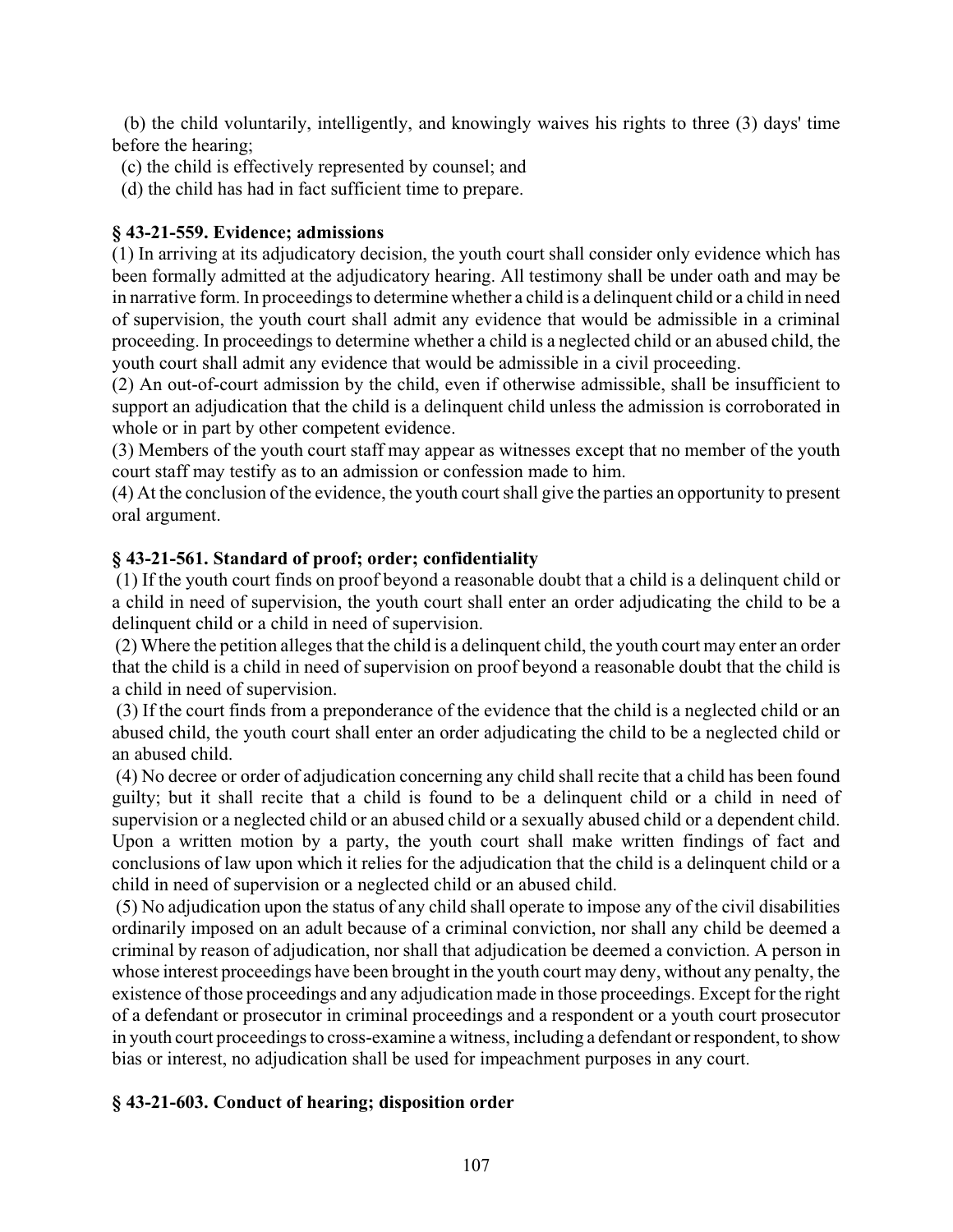(1) At the beginning of each disposition hearing, the judge shall inform the parties of the purpose of the hearing.

(2) All testimony shall be under oath unless waived by all parties and may be in narrative form. The court may consider any evidence that is material and relevant to the disposition of the cause, including hearsay and opinion evidence. At the conclusion of the evidence, the youth court shall give the parties an opportunity to present oral argument.

(3) If the child has been adjudicated a delinquent child, before entering a disposition order, the youth court should consider, among others, the following relevant factors:

(a) The nature of the offense;

(b) The manner in which the offense was committed;

(c) The nature and number of a child's prior adjudicated offenses;

(d) The child's need for care and assistance;

(e) The child's current medical history, including medication and diagnosis;

(f) The child's mental health history, which may include, but not be limited to, the Massachusetts Youth Screening Instrument version 2 (MAYSI-2);

(g) Copies of the child's cumulative record from the last school of record, including special education records, if applicable;

(h) Recommendation from the school of record based on areas of remediation needed;

(i) Disciplinary records from the school of record; and

(j) Records of disciplinary actions outside of the school setting.

(4) If the child has been adjudicated a child in need of supervision, before entering a disposition order, the youth court should consider, among others, the following relevant factors:

(a) The nature and history of the child's conduct;

(b) The family and home situation; and

(c) The child's need of care and assistance.

(5) If the child has been adjudicated a neglected child or an abused child, before entering a disposition order, the youth court shall consider, among others, the following relevant factors:

(a) The child's physical and mental conditions;

(b) The child's need of assistance;

(c) The manner in which the parent, guardian or custodian participated in, tolerated or condoned the abuse, neglect or abandonment of the child;

(d) The ability of a child's parent, guardian or custodian to provide proper supervision and care of a child; and

(e) Relevant testimony and recommendations, where available, from the foster parent of the child, the grandparents of the child, the guardian ad litem of the child, representatives of any private care agency that has cared for the child, the family protection worker or family protection specialist assigned to the case, and any other relevant testimony pertaining to the case.

(6) After consideration of all the evidence and the relevant factors, the youth court shall enter a disposition order that shall not recite any of the facts or circumstances upon which the disposition is based, nor shall it recite that a child has been found guilty; but it shall recite that a child is found to be a delinquent child, a child in need of supervision, a neglected child or an abused child.

(7) If the youth court orders that the custody or supervision of a child who has been adjudicated abused or neglected be placed with the Department of Human Services or any other person or public or private agency, other than the child's parent, guardian or custodian, the youth court shall find and the disposition order shall recite that:

(a)(i) Reasonable efforts have been made to maintain the child within his own home, but that the circumstances warrant his removal and there is no reasonable alternative to custody; or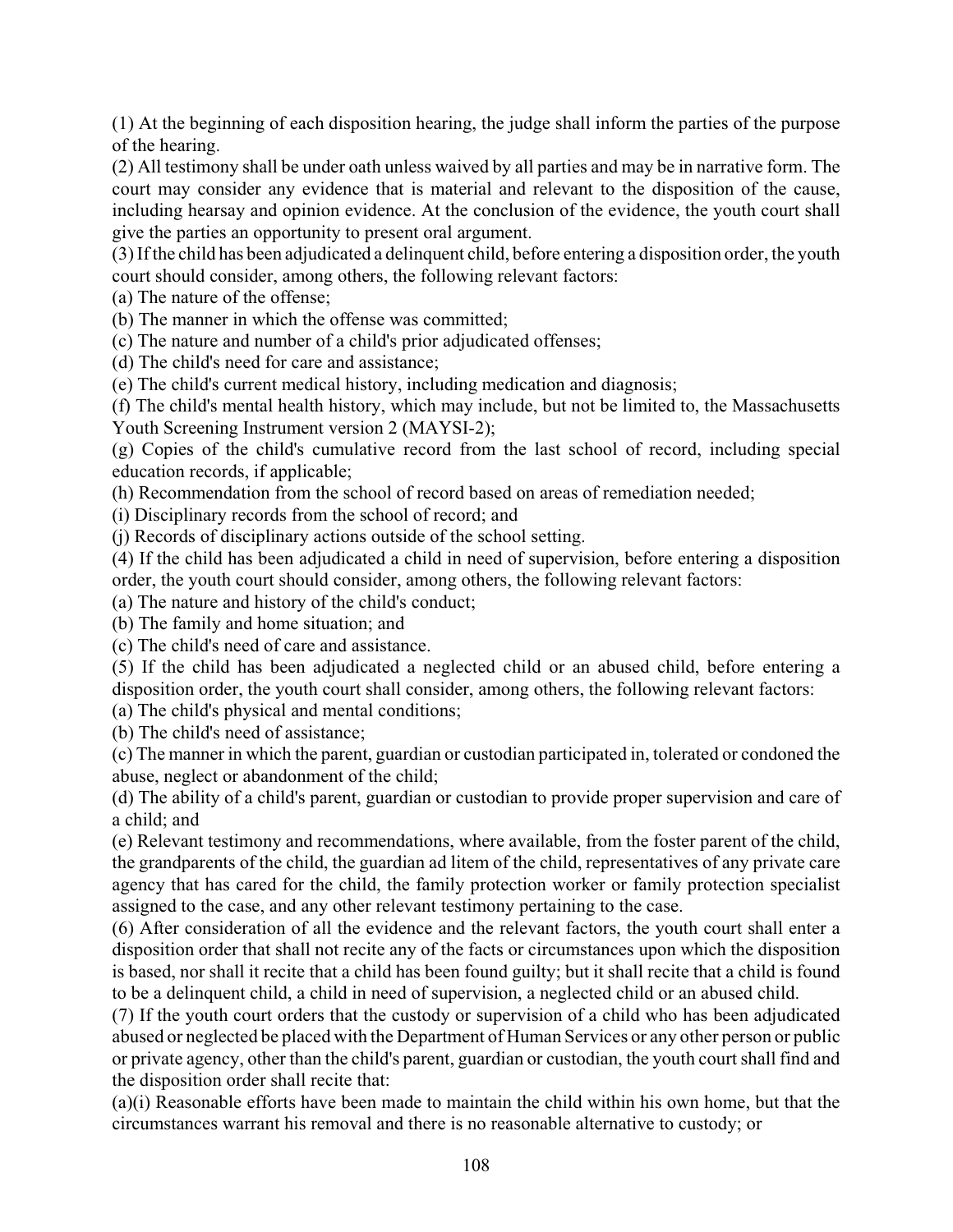(ii) The circumstances are of such an emergency nature that no reasonable efforts have been made to maintain the child within his own home, and that there is no reasonable alternative to custody; and (b) That the effect of the continuation of the child's residence within his own home would be contrary to the welfare of the child and that the placement of the child in foster care is in the best interests of the child; or

(c) Reasonable efforts to maintain the child within his home shall not be required if the court determines that:

(i) The parent has subjected the child to aggravated circumstances, including, but not limited to, abandonment, torture, chronic abuse and sexual abuse; or

(ii) The parent has been convicted of murder of another child of that parent, voluntary manslaughter of another child of that parent, aided or abetted, attempted, conspired or solicited to commit that murder or voluntary manslaughter, or a felony assault that results in the serious bodily injury to the surviving child or another child of that parent; or

(iii) The parental rights of the parent to a sibling have been terminated involuntarily; and

(iv) That the effect of the continuation of the child's residence within his own home would be contrary to the welfare of the child and that placement of the child in foster care is in the best interests of the child.

Once the reasonable efforts requirement is bypassed, the court shall have a permanency hearing under Section 43-21-613 within thirty (30) days of the finding.

(8) Upon a written motion by a party, the youth court shall make written findings of fact and conclusions of law upon which it relies for the disposition order. If the disposition ordered by the youth court includes placing the child in the custody of a training school, an admission packet shall be prepared for the child that contains the following information:

(a) The child's current medical history, including medications and diagnosis;

(b) The child's mental health history;

(c) Copies of the child's cumulative record from the last school of record, including special education records, if reasonably available;

(d) Recommendation from the school of record based on areas of remediation needed;

(e) Disciplinary records from the school of record; and

(f) Records of disciplinary actions outside of the school setting, if reasonably available.

Only individuals who are permitted under the Health Insurance Portability and Accountability Act of 1996 (HIPAA) shall have access to a child's medical records which are contained in an admission packet. The youth court shall provide the admission packet to the training school at or before the child's arrival at the training school. The admittance of any child to a training school shall take place between the hours of 8:00 a.m. and 3:00 p.m. on designated admission days.

(9) When a child in the jurisdiction of the Youth Court is committed to the custody of the Mississippi Department of Human Services and is believed to be in need of treatment for a mental or emotional disability or infirmity, the Department of Human Services shall file an affidavit alleging that the child is in need of mental health services with the Youth Court. The Youth Court shall refer the child to the appropriate community mental health center for evaluation pursuant to Section 41-21-67. If the prescreening evaluation recommends residential care, the Youth Court shall proceed with civil commitment pursuant to Sections 41-21-61 et seq., 43-21-315 and 43-21- 611, and the Department of Mental Health, once commitment is ordered, shall provide appropriate care, treatment and services for at least as many adolescents as were provided services in fiscal year 2004 in its facilities.

## **§ 43-21-605. Authorized dispositions; delinquency; standards for programs at training schools**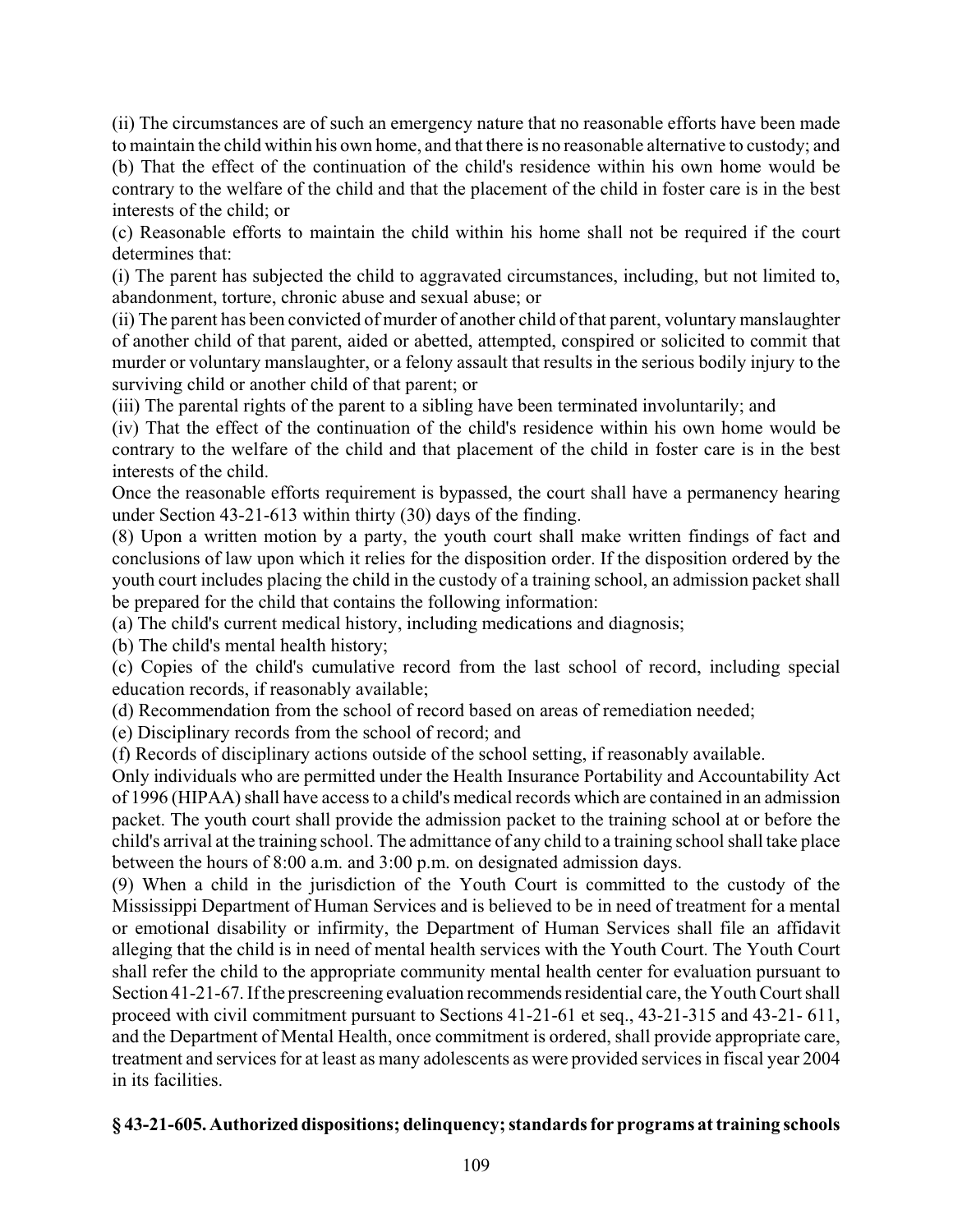(1) In delinquency cases, the disposition order may include any of the following alternatives:

(a) Release the child without further action;

(b) Place the child in the custody of the parents, a relative or other persons subject to any conditions and limitations, including restitution, as the youth court may prescribe;

(c) Place the child on probation subject to any reasonable and appropriate conditions and limitations, including restitution, as the youth court may prescribe;

(d) Order terms of treatment calculated to assist the child and the child's parents or guardian which are within the ability of the parent or guardian to perform;

(e) Order terms of supervision which may include participation in a constructive program of service or education or civil fines not in excess of Five Hundred Dollars (\$500.00), or restitution not in excess of actual damages caused by the child to be paid out of his own assets or by performance of services acceptable to the victims and approved by the youth court and reasonably capable of performance within one (1) year;

(f) Suspend the child's driver's license by taking and keeping it in custody of the court for not more than one (1) year;

(g) Give legal custody of the child to any of the following:

(i) The Department of Human Services for appropriate placement; or

(ii) Any public or private organization, preferably community-based, able to assume the education, care and maintenance of the child, which has been found suitable by the court; or

(iii) The Department of Human Services for placement in a wilderness training program or the Division of Youth Services for placement in a state-supported training school, except that no child under the age of ten (10) years shall be committed to a state training school, and no first-time nonviolent youth offenders shall be committed to a state training school until all other options provided for in this section have been considered and the court makes a specific finding of fact that commitment is appropriate.

The training school may retain custody of the child until the child's twentieth birthday but for no longer. When the child is committed to a training school, the child shall remain in the legal custody of the training school until the child has made sufficient progress in treatment and rehabilitation and it is in the best interest of the child to release the child. However, the superintendent of a state training school, in consultation with the treatment team, may parole a child at any time he may deem it in the best interest and welfare of such child. Twenty (20) days prior to such parole, the training school shall notify the committing court of the pending release. The youth court may then arrange subsequent placement after a reconvened disposition hearing, except that the youth court may not recommit the child to the training school or any other secure facility without an adjudication of a new offense or probation or parole violation. The Department of Human Services shall ensure that staffs create transition planning for youth leaving the facilities. Plans shall include providing the youth and his or her parents or guardian with copies of the youth's training school education and health records, information regarding the youth's home community, referrals to mental and counseling services when appropriate, and providing assistance in making initial appointments with community service providers. Prior to assigning the custody of any child to any private institution or agency, the youth court through its designee shall first inspect the physical facilities to determine that they provide a reasonable standard of health and safety for the child. No child shall be placed in the custody of a state training school for a status offense or for contempt of or revocation of a status offense adjudication unless the child is contemporaneously adjudicated for having committed an act of delinquency that is not a status offense. A disposition order rendered under this subparagraph shall meet the following requirements: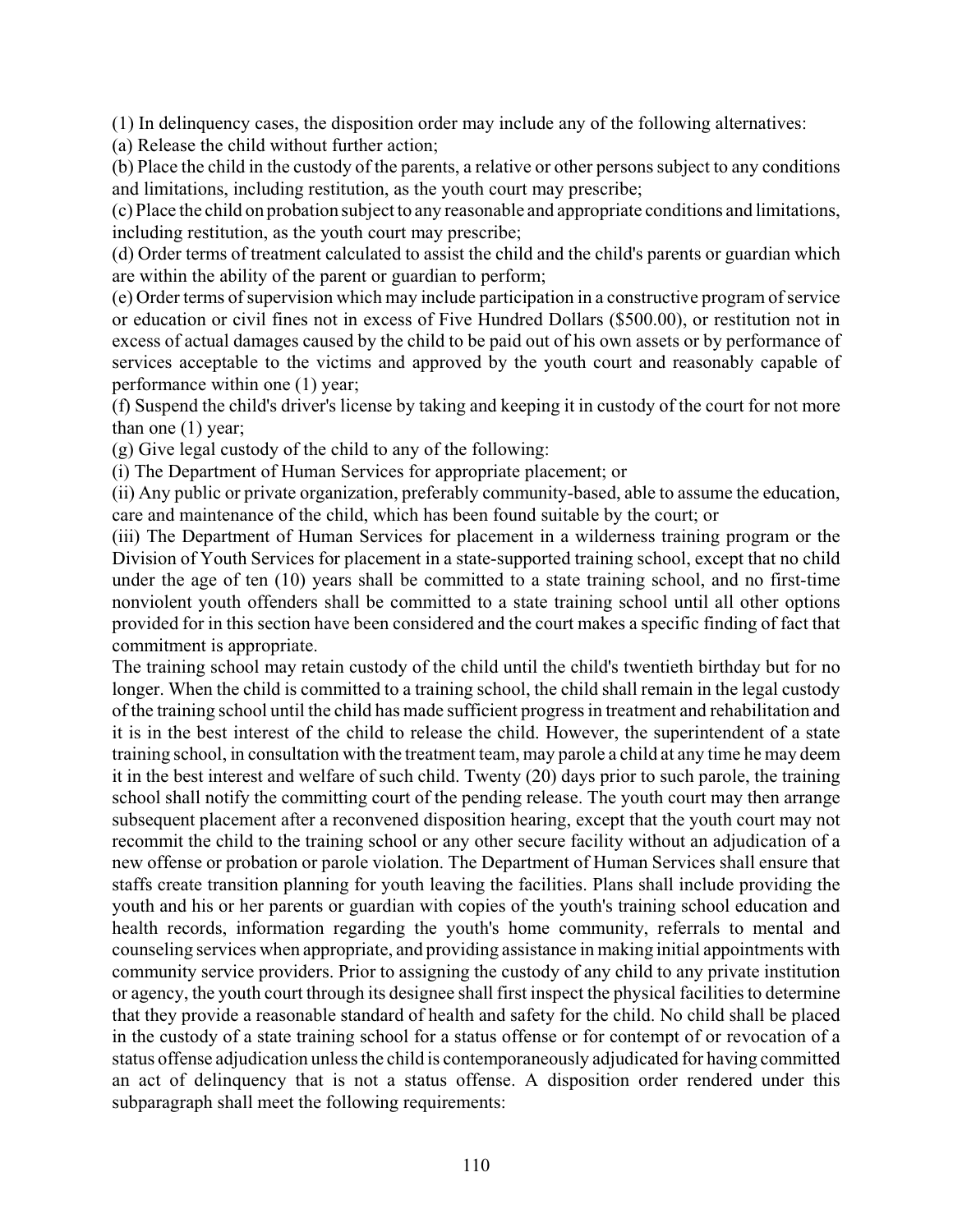1. The disposition is the least restrictive alternative appropriate to the best interest of the child and the community;

2. The disposition allows the child to be in reasonable proximity to the family home community of each child given the dispositional alternatives available and the best interest of the child and the state; and

3. The disposition order provides that the court has considered the medical, educational, vocational, social and psychological guidance, training, social education, counseling, substance abuse treatment and other rehabilitative services required by that child as determined by the court;

(h) Recommend to the child and the child's parents or guardian that the child attend and participate in the Youth Challenge Program under the Mississippi National Guard, as created in Section 43-27-203, subject to the selection of the child for the program by the National Guard; however, the child must volunteer to participate in the program. The youth court shall not order any child to apply or attend the program;

(i)(i) Adjudicate the juvenile to the Statewide Juvenile Work Program if the program is established in the court's jurisdiction. The juvenile and his parents or guardians must sign a waiver of liability in order to participate in the work program. The judge will coordinate with the youth services counselors as to placing participants in the work program;

(ii) The severity of the crime, whether or not the juvenile is a repeat offender or is a felony offender will be taken into consideration by the judge when adjudicating a juvenile to the work program. The juveniles adjudicated to the work program will be supervised by police officers or reserve officers. The term of service will be from twenty-four (24) to one hundred twenty (120) hours of community service. A juvenile will work the hours to which he was adjudicated on the weekends during school and weekdays during the summer. Parents are responsible for a juvenile reporting for work. Noncompliance with an order to perform community service will result in a heavier adjudication. A juvenile may be adjudicated to the community service program only two (2) times;

(iii) The judge shall assess an additional fine on the juvenile which will be used to pay the costs of implementation of the program and to pay for supervision by police officers and reserve officers. The amount of the fine will be based on the number of hours to which the juvenile has been adjudicated:

(j) Order the child to participate in a youth court work program as provided in Section 43-21-627; (k) Order the child into a juvenile detention center operated by the county or into a juvenile detention center operated by any county with which the county in which the court is located has entered into a contract for the purpose of housing delinquents. The time period for detention cannot exceed ninety (90) days, and any detention exceeding forty-five (45) days shall be administratively reviewed by the youth court no later than forty-five (45) days after the entry of the order. The youth court judge may order that the number of days specified in the detention order be served either throughout the week or on weekends only. No first-time nonviolent youth offender shall be committed to a detention center for a period of ninety (90) days until all other options provided for in this section have been considered and the court makes a specific finding of fact that commitment to a detention center is appropriate. However, if a child is committed to a detention center ninety (90) consecutive days, the disposition order shall meet the following requirements:

(i) The disposition order is the least restrictive alternative appropriate to the best interest of the child and the community;

(ii) The disposition order allows the child to be in reasonable proximity to the family home community of each child given the dispositional alternatives available and the best interest of the child and the state; and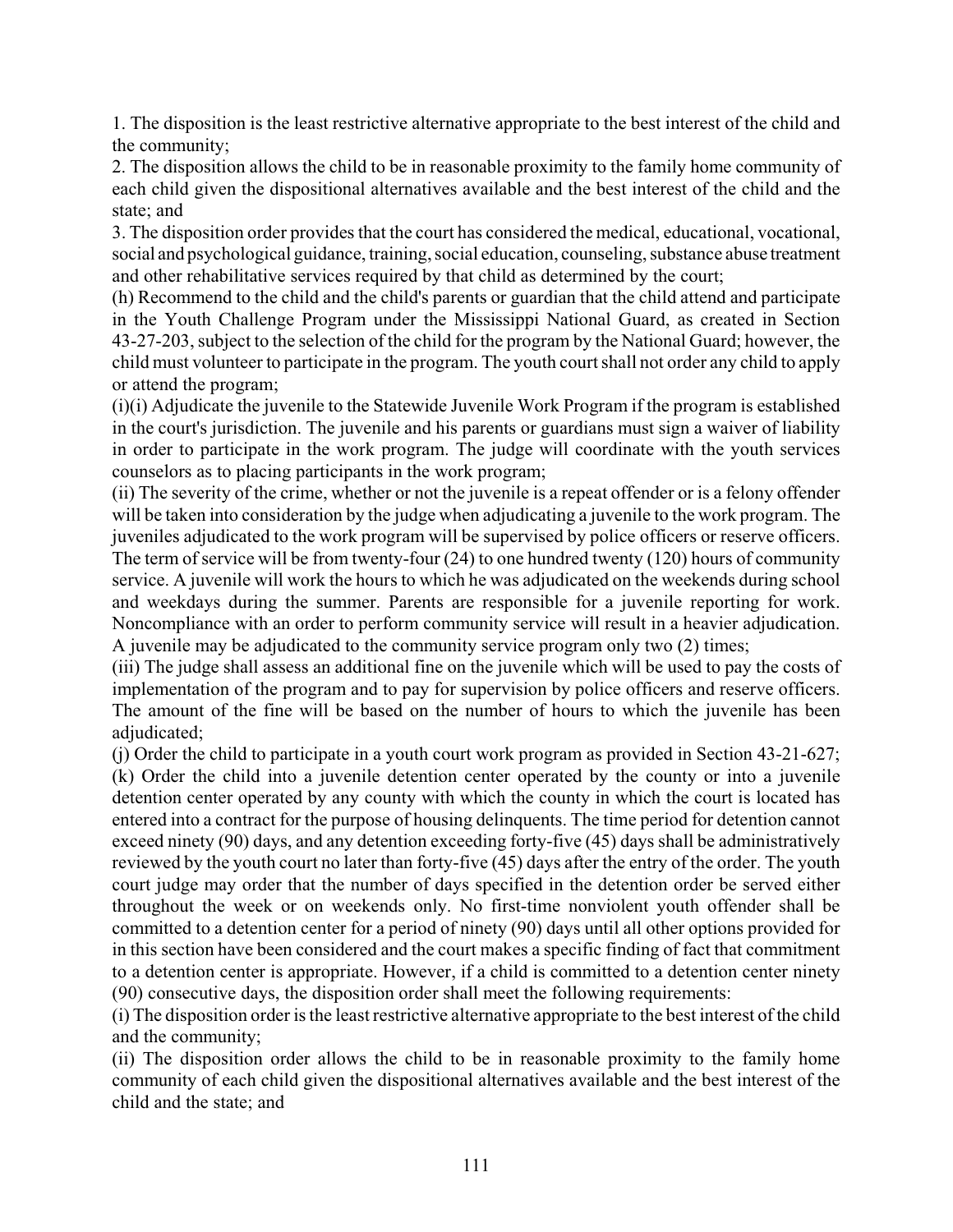(iii) The disposition order provides that the court has considered the medical, educational, vocational, social and psychological guidance, training, social education, counseling, substance abuse treatment and other rehabilitative services required by that child as determined by the court; or

(l) Referral to A-team provided system of care services.

(2) If a disposition order requires that a child miss school due to other placement, the youth court shall notify a child's school while maintaining the confidentiality of the youth court process. If a disposition order requires placement of a child in a juvenile detention facility, the facility shall comply with the educational services requirements of Section 43-21-321.

(3) In addition to any of the disposition alternatives authorized under subsection (1) of this section, the disposition order in any case in which the child is adjudicated delinquent for an offense under Section 63-11-30 shall include an order denying the driver's license and driving privileges of the child as required under Section 63-11-30(9).

(4) If the youth court places a child in a state-supported training school, the court may order the parents or guardians of the child and other persons living in the child's household to receive counseling and parenting classes for rehabilitative purposes while the child is in the legal custody of the training school. A youth court entering an order under this subsection (4) shall utilize appropriate services offered either at no cost or for a fee calculated on a sliding scale according to income unless the person ordered to participate elects to receive other counseling and classes acceptable to the court at the person's sole expense.

(5) Fines levied under this chapter shall be paid into the general fund of the county but, in those counties wherein the youth court is a branch of the municipal government, it shall be paid into the municipal treasury.

(6) Any institution or agency to which a child has been committed shall give to the youth court any information concerning the child as the youth court may at any time require.

(7) The youth court shall not place a child in another school district who has been expelled from a school district for the commission of a violent act. For the purpose of this subsection, "violent act" means any action which results in death or physical harm to another or an attempt to cause death or physical harm to another.

(8) The youth court may require drug testing as part of a disposition order. If a child tests positive, the court may require treatment, counseling and random testing, as it deems appropriate. The costs of such tests shall be paid by the parent, guardian or custodian of the child unless the court specifically finds that the parent, guardian or custodian is unable to pay.

(9) The Mississippi Department of Human Services, Division of Youth Services, shall operate and maintain services for youth adjudicated delinquent at Columbia and Oakley Training Schools. The program shall be designed for children committed to the training schools by the youth courts. The purpose of the program is to promote good citizenship, self-reliance, leadership and respect for constituted authority, teamwork, cognitive abilities and appreciation of our national heritage. The Division of Youth Services shall issue credit towards academic promotions and high school completion. The Division of Youth Services may award credits to each student who meets the requirements for a general education development certification. The Division of Youth Services must also provide to each special education eligible youth the services required by that youth's individualized education plan.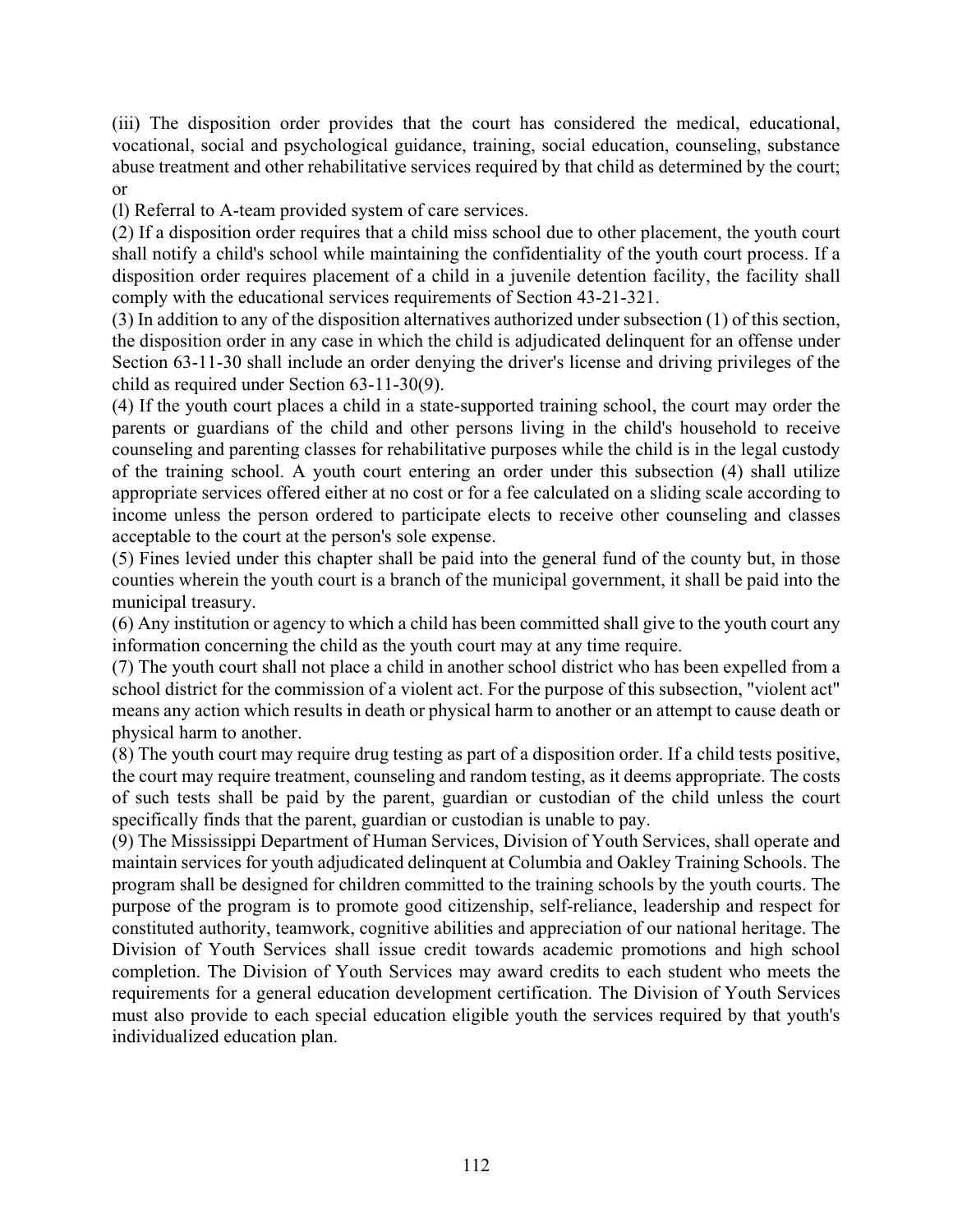#### **§ 43-21-607. Authorized dispositions, children in need of supervision**

 (1) In children in need of supervision cases, the disposition order may include any of the following alternatives or combination of the following alternatives, giving precedence in the following sequence:

(a) Release the child without further action;

 (b) Place the child in the custody of the parent, a relative or other person subject to any conditions and limitations as the youth court may prescribe;

 (c) Place the child under youth court supervision subject to any conditions and limitations the youth court may prescribe;

 (d) Order terms of treatment calculated to assist the child and the child's parent, guardian or custodian which are within the ability of the parent, guardian or custodian to perform;

 (e) Order terms of supervision which may include participation in a constructive program of service or education or restitution not in excess of actual damages caused by the child to be paid out of his own assets or by performance of services acceptable to the parties and reasonably capable of performance within one (1) year;

 (f) Give legal custody of the child to any of the following but in no event to any state training school;

 (i) The Department of Human Services for appropriate placement which may include a wilderness training program; or

 (ii) Any private or public organization, preferably community-based, able to assume the education, care and maintenance of the child, which has been found suitable by the court. Prior to assigning the custody of any child to any private institution or agency, the youth court through its designee shall first inspect the physical facilities to determine that they provide a reasonable standard of health and safety for the child; or

 (g) Order the child to participate in a youth court work program as provided in Section 43-21-627. (2) The court may order drug testing as provided in Section 43-21-605(6).

## **§ 43-21-609. Authorized dispositions, neglect or abuse**

 In neglect and abuse cases, the disposition order may include any of the following alternatives, giving precedence in the following sequence:

(a) Release the child without further action;

 (b) Place the child in the custody of his parents, a relative or other person subject to any conditions and limitations as the court may prescribe. If the court finds that temporary relative placement, adoption or foster care placement is inappropriate, unavailable or otherwise not in the best interest of the child, durable legal custody may be granted by the court to any person subject to any limitations and conditions the court may prescribe; such durable legal custody will not take effect unless the child or children have been in the physical custody of the proposed durable custodians for at least one (1) year under the supervision of the Department of Human Services. The requirements of Section 43-21-613 as to disposition review hearings does not apply to those matters in which the court has granted durable legal custody. In such cases, the Department of Human Services shall be released from any oversight or monitoring responsibilities;

 (c) Order terms of treatment calculated to assist the child and the child's parent, guardian or custodian which are within the ability of the parent, guardian or custodian to perform;

 (d) Order youth court personnel, the Department of Human Services or child care agencies to assist the child and the child's parent, guardian or custodian to secure social or medical services to provide proper supervision and care of the child;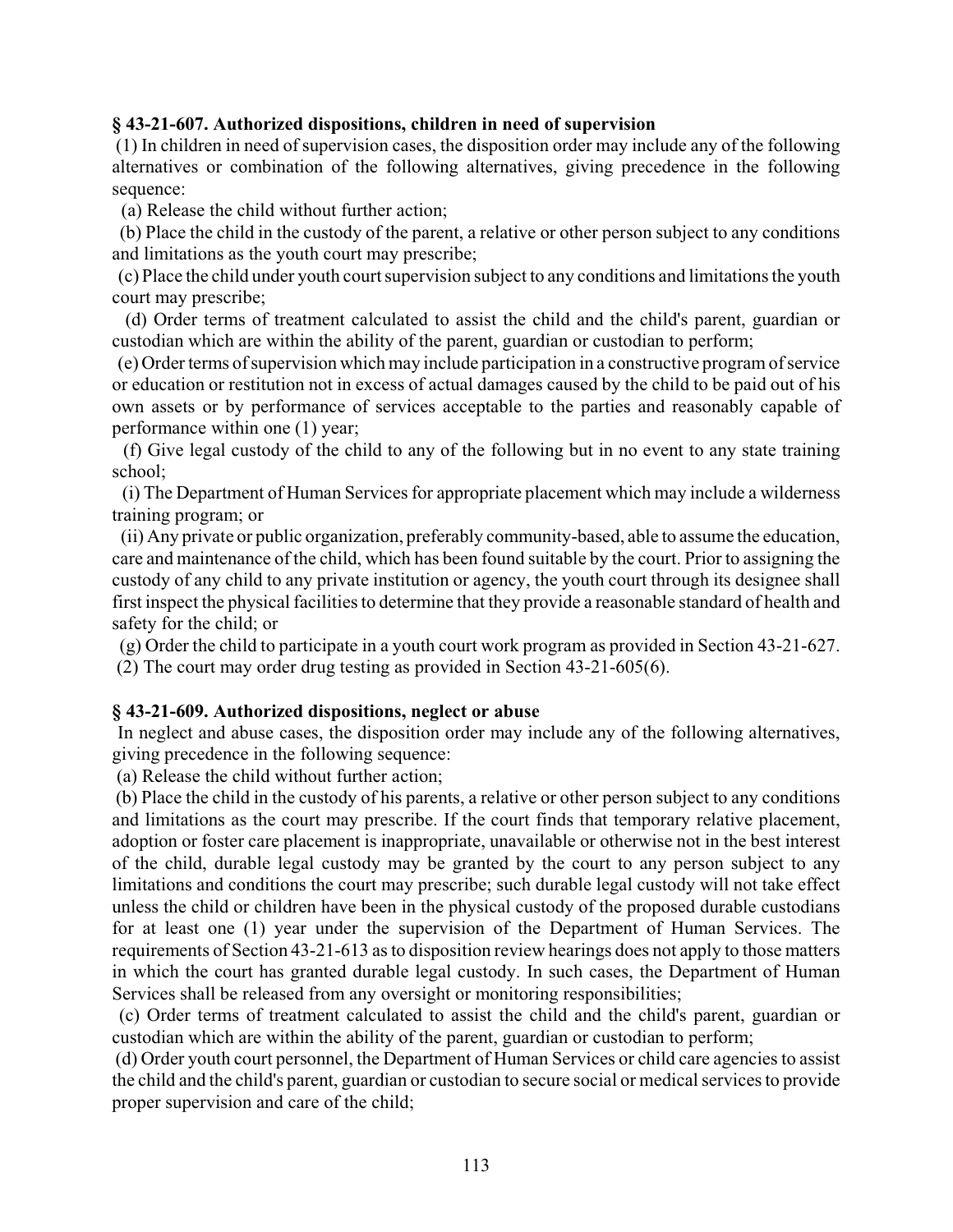(e) Give legal custody of the child to any of the following but in no event to any state training school:

(i) The Department of Human Services for appropriate placement; or

 (ii) Any private or public organization, preferably community-based, able to assume the education, care and maintenance of the child, which has been found suitable by the court. Prior to assigning the custody of any child to any private institution or agency, the youth court through its designee shall first inspect the physical facilities to determine that they provide a reasonable standard of health and safety for the child;

 (f) If the court makes a finding that custody is necessary as defined in Section 43-21-301(3)(b), and that the child, in the action pending before the youth court had not previously been taken into custody, the disposition order shall recite that the effect of the continuation of the child's residing within his or her own home would be contrary to the welfare of the child, that the placement of the child in foster care is in the best interests of the child, and unless the reasonable efforts requirement is bypassed under Section 43-21-603(7)(c), the order also must state:

 (i) That reasonable efforts have been made to maintain the child within his or her own home, but that the circumstances warrant his or her removal, and there is no reasonable alternative to custody; or

 (ii) The circumstances are of such an emergency nature that no reasonable efforts have been made to maintain the child within his or her own home, and there is no reasonable alternative to custody; or

 (iii) If the court makes a finding in accordance with (ii) of this paragraph, the court shall order that reasonable efforts be made towards the reunification of the child with his or her family.

 (g) If the court had, before the disposition hearing in the action pending before the court, taken the child into custody, the judge or referee shall determine, and the youth court order shall recite that reasonable efforts were made by the Department of Human Services to finalize the child's permanency plan that was in effect on the date of the disposition hearing.

## **§ 43-21-611. Authorized disposition, special care needed**

 If the youth court finds at the disposition hearing that a delinquent child, a child in need of supervision, a neglected child, an abused child or a dependent child is also a child in need of special care, the youth court may, in its discretion, make any appropriate additional disposition designed for the treatment of the disability or infirmity, which may include civil commitment to a state institution providing care for that disability or infirmity. Any commitment, including one to a Department of Mental Health facility, ordered pursuant to this section shall be in compliance with the requirements for civil commitment as set forth in Section 41-21-61 et seq. Discharge from a Department of Mental Health facility shall be made pursuant to the provisions of Section 41-21-87. Nothing contained in this section shall require any state institution, department or agency to provide any service, treatment or facility if said service, treatment or facility is not available, nor shall this section be construed to authorize the youth court to overrule an expulsion or suspension decision of appropriate school authorities.

## **§ 43-21-613. Modification of orders**

 (1) If the youth court finds, after a hearing which complies with the sections governing adjudicatory hearings, that the terms of a delinquency or child in need of supervision disposition order, probation or parole have been violated, the youth court may, in its discretion, revoke the original disposition and make any disposition which it could have originally ordered. The hearing shall be initiated by the filing of a petition that complies with the sections governing petitions in this chapter and that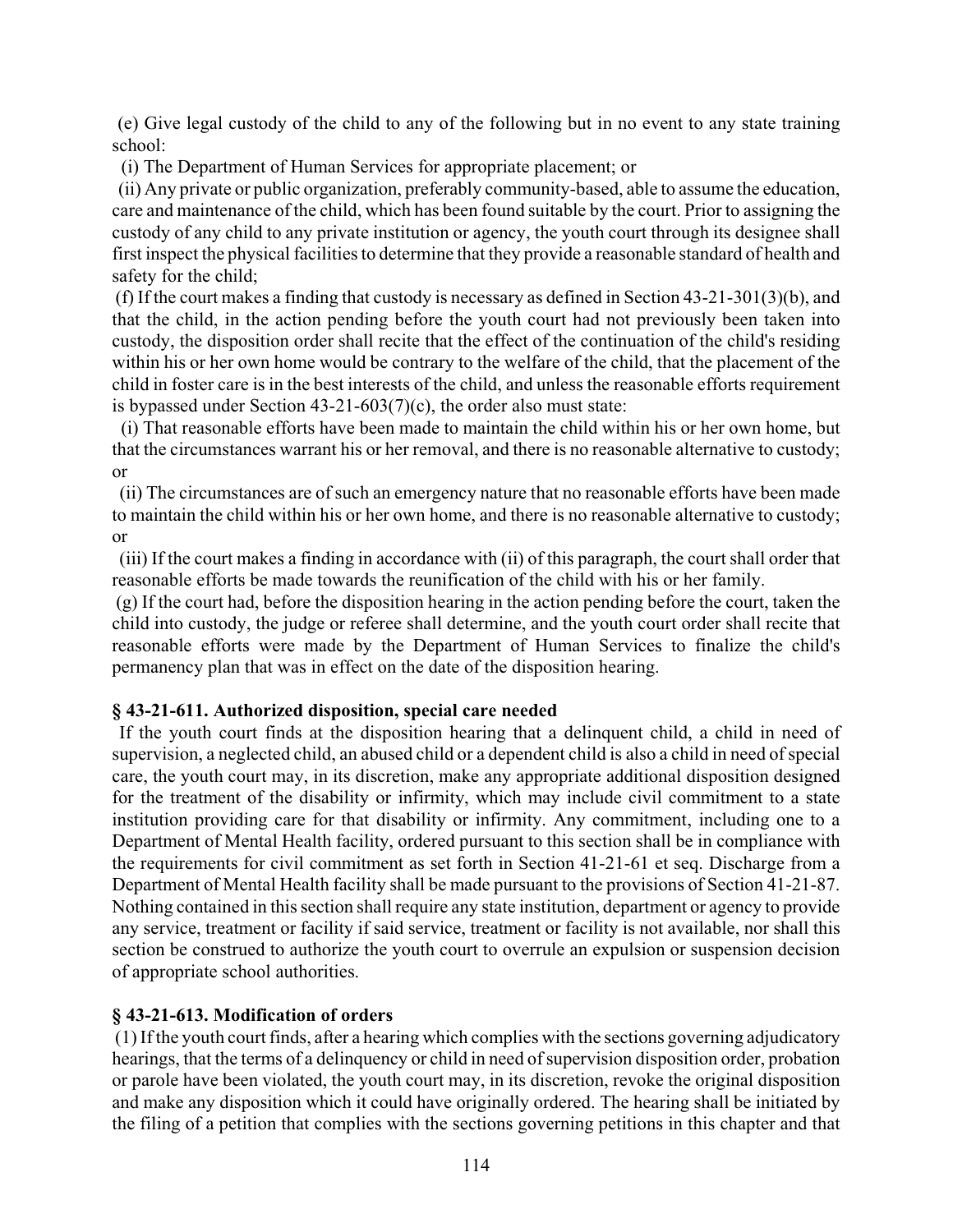includes a statement of the youth court's original disposition order, probation or parole, the alleged violation of that order, probation or parole, and the facts which show the violation of that order, probation or parole. Summons shall be served in the same manner as summons for an adjudicatory hearing.

 (2) On motion of a child or a child's parent, guardian or custodian, the youth court may, in its discretion, conduct an informal hearing to review the disposition order. If the youth court finds a material change of circumstances relating to the disposition of the child, the youth court may modify the disposition order to any appropriate disposition of equal or greater precedence which the youth court could have originally ordered.

 (3)(a) Unless the youth court's jurisdiction has been terminated, all disposition orders for supervision, probation or placement of a child with an individual or an agency shall be reviewed by the youth court judge or referee at least annually to determine if continued placement, probation or supervision is in the best interest of the child or the public. For children who have been adjudicated abused or neglected, the youth court shall conduct a permanency hearing within twelve (12) months after the earlier of:

(i) An adjudication that the child has been abused or neglected; or

 (ii) The date of the child's removal from the allegedly abusive or neglectful custodian/parent. Notice of such hearing shall be given in accordance with the provisions of Section 43-21-505(5). In conducting the hearing, the judge or referee shall require a written report and may require information or statements from the child's youth court counselor, parent, guardian or custodian, which includes, but is not limited to, an evaluation of the child's progress and recommendations for further supervision or treatment. The judge or referee shall, at the permanency hearing determine the future status of the child, including, but not limited to, whether the child should be returned to the parent(s) or placed with suitable relatives, placed for adoption, placed for the purpose of establishing durable legal custody or should, because of the child's special needs or circumstances, be continued in foster care on a permanent or long-term basis. If the child is in an out-of-state placement, the hearing shall determine whether the out-of-state placement continues to be appropriate and in the best interest of the child. At the permanency hearing the judge or referee shall determine, and the youth court order shall recite that reasonable efforts were made by the Department of Human Services to finalize the child's permanency plan that was in effect on the date of the permanency hearing. The judge or referee may find that reasonable efforts to maintain the child within his home shall not be required in accordance with Section 43-21-603(7)(c), and that the youth court shall continue to conduct permanency hearings for a child who has been adjudicated abused or neglected, at least annually thereafter, for as long as the child remains in the custody of the Mississippi Department of Human Services.

 (b) The court may find that the filing of a termination of parental rights petition is not in the child's best interest if:

(i) The child is being cared for by a relative; and/or

 (ii) The Department of Human Services has documented compelling and extraordinary reasons why termination of parental rights would not be in the best interests of the child.

 (c) The provisions of this subsection shall also apply to review of cases involving a dependent child; however, such reviews shall take place not less frequently than once each one hundred eighty (180) days. A dependent child shall be ordered by the youth court judge or referee to be returned to the custody and home of the child's parent, guardian or custodian unless the judge or referee, upon such review, makes a written finding that the return of the child to the home would be contrary to the child's best interests.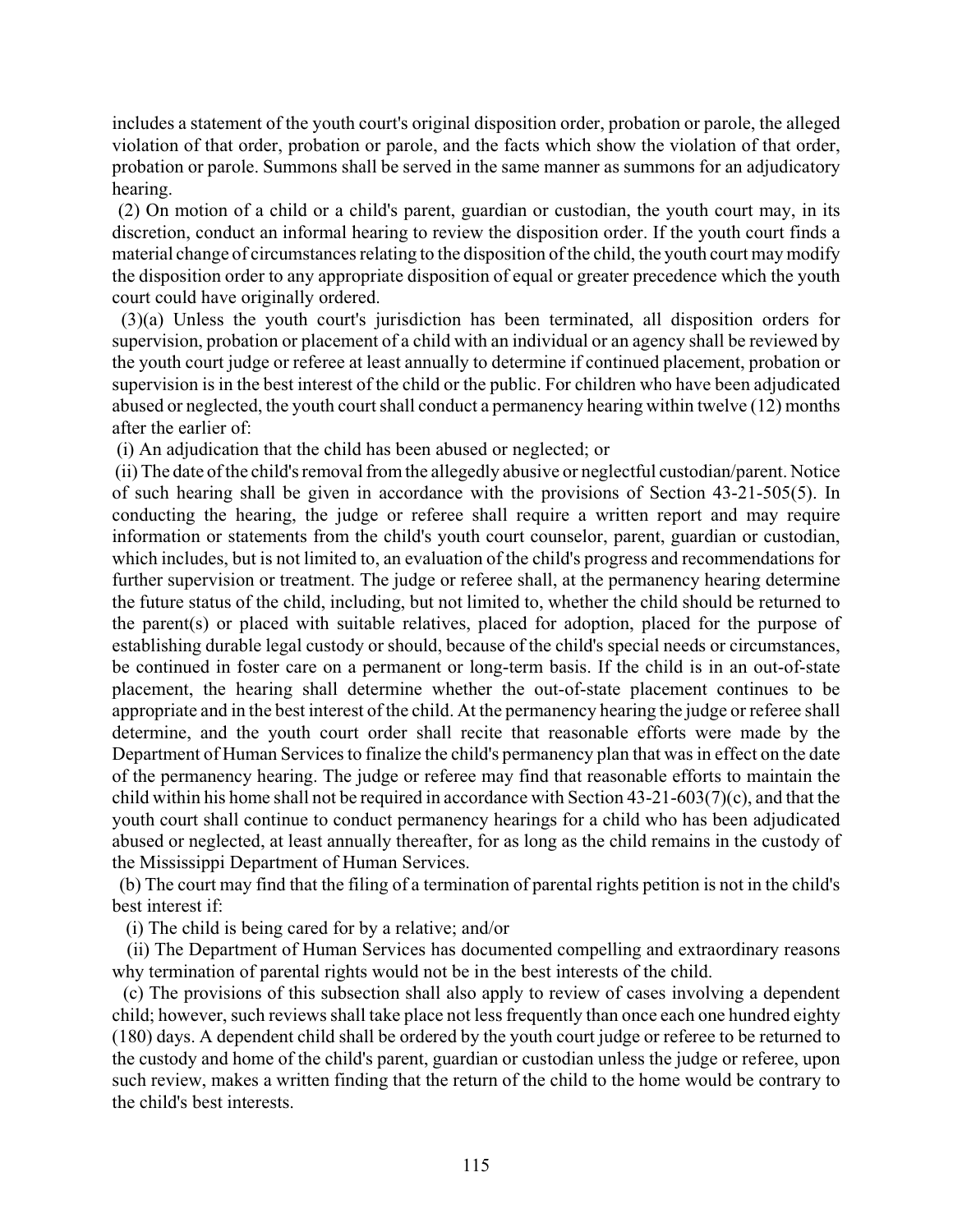(d) Reviews are not to be conducted unless explicitly ordered by the youth court concerning those cases in which the court has granted durable legal custody. In such cases, the Department of Human Services shall be released from any oversight or monitoring responsibilities, and relieved of physical and legal custody and supervision of the child.

## **§ 43-21-615. Transportation and treatment costs**

 (1) The costs of conveying any child committed to any institution or agency shall be paid by the county or municipality from which the child is committed out of the general treasury of the county or municipality upon approval of the court. No compensation shall be allowed beyond the actual and necessary expenses of the child and the person actually conveying the child. In the case of a female child, the youth court shall designate some suitable woman to accompany her to the institution or agency.

 (2) Whenever a child is committed by the youth court to the custody of any person or agency other than the custody of a state training school, the youth court, after giving the responsible parent or guardian a reasonable opportunity to be heard, may order that the parent or guardian pay, upon such terms or conditions as the youth court may direct, such sum or sums as will cover, in whole or in part, the support of the child including any necessary medical treatment. If the parent or guardian shall wilfully fail or refuse to pay such sum, he may be proceeded against for contempt of court as provided in this chapter.

## **§ 43-21-617. Orders to persons besides child**

 In all cases where the child is found to be a delinquent child, a child in need of supervision, a neglected child or an abused child, the parent, guardian, custodian or any other person who, by any act or acts of wilful commission or omission, if found after notice and a hearing by the youth court to be encouraging, causing or contributing to the neglect or delinquency of such child, may be required by the youth court to do or to omit to do any act or acts that the judge may deem reasonable and necessary for the welfare of the child.

## **§ 43-21-619. Parents' responsibility to pay**

 (1) The youth court may order financially able parents to pay for court ordered medical and other examinations and treatment of a child; for reasonable attorney's fees and court costs; and for other expenses found necessary or appropriate in the best interest of the child as determined by the youth court. The youth court is authorized to enforce payments ordered under this subsection.

 (2) The youth court may order the parents, guardians or custodians who exercise parental custody and control of a child who is under the jurisdiction of the youth court and who has willfully or maliciously caused personal injury or damaged or destroyed property, to pay such damages or restitution through the court to the victim in an amount not to exceed the actual loss and to enforce payment thereof. Restitution ordered by the youth court under this section shall not preclude recovery of damages by the victim from such child or parent, guardian or custodian or other person who would otherwise be liable. The youth court also may order the parents, guardians or custodians of a child who is under the jurisdiction of the youth court and who willfully or maliciously has caused personal injury or damaged or destroyed property to participate in a counseling program or other suitable family treatment program for the purpose of preventing future occurrences of malicious destruction of property or personal injury.

 (3) Such orders under this section shall constitute a civil judgment and may be enrolled on the judgment rolls in the office of the circuit clerk of the county where such order was entered, and further, such order may be enforced in any manner provided by law for civil judgments.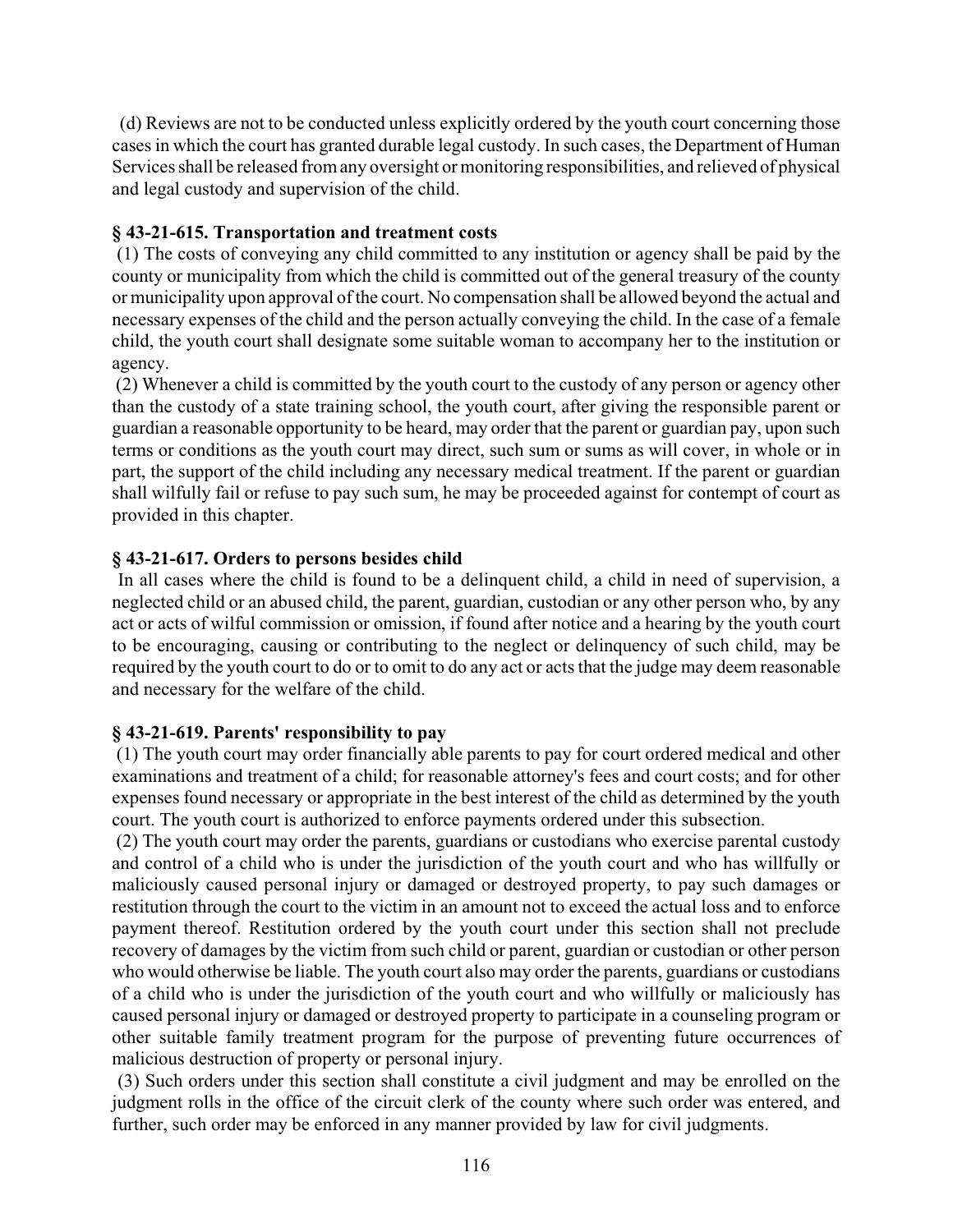#### **§ 43-21-621. School**

 (1) The youth court may, in compliance with the laws governing education of children, order any state-supported public school in its jurisdiction after notice and hearing to enroll or reenroll any compulsory-school-age child in school, and further order appropriate educational services. Provided, however, that the youth court shall not order the enrollment or reenrollment of a student that has been suspended or expelled by a public school pursuant to Section 37-9-71 or 37-7-301 for possession of a weapon on school grounds, for an offense involving a threat to the safety of other persons or for the commission of a violent act. For the purpose of this section "violent act" means any action which results in death or physical harm to another or an attempt to cause death or physical harm to another. The superintendent of the school district to which such child is ordered may, in his discretion, assign such child to the alternative school program of such school established pursuant to Section 37-13-92, Mississippi Code of 1972. The court shall have jurisdiction to enforce school and education laws. Nothing in this section shall be construed to affect the attendance of a child in a legitimate home instruction program.

 (2) The youth court may specify the following conditions of probation related to any juvenile ordered to enroll or reenroll in school: That the juvenile maintain passing grades in up to four (4) courses during each grading period and meet with the court counselor and a representative of the school to make a plan for how to maintain those passing grades.

 (3) If the adjudication of delinquency was for an offense involving a threat to the safety of the juvenile or others and school attendance is a condition of probation, the youth court judge shall make a finding that the principal of the juvenile's school should be notified. If the judge orders that the principal be notified, the youth court counselor shall within five (5) days or before the juvenile begins to attend school, whichever occurs first, notify the principal of the juvenile's school in writing of the nature of the offense and the probation requirements related to school attendance. A principal notified by a juvenile court counselor shall handle the report according to the guidelines and rules adopted by the State Board of Education.

 (4) The Administrative Office of the Courts shall report to the Legislature on the number of juveniles reported to principals in accordance with this section no later than January 1, 1996.

#### **§ 43-21-623. HIV and AIDS testing required for certain offenders**

 Any juvenile who is adjudicated a delinquent on or after July 1, 1994, as a result of committing a sex offense as defined in Section 45-33-23 or any offense involving the crime of rape and placed in the custody of the Mississippi Department of Human Services, Office of Youth Services, shall be tested for HIV and AIDS. Such tests shall be conducted by the State Department of Health in conjunction with the Office of Youth Services, Mississippi Department of Human Services at the request of the victim or the victim's parents or guardian if the victim is a juvenile. The results of any positive HIV or AIDS tests shall be reported to the victim or the victim's parents or guardian if the victim is a juvenile as well as to the adjudicated offender. The State Department of Health shall provide counseling and referral to appropriate treatment for victims of a sex offense when the adjudicated offender tested positive for HIV or AIDS if the victim so requests.

#### **§ 43-27-25. Mentally ill or retarded**

No person shall be committed to an institution under the control of the department of youth services who is seriously handicapped by mental illness or retardation. If after a person is referred to the training schools it shall be determined that he is mentally ill or mentally retarded to an extent that he could not be properly cared for in its custody, the director may institute necessary legal action to accomplish the transfer of such person to such other state institution as, in his judgment, is best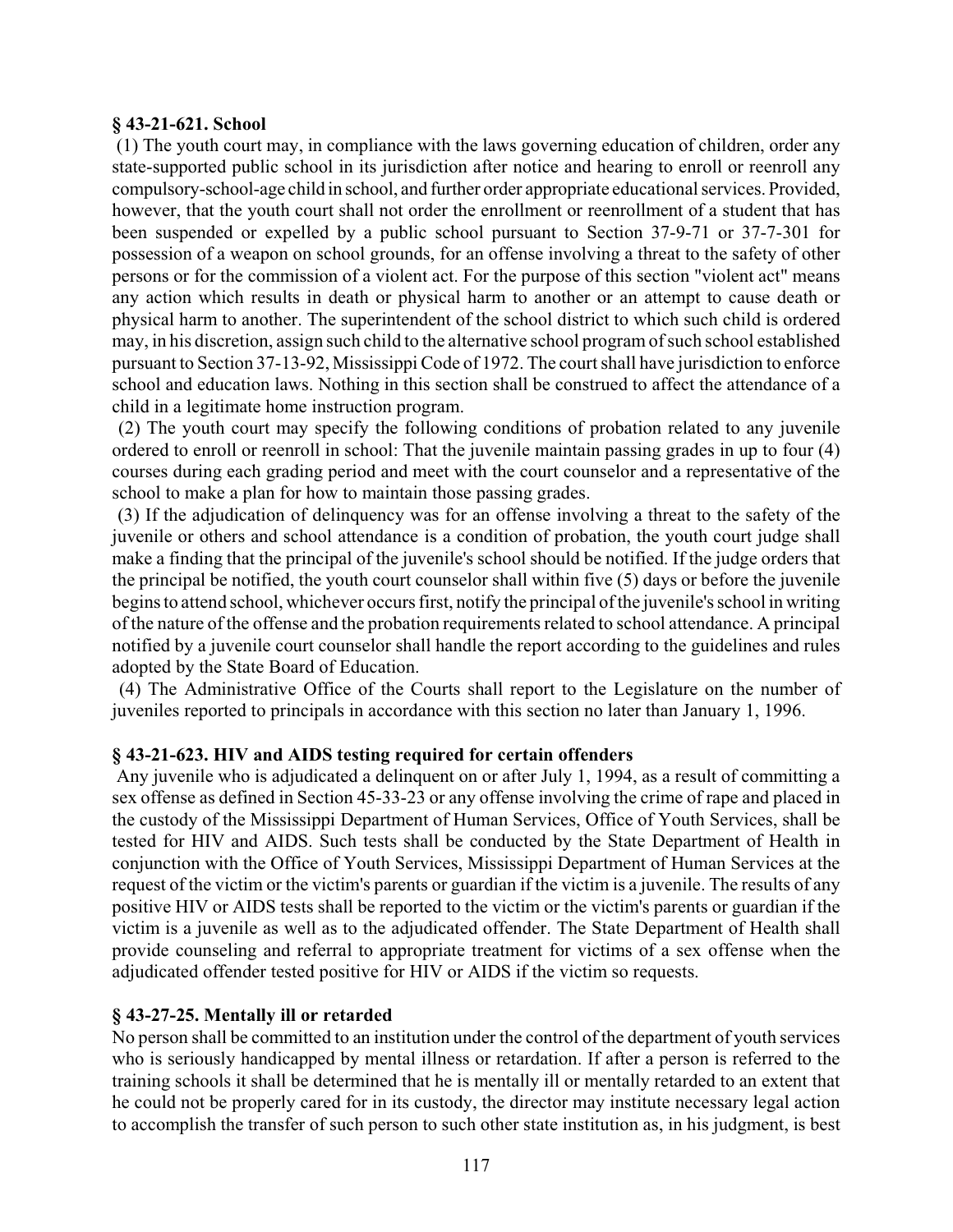qualified to care for him in accordance with the laws of this state. The department shall establish standards with regard to the physical and mental health of persons which it can accept for commitment.

## **§ 93-11-65. Enforcement of Support of Dependents**

(4) When a charge of abuse or neglect of a child first arises in the course of a custody or maintenance action pending in the chancery court pursuant to this section, the chancery court may proceed with the investigation, hearing and determination of such abuse or neglect charge as a part of its hearing and determination of the custody or maintenance issue as between the parents, as provided in Section 43-21-151, notwithstanding the other provisions of the Youth Court Law. The proceedings in chancery court on the abuse or neglect charge shall be confidential in the same manner as provided in youth court proceedings, and the chancery court shall appoint a guardian ad litem in such cases, as provided under Section 43-21-121 for youth court proceedings, who shall be an attorney. In determining whether any portion of a guardian ad litem's fee shall be assessed against any party or parties as a cost of court for reimbursement to the county, the court shall consider each party's individual ability to pay. Unless the chancery court's jurisdiction has been terminated, all disposition orders in such cases for placement with the Department of Human Services shall be reviewed by the court or designated authority at least annually to determine if continued placement with the department is in the best interest of the child or the public.

# **B. MISSISSIPPI'S INTERSTATE COMPACT FOR THE PLACEMENT OF CHILDREN**

## **§ 43-18-1. Execution of compact**

The governor, on behalf of this state, is hereby authorized to execute a compact in substantially the following form with all other jurisdictions legally joining therein; and the legislature hereby signifies in advance its approval and ratification of such compact, which compact is as follows:

#### INTERSTATE COMPACT ON THE PLACEMENT OF CHILDREN ARTICLE I.

It is the purpose and policy of the party states to cooperate with each other in the interstate placement of children to the end that:

(a) Each child requiring placement shall receive the maximum opportunity to be placed in a suitable environment and with persons or institutions having appropriate qualifications and facilities to provide a necessary and desirable degree and type of care.

(b) The appropriate authorities in a state where a child is to be placed may have full opportunity to ascertain the circumstances of the proposed placement, thereby promoting full compliance with applicable requirements for the protection of the child.

(c) The proper authorities of the state from which the placement is made may obtain the most complete information on the basis on which to evaluate a projected placement before it is made.

(d) Appropriate jurisdictional arrangements for the care of children will be promoted.

ARTICLE II.

As used in this compact:

(a) "Child" means a person who, by reason of minority, is legally subject to parental, guardianship or similar control.

(b) "Sending agency" means a party state, officer or employee thereof; a subdivision of a party state, or officer or employee thereof; a court of a party state; a person, corporation, association, charitable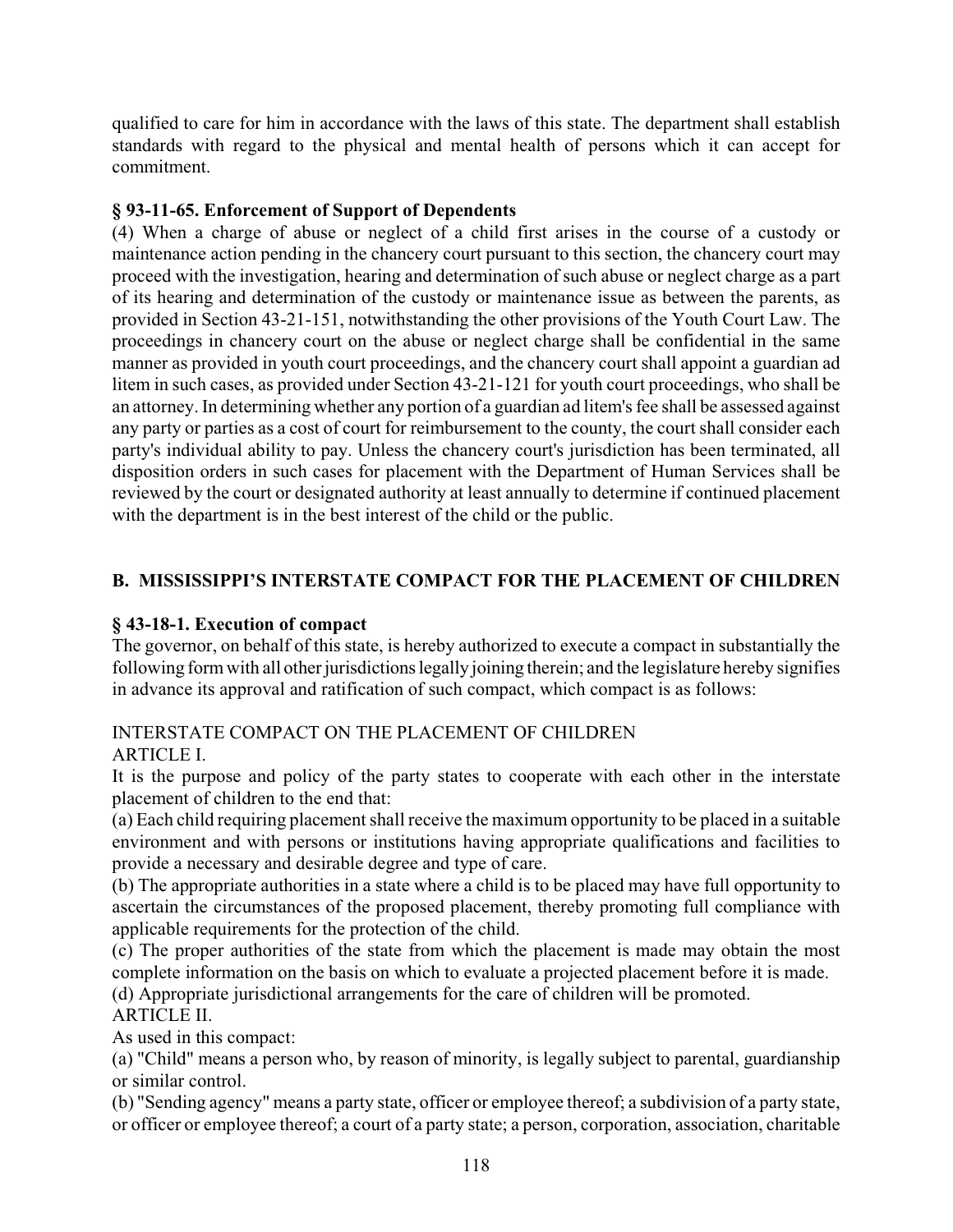agency or other entity which sends, brings or causes to be sent or brought any child to another party state.

(c) "Receiving state" means the state to which a child is sent, brought, or caused to be sent or brought, whether by public authorities or private persons or agencies and whether for placement with state or local public authorities or for placement with private agencies or persons.

(d) "Placement" means the arrangement for the care of a child in a family free or boarding home or in a child-caring agency or institution but does not include any institution caring for the mentally ill or mentally defective or any institution primarily educational in character, and any hospital or other medical facility.

ARTICLE III.

(a) No sending agency shall send, bring or cause to be sent or brought into any other party state any child for placement in foster care or as a preliminary to a possible adoption unless the sending agency shall comply with each and every requirement set forth in this article and with the applicable laws of the receiving state governing the placement of children therein.

(b) Prior to sending, bringing or causing any child to be sent or brought into a receiving state for placement in foster care or as a preliminary to a possible adoption, the sending agency shall furnish the appropriate public authorities in the receiving state written notice of the intention to send, bring or place the child in the receiving state. The notice shall contain:

(1) The name, date and place of birth of the child.

(2) The identity and address or addresses of the parents or legal guardian.

(3) The name and address of the person, agency or institution to or with which the sending agency proposes to send, bring or place the child.

(4) A full statement of the reasons for such proposed action and evidence of the authority pursuant to which the placement is proposed to be made.

(c) Any public officer or agency in a receiving state which is in receipt of a notice pursuant to paragraph (b) of this article may request of the sending agency, or any other appropriate officer or agency of or in the sending agency's state, and shall be entitled to receive therefrom, such supporting or additional information as it may deem necessary under the circumstances to carry out the purpose and policy of this compact.

(d) The child shall not be sent, brought or caused to be sent or brought into the receiving state until the appropriate public authorities in the receiving state shall notify the sending agency, in writing, to the effect that the proposed placement does not appear to be contrary to the interests of the child. ARTICLE IV.

The sending, bringing or causing to be sent or brought into any receiving state of a child in violation of the terms of this compact shall constitute a violation of the laws respecting the placement of children of both in which the sending agency is located or from which it sends or brings the child and of the receiving state. Such violation may be punished or subjected to penalty in either jurisdiction in accordance with its laws. In addition to liability for any such punishment or penalty, any such violation shall constitute full and sufficient grounds for the suspension or revocation of any license, permit or other legal authorization held by the sending agency which empowers or allows it to place or care for children.

ARTICLE V.

(a) The sending agency shall retain jurisdiction over the child sufficient to determine all matters in relation to the custody, supervision, care, treatment and disposition of the child which it would have had if the child had remained in the sending agency's state, until the child is adopted, reaches majority, becomes self-supporting or is discharged with the concurrence of the appropriate authority in the receiving state. Such jurisdiction shall also include the power to effect or cause the return of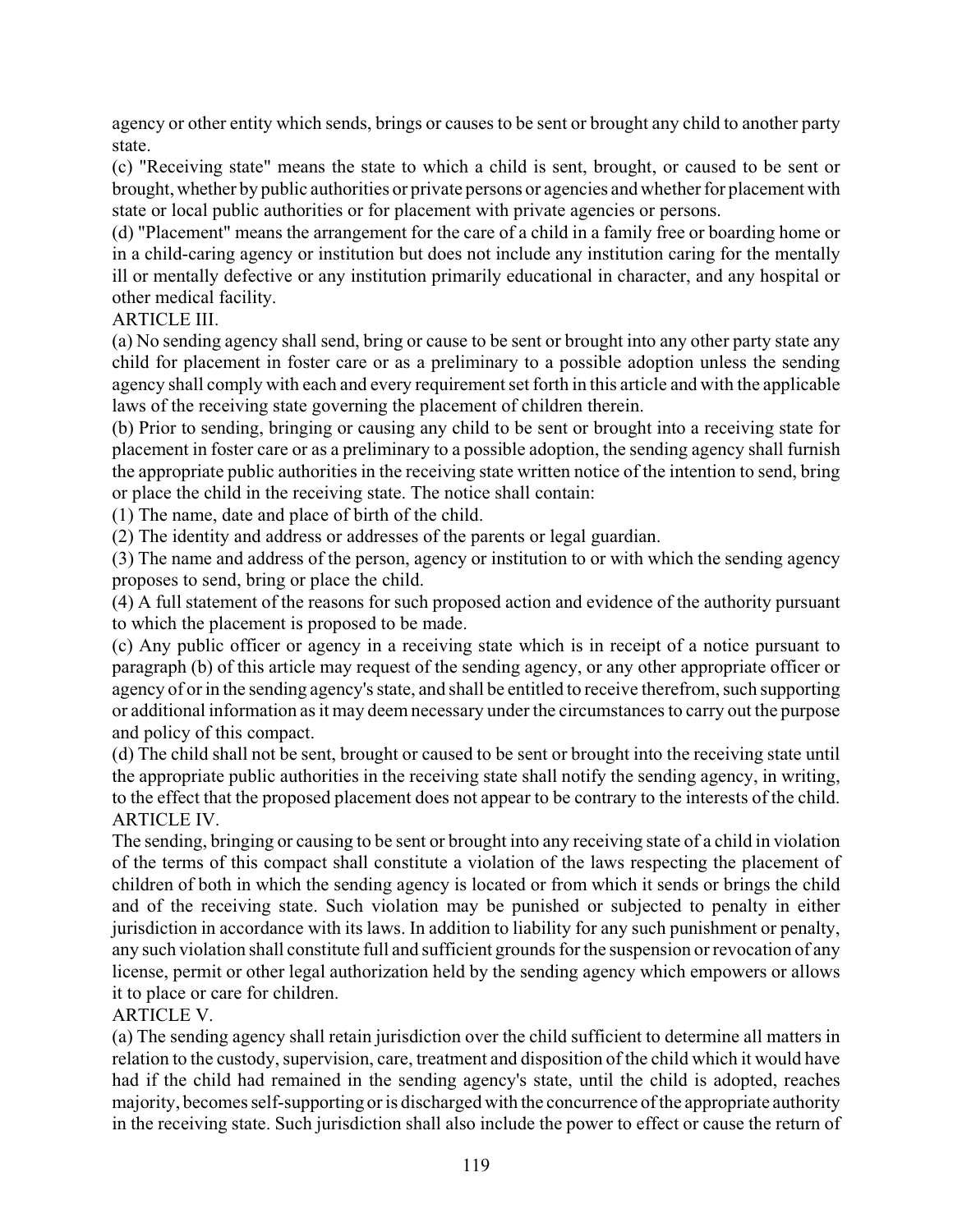the child or its transfer to another location and custody pursuant to law. The sending agency shall continue to have financial responsibility for support and maintenance of the child during the period of the placement. Nothing contained herein shall defeat a claim of jurisdiction by a receiving state sufficient to deal with an act of delinquency or crime committed therein.

(b) When the sending agency is a public agency, it may enter into an agreement with an authorized public or private agency in the receiving state providing for the performance of one or more services in respect of such case by the latter as agent for the sending agency.

(c) Nothing in this compact shall be construed to prevent a private charitable agency authorized to place children in the receiving state from performing services or acting as agent in that state for a private charitable agency of the sending state; nor to prevent the agency in the receiving state from discharging financial responsibility for the support and maintenance of a child who has been placed on behalf of the sending agency without relieving the responsibility set forth in paragraph (a) hereof. ARTICLE VI.

A child adjudicated delinquent may be placed in an institution in another party jurisdiction pursuant to this compact but no such placement shall be made unless the child is given a court hearing on notice to the parent or guardian with opportunity to be heard, prior to his being sent to such other party jurisdiction for institutional care and the court finds that:

(1) Equivalent facilities for the child are not available in the sending agency's jurisdiction; and (2) Institutional care in the other jurisdiction is in the best interest of the child and will not produce undue hardship.

ARTICLE VII.

The executive head of each jurisdiction party to this compact shall designate an officer who shall be general coordinator of activities under this compact in his jurisdiction and who, acting jointly with like officers of other party jurisdictions, shall have power to promulgate rules and regulations to carry out more effectively the terms and provisions of this compact.

## ARTICLE VIII.

This compact shall not apply to:

(a) The sending or bringing of a child into a receiving state by his parent, stepparent, grandparent, adult brother or sister, adult uncle or aunt, or his guardian and leaving the child with any such relative or nonagency guardian in the receiving state.

(b) Any placement, sending or bringing of a child into a receiving state pursuant to any other interstate compact to which both the state from which the child is sent or brought and the receiving state are party, or to any other agreement between said states which has the force of law. ARTICLE IX.

This compact shall be open to joinder by any state, territory or possession of the United States, the District of Columbia, the Commonwealth of Puerto Rico, and, with the consent of Congress, the government of Canada or any province thereof. It shall become effective with respect to any such jurisdiction when such jurisdiction has enacted the same into law. Withdrawal from this compact shall be by the enactment of a statute repealing the same, but shall not take effect until written notice of the withdrawal has been given by the withdrawing state to the Governor of each other party jurisdiction. Withdrawal of a party state shall not affect the rights, duties and obligations under this compact of any sending agency therein with respect to a placement made prior to the effective date of withdrawal.

## ARTICLE X.

The provisions of this compact shall be liberally construed to effectuate the purposes thereof. The provisions of this compact shall be severable and if any phrase, clause, sentence or provision of this compact is declared to be contrary to the constitution of any party state or of the United States or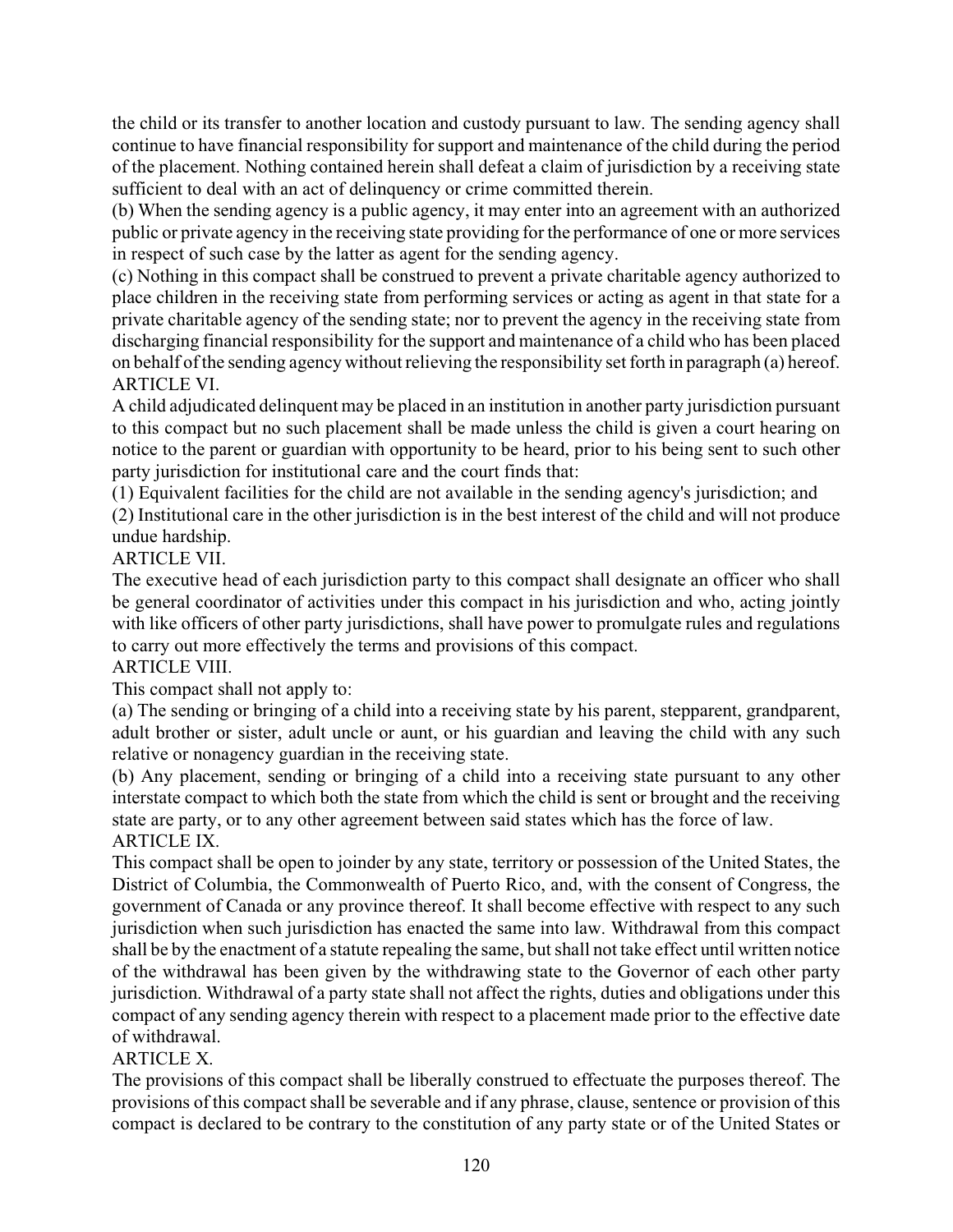the applicability thereof to any government, agency, person or circumstance is held invalid, the validity of the remainder of this compact and the applicability thereof to any government, agency, person or circumstance shall not be affected thereby. If this compact shall be held contrary to the constitution of any state party thereto, the compact shall remain in full force and effect as to the remaining states and in full force and effect as to the state affected as to all severable matters.

## **§ 43-18-3. Authority under Article III**

The "appropriate public authorities" as used in Article III of the Interstate Compact on the Placement of Children shall, with reference to this state, mean the state department of public welfare. Any county department of public welfare, likewise, when directed by the commissioner of the state department of public welfare shall be authorized to receive and act with reference to notices required by said Article III.

## **§ 43-18-5. Authority under Article V**

As used in paragraph (a) of Article V of the Interstate Compact on the Placement of Children, the phrase "appropriate authority in the receiving state" with reference to this state shall mean the state department of public welfare or, with the approval of the commissioner of the state department of public welfare, any county department of public welfare.

## **§ 43-18-7. Definition of "executive head"**

As used in Article VII of the Interstate Compact on the Placement of Children, the term "executive head" means the governor of the state of Mississippi. The governor of the state of Mississippi is hereby authorized to appoint a compact administrator in accordance with the terms of said Article VII.

## **§ 43-18-9. Determining financial responsibility**

Financial responsibility for any child placed pursuant to the provisions of the Interstate Compact on the Placement of Children shall be determined in accordance with the provisions of Article V thereof in the first instance. However, in the event of partial or complete default of performance thereunder, the provisions of any other state laws fixing responsibility for the support of children also may be invoked.

## **§ 43-18-11. Agreements with other states**

The officers and agencies of this state and its subdivisions having authority to place children are hereby empowered to enter into agreements with appropriate officers or agencies of or in other party states pursuant to paragraph (b) of Article V of the Interstate Compact on the Placement of Children. Any such agreement which contains a financial commitment or imposes a financial obligation on this state, or subdivision or agency thereof, shall not be binding unless it has the approval in writing of the state department or agency with funds for that purpose or with the approval of the county department or agency with funds for that purpose.

## **§ 43-18-13. Meeting requirements in other state**

Any requirements for visitation, inspection or supervision of children, homes, institutions or other agencies in another party state which may apply under any statutes or court decisions of this state shall be deemed to be met if performed pursuant to an agreement entered into by appropriate officers or agencies of this state or a subdivision thereof as contemplated by paragraph (b) of Article V of the Interstate Compact on the Placement of Children.